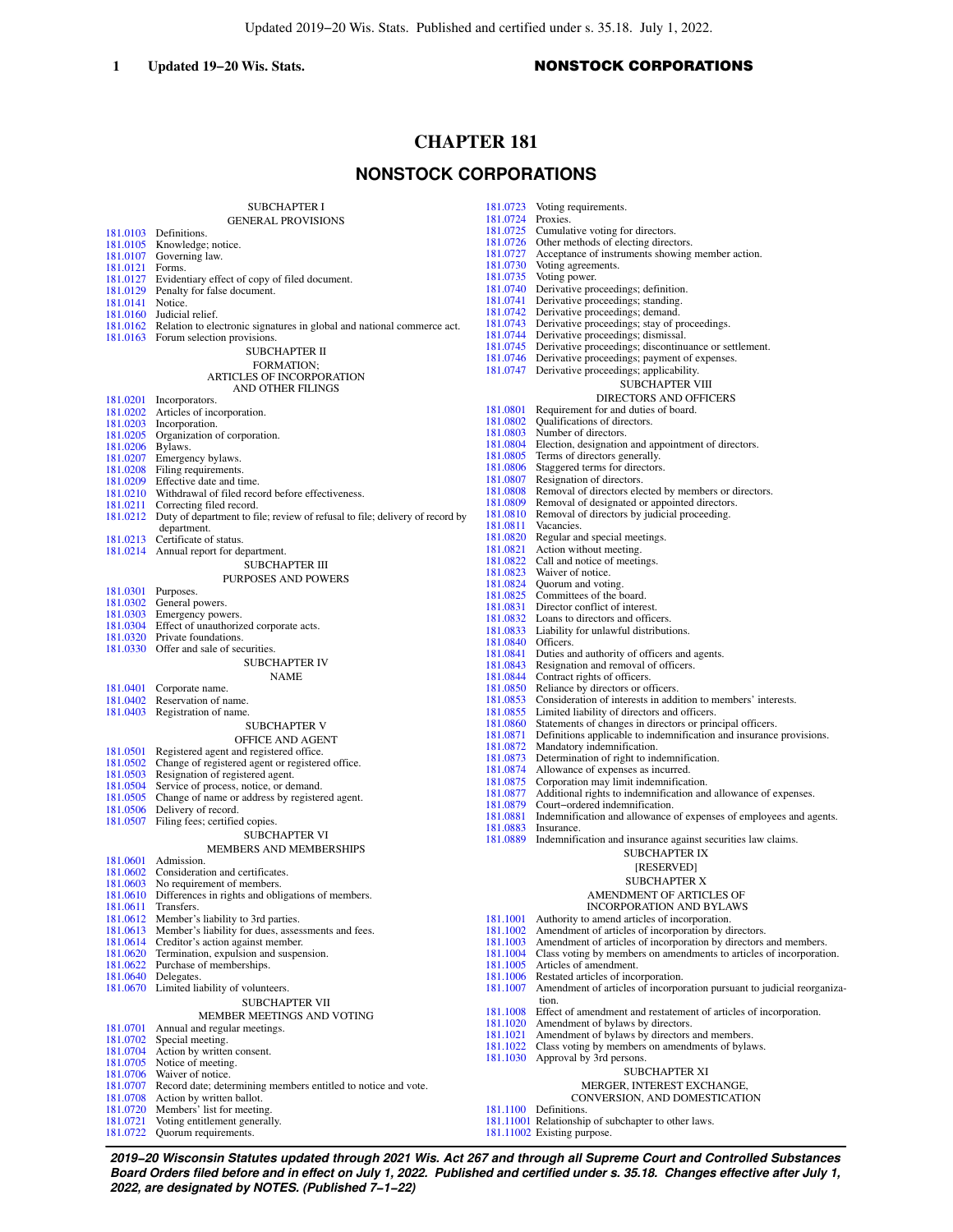## NONSTOCK CORPORATIONS **Updated 19−20 Wis. Stats. 2**

| 181.11003 Nonexclusivity.                                                       |          | 181.1406 Known claims against dissolved corporation.                            |
|---------------------------------------------------------------------------------|----------|---------------------------------------------------------------------------------|
| 181.11004 Reference to external facts.                                          | 181.1407 | Survival of remedies and claims.                                                |
| 181.1101 Merger authorized.                                                     |          | 181.1420 Grounds for administrative dissolution.                                |
| 181.1102 Plan of merger.                                                        |          | 181.1421 Procedure for and effect of administrative dissolution.                |
| 181.1103 Approval of merger; amendment; abandonment.                            |          | 181.1422 Reinstatement following administrative dissolution.                    |
| 181.11045 Filings required for merger; effective date.                          |          | 181.1423 Appeal from denial of reinstatement.                                   |
| 181.11055 Effect of merger.                                                     |          | 181.1430 Grounds for judicial dissolution.                                      |
| 181.1108 Bequests, devises, and gifts.                                          |          | 181.1431 Procedure for judicial dissolution.                                    |
| 181.1131 Interest exchange authorized.                                          |          | 181.1432 Receivership or custodianship.                                         |
| 181.1132 Plan of interest exchange.                                             |          | 181.1433 Decree of dissolution.                                                 |
| 181.1133 Approval of interest exchange; amendment; abandonment.                 |          | 181.1440 Deposit with secretary of revenue.                                     |
| 181.1134 Filings required for interest exchange; effective date.                |          | <b>SUBCHAPTER XV</b>                                                            |
| 181.1135 Effect of interest exchange.                                           |          | <b>FOREIGN CORPORATIONS</b>                                                     |
| 181.1150 Conversion of cooperative.                                             |          | 181.1501 Authority to transact business required.                               |
| 181.1161 Conversion authorized.                                                 |          | 181.1502 Consequences of transacting business without authority.                |
| 181.1162 Plan of conversion.                                                    |          | 181.1503 Application for certificate of authority.                              |
| 181.1163 Approval of conversion; amendment; abandonment.                        |          | 181.1504 Amended certificate of authority.                                      |
| 181.1164 Filings required for conversion; effective date.                       |          | 181.1505 Effect of certificate of authority.                                    |
| 181.1165 Effect of conversion.                                                  |          | 181.1506 Corporate name of foreign corporation.                                 |
| 181.1171 Domestication authorized.                                              |          | 181.1507 Registered office and registered agent.                                |
| 181.1172 Plan of domestication.                                                 |          | 181.1508 Change of registered agent or registered office of foreign corporation |
| 181.1173 Approval of domestication; amendment; abandonment.                     |          | 181.1509 Resignation of registered agent of foreign corporation.                |
| 181.1174 Filings required for domestication; effective date.                    |          | 181.1510 Service of process, notice, or demand on foreign corporation.          |
| 181.1175 Effect of domestication.                                               |          | 181.1520 Withdrawal of foreign corporation.                                     |
| 181.1180 Restrictions on approval of mergers, interest exchanges, conversions,  |          | 181.1530 Grounds for revocation.                                                |
| and domestications.                                                             |          | 181.1531 Procedure for and effect of revocation.                                |
| <b>SUBCHAPTER XII</b>                                                           |          | 181.1532 Appeal from revocation.                                                |
| <b>SALE OF ASSETS</b>                                                           |          | <b>SUBCHAPTER XVI</b>                                                           |
| 181.1201 Sale of assets in regular course of activities and mortgage of assets. |          | <b>RECORDS AND REPORTS</b>                                                      |
| 181.1202 Sale of assets other than in regular course of activities.             | 181.1601 | Corporate records.                                                              |
| <b>SUBCHAPTER XIII</b>                                                          | 181.1602 | Inspection of records by members.                                               |
| <b>DISTRIBUTIONS</b>                                                            | 181.1603 | Scope of inspection rights.                                                     |
| 181.1301 Prohibited distributions.                                              |          | 181.1604 Court-ordered inspection.                                              |
| 181.1302 Authorized distributions.                                              |          | 181.1605 Limitations on use of membership list.                                 |
| <b>SUBCHAPTER XIV</b>                                                           |          | 181.1620 Financial statements for members.                                      |
|                                                                                 | 181.1621 | Report of indemnification to members.                                           |
| <b>DISSOLUTION</b>                                                              |          | SUBCHAPTER XVII                                                                 |
| 181.1401 Dissolution by incorporators, directors, members and 3rd persons.      |          |                                                                                 |
| 181.1403 Articles of dissolution.                                               |          | <b>TRANSITIONAL PROVISIONS</b>                                                  |
| 181.1404 Revocation of dissolution.                                             | 181.1701 | Applicability of chapter.                                                       |
| 181.1405 Effect of dissolution.                                                 |          | 181.1703 Saving provisions.                                                     |
|                                                                                 |          |                                                                                 |

# SUBCHAPTER I

## GENERAL PROVISIONS

### **181.0103 Definitions.** In this chapter:

**(1)** "Articles of incorporation" includes amended and restated articles of incorporation and articles of domestication.

**(2)** "Board" means the group of persons vested with the management of the affairs of the corporation, irrespective of the name by which such group is designated.

**(3)** "Bylaws" means the code of rules, other than the articles of incorporation, adopted under this chapter for the regulation or management of the affairs of a corporation, by whatever name designated.

**(4)** "Class" means a group of memberships having the same rights, whether those rights are identical or are determined by a formula applied uniformly, with respect to voting, dissolution of a corporation, and redemption and transfer of memberships.

**(5)** "Corporation" or "domestic corporation" means, except as used in subs. [\(13\)](https://docs.legis.wisconsin.gov/document/statutes/181.0103(13)) and [\(18\),](https://docs.legis.wisconsin.gov/document/statutes/181.0103(18)) a nonstock corporation, including a nonprofit corporation, that is incorporated under or becomes subject to this chapter, except a foreign corporation.

**(6)** "Delegates" means those persons elected or appointed to vote in a representative assembly for the election of a director or on other matters.

**(7)** "Deliver" means deliver by hand, mail, commercial delivery service, electronic transmission, or any other method of delivery used in conventional commercial practice.

**(8)** "Department" means the department of financial institutions

**(9)** "Director" means an individual, designated in the articles of incorporation or bylaws or elected by the incorporators, and the individuals' successors, and an individual elected or appointed by any other name or title to act as a member of the board.

**(10)** "Distribution" means the payment of a dividend or any part of the assets, income or profit of a corporation to its members, directors or officers, but does not include the payment of reasonable compensation, benefits, pensions, incentive compensation or the reimbursement of expenses.

**(10g)** "Domestic" means, with respect to an entity, an entity whose governing law is the law of this state.

**(10m)** "Electronic" means relating to technology having electrical, digital, magnetic, wireless, optical, electromagnetic, or similar capabilities.

**(10p)** "Electronic signature" means an electronic sound, symbol, or process, attached to or logically associated with a writing and executed or adopted by a person with intent to authenticate the writing.

**(11)** "Employee" does not include an officer or director who is not otherwise employed by the corporation.

**(12)** "Entity" means any person other than an individual and includes a domestic corporation; a foreign corporation; a limited liability company; a stock corporation; a partnership; a limited partnership; a general cooperative association; a limited cooperative association; a profit or nonprofit unincorporated association; a statutory trust; a business trust; a common−law business trust; an estate; a trust; an association, joint venture, public corporation, government or governmental subdivision, agency, or instrumentality; or any other legal or commercial entity.

**(12g)** "Foreign" means, with respect to an entity, an entity whose governing law is other than the law of this state.

**(13)** "Foreign corporation" means a nonprofit or nonstock corporation organized under a law other than the law of this state and whose governing law is other than the law of this state.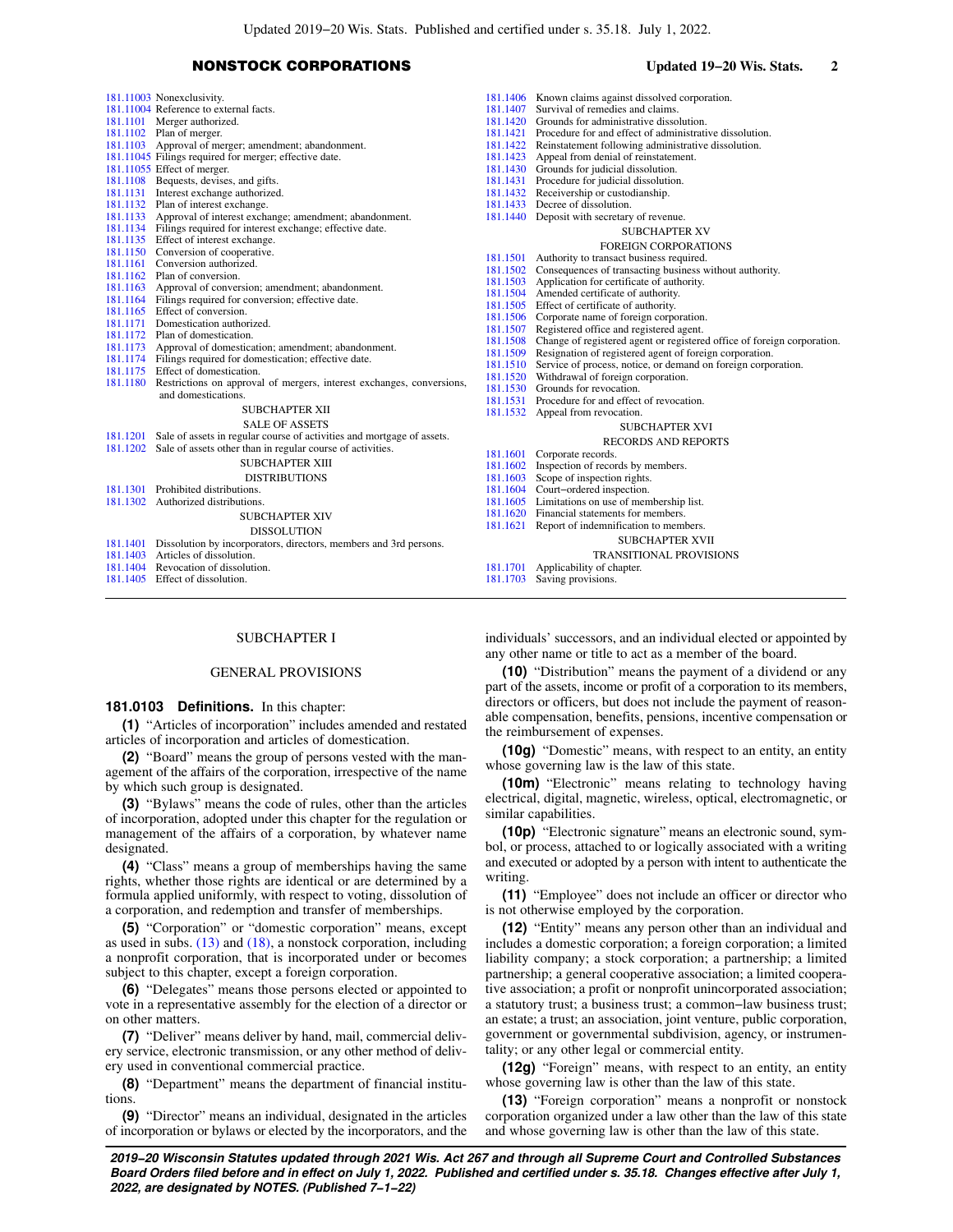**(13g)** "General cooperative association" means, with respect to a Wisconsin cooperative, a cooperative organized under ch. [185](https://docs.legis.wisconsin.gov/document/statutes/ch.%20185).

**(13m)** "Governing law" means, with respect to an entity, the law of the jurisdiction that collectively governs its internal affairs and the liability of the persons associated with the entity for a debt, obligation, or other liability of the entity under s. [181.0107](https://docs.legis.wisconsin.gov/document/statutes/181.0107) or the corresponding applicable law with respect to entities other than domestic corporations.

**(14)** "Individual" means a natural person. Except in ss. [181.0802](https://docs.legis.wisconsin.gov/document/statutes/181.0802) and [181.0840](https://docs.legis.wisconsin.gov/document/statutes/181.0840), "individual" includes the estate of an individual adjudicated incompetent or a deceased natural person.

**(14g)** "Jurisdiction," used to refer to a political entity, means the United States, a state, a foreign country, or a political subdivision of a foreign country.

**(14m)** "Limited cooperative association" means, with respect to a Wisconsin cooperative, a cooperative organized under ch. [193](https://docs.legis.wisconsin.gov/document/statutes/ch.%20193).

**(15)** "Member" means a person who has membership rights in a corporation in accordance with the provisions of its articles of incorporation or bylaws.

**(16)** "Membership" means the rights and obligations that a member has under a corporation's articles of incorporation and bylaws and this chapter.

**(17)** "Nonprofit corporation" means a corporation that does not make distributions, except as authorized under s. [181.1302](https://docs.legis.wisconsin.gov/document/statutes/181.1302(1)) [\(1\)](https://docs.legis.wisconsin.gov/document/statutes/181.1302(1)), [\(2\)](https://docs.legis.wisconsin.gov/document/statutes/181.1302(2)) and [\(3\).](https://docs.legis.wisconsin.gov/document/statutes/181.1302(3))

**(18)** "Nonstock corporation" means a corporation without capital stock.

**(18m)** "Person" means an individual, business corporation, nonprofit or nonstock corporation, partnership, limited partnership, limited liability company, general cooperative association, limited cooperative association, unincorporated association, statutory trust, business trust, common−law business trust, estate, trust, association, joint venture, public corporation, government or governmental subdivision, agency, or instrumentality, or any other legal or commercial entity.

**(19)** "Principal office" means the office, whether in or outside this state, of a domestic corporation or foreign corporation in which are located its principal executive offices and, if the domestic corporation or foreign corporation has filed an annual report under s. [181.0214,](https://docs.legis.wisconsin.gov/document/statutes/181.0214) that is designated as the principal office in its most recent annual report.

**(20)** "Proceeding" includes a civil suit and criminal, administrative and investigatory action.

**(20m)** "Property" means all property, whether real, personal, or mixed or tangible or intangible, or any right or interest therein.

**(20r)** "Record," used as a noun, means information that is inscribed on a tangible medium or that is stored in an electronic or other medium and is retrievable in perceivable form.

**(21)** "Record date" means the date established under s. [181.0707](https://docs.legis.wisconsin.gov/document/statutes/181.0707) on which a corporation determines the identity of its members for the purposes of this chapter.

**(21m)** "Registered agent" means an agent of a corporation or foreign corporation that is authorized to receive service of any process, notice, or demand required or permitted by law to be served on the corporation or foreign corporation.

**(22)** "Secretary" means the corporate officer to whom the board has delegated responsibility under s. [181.0840 \(1\)](https://docs.legis.wisconsin.gov/document/statutes/181.0840(1)) for custody of the minutes of the board's meetings and members' meetings and for authenticating the records of the corporation.

**(23)** "Sign" means to execute or adopt a manual, facsimile, conformed, or electronic signature or any symbol with intent to authenticate a writing.

**(23m)** "State" means a state of the United States, the District of Columbia, Puerto Rico, the U.S. Virgin Islands, or any territory

# **3 Updated 19−20 Wis. Stats.** NONSTOCK CORPORATIONS 181.0121

or insular possession subject to the jurisdiction of the United **States** 

**(24)** "Stock corporation" means a corporation with capital stock.

**(24m)** "Transfer" includes all of the following:

(a) An assignment.

(b) A conveyance.

(c) A sale.

(d) A lease.

(e) An encumbrance, including a mortgage or security interest.

(f) A gift. (g) A transfer by operation of law.

**(25)** "Vote" includes authorization by written ballot and written consent.

**History:** [1997 a. 79](https://docs.legis.wisconsin.gov/document/acts/1997/79); [2001 a. 44](https://docs.legis.wisconsin.gov/document/acts/2001/44); [2005 a. 387;](https://docs.legis.wisconsin.gov/document/acts/2005/387) [2021 a. 258.](https://docs.legis.wisconsin.gov/document/acts/2021/258)

The New Nonstock Corporation Law. Seehawer. Wis. Law. Oct. 1998.

**181.0105 Knowledge; notice. (1)** A person knows a fact if any of the following applies:

(a) The person has actual knowledge of the fact.

(b) The person is deemed to know the fact under law other than this chapter.

**(2)** A person has notice of a fact if the person has reason to know the fact from all the facts known to the person at the time in question.

**(3)** Subject to s. [181.0212 \(7\)](https://docs.legis.wisconsin.gov/document/statutes/181.0212(7)) or the law other than this chapter, a person notifies another person of a fact by taking steps reasonably required to inform the other person in ordinary course, whether or not those steps cause the other person to know the fact.

**(4)** This subsection applies to notice that is required under this chapter and that is made subject to this subsection by express reference to this subsection. Written notice is effective at the earliest of the following:

(a) When received.

(b) Five days after its deposit in the U.S. mail, if mailed postpaid and correctly addressed.

(c) On the date shown on the return receipt, if sent by registered or certified mail, return receipt requested, and the receipt is signed by or on behalf of the addressee.

(d) For notices from the department, upon successful transmission by e−mail as provided in this chapter. **History:** [2021 a. 258.](https://docs.legis.wisconsin.gov/document/acts/2021/258)

**181.0107 Governing law.** The law of this state governs all of the following:

**(1)** The internal affairs of a corporation.

**(2)** The liability of a member as member and a director as director for a debt, obligation, or other liability of a corporation. **History:** [2021 a. 258.](https://docs.legis.wisconsin.gov/document/acts/2021/258)

**181.0121 Forms. (1)** REQUIRED FORMS. (a) The department shall prescribe and furnish on request forms for all of the following documents:

1. A foreign corporation's application for a certificate of authority to transact business in this state under s. [181.1503.](https://docs.legis.wisconsin.gov/document/statutes/181.1503)

2. A foreign corporation's application for a certificate of withdrawal under s. [181.1520.](https://docs.legis.wisconsin.gov/document/statutes/181.1520)

3. A domestic corporation's or foreign corporation's annual report under s. [181.0214.](https://docs.legis.wisconsin.gov/document/statutes/181.0214)

(b) The forms prescribed by the department under par. [\(a\) 1.](https://docs.legis.wisconsin.gov/document/statutes/181.0121(1)(a)1.) and [2.](https://docs.legis.wisconsin.gov/document/statutes/181.0121(1)(a)2.) shall require disclosure of only the information required under ss. [181.1503](https://docs.legis.wisconsin.gov/document/statutes/181.1503), [181.1520](https://docs.legis.wisconsin.gov/document/statutes/181.1520), and [181.0214,](https://docs.legis.wisconsin.gov/document/statutes/181.0214) respectively.

(c) Use of a form prescribed under par. [\(a\)](https://docs.legis.wisconsin.gov/document/statutes/181.0121(1)(a)) is mandatory.

**(2)** PERMISSIVE FORMS. The department may prescribe and furnish on request forms for other documents required or permit-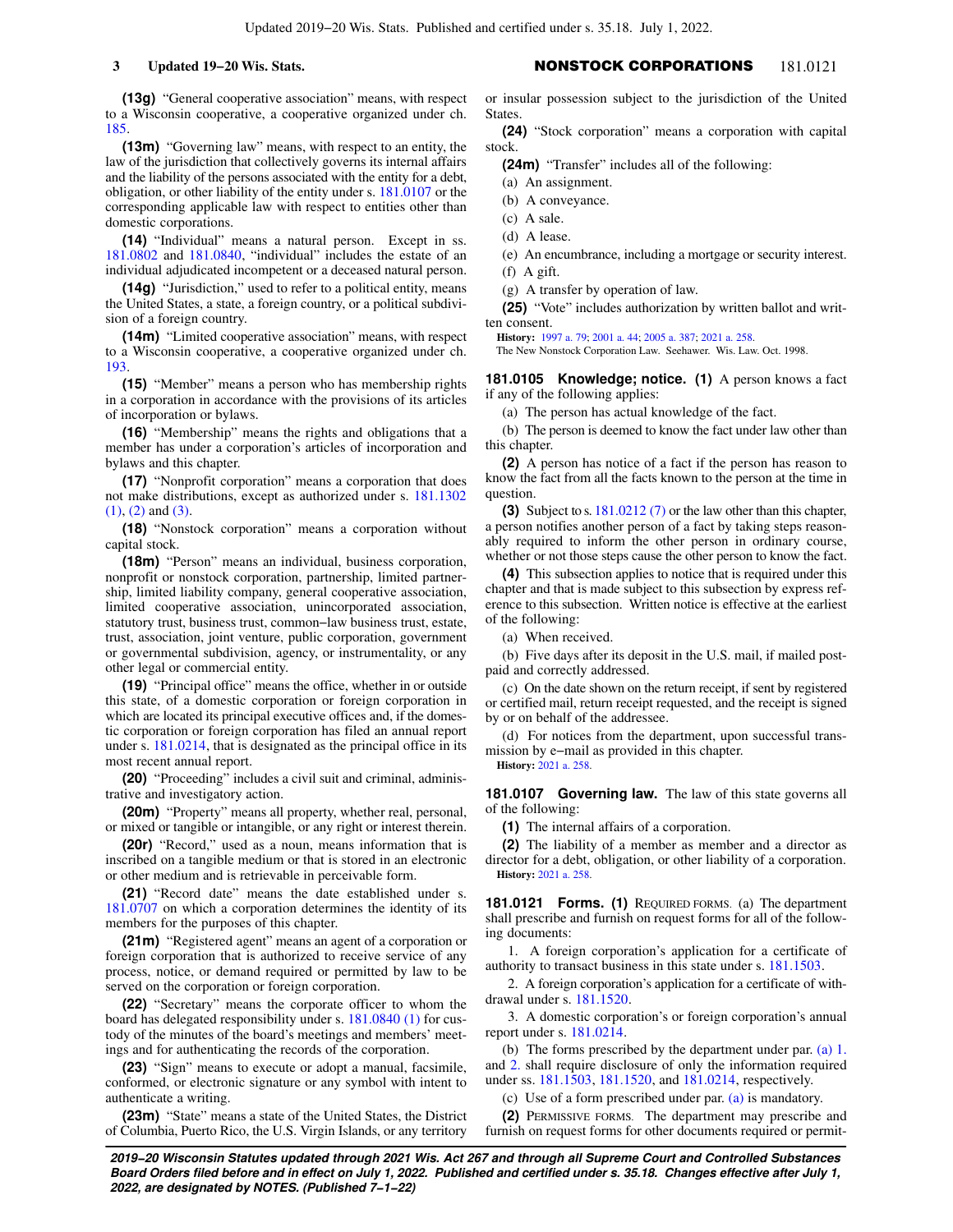# 181.0121 NONSTOCK CORPORATIONS **Updated 19−20 Wis. Stats. 4**

ted to be filed by this chapter, but use of these forms is not mandatory.

**History:** [1997 a. 79;](https://docs.legis.wisconsin.gov/document/acts/1997/79) [2001 a. 44;](https://docs.legis.wisconsin.gov/document/acts/2001/44) [2005 a. 476;](https://docs.legis.wisconsin.gov/document/acts/2005/476) [2015 a. 295](https://docs.legis.wisconsin.gov/document/acts/2015/295); [2021 a. 258](https://docs.legis.wisconsin.gov/document/acts/2021/258).

**181.0127 Evidentiary effect of copy of filed document.** A certified copy of a document filed by the department is conclusive evidence that the original document is on file with the department.

**History:** [1997 a. 79.](https://docs.legis.wisconsin.gov/document/acts/1997/79)

**181.0129 Penalty for false document. (1)** SIGNING FALSE DOCUMENT. A person may not sign a document with intent that it be delivered to the department for filing or deliver, or cause to be delivered, a document to the department for filing, if the person knows that the document is false in any material respect at the time of its delivery.

**(2)** PENALTY. Whoever violates this section is guilty of a Class I felony.

**History:** [1997 a. 79,](https://docs.legis.wisconsin.gov/document/acts/1997/79) [283;](https://docs.legis.wisconsin.gov/document/acts/1997/283) [2001 a. 109.](https://docs.legis.wisconsin.gov/document/acts/2001/109)

**181.0141 Notice. (1)** APPLICABILITY. This section applies to notice that is required under this chapter and that is made subject to this section by express reference to this section.

**(2)** WHEN NOTICE MUST BE WRITTEN. (a) A person shall give notice in writing, except as provided in par. [\(b\).](https://docs.legis.wisconsin.gov/document/statutes/181.0141(2)(b))

(b) A person may give oral notice if oral notice is permitted by the articles of incorporation or bylaws and not otherwise prohibited by this chapter.

**(3)** METHOD OF COMMUNICATION. Unless otherwise provided in the articles of incorporation or bylaws, notice may be communicated in person, by telephone, telegraph, teletype, facsimile or other form of wire or wireless communication, or by mail or private carrier, and, if these forms of personal notice are impracticable, notice may be communicated by a newspaper of general circulation in the area where published, or by radio, television or other form of public broadcast communication.

**(4)** ADDRESS TO BE USED. Written notice to a domestic corporation or a foreign corporation authorized to transact business in this state may be addressed to its registered agent at its registered office or to the domestic corporation or foreign corporation at its principal office. With respect to a foreign corporation that has not yet filed an annual report under s. [181.0214](https://docs.legis.wisconsin.gov/document/statutes/181.0214), the address of the foreign corporation's principal office may be determined from its application for a certificate of authority.

**History:** [1997 a. 79;](https://docs.legis.wisconsin.gov/document/acts/1997/79) [2021 a. 258.](https://docs.legis.wisconsin.gov/document/acts/2021/258)

**181.0160 Judicial relief. (1)** WHEN COURT MAY ORDER MEETING OR BALLOT. If the requirements of this subsection are met, the circuit court for the county where a corporation's principal office is located, or if a corporation's principal office is not located in this state the circuit court for the county where the corporation's registered office is located, may order a corporation to hold a meeting of members, delegates or directors or may order a corporation to authorize a written ballot for obtaining the vote of members, delegates or directors. The court may enter an order under this subsection only if at least one of the following conditions is met:

(a) Upon the petition of the attorney general or a director, officer, delegate or member of the corporation, the court determines that it is impractical or impossible for the corporation to call or conduct a meeting of its members, delegates or directors, or to otherwise obtain their consent, in the manner described in this chapter or the corporation's articles of incorporation or bylaws.

(b) Upon the petition of a member or another person entitled to participate in an annual member meeting, the court determines that the annual meeting was not held within 6 months after the end of the corporation's fiscal year or 15 months after its last annual meeting.

(c) Upon the petition of a member or another person entitled to participate in a regular meeting, the court determines that the regular meeting is not held within 40 days after the date by which it was required to be held.

(d) Upon the petition of a member who signed a valid demand under s. [181.0702](https://docs.legis.wisconsin.gov/document/statutes/181.0702) for a special meeting or upon the petition of another person entitled to call a special meeting, the court determines that notice of the special meeting was not given within 30 days after the date on which the demand was delivered to a corporate officer or that the special meeting was not held in accordance with the notice.

**(2)** NOTICE. The court shall, in an order issued under this section, provide for a method of notice reasonably designed to give actual notice to all persons who would be entitled to notice of a meeting held under the articles of incorporation, the bylaws and this chapter, whether or not the method results in actual notice to all such persons or conforms to s. [181.0141.](https://docs.legis.wisconsin.gov/document/statutes/181.0141) In a proceeding under this section the court may determine who the members, delegates or directors are.

**(3)** VOTING REQUIREMENTS. In an order issued under this section, the court may dispense with any requirement relating to the holding of or voting at meetings or to obtaining votes, including any quorum requirement or any requirement as to the number or percentage of votes needed for approval, that would otherwise be imposed by the articles of incorporation or bylaws or this chapter. The court may fix alternate quorum or voting requirements and enter other orders necessary to accomplish the purpose of the meeting.

**(4)** SUBJECT MATTER. (a) Whenever practical, any order issued under this section shall limit the subject matter of meetings or other forms of consent authorized to those items, including amendments to the articles of incorporation or bylaws, the resolution of which will or may enable the corporation to continue managing its affairs without further resort to this section.

(b) Notwithstanding par. [\(a\),](https://docs.legis.wisconsin.gov/document/statutes/181.0160(4)(a)) an order under this section may authorize the obtaining of whatever votes and approvals are necessary for dissolution, merger or the sale of assets.

**(5)** EFFECT OF MEETING OR BALLOT. Any meeting or other method of obtaining the vote of members, delegates or directors conducted under an order issued under this section and that complies with all of the provisions of the order is for all purposes a valid meeting or vote and shall have the same effect as if it complied with every requirement imposed by the articles of incorporation, the bylaws and this chapter.

**History:** [1997 a. 79](https://docs.legis.wisconsin.gov/document/acts/1997/79).

**181.0162 Relation to electronic signatures in global and national commerce act.** This chapter modifies, limits, and supersedes the Electronic Signatures in Global and National Commerce Act, [15 USC 7001](https://docs.legis.wisconsin.gov/document/usc/15%20USC%207001) to [7031,](https://docs.legis.wisconsin.gov/document/usc/15%20USC%207031) but does not modify, limit, or supersede section 101 (c) of that act, [15 USC 7001](https://docs.legis.wisconsin.gov/document/usc/15%20USC%207001) (c), or authorize electronic delivery of any of the notices described in section 103 (b) of that act, [15 USC 7003](https://docs.legis.wisconsin.gov/document/usc/15%20USC%207003) (b).

**History:** [2021 a. 258.](https://docs.legis.wisconsin.gov/document/acts/2021/258)

**181.0163 Forum selection provisions.** The articles of incorporation or the bylaws may require, consistent with applicable jurisdictional requirements, that any or all claims pertaining to the internal affairs of the corporation be brought solely and exclusively in the courts in this state.

**History:** [2021 a. 258.](https://docs.legis.wisconsin.gov/document/acts/2021/258)

## SUBCHAPTER II

FORMATION; ARTICLES OF INCORPORATION AND OTHER FILINGS

**181.0201 Incorporators.** One or more persons may act as the incorporator or incorporators of a corporation by delivering articles of incorporation to the department for filing. **History:** [1997 a. 79](https://docs.legis.wisconsin.gov/document/acts/1997/79).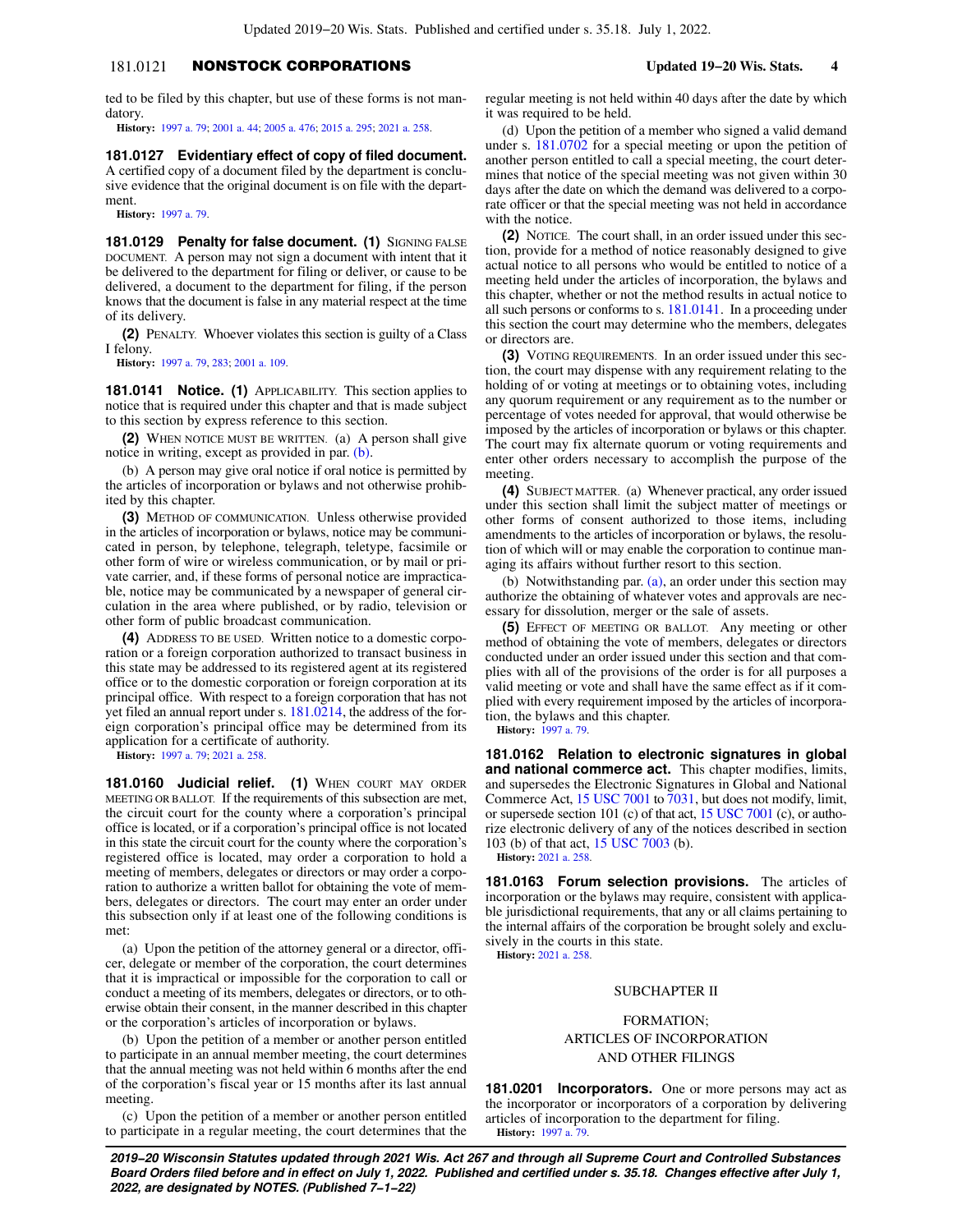**181.0202 Articles of incorporation. (1) REQUIRED CON-**TENT. The articles of incorporation shall include all of the following information:

(a) A statement that the corporation is incorporated under this chapter.

(b) A corporate name for the corporation that satisfies s. [181.0401.](https://docs.legis.wisconsin.gov/document/statutes/181.0401)

(c) The mailing address of the initial principal office of the corporation.

(d) The street address of the corporation's initial registered office and the name and e−mail address of its initial registered agent at that office.

(e) The name and address of each incorporator.

(f) Whether or not the corporation will have members.

(g) If the corporation is authorized to make distributions under s. [181.1302 \(4\),](https://docs.legis.wisconsin.gov/document/statutes/181.1302(4)) a statement to that effect.

**(2)** PERMISSIBLE CONTENT. The articles of incorporation may set forth other information, including any of the following:

(a) The names and addresses of the natural persons who will serve as the initial directors.

(b) Provisions not inconsistent with law regarding:

1. The purpose or purposes for which the corporation is organized.

2. Managing the business and regulating the affairs of the corporation.

3. Distributing assets on dissolution.

4. Defining, limiting and regulating the powers of the corporation, its board of directors and its members.

(c) Any provision that, under this chapter, is required or permitted to be set forth in the bylaws.

**(3)** POWERS ENUMERATED IN CHAPTER. The articles of incorporation need not include any of the corporate powers enumerated in this chapter.

**(4)** ARTICLES SUPERSEDE BYLAWS. If a provision of the articles of incorporation is inconsistent with a bylaw, the provision of the articles of incorporation controls.

**History:** [1997 a. 79;](https://docs.legis.wisconsin.gov/document/acts/1997/79) [2021 a. 258.](https://docs.legis.wisconsin.gov/document/acts/2021/258)

**181.0203 Incorporation. (1)** WHEN CORPORATE EXISTENCE BEGINS. The corporate existence begins when the articles of incorporation become effective under s. [181.0209](https://docs.legis.wisconsin.gov/document/statutes/181.0209).

**(2)** CONCLUSIVE PROOF OF INCORPORATION. The department's filing of the articles of incorporation or articles of domestication is conclusive proof that the corporation is incorporated under this chapter, except in a proceeding by the state to cancel or revoke the incorporation or involuntarily dissolve the corporation.

**(3)** NOTIFICATION OF REPORTING REQUIREMENTS. Upon filing articles of incorporation of a corporation, the department shall inform the corporation of the reporting requirements under s. [202.12](https://docs.legis.wisconsin.gov/document/statutes/202.12) for charitable organizations that solicit contributions.

**History:** [1997 a. 79;](https://docs.legis.wisconsin.gov/document/acts/1997/79) [2013 a. 20;](https://docs.legis.wisconsin.gov/document/acts/2013/20) [2021 a. 258.](https://docs.legis.wisconsin.gov/document/acts/2021/258)

**181.0205 Organization of corporation. (1)** ORGANIZA-TIONAL MEETING REQUIRED. (a) After incorporation, if initial directors are named in the articles of incorporation, the initial directors shall hold an organizational meeting, at the call of a majority of the directors, to complete the organization of the corporation by appointing officers, adopting bylaws and carrying on any other business brought before the meeting.

(b) After incorporation, if initial directors are not named in the articles of incorporation, the incorporator or incorporators shall hold an organizational meeting, at the call of a majority of the incorporators, to do any of the following:

1. Elect directors and complete the organization of the corporation.

2. Elect a board that will complete the organization of the corporation.

# **5 Updated 19−20 Wis. Stats.** NONSTOCK CORPORATIONS 181.0208

**(2)** WRITTEN CONSENTS. Action required or permitted by this chapter to be taken by incorporators at an organizational meeting may be taken without a meeting if the action taken is evidenced by one or more written consents describing the action taken and signed by each incorporator.

**(3)** LOCATION OF ORGANIZATIONAL MEETING. An organizational meeting may be held in or outside of this state. **History:** [1997 a. 79](https://docs.legis.wisconsin.gov/document/acts/1997/79).

**181.0206 Bylaws. (1)** INITIAL BYLAWS. The incorporators, members or board of a corporation shall adopt the initial bylaws for the corporation.

**(2)** SUBSEQUENT ADOPTION, AMENDMENT AND REPEAL. After the adoption of the initial bylaws under sub.  $(1)$ , bylaws may be adopted either by the members or the board, but no bylaw adopted by the members shall be amended or repealed by the directors, unless the bylaws adopted by the members shall have conferred such authority upon the directors. Any bylaw adopted by the board is subject to amendment or repeal by the members as well as by the directors.

**(3)** CONTENT OF BYLAWS. The bylaws of a corporation may contain any provision for regulating and managing the affairs of the corporation that is not inconsistent with its articles of incorporation or with the laws of this state. **History:** [1997 a. 79](https://docs.legis.wisconsin.gov/document/acts/1997/79).

**181.0207 Emergency bylaws. (1)** DEFINITION. In this section, "emergency" means a catastrophic event that prevents a quorum of the corporation's directors or members from being readily assembled.

**(2)** ADOPTION OF EMERGENCY BYLAWS. Unless the articles of incorporation provide otherwise, the board of a corporation may adopt bylaws that are effective only in an emergency. Emergency bylaws are subject to amendment or repeal by the board or by the members, if any. Emergency bylaws may provide special procedures necessary for managing the corporation during the emergency, including any of the following:

(a) Procedures for calling a meeting of the board.

(b) Quorum requirements for the meeting.

(c) Designation of additional or substitute directors.

**(3)** EFFECTIVENESS. Provisions of the regular bylaws that are consistent with the emergency bylaws remain effective during the emergency. The emergency bylaws are not effective after the emergency ends.

**(4)** ACTION TAKEN UNDER EMERGENCY BYLAWS. Notwithstanding ss. [181.0831](https://docs.legis.wisconsin.gov/document/statutes/181.0831) and [181.0833,](https://docs.legis.wisconsin.gov/document/statutes/181.0833) corporate action taken in good faith in accordance with the emergency bylaws binds the corporation and may not be used to impose liability on a corporate director, officer, member, employee or agent.

**History:** [1997 a. 79](https://docs.legis.wisconsin.gov/document/acts/1997/79).

**181.0208 Filing requirements. (1)** Subject to sub. [\(1m\)](https://docs.legis.wisconsin.gov/document/statutes/181.0208(1m)), to be filed by the department pursuant to this chapter, a record must be received by the department, comply with this chapter, and satisfy all of the following:

(a) The filing of the record must be required or permitted by this chapter.

(b) The record must be physically delivered in written form unless and to the extent the department permits electronic delivery of records.

(c) The words in the record must be in English, and numbers must be in Arabic or Roman numerals, but the name of an entity need not be in English if written in English letters or Arabic or Roman numerals.

(d) The record must be signed by a person authorized or required under this chapter to sign the record.

(e) The record must state the name and capacity, if any, of each individual who signed it, either on behalf of the individual or the person authorized or required to sign the record, but need not contain a seal, attestation, acknowledgment, or verification.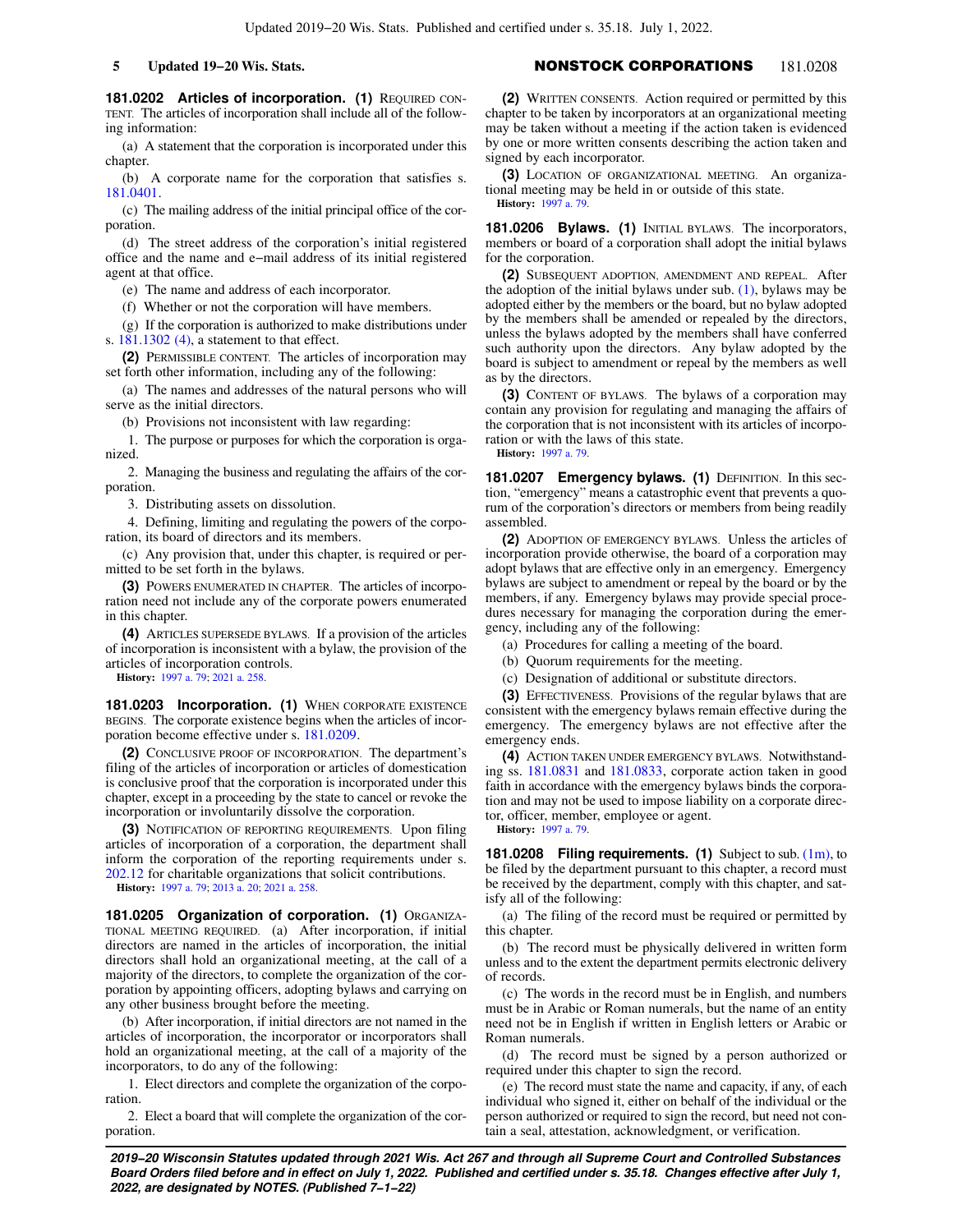# 181.0208 NONSTOCK CORPORATIONS **Updated 19−20 Wis. Stats. 6**

(f) The record must contain the name of the drafter, if required by s. [182.01 \(3\).](https://docs.legis.wisconsin.gov/document/statutes/182.01(3))

**(1m)** The department may waive any of the requirements of sub.  $(1)$  (a) to [\(f\)](https://docs.legis.wisconsin.gov/document/statutes/181.0208(1)(f)) if it appears from the face of the document that the document's failure to satisfy the requirement is immaterial.

**(2)** If law other than this chapter prohibits the disclosure by the department of information contained in a record delivered to the department for filing, the department shall file the record if the record otherwise complies with this chapter but may redact the information.

**(3)** When a record is delivered to the department for filing, any fee required under this chapter and any fee, interest, or penalty required to be paid to the department must be paid in a manner permitted by the department.

**History:** [2021 a. 258.](https://docs.legis.wisconsin.gov/document/acts/2021/258)

**181.0209 Effective date and time. (1)** IN GENERAL. (a) Except as provided in sub. [\(2\),](https://docs.legis.wisconsin.gov/document/statutes/181.0209(2)) a record filed by the department under this chapter is effective on the date that it is received by the department for filing and at any of the following times on that date:

1. The time of day specified in the document as its effective time.

2. If no effective time is specified, at the close of business.

(b) The date that a document is received by the department is determined by the department's endorsement on the original document under s. [181.0212 \(2\)](https://docs.legis.wisconsin.gov/document/statutes/181.0212(2)).

**(2)** DELAYED EFFECTIVE DATE AND TIME. A document may specify a delayed effective date and time, except the effective date may not be more than 90 days after the date that it is received for filing. If a document specifies a delayed effective date and time in accordance with this subsection, the document is effective at the time and date specified. If a delayed effective date, but no time, is specified, the document is effective at the close of business on that date.

**History:** [1997 a. 79;](https://docs.legis.wisconsin.gov/document/acts/1997/79) [2021 a. 258](https://docs.legis.wisconsin.gov/document/acts/2021/258) s. [408](https://docs.legis.wisconsin.gov/document/acts/2021/258,%20s.%20408).

**181.0210 Withdrawal of filed record before effectiveness.** (1) Except as otherwise provided in ss. [181.1103 \(2m\)](https://docs.legis.wisconsin.gov/document/statutes/181.1103(2m)) and [\(3m\)](https://docs.legis.wisconsin.gov/document/statutes/181.1103(3m)), [181.1133 \(2\)](https://docs.legis.wisconsin.gov/document/statutes/181.1133(2)), [181.1163 \(2\),](https://docs.legis.wisconsin.gov/document/statutes/181.1163(2)) and [181.1173 \(2\)](https://docs.legis.wisconsin.gov/document/statutes/181.1173(2)), a record delivered to the department for filing may be withdrawn before it takes effect by delivering to the department for filing a statement of withdrawal.

**(2)** A statement of withdrawal must satisfy all of the following:

(a) It must be signed by each person that signed the record being withdrawn, except as otherwise agreed by those persons.

(b) It must identify the record to be withdrawn.

(c) If signed by fewer than all the persons that signed the record being withdrawn, it must state that the record is withdrawn in accordance with the agreement of all the persons that signed the record.

**(3)** On filing by the department of a statement of withdrawal, the action or transaction evidenced by the original record does not take effect.

**History:** [2021 a. 258.](https://docs.legis.wisconsin.gov/document/acts/2021/258)

**181.0211 Correcting filed record. (1)** A person on whose behalf a filed record was delivered to the department for filing may correct the record if any of the following applies:

(a) The record at the time of filing was inaccurate.

(b) The record was defectively signed.

(c) The electronic transmission of the record to the department was defective.

**(2)** To correct a filed record, a person on whose behalf the record was delivered to the department must deliver to the department for filing a statement of correction.

**(3)** (a) A statement of correction may not state a delayed effective date.

(b) A statement of correction must satisfy all of the following:

1. It must be signed by the person correcting the filed record.

2. It must identify the filed record to be corrected.

3. It must specify the inaccuracy or defect to be corrected.

4. It must correct the inaccuracy or defect.

**(4)** A statement of correction is effective as of the effective date of the filed record that it corrects except as to persons relying on the uncorrected filed record and adversely affected by the correction. For those purposes and as to those persons, the statement of correction is effective when filed.

**History:** [2021 a. 258.](https://docs.legis.wisconsin.gov/document/acts/2021/258)

**181.0212 Duty of department to file; review of refusal to file; delivery of record by department. (1)** The department shall file a record delivered to the department for filing which satisfies this chapter. The duty of the department under this section is ministerial.

**(2)** When the department files a record, the department shall record it as filed on the date of its delivery. After filing a record, the department shall deliver to the person that submitted the record a copy of the record with an acknowledgment of the date of filing.

**(3)** If the department refuses to file a record, the department shall, not later than 5 business days after the record is delivered, do all of the following:

(a) Return the record or notify the person that submitted the record of the refusal.

(b) Provide a brief explanation in a record of the reason for the refusal.

**(4)** If the department refuses to file a record, the person that submitted the record may petition the circuit court to compel filing of the record. The record and the explanation of the department of the refusal to file must be attached to the petition. The court may decide the matter in a summary proceeding.

**(5)** If a record that has been refused for filing by the department is resubmitted and filed by the department, the effective date of the filed record is the date that the resubmitted record is received by the department for filing or a delayed effective date specified in the resubmitted record in accordance with s.  $181.0209$  $(2)$ .

**(6)** The filing of or refusal to file a record does not create a presumption of any of the following:

(a) That the record does or does not conform to the requirements of this chapter.

(b) That the information contained in the record is correct or incorrect.

**(7)** Except as otherwise provided by s. [181.0504](https://docs.legis.wisconsin.gov/document/statutes/181.0504) or [181.1510](https://docs.legis.wisconsin.gov/document/statutes/181.1510) or by law other than this chapter, the department may deliver any record to a person by delivering it in any of the following ways:

(a) In person to the person that submitted it.

(b) To the e−mail or street address of the person's registered agent.

(c) To the principal office of the person.

(d) To another address the person provides to the department for delivery.

**History:** [2021 a. 258.](https://docs.legis.wisconsin.gov/document/acts/2021/258)

**181.0213 Certificate of status. (1)** Any person may obtain from the department, upon request, a certificate of status for a domestic corporation or a foreign corporation.

**(2)** A certificate of status shall include all of the following information:

(a) The domestic corporation's corporate name or the foreign corporation's corporate name and fictitious name, if any, used in this state.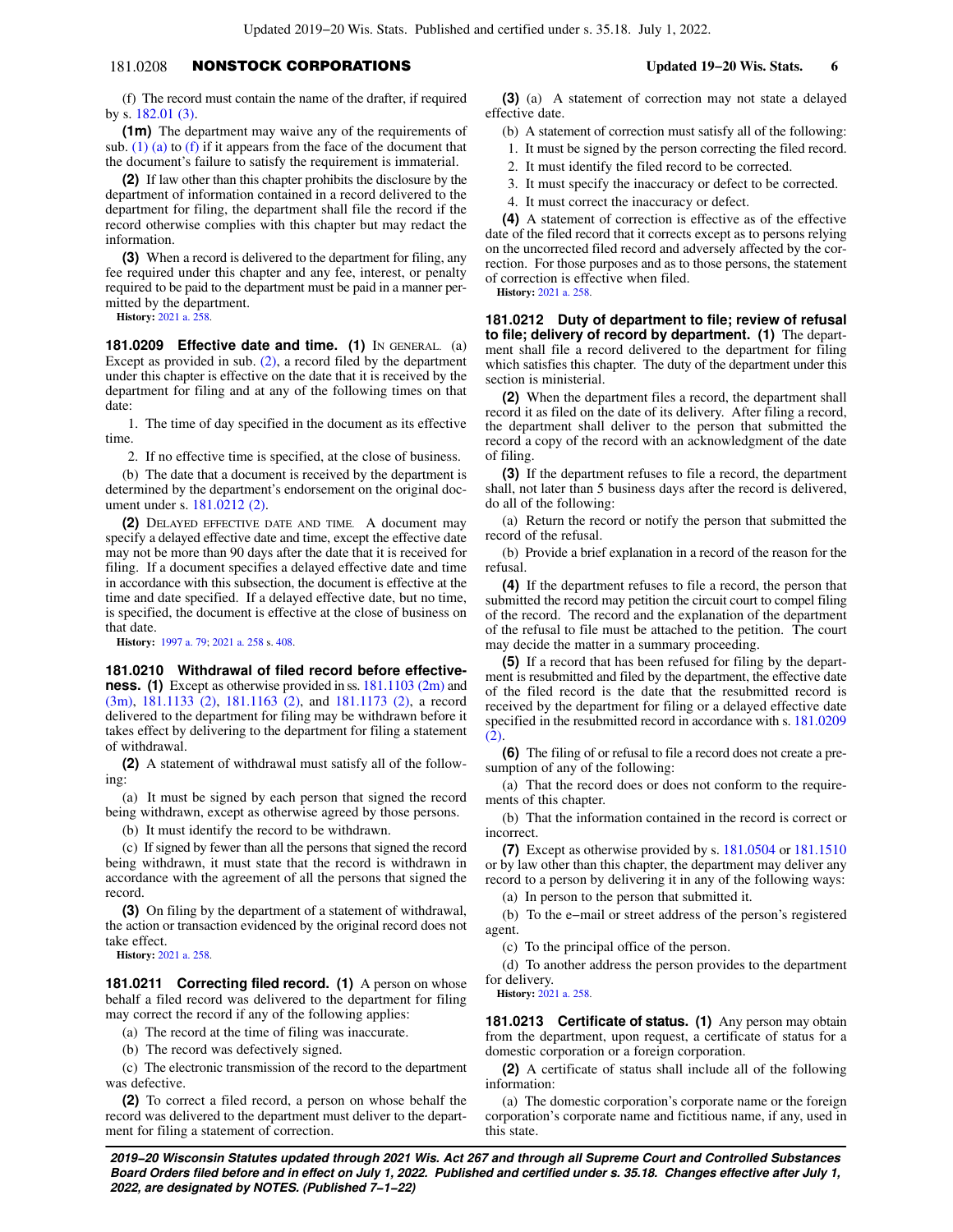# **7 Updated 19−20 Wis. Stats.** NONSTOCK CORPORATIONS 181.0302

(b) Whether each of the following is true:

1. The domestic corporation is a corporation whose governing law is the law of this state, or the foreign corporation is authorized to transact business in this state.

3. The domestic corporation or foreign corporation has, during its most recently completed report year, filed with the department an annual report required by s. [181.0214](https://docs.legis.wisconsin.gov/document/statutes/181.0214).

4. The domestic corporation has not filed articles of dissolution.

5. The foreign corporation has not filed an application for a certificate of withdrawal under s. [181.1520 \(2\).](https://docs.legis.wisconsin.gov/document/statutes/181.1520(2))

(c) The domestic corporation's effective date of its articles of incorporation or the foreign corporation's effective date of its certificate of authority.

**(3)** The certificate of status may include other facts of record in the department that are requested.

**(5)** Subject to any qualification stated in a certificate of status issued by the department, the certificate is conclusive evidence that the corporation or foreign corporation is in existence or is authorized to transact business in this state.

**(6)** Upon request by telephone or otherwise, the department shall confirm, by telephone, any of the information required in a certificate of status under sub. [\(2\)](https://docs.legis.wisconsin.gov/document/statutes/181.0213(2)) and may confirm any other information permitted under sub. [\(3\)](https://docs.legis.wisconsin.gov/document/statutes/181.0213(3)).

**History:** [1997 a. 79;](https://docs.legis.wisconsin.gov/document/acts/1997/79) [2021 a. 258](https://docs.legis.wisconsin.gov/document/acts/2021/258) ss. [412,](https://docs.legis.wisconsin.gov/document/acts/2021/258,%20s.%20412) [414,](https://docs.legis.wisconsin.gov/document/acts/2021/258,%20s.%20414) [416,](https://docs.legis.wisconsin.gov/document/acts/2021/258,%20s.%20416) [418,](https://docs.legis.wisconsin.gov/document/acts/2021/258,%20s.%20418) [421](https://docs.legis.wisconsin.gov/document/acts/2021/258,%20s.%20421), [423](https://docs.legis.wisconsin.gov/document/acts/2021/258,%20s.%20423).

**181.0214 Annual report for department. (1)** A corporation or foreign corporation authorized to transact business in this state shall deliver to the department for filing an annual report that states all of the following:

(a) The name of the corporation or foreign corporation.

(b) The street and e−mail address of its registered office in this state and the name of its registered agent at that office.

(c) The street address of its principal office.

(d) The name and address of each director and principal officer.

(e) In the case of a foreign corporation, the jurisdiction of its governing law and any fictitious name adopted under s. [181.1506](https://docs.legis.wisconsin.gov/document/statutes/181.1506(1)) [\(1\)](https://docs.legis.wisconsin.gov/document/statutes/181.1506(1)).

**(2)** Information in the annual report must be current as of the date the report is signed by the corporation or foreign corporation.

**(3)** (a) A domestic corporation shall deliver its annual report to the department in each year following the calendar year in which the domestic corporation's articles of incorporation became effective, during the calendar year quarter in which the anniversary date of the articles' effective date occurs.

(b) A foreign corporation authorized to transact business in this state shall deliver its annual report to the department during the first calendar quarter of each year following the calendar year in which the foreign corporation becomes authorized to transact business in this state.

**(4)** If an annual report does not contain the information required by this section, the department promptly shall notify the reporting corporation or foreign corporation in a record and return the report to it for correction. If the annual report is corrected to contain the information required by this section and delivered to the department within 30 days after the effective date of such notice, the annual report is timely filed.

**(5)** If an annual report contains a registered office or registered agent which differs from the information shown in the records of the department immediately before the report becomes effective, the differing information is considered a statement of change under s. [181.0502](https://docs.legis.wisconsin.gov/document/statutes/181.0502) or [181.1508.](https://docs.legis.wisconsin.gov/document/statutes/181.1508)

**History:** [1997 a. 79;](https://docs.legis.wisconsin.gov/document/acts/1997/79) [2013 a. 20;](https://docs.legis.wisconsin.gov/document/acts/2013/20) [2021 a. 258](https://docs.legis.wisconsin.gov/document/acts/2021/258) ss. [435,](https://docs.legis.wisconsin.gov/document/acts/2021/258,%20s.%20435) [436,](https://docs.legis.wisconsin.gov/document/acts/2021/258,%20s.%20436) [606](https://docs.legis.wisconsin.gov/document/acts/2021/258,%20s.%20606), [609](https://docs.legis.wisconsin.gov/document/acts/2021/258,%20s.%20609), [611,](https://docs.legis.wisconsin.gov/document/acts/2021/258,%20s.%20611) [613.](https://docs.legis.wisconsin.gov/document/acts/2021/258,%20s.%20613)

### SUBCHAPTER III

# PURPOSES AND POWERS

**181.0301 Purposes. (1)** PERMITTED PURPOSES. A corporation incorporated under this chapter has the purpose of engaging in any lawful activity unless a more limited purpose is set forth in the articles of incorporation.

**(2)** EFFECT OF OTHER REGULATION. A corporation engaging in an activity that is subject to regulation under another statute of this state may incorporate under this chapter only if incorporation under this chapter is not prohibited by the other statute. The corporation shall be subject to all limitations of the other statute. **History:** [1997 a. 79](https://docs.legis.wisconsin.gov/document/acts/1997/79).

**181.0302 General powers.** Unless its articles of incorporation provide otherwise, a corporation has perpetual duration and succession in its corporate name and has the same powers as an individual to do all things necessary or convenient to carry out its affairs, including the power to do all of the following:

**(1)** LEGAL ACTIONS. Sue and be sued, complain and defend in its corporate name.

**(2)** CORPORATE SEAL. Have a corporate seal, which may be altered at will, and to use it, or a facsimile of it, by impressing or affixing it or in any other manner reproducing it.

**(3)** BYLAWS. Make and amend bylaws not inconsistent with its articles of incorporation or with the laws of this state, for regulating and managing the affairs of the corporation.

**(4)** PROPERTY ACQUISITION. Purchase, receive, lease or otherwise acquire, and own, hold, improve, use and otherwise deal with, property or any legal or equitable interest in property, wherever located.

**(5)** DISPOSITION OF PROPERTY. Sell, convey, mortgage, pledge, lease, exchange and otherwise dispose of all or any part of its property

**(6)** INTERESTS IN OTHER ENTITIES. Purchase, receive, subscribe for or otherwise acquire, and own, hold, vote, use, sell, mortgage, lend, pledge or otherwise dispose of, and deal in and with, shares or other interests in, or obligations of, any other entity.

**(7)** CONTRACTS AND LIABILITIES. Make contracts and guarantees; incur liabilities; borrow money; issue notes, bonds and other obligations; and secure any of its obligations by mortgage or pledge of any of its property, franchises or income.

**(8)** LOANS. Lend money, invest and reinvest its funds and receive and hold property as security for repayment, except as limited by s. [181.0832](https://docs.legis.wisconsin.gov/document/statutes/181.0832).

**(9)** PARTICIPATION IN OTHER ENTITIES. Be a promoter, partner, member, associate or manager of any entity.

**(10)** EXERCISE OF POWERS. Conduct its activities, locate offices and exercise the powers granted by this chapter in or outside this state.

**(11)** DIRECTORS, OFFICERS, EMPLOYEES AND AGENTS. Elect or appoint directors, officers, employees and agents of the corporation, define their duties and fix their compensation.

**(12)** PENSION AND INCENTIVE PLANS. Pay pensions and establish pension plans, pension trusts and other benefit and incentive plans for any of its current or former directors, officers, employees and agents of the corporation, its subsidiaries or its affiliates.

**(13)** BENEFIT PLANS. Provide benefits or payments to directors, officers and employees of the corporation, its subsidiaries or its affiliates, and to their estates, families, dependents or beneficiaries, in recognition of the past services of the directors, officers and employees to the corporation, its subsidiaries or its affiliates.

**(14)** COMPENSATION. Establish reasonable compensation for all directors for services to the corporation as directors, officers or otherwise. Unless otherwise provided in the articles of incorporation or bylaws, the board of directors, by the affirmative vote of a majority of the directors then in office and irrespective of any personal interest of any of its members, may establish reasonable compensation for all directors for such services or delegate this authority to an appropriate committee.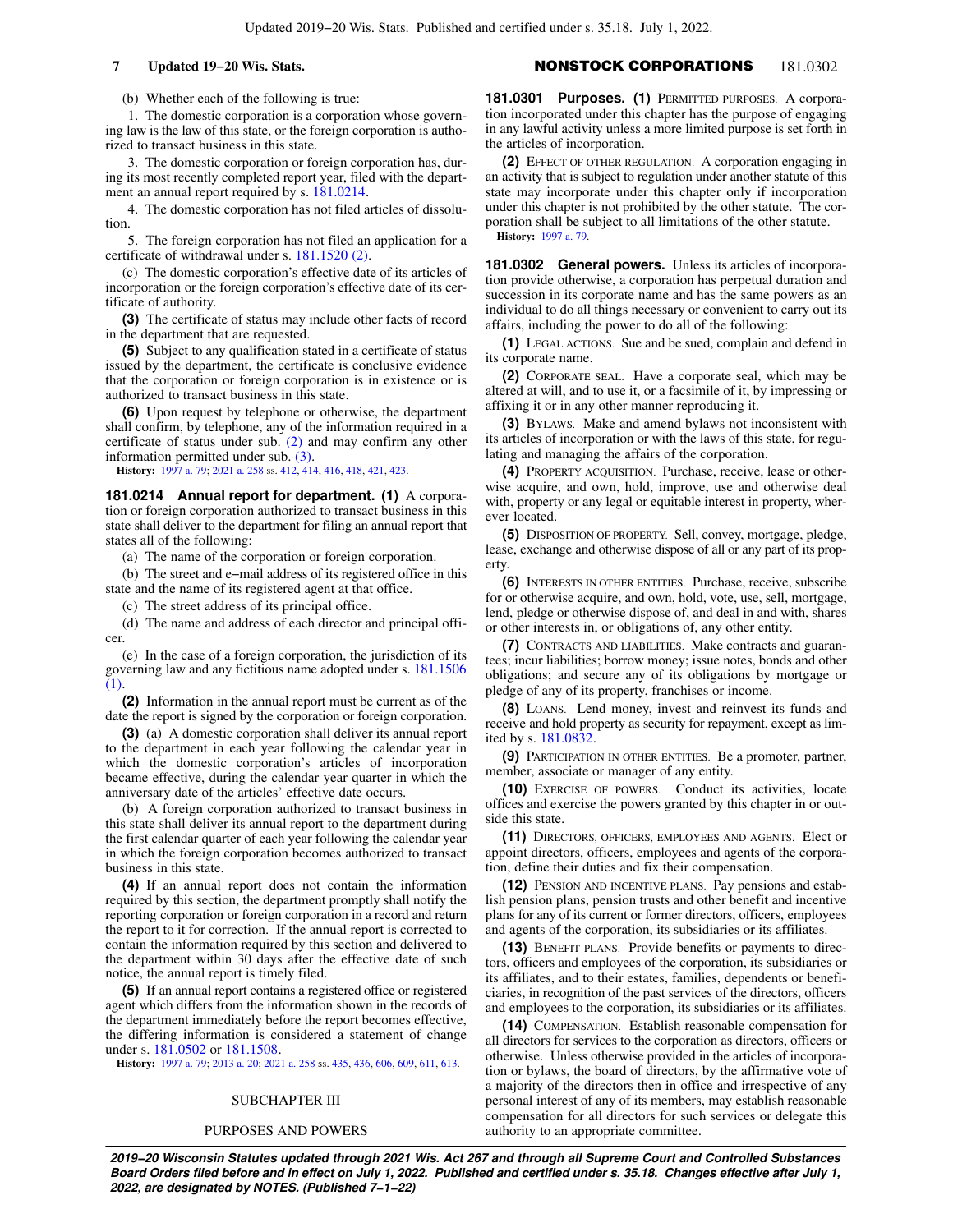# 181.0302 NONSTOCK CORPORATIONS **Updated 19−20 Wis. Stats. 8**

**(15)** DONATIONS. Make donations and otherwise devote its resources for the public welfare or for charitable, scientific, educational, humanitarian, philanthropic or religious purposes.

**(16)** DUES. Impose dues, assessments, admission and transfer fees upon its members.

**(17)** ADMISSION OF MEMBERS. Establish conditions for admission of members, admit members and issue memberships.

**(18)** BUSINESSES. Carry on a business.

**(19)** OTHER. Do all things necessary or convenient, not inconsistent with law, to further the activities and affairs of the corporation.

**History:** [1997 a. 79.](https://docs.legis.wisconsin.gov/document/acts/1997/79)

**181.0303 Emergency powers. (1)** DEFINITION. In this section, "emergency" has the meaning given in s. [181.0207 \(1\).](https://docs.legis.wisconsin.gov/document/statutes/181.0207(1))

**(2)** POWERS. In anticipation of or during an emergency, the board or members of a corporation may do all of the following:

(a) Modify lines of succession to accommodate the incapacity of a director, officer, employee or agent.

(b) Relocate the principal office, designate alternative principal offices or regional offices, or authorize the officers to do so.

**(3)** MEETINGS. Unless emergency bylaws adopted under s. [181.0207](https://docs.legis.wisconsin.gov/document/statutes/181.0207) provide otherwise, all of the following apply to a meeting of the board during an emergency:

(a) The corporation need give notice of a meeting of the board only to those directors whom it is practicable to reach and the corporation may give notice in any practicable manner, including by publication and radio.

(b) One or more officers of the corporation present at a meeting of the board may be considered to be a director for the meeting, in order of rank and within the same rank in order of seniority, as necessary to achieve a quorum.

**(4)** ACTION TAKEN DURING EMERGENCY. Corporate action taken in good faith during an emergency under this section to further the ordinary affairs of the corporation binds the corporation and may not be used to impose liability on a corporate director, officer, member, employee or agent.

**History:** [1997 a. 79.](https://docs.legis.wisconsin.gov/document/acts/1997/79)

**181.0304 Effect of unauthorized corporate acts.** No act of a corporation and no conveyance or transfer of real or personal property to or by a corporation shall be invalid by reason of the fact that the corporation was without capacity or power to do such act or to make or receive such conveyance or transfer, except that lack of capacity or power may be asserted in all of the following cases:

**(1)** PROCEEDINGS BY MEMBERS OR DIRECTORS. A proceeding by a member or director against the corporation to enjoin the doing of any act or the transfer of real or personal property by or to the corporation. If the unauthorized acts or transfer sought to be enjoined is being, or is to be, performed or made pursuant to any contract to which the corporation is a party, the court may, if all of the parties to the contract are parties to the proceeding, and if the court considers the same to be equitable, set aside and enjoin the performance of the contract. The court may allow to the corporation or to the other parties to the contract, as the case may be, compensation for the loss or damage sustained by either of them as a result of the action of the court in setting aside and enjoining the performance of the contract. Anticipated profits to be derived from the performance of the contract may not be awarded by the court as a loss or damage sustained.

**(2)** PROCEEDINGS BY THE CORPORATION. A proceeding by the corporation, whether acting directly or through a receiver, trustee or other legal representative, or through members in a representative suit, against the incumbent or former officers or directors of the corporation.

**(3)** PROCEEDINGS BY THE ATTORNEY GENERAL. A proceeding by the attorney general, as provided in this chapter, to dissolve the corporation, or a proceeding by the attorney general to enjoin the corporation from performing unauthorized acts. **History:** [1997 a. 79](https://docs.legis.wisconsin.gov/document/acts/1997/79).

**181.0320 Private foundations. (1)** PROHIBITED ACTS. A private foundation, as defined in section [509](https://docs.legis.wisconsin.gov/document/usc/26%20USC%20509) (a) of the Internal Revenue Code, may not do any of the following:

(a) Engage in any act of self−dealing, as defined in section [4941](https://docs.legis.wisconsin.gov/document/usc/26%20USC%204941) (d) of the Internal Revenue Code, which would give rise to any liability for the tax imposed by section [4941](https://docs.legis.wisconsin.gov/document/usc/26%20USC%204941) (a) of the Internal Revenue Code.

(b) Retain any excess business holdings, as defined in section [4943](https://docs.legis.wisconsin.gov/document/usc/26%20USC%204943) (c) of the Internal Revenue Code, which would give rise to any liability for the tax imposed by section [4943](https://docs.legis.wisconsin.gov/document/usc/26%20USC%204943) (a) of the Internal Revenue Code.

(c) Make any investment which would jeopardize the carrying out of any of its exempt purposes, within the meaning of section [4944](https://docs.legis.wisconsin.gov/document/usc/26%20USC%204944) of the Internal Revenue Code, so as to give rise to any liability for the tax imposed by section [4944](https://docs.legis.wisconsin.gov/document/usc/26%20USC%204944) (a) of the Internal Revenue Code.

(d) Make any taxable expenditures, as defined in section [4945](https://docs.legis.wisconsin.gov/document/usc/26%20USC%204945) (d) of the Internal Revenue Code, which would give rise to any liability for the tax imposed by section [4945](https://docs.legis.wisconsin.gov/document/usc/26%20USC%204945) (a) of the Internal Revenue Code.

**(2)** REQUIRED DISTRIBUTIONS. Each corporation that is a private foundation, as defined in section [509](https://docs.legis.wisconsin.gov/document/usc/26%20USC%20509) of the Internal Revenue Code, shall distribute, for the purposes specified in its articles of organization, for each taxable year, amounts at least sufficient to avoid liability for the tax imposed by section [4942](https://docs.legis.wisconsin.gov/document/usc/26%20USC%204942) (a) of the Internal Revenue Code.

**(3)** EXCEPTIONS. Subsections [\(1\)](https://docs.legis.wisconsin.gov/document/statutes/181.0320(1)) and [\(2\)](https://docs.legis.wisconsin.gov/document/statutes/181.0320(2)) do not apply to any corporation to the extent that a court of competent jurisdiction shall determine that such application would be contrary to the terms of the articles of organization or other instrument governing such corporation or governing the administration of charitable funds held by it and that the same may not properly be changed to conform to such subsections.

**(4)** POWERS OF COURTS AND ATTORNEY GENERAL. This section does not impair the rights and powers of the courts or the attorney general of this state with respect to any corporation. **History:** [1997 a. 79](https://docs.legis.wisconsin.gov/document/acts/1997/79).

**181.0330 Offer and sale of securities.** A corporation or a foreign corporation may not offer or sell any of its securities in this state, unless the securities are registered under ch. [551](https://docs.legis.wisconsin.gov/document/statutes/ch.%20551) or unless the securities or the offer or sale of the securities is exempt from registration under ch. [551](https://docs.legis.wisconsin.gov/document/statutes/ch.%20551).

**History:** [1997 a. 79](https://docs.legis.wisconsin.gov/document/acts/1997/79).

## SUBCHAPTER IV

### NAME

**181.0401 Corporate name. (1)** GENERAL REQUIREMENTS. (a) The corporate name of a corporation:

1. Must contain the word "corporation", "incorporated", "company" or "limited" or the abbreviation "corp.", "inc.", "co." or "ltd." or a variation of these words or abbreviations, of like import in another language, except as provided in par. [\(b\),](https://docs.legis.wisconsin.gov/document/statutes/181.0401(1)(b)) or that differs only with respect to capitalization of letters or punctuation.

2. May not contain language stating or implying that the corporation is organized for a purpose other than that permitted by s. [181.0301](https://docs.legis.wisconsin.gov/document/statutes/181.0301) and its articles of incorporation.

3. May not contain language stating or implying that the entity is organized for a purpose subject to regulation under another statute of this state, unless its purpose is not prohibited by, and the entity is subject to all the limitations of, the other statute.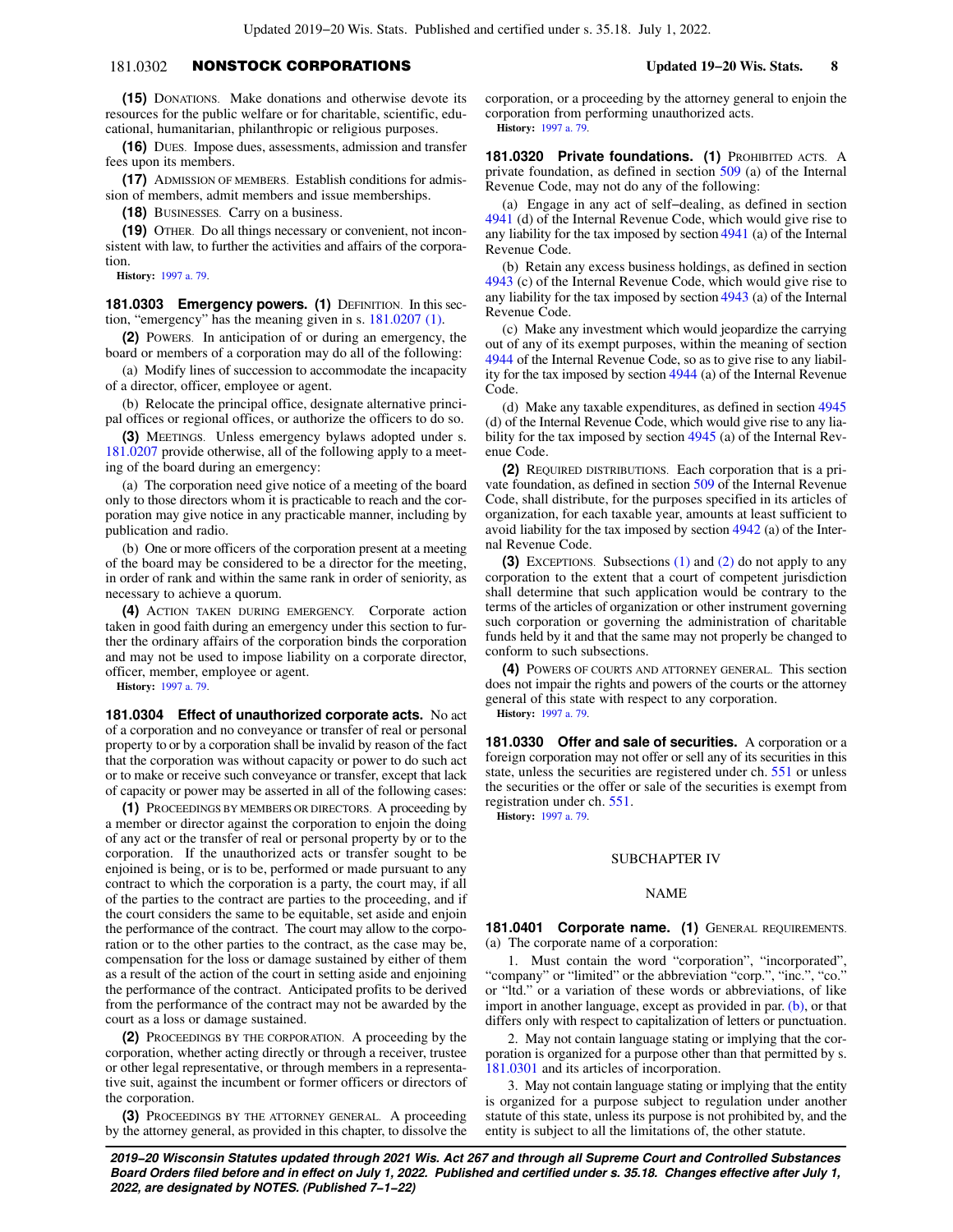(b) A corporation in existence on January 1, 1999, need not change its name to comply with par. [\(a\) 1.](https://docs.legis.wisconsin.gov/document/statutes/181.0401(1)(a)1.)

**(2)** DISTINGUISHABILITY. (a) Except as provided in subs. [\(3\)](https://docs.legis.wisconsin.gov/document/statutes/181.0401(3)) and [\(4\),](https://docs.legis.wisconsin.gov/document/statutes/181.0401(4)) the corporate name of a domestic corporation must be distinguishable upon the records of the department from all of the following names:

1. Any name of an existing person whose formation required the filing of a record by the department and which is not at the time administratively dissolved.

2. The corporate name of a stock corporation or a foreign stock corporation authorized to transact business in this state.

3. Any name reserved or registered under this chapter or ch. [178](https://docs.legis.wisconsin.gov/document/statutes/ch.%20178), [179,](https://docs.legis.wisconsin.gov/document/statutes/ch.%20179) [180](https://docs.legis.wisconsin.gov/document/statutes/ch.%20180), [183,](https://docs.legis.wisconsin.gov/document/statutes/ch.%20183) [185](https://docs.legis.wisconsin.gov/document/statutes/ch.%20185), or [193](https://docs.legis.wisconsin.gov/document/statutes/ch.%20193) or other law of this state providing for the reservation or registration of a name by a filing of a record by the department.

4. The corporate name of a dissolved corporation or stock corporation that has retained the exclusive use of its name under s. [181.1405 \(3\)](https://docs.legis.wisconsin.gov/document/statutes/181.1405(3)) or under s. [180.1405 \(3\)](https://docs.legis.wisconsin.gov/document/statutes/180.1405(3)), respectively.

5. The fictitious name adopted by a foreign corporation or a foreign stock corporation authorized to transact business in this state.

9. Any name of a limited liability partnership whose statement of qualification is in effect.

(b) The corporate name of a corporation is not distinguishable from a name referred to in par. [\(a\) 1.](https://docs.legis.wisconsin.gov/document/statutes/181.0401(2)(a)1.) to [9.](https://docs.legis.wisconsin.gov/document/statutes/181.0401(2)(a)9.) if the only difference between it and the other name is the inclusion or absence of a word or words referred to in sub.  $(1)$  (a) 1. or of the words "limited partnership", "limited liability partnership", "cooperative" or "limited liability company" or an abbreviation of these words.

**(3)** APPLICATION TO USE NONDISTINGUISHABLE NAME. A corporation may apply to the department for authorization to use a name that is not distinguishable upon the records of the department from one or more of the names described in sub. [\(2\)](https://docs.legis.wisconsin.gov/document/statutes/181.0401(2)). The department shall authorize use of the name applied for if any of the following occurs:

(a) The other corporation or the foreign corporation, limited liability company, stock corporation, limited partnership, limited liability partnership, foreign limited liability partnership, general cooperative association, or limited cooperative association consents to the use in writing and submits an undertaking in a form satisfactory to the department to change its name to a name that is distinguishable upon the records of the department from the name of the applicant or to cancel the registration or reservation.

(b) The applicant delivers to the department a certified copy of a final judgment of a court of competent jurisdiction establishing the applicant's right to use the name applied for in this state.

**(3m)** In determining whether a name is the same as or not distinguishable on the records of the department from the name of another person, words, phrases, or abbreviations indicating a type of entity, such as "corporation," "Corp.," "incorporated," "Inc.," "service corporation," "SC," "Limited," "Ltd.," "limited partnership," "LP," "limited liability partnership," "LLP," "limited liability limited partnership," "LLLP," "registered limited liability limited partnership," "RLLLP," "limited liability company," "LLC, "cooperative association," or "cooperative," or a variation of these abbreviations that differs only with respect to capitalization of letters or punctuation, may not be taken into account.

**(4)** CORPORATE REORGANIZATIONS. A corporation may in this state use the name, including the fictitious name, that is used in this state by another domestic or foreign corporation or stock corporation authorized to transact business in this state, or a limited liability company, limited partnership, limited liability partnership, foreign limited liability partnership, general cooperative association, or limited cooperative association, if the corporation proposing to use the name has done any of the following:

(a) Merged with the other entity.

(b) Been formed by reorganization of the other entity.

# **9 Updated 19−20 Wis. Stats.** NONSTOCK CORPORATIONS 181.0403

(c) Acquired all or substantially all of the assets, including the corporate name, of the other domestic or foreign corporation or stock corporation.

**History:** [1997 a. 79](https://docs.legis.wisconsin.gov/document/acts/1997/79); [2005 a. 441;](https://docs.legis.wisconsin.gov/document/acts/2005/441) [2021 a. 258](https://docs.legis.wisconsin.gov/document/acts/2021/258).

**181.0402 Reservation of name. (1)** A person may reserve the exclusive use of a corporate name, including a fictitious name for a foreign corporation whose corporate name is not available, by delivering an application to the department for filing. The application shall include the name and address of the applicant and the name proposed to be reserved. If the department finds that the corporate name applied for under this subsection is available, the department shall reserve the name for the applicant's exclusive use for a 120−day period, which may be renewed by the applicant or a transferee under sub. [\(2\)](https://docs.legis.wisconsin.gov/document/statutes/181.0402(2)) from time to time.

**(2)** A person who has the right to exclusive use of a reserved corporate name under sub. [\(1\)](https://docs.legis.wisconsin.gov/document/statutes/181.0402(1)) may transfer the reservation to another person by delivering to the department a signed notice in a record of the transfer that states the name and address of the person to which the reservation is being transferred.

**History:** [1997 a. 79](https://docs.legis.wisconsin.gov/document/acts/1997/79); [2001 a. 44](https://docs.legis.wisconsin.gov/document/acts/2001/44); [2021 a. 258.](https://docs.legis.wisconsin.gov/document/acts/2021/258)

181.0403 Registration of name. (1) BY FOREIGN CORPO-RATION. (a) A foreign corporation that has not filed a certificate of authority under s. [181.1503](https://docs.legis.wisconsin.gov/document/statutes/181.1503) may register its name, or a fictitious name adopted pursuant to s.  $181.1506$  (1), if the name is distinguishable upon the records of the department from the names that are available under s. [181.1506 \(2\)](https://docs.legis.wisconsin.gov/document/statutes/181.1506(2)).

(b) To register its name or a fictitious name adopted pursuant to s. [181.1506 \(1\)](https://docs.legis.wisconsin.gov/document/statutes/181.1506(1)), a foreign corporation must deliver to the department for filing an application stating the foreign corporation's name, the jurisdiction and the date of its formation, and any fictitious name adopted pursuant to s. [181.1506 \(1\).](https://docs.legis.wisconsin.gov/document/statutes/181.1506(1)) If the department finds that the name applied for is available, the department shall register the name for the applicant's exclusive use.

(c) The registration of a name under this section expires annually on December 31.

(d) A foreign corporation whose name registration is effective may renew the registration by delivering to the department for filing, between October 1 and December 31 of each year that the registration is in effect, a renewal application that complies with this section. When filed, the renewal application renews the registration for the next year.

(e) A foreign corporation whose name registration is effective may apply for and obtain a certificate of authority as a foreign corporation under the registered name or consent in a signed record to the use of that name by another person that is not an individual.

**(2)** MERGER, NAME CHANGE OR DISSOLUTION. (a) A corporation may, upon merger, change of name or dissolution, register its corporate name for no more than 10 years by delivering to the department for filing an application, executed by the corporation, simultaneously with the delivery for filing of the articles of merger, the articles of dissolution, or the articles of amendment or the restated articles of incorporation that change the corporate name.

(b) A foreign corporation may, upon change of name, register its corporate name for no more than 10 years by delivering to the department for filing an application, executed by the foreign corporation, simultaneously with the delivery for filing of an application for an amended certificate of authority that changes the corporate name.

**(3)** EFFECTIVE DATE. A corporate name is registered under sub. [\(1\)](https://docs.legis.wisconsin.gov/document/statutes/181.0403(1)) or [\(2\)](https://docs.legis.wisconsin.gov/document/statutes/181.0403(2)) for the applicant's exclusive use on the effective date of the application.

**(3m)** TRANSFER OF REGISTERED NAME. A person who has the right to exclusive use of a registered name under sub. [\(1\)](https://docs.legis.wisconsin.gov/document/statutes/181.0403(1)) or [\(2\)](https://docs.legis.wisconsin.gov/document/statutes/181.0403(2)) may transfer the registration to another person by delivering to the department a written and signed notice of the transfer that states the name and address of the transferee.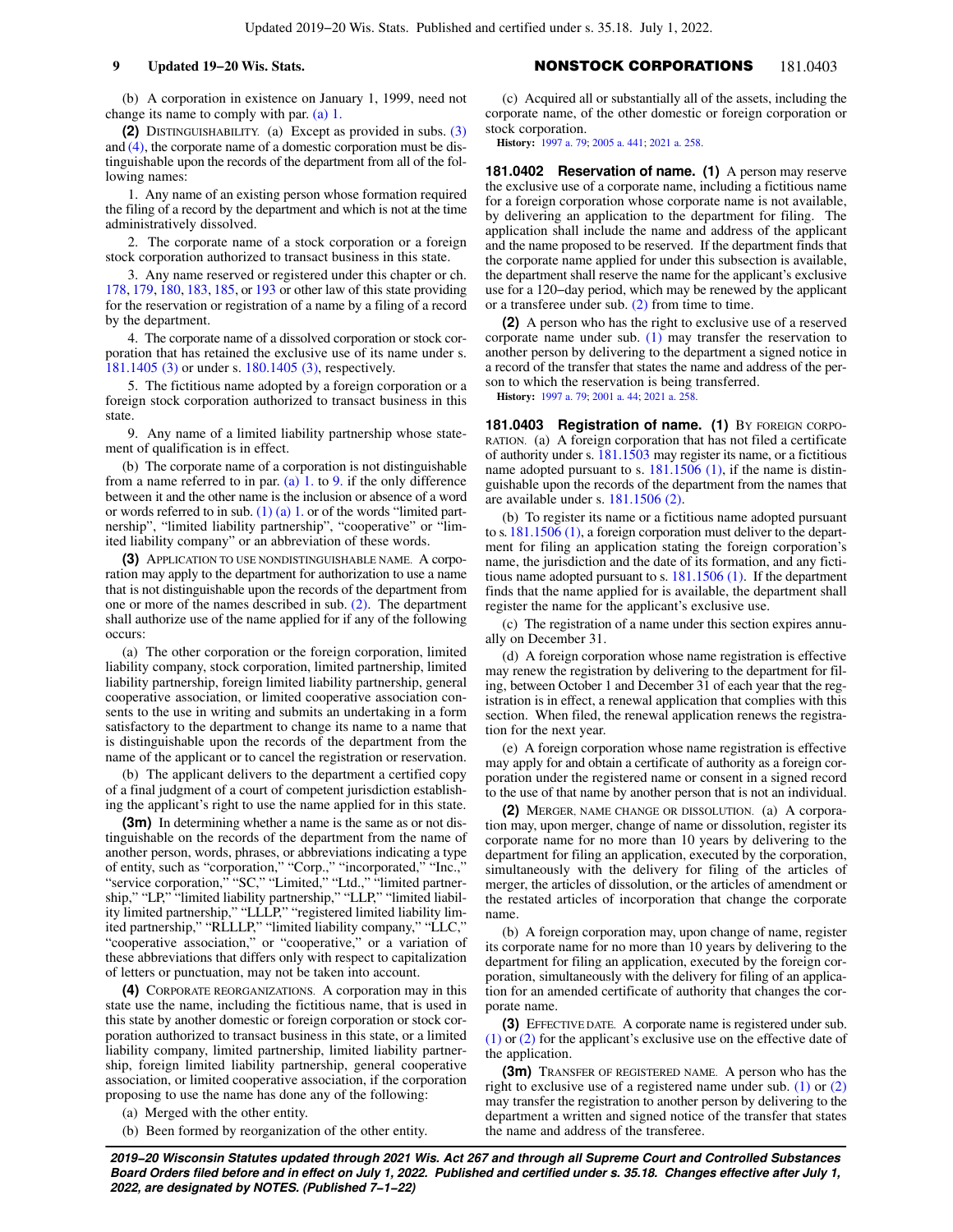# 181.0403 NONSTOCK CORPORATIONS **Updated 19−20 Wis. Stats. 10**

**(4)** TERMINATION OF REGISTERED NAME. (a) A foreign corporation whose registration is effective under sub. [\(1\)](https://docs.legis.wisconsin.gov/document/statutes/181.0403(1)) may thereafter apply for a certificate of authority under the registered name or consent in writing to the use of that name by a domestic corporation thereafter incorporated under this chapter or by another foreign corporation thereafter authorized to transact business in this state. The registration terminates when the domestic corporation is incorporated or the foreign corporation obtains a certificate of authority or consents to another foreign corporation obtaining a certificate of authority under the registered name.

(b) The holder of a registration effective under sub. [\(2\)](https://docs.legis.wisconsin.gov/document/statutes/181.0403(2)) may thereafter incorporate as a domestic corporation or obtain a certificate of authority under the registered name or consent in writing to use of that name by a domestic corporation thereafter incorporated under this chapter or by a foreign corporation thereafter authorized to transact business in this state. The registration terminates when any of the following occurs:

1. The holder incorporates as a domestic corporation or obtains a certificate of authority under the registered name.

2. The domestic corporation that has consent to use the registered name is incorporated.

3. The holder consents to another foreign corporation obtaining a certificate of authority under the registered name.

**History:** [1997 a. 79;](https://docs.legis.wisconsin.gov/document/acts/1997/79) [2021 a. 258.](https://docs.legis.wisconsin.gov/document/acts/2021/258)

### SUBCHAPTER V

### OFFICE AND AGENT

**181.0501 Registered agent and registered office. (1m)** Each corporation shall designate and continuously maintain a registered office and registered agent in this state. The designation of a registered agent is an affirmation of the fact by the corporation that the agent has consented to serve.

**(2m)** The registered office may, but need not, be the same as any of its places of business or activity. The registered office must be an actual physical location with a street address and not solely a post office box, mailbox service, or telephone answering services. The registered agent shall be any of the following:

(a) A natural person who resides in this state and whose business office is identical with the registered office.

(b) A domestic corporation, stock corporation, limited partnership, limited liability partnership, or limited liability company whose business office is identical with the registered office.

(c) A foreign corporation, stock corporation, limited partnership, registered limited liability partnership, or limited liability company if that entity is authorized to transact business in this state and the entity's business office is identical with the registered office.

**(3m)** A registered agent for a corporation must have an e−mail address and a place of business or activity in this state.

**(4m)** The only duties under this chapter of a registered agent that has complied with this chapter are the following:

(a) To forward to the corporation at the address most recently supplied to the agent by the corporation any process, notice, or demand pertaining to the corporation which is served on or received by the agent.

(b) If the registered agent resigns, to provide the notice required by s. [181.0503](https://docs.legis.wisconsin.gov/document/statutes/181.0503) to the corporation at the address most recently supplied to the agent by the corporation.

(c) To keep current the information with respect to the agent in the articles of incorporation.

**History:** [1997 a. 79;](https://docs.legis.wisconsin.gov/document/acts/1997/79) [2001 a. 44;](https://docs.legis.wisconsin.gov/document/acts/2001/44) [2015 a. 295;](https://docs.legis.wisconsin.gov/document/acts/2015/295) [2021 a. 258](https://docs.legis.wisconsin.gov/document/acts/2021/258).

**181.0502 Change of registered agent or registered office.** (1) A corporation may change its registered agent or registered office as provided in s. [181.0214 \(5\)](https://docs.legis.wisconsin.gov/document/statutes/181.0214(5)) or by delivering to the

department for filing a statement of change that states all of the following:

(a) The name of the corporation.

(b) The information that is to be in effect as a result of the filing of the statement of change.

**(1m)** A statement of change under this section designating a new registered agent is an affirmation of fact by the corporation that the agent has consented to serve.

**(1r)** As an alternative to using the procedure in this section, a corporation may amend its articles of incorporation.

**(3)** If the name or e−mail address of a registered agent changes or if the street address of a registered agent's business office changes, the registered agent may change the name or e−mail address of the registered agent or street address of the registered office of any corporation for which he, she, or it is the registered agent. To make a change under this subsection, the registered agent shall notify the corporation in writing of the change and deliver to the department for filing a statement of change that recites that the corporation has been notified of the change and states all of the following:

(a) The name of the corporation represented by the registered agent.

(b) The name, e−mail address, and street address of the agent as currently shown in the records of the department for the corporation.

(c) Any new name, new e−mail address, or new street address of the agent.

**(5)** A registered agent promptly shall furnish notice to the represented corporation of the filing by the department of the statement of change and the changes made by the statement. **History:** [1997 a. 79](https://docs.legis.wisconsin.gov/document/acts/1997/79); [2005 a. 476;](https://docs.legis.wisconsin.gov/document/acts/2005/476) [2021 a. 258](https://docs.legis.wisconsin.gov/document/acts/2021/258).

**181.0503 Resignation of registered agent. (1)** A registered agent may resign as agent for a corporation by delivering to the department for filing a statement of resignation that states all of the following:

(a) The name of the corporation.

(b) The name of the agent.

(bm) That the agent resigns from serving as registered agent for the corporation.

(c) The address of the corporation to which the agent will send the notice required by sub. [\(4\)](https://docs.legis.wisconsin.gov/document/statutes/181.0503(4)).

**(3)** The resignation under sub. [\(1\)](https://docs.legis.wisconsin.gov/document/statutes/181.0503(1)) is effective and, if applicable, the registered office is discontinued on the earlier of the following:

(a) Sixty days after the department receives the statement of resignation for filing.

(b) The date on which the appointment of a successor registered agent is effective.

**(4)** A registered agent promptly shall furnish to the corporation notice in a record of the date on which a statement of resignation was filed.

**(5)** When a statement of resignation takes effect, the registered agent ceases to have responsibility under this chapter for any matter thereafter tendered to it as agent for the corporation. The resignation does not affect any contractual rights the corporation has against the agent or that the agent has against the corporation.

**(6)** A registered agent may resign with respect to a corporation whether or not the corporation is in good standing. **History:** [1997 a. 79](https://docs.legis.wisconsin.gov/document/acts/1997/79); [2021 a. 258.](https://docs.legis.wisconsin.gov/document/acts/2021/258)

**181.0504 Service of process, notice, or demand. (1)** A corporation may be served with any process, notice, or demand required or permitted by law by serving its registered agent. The department may serve any written notice required or authorized under this chapter by e−mailing it to the registered agent's e−mail address on file with the department, and such notice shall be effective as provided in s. [181.0105 \(4\)](https://docs.legis.wisconsin.gov/document/statutes/181.0105(4)).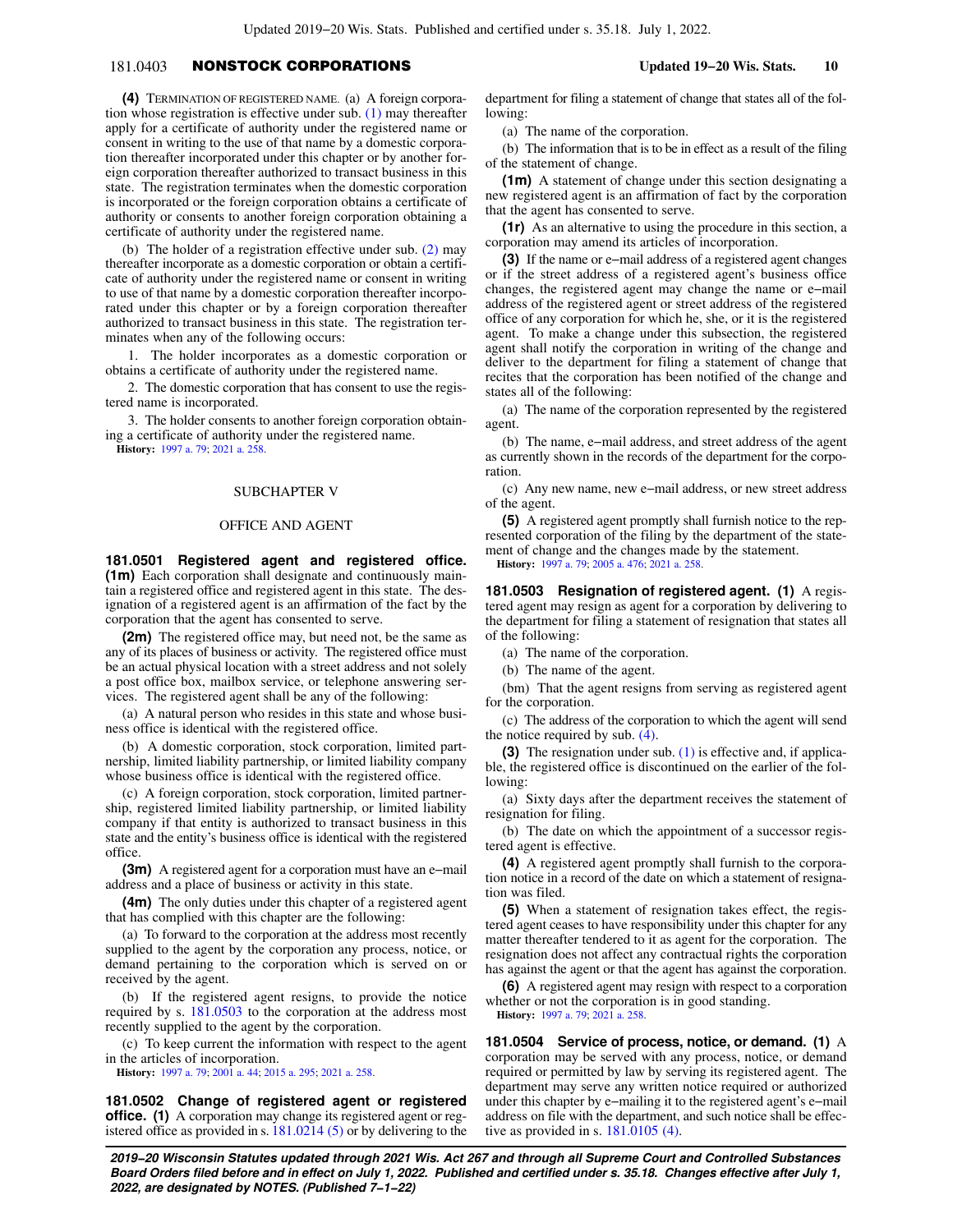**(2)** Except as provided in sub. [\(3\)](https://docs.legis.wisconsin.gov/document/statutes/181.0504(3)), if a corporation has no registered agent, or its registered agent cannot with reasonable diligence be served, the corporation may be served by registered or certified mail, return receipt requested, or by similar commercial delivery service, addressed to the corporation at its principal office, as shown on the records of the department on the date of sending. Service is perfected under this subsection at the earliest of the following:

(a) The date the corporation receives the mail or delivery by commercial delivery service.

(b) The date shown on the return receipt, if signed on behalf of the corporation.

(c) Five days after it is deposited in the U.S. mail, or with the commercial delivery service, if correctly addressed and with sufficient postage or payment.

**(3)** If process, notice, or demand in an action cannot be served on a corporation pursuant to sub.  $(1)$  or  $(2)$ , service may be made by handing a copy to the individual in charge of any regular place of business or activity of the corporation if the individual served is not a plaintiff in the action. If the address of the corporation's principal office cannot be determined from the records of the department, the corporation may be served by publishing a class 3 notice, under ch. [985](https://docs.legis.wisconsin.gov/document/statutes/ch.%20985), in the community where the corporation's principal office or registered office, as most recently designated in the records of the department, is located.

**(3m)** Service of process, notice, or demand on a registered agent must be in a written record.

**(4)** Service of process, notice, or demand may be made by other means under law other than this chapter.

**History:** [1997 a. 79;](https://docs.legis.wisconsin.gov/document/acts/1997/79) [2011 a. 234](https://docs.legis.wisconsin.gov/document/acts/2011/234); [2021 a. 258.](https://docs.legis.wisconsin.gov/document/acts/2021/258)

**181.0505 Change of name or address by registered agent. (1)** If the name or e−mail address of a registered agent changes or if the street address of a registered agent's office changes, the registered agent may change the name or e−mail address of the registered agent or street address of the registered office of any corporation or foreign corporation for which he, she, or it is the registered agent. To make the change under this subsection, the registered agent shall notify the corporation or foreign corporation in writing of the change and deliver to the department for filing a statement of change that recites that the corporation or foreign corporation has been notified of the change and states all of the following:

(a) The name of the corporation or foreign corporation represented by the registered agent.

(b) The name, e−mail address, and street address of the agent as currently shown in the records of the department for the corporation or foreign corporation.

(c) Any new name, new e−mail address, or new street address of the agent.

**(2)** A registered agent promptly shall furnish notice to the represented corporation or foreign corporation of the filing by the department of the statement of change and the changes made by the statement.

**History:** [2021 a. 258.](https://docs.legis.wisconsin.gov/document/acts/2021/258)

**181.0506 Delivery of record. (1)** Except as otherwise provided in this chapter, permissible means of delivery of a record include delivery by hand, mail, conventional commercial practice, and electronic transmission.

**(2)** Delivery to the department is effective only when a record is received by the department.

**History:** [2021 a. 258.](https://docs.legis.wisconsin.gov/document/acts/2021/258)

**181.0507 Filing fees; certified copies. (1)** Subject to sub. [\(2\) \(a\)](https://docs.legis.wisconsin.gov/document/statutes/181.0507(2)(a)), the department may collect a fee for filing, or providing a certified copy of, a record under this chapter. The department may charge a fee for providing a certified copy of any record, or for filing any record not identified in sub. [\(2\) \(a\),](https://docs.legis.wisconsin.gov/document/statutes/181.0507(2)(a)) pursuant to a rule promulgated under this subsection or s. [182.01 \(4\).](https://docs.legis.wisconsin.gov/document/statutes/182.01(4))

# **11 Updated 19−20 Wis. Stats.** NONSTOCK CORPORATIONS 181.0603

**(2)** (a) Except as provided under par. [\(c\)](https://docs.legis.wisconsin.gov/document/statutes/181.0507(2)(c)), the department shall collect the following fees when the records described in this paragraph are delivered to the department for filing:

1. Articles of incorporation, \$35.

2. Application for use of an indistinguishable name, \$10.

- 3. Application for a reserved name, \$10.
- 4. Application for renewal of a reserved name, \$10.

5. Notice of transfer of reserved name, \$20.

6. Application for registered name, \$50.

7. Application for renewal of registered name, \$50.

8. Statement of change of registered agent or registered office

or registered agent's name, e−mail address, or street address under s. [181.0502](https://docs.legis.wisconsin.gov/document/statutes/181.0502), [181.0505,](https://docs.legis.wisconsin.gov/document/statutes/181.0505) or [181.1508,](https://docs.legis.wisconsin.gov/document/statutes/181.1508) \$10.

9. Statement of resignation of registered agent, \$10.

10. Amendment or restatement of articles of incorporation, \$40.

11. Articles of merger, interest exchange, conversion, or domestication, \$150.

12. Articles of dissolution, \$20.

13. Application for certificate of authority, \$100.

14. Application for amended certificate of authority, \$40.

15. Application for certificate of withdrawal of foreign corporation, \$40.

16. Statement of correction, \$40.

17. Annual report of a domestic corporation, \$25.

18. Annual report of a foreign corporation, \$65.

(b) In addition to the fees required under par. [\(a\)](https://docs.legis.wisconsin.gov/document/statutes/181.0507(2)(a)) or permitted under sub.  $(1)$ , the department may collect the expedited service fee established under s. [182.01 \(4\) \(d\)](https://docs.legis.wisconsin.gov/document/statutes/182.01(4)(d)) for processing in an expeditious manner a record required or permitted to be filed with the department under this chapter and may collect the fee established under s. [182.01 \(4\) \(f\)](https://docs.legis.wisconsin.gov/document/statutes/182.01(4)(f)) for preparing in an expeditious manner a certificate of status or certificate of registration under s. [181.0213.](https://docs.legis.wisconsin.gov/document/statutes/181.0213)

(c) The department may, by rule, specify a larger fee for filing records in paper format.

**(3)** A certified copy of a record filed by the department is conclusive evidence that the original record is on file with the department.

**(4)** A person may not sign a document with intent that it be delivered to the department for filing, or deliver a document or cause a document to be delivered to the department for filing, if the person knows that the document is false in any material respect at the time of its delivery. Whoever violates this subsection is guilty of a Class I felony.

**History:** [2021 a. 258.](https://docs.legis.wisconsin.gov/document/acts/2021/258)

# SUBCHAPTER VI

## MEMBERS AND MEMBERSHIPS

**181.0601 Admission. (1)** CRITERIA AND PROCEDURES. The articles of incorporation or bylaws may establish criteria or procedures for admission of members.

**(2)** CONSENT REQUIRED. A person may not be admitted as a member without the person's consent. **History:** [1997 a. 79](https://docs.legis.wisconsin.gov/document/acts/1997/79).

**181.0602 Consideration and certificates.** Except as provided in its articles of incorporation or bylaws, a corporation may admit members for no consideration or for such consideration as is determined by the board. A corporation may issue certificates evidencing membership in the corporation. **History:** [1997 a. 79](https://docs.legis.wisconsin.gov/document/acts/1997/79).

**181.0603 No requirement of members.** A corporation is not required to have members. **History:** [1997 a. 79](https://docs.legis.wisconsin.gov/document/acts/1997/79).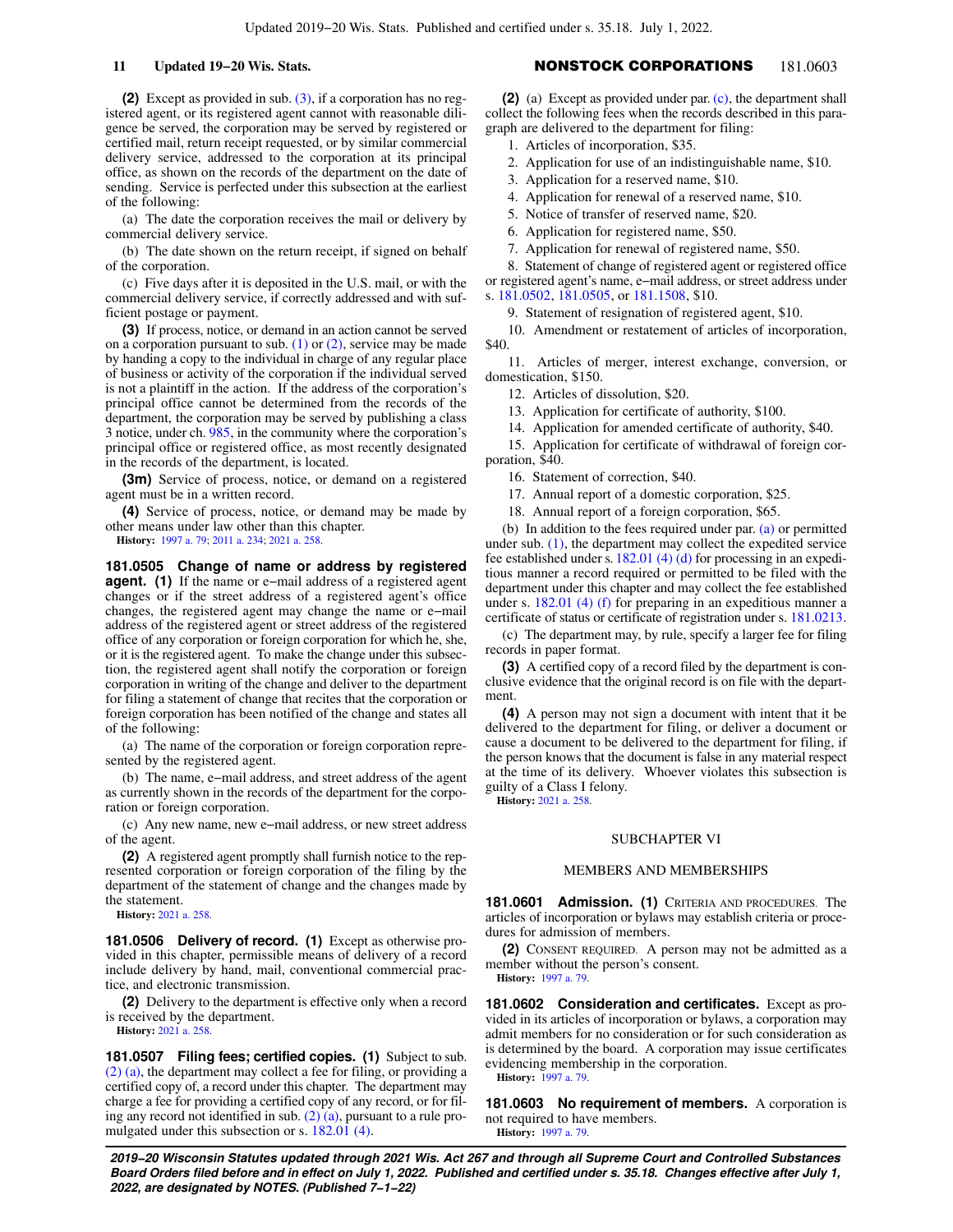# 181.0610 NONSTOCK CORPORATIONS **Updated 19−20 Wis. Stats. 12**

**181.0610 Differences in rights and obligations of members.** All members shall have the same rights and obligations with respect to voting, dissolution, redemption and transfer, unless the articles of incorporation or bylaws establish classes of membership with different rights or obligations. All members shall have the same rights and obligations with respect to any other matters, except as set forth in or authorized by the articles of incorporation or bylaws.

**History:** [1997 a. 79.](https://docs.legis.wisconsin.gov/document/acts/1997/79)

**181.0611 Transfers. (1)** WHEN AUTHORIZED. Except as set forth in or authorized by the articles of incorporation or bylaws, a member of a corporation may not transfer a membership or any right arising from a membership.

**(2)** ADOPTION OF RESTRICTIONS. If transfer rights have been provided, no restriction on them shall be binding with respect to a member holding a membership issued before the adoption of the restriction unless the restriction is approved by the members and the affected member.

**History:** [1997 a. 79.](https://docs.legis.wisconsin.gov/document/acts/1997/79)

**181.0612 Member's liability to 3rd parties.** A member of a corporation is not, as a member, personally liable for the acts, debts, liabilities or obligations of the corporation.

**History:** [1997 a. 79.](https://docs.legis.wisconsin.gov/document/acts/1997/79)

**181.0613 Member's liability for dues, assessments and fees.** A member may become liable to the corporation for dues, assessments or fees. An article of incorporation or bylaw provision or a resolution adopted by the board authorizing or imposing dues, assessments or fees does not, of itself, create liability.

**History:** [1997 a. 79.](https://docs.legis.wisconsin.gov/document/acts/1997/79)

**181.0614 Creditor's action against member. (1) FINAL** JUDGMENT REQUIRED. A proceeding may not be brought by a creditor to reach the liability, if any, of a member under s. [181.0613](https://docs.legis.wisconsin.gov/document/statutes/181.0613) to the corporation unless final judgment has been rendered in favor of the creditor against the corporation.

**(2)** INTERVENTION AND JOINDER. A creditor of the corporation, with or without reducing the creditor's claim to judgment, may intervene in a creditor's proceeding brought under sub. [\(1\)](https://docs.legis.wisconsin.gov/document/statutes/181.0614(1)) to reach and apply unpaid amounts due the corporation. Any member who owes an amount to the corporation may be joined in the proceeding.

**History:** [1997 a. 79.](https://docs.legis.wisconsin.gov/document/acts/1997/79)

**181.0620 Termination, expulsion and suspension. (1)** TERMINATION OF MEMBERSHIP. Unless otherwise provided in the articles of incorporation, membership shall be terminated by death, voluntary withdrawal or expulsion, and thereafter all of the rights of the member in the corporation or in its property shall cease.

**(2)** EXPULSION AND SUSPENSION. Members may be suspended or expelled in the manner provided in the articles of incorporation, or in the bylaws, if the articles so provide. If no provision is made in the articles of incorporation, a member may be expelled, or suspended for a specific period of time, by an affirmative vote of two− thirds of the members entitled to vote, or of two−thirds of the directors if there are no members entitled to vote.

**(3)** LIABILITY. A member who has been expelled or suspended may be liable to the corporation for dues, assessments or fees because of obligations incurred or commitments made before expulsion or suspension.

**History:** [1997 a. 79.](https://docs.legis.wisconsin.gov/document/acts/1997/79)

**181.0622 Purchase of memberships.** A corporation may purchase the membership of a member who resigns or whose membership is terminated for the amount and pursuant to the conditions set forth in or authorized by its articles of incorporation or bylaws. A corporation may not make a payment under this section that violates s. [181.1302 \(1\)](https://docs.legis.wisconsin.gov/document/statutes/181.1302(1)). **History:** [1997 a. 79](https://docs.legis.wisconsin.gov/document/acts/1997/79).

**181.0640 Delegates. (1)** ROLE OF DELEGATES. A corporation may provide in its articles of incorporation or bylaws that delegates have some or all of the authority of members.

**(2)** PERMISSIBLE PROVISIONS. The articles of incorporation or bylaws may include provisions relating to all of the following:

(a) Dividing the membership into geographical or other districts or units.

(b) Determining the number of delegates to be elected in each district or unit. This determination may be made from time to time by the board of directors.

(c) The characteristics, qualifications, rights, limitations and obligations of delegates, including their selection and removal.

(d) Calling, noticing, holding and conducting meetings of delegates.

(e) Carrying on corporate activities during and between meetings of delegates.

(f) Providing for the election or appointment of district or unit committees and officers.

**History:** [1997 a. 79](https://docs.legis.wisconsin.gov/document/acts/1997/79).

**181.0670 Limited liability of volunteers. (1) DEFINITION.** In this section, "volunteer" means an individual, other than an employee of the corporation, who provides services to or on behalf of the corporation without compensation.

**(2)** LIMITED LIABILITY. Except as provided in sub. [\(3\)](https://docs.legis.wisconsin.gov/document/statutes/181.0670(3)), a volunteer is not liable to any person for damages, settlements, fees, fines, penalties or other monetary liabilities arising from any act or omission as a volunteer, unless the person asserting liability proves that the act or omission constitutes any of the following:

(a) A violation of criminal law, unless the volunteer had reasonable cause to believe that his or her conduct was lawful or had no reasonable cause to believe that his or her conduct was unlawful.

(b) Willful misconduct.

(c) If the volunteer is a director or officer of the corporation, an act or omission within the scope of the volunteer's duties as a director or officer.

(d) An act or omission for which the volunteer received compensation or anything of substantial value instead of compensation.

(e) Negligence in the practice of a profession, trade or occupation that requires a credential, as defined in s. [440.01 \(2\) \(a\),](https://docs.legis.wisconsin.gov/document/statutes/440.01(2)(a)) or other license, registration, certification, permit or approval, if the volunteer did not have the required credential, license, registration, certificate, permit or approval at the time of the negligent act or omission.

**(3)** APPLICABILITY. (a) Except as provided in par. [\(b\)](https://docs.legis.wisconsin.gov/document/statutes/181.0670(3)(b)), this section does not apply to any of the following:

1. A civil or criminal proceeding brought by or on behalf of any governmental unit, authority or agency.

2. A proceeding brought by any person for a violation of state or federal law if the proceeding is brought under an express private right of action created by state or federal statute.

3. Claims arising from the negligent operation by a volunteer of an automobile, truck, train, airplane or other vehicle for which an operator's permit, license or insurance is required.

(b) Paragraph [\(a\) 1.](https://docs.legis.wisconsin.gov/document/statutes/181.0670(3)(a)1.) and [2.](https://docs.legis.wisconsin.gov/document/statutes/181.0670(3)(a)2.) does not apply to a proceeding brought by or on behalf of a governmental unit, authority or agency in its capacity as a contractor.

**History:** [1997 a. 79](https://docs.legis.wisconsin.gov/document/acts/1997/79); [2021 a. 258.](https://docs.legis.wisconsin.gov/document/acts/2021/258)

# SUBCHAPTER VII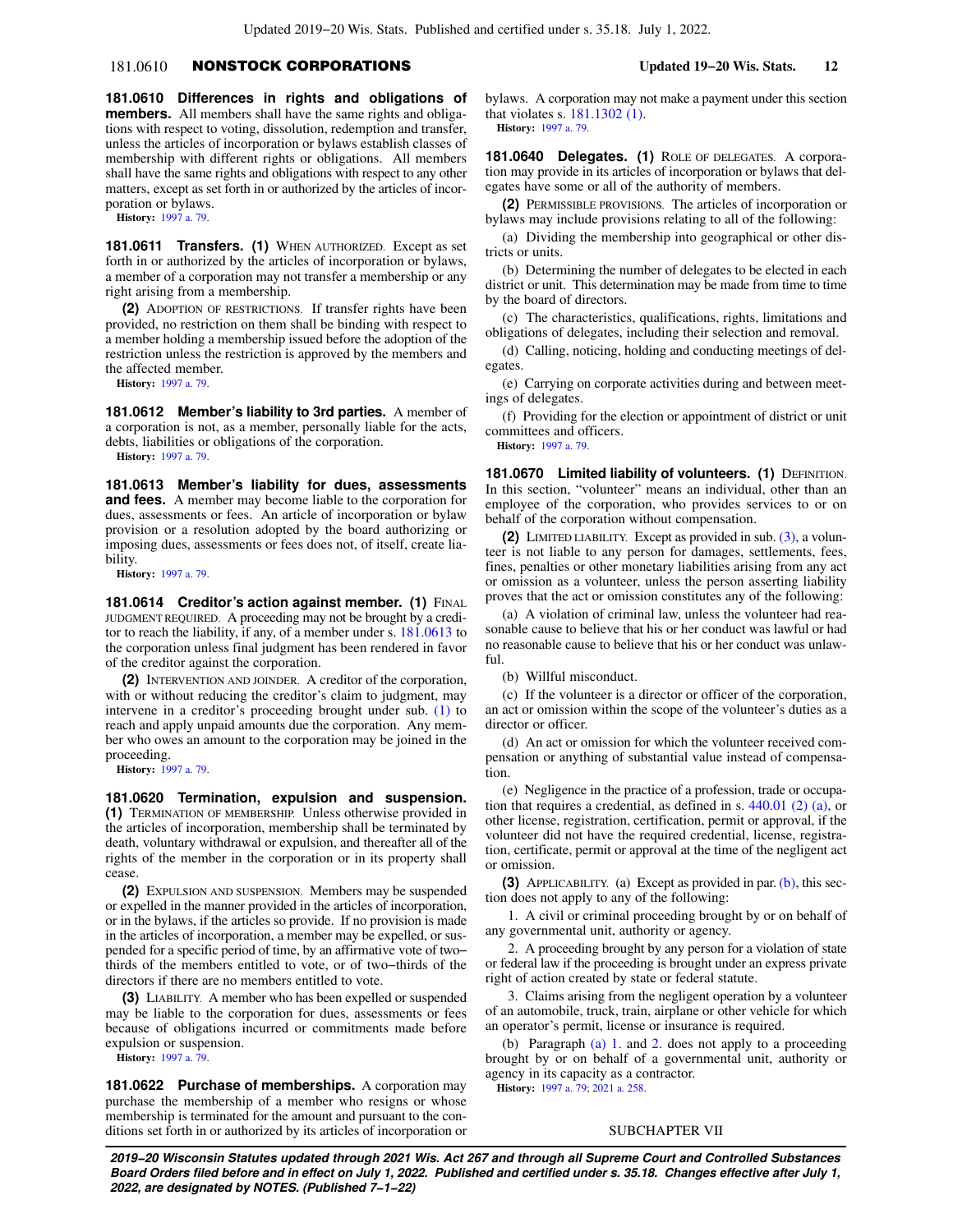# **13 Updated 19−20 Wis. Stats.** NONSTOCK CORPORATIONS 181.0705

## MEMBER MEETINGS AND VOTING

**181.0701 Annual and regular meetings. (1) ANNUAL** MEETINGS. A corporation with members shall hold annual meetings of members at a time stated in or fixed in accordance with the bylaws.

**(2)** MEMBERSHIP MEETINGS. A corporation with members may hold regular membership meetings at the times stated in or fixed in accordance with the bylaws.

**(3)** PLACE OF MEETINGS. Annual and regular membership meetings may be held in or outside of this state at the place stated in or fixed in accordance with the bylaws. If no place is stated in or fixed in accordance with the bylaws, the corporation shall hold annual and regular meetings at the corporation's principal office.

**(4)** MATTERS CONSIDERED AT ANNUAL MEETINGS. At the annual meeting, an officer shall report on the activities and financial condition of the corporation and the members shall consider and act upon such other matters as may be raised consistent with the requirements of s. [181.0705](https://docs.legis.wisconsin.gov/document/statutes/181.0705).

**(5)** MATTERS CONSIDERED AT REGULAR MEETINGS. At regular meetings the members shall consider and act upon such matters as may be raised consistent with the requirements of s.  $181.0705$ .

**(6)** FAILURE TO HOLD MEETING. The failure to hold an annual or regular meeting at a time stated in or fixed in accordance with a corporation's bylaws does not affect the validity of any corporate action.

**History:** [1997 a. 79.](https://docs.legis.wisconsin.gov/document/acts/1997/79)

181.0702 Special meeting. (1) WHEN HELD. A corporation with members shall hold a special meeting of members if any of the following occurs:

(a) A special meeting is called by the board or any person authorized by the articles of incorporation or bylaws to call a special meeting.

(b) Members holding at least 5 percent of the voting power of a corporation, or such other percentage specified in the articles of incorporation or bylaws, sign, date and deliver to any corporate officer one or more written demands for the meeting describing one or more purposes for which it is to be held.

**(2)** RECORD DATE. The close of business on the 30th day before delivery of the demand for a special meeting to any corporate officer is the record date for determining if the percentage requirement of sub.  $(1)$  (b) has been met.

**(3)** IF NOTICE NOT GIVEN. Notwithstanding sub. [\(4\),](https://docs.legis.wisconsin.gov/document/statutes/181.0702(4)) if a notice for a special meeting demanded under sub. [\(1\) \(b\)](https://docs.legis.wisconsin.gov/document/statutes/181.0702(1)(b)) is not given under s. [181.0705](https://docs.legis.wisconsin.gov/document/statutes/181.0705) within 30 days after the date on which the written demand is delivered to a corporate officer, a person signing the demand may set the time, and, subject to sub. [\(4\)](https://docs.legis.wisconsin.gov/document/statutes/181.0702(4)), the place, of the meeting. The person signing the demand shall give notice under s. [181.0705.](https://docs.legis.wisconsin.gov/document/statutes/181.0705)

**(4)** PLACE OF MEETING. A corporation may hold a special meeting of members in or outside of this state at the place stated in or fixed in accordance with the bylaws. If no place is stated or fixed in accordance with the bylaws, a corporation shall hold a special meeting at the corporation's principal office.

**(5)** SCOPE OF MEETING. Only those matters that are within the purpose described in the meeting notice required by s. [181.0705](https://docs.legis.wisconsin.gov/document/statutes/181.0705) may be conducted at a special meeting of members.

**History:** [1997 a. 79.](https://docs.legis.wisconsin.gov/document/acts/1997/79)

**181.0704 Action by written consent. (1m) DEFINITIONS.** In this section:

(a) "In writing" or "written" includes a communication that is transmitted or received by electronic means.

(b) "Sign" includes executing an electronic signature.

**(1r)** WHEN PERMITTED. Unless limited or otherwise provided in the articles of incorporation or bylaws, action required or permitted by this chapter to be approved by the members may be approved without a meeting of members if the action is approved

by members holding at least 80 percent of the voting power, or a different percentage, not less than 50 percent, specified in the articles of incorporation or bylaws. The action must be evidenced by one or more written consents describing the action taken, signed by the required number of members, and delivered to the corporation for inclusion in the minutes or filing with the corporate records. All signatures on the written consent shall be dated and, in determining whether the required number of members have signed the consent, only those signatures dated after the date of the most recent meeting of the members may be counted.

**(2)** RECORD DATE. If not otherwise determined under s. [181.0160](https://docs.legis.wisconsin.gov/document/statutes/181.0160) or [181.0707,](https://docs.legis.wisconsin.gov/document/statutes/181.0707) the record date for determining members entitled to take action without a meeting is the date on which the first member signs the consent under sub.  $(1r)$ .

**(3)** EFFECT OF CONSENT. A consent signed under this section has the effect of a meeting vote and may be described as such in any document filed with the department.

**(4)** NOTICE REQUIREMENTS. Written notice of member approval under this section shall be given to all members who have not signed the written consent. If written notice is required, member approval under this section shall be effective 10 days after such written notice is given.

**(5)** CONSENT EFFECTIVE AT FUTURE TIME. Any person executing a consent may provide, whether through instruction to an agent or otherwise, that a consent to action will be effective at a future time, including a time determined upon the happening of an event, and, for purposes of this section, if evidence of such instruction or provision is provided to the corporation, such later effective time shall serve as of the date of signature. Unless otherwise provided, any such consent shall be revocable prior to its becoming effective.

**History:** [1997 a. 79](https://docs.legis.wisconsin.gov/document/acts/1997/79); [2003 a. 259;](https://docs.legis.wisconsin.gov/document/acts/2003/259) [2021 a. 258](https://docs.legis.wisconsin.gov/document/acts/2021/258).

**181.0705 Notice of meeting. (1)** WHEN REQUIRED. A corporation shall give notice of meetings of members as provided in its bylaws or, if the bylaws are silent, in a manner that is fair and reasonable.

**(2)** IN GENERAL. Any notice that conforms to the requirements of sub. [\(3\)](https://docs.legis.wisconsin.gov/document/statutes/181.0705(3)) is fair and reasonable. Except for matters referred to in sub. [\(3\) \(b\)](https://docs.legis.wisconsin.gov/document/statutes/181.0705(3)(b)), other means of giving notice may also be fair and reasonable when all of the circumstances are considered. Sections [181.0105 \(4\)](https://docs.legis.wisconsin.gov/document/statutes/181.0105(4)) and [181.0141](https://docs.legis.wisconsin.gov/document/statutes/181.0141) apply to notices provided under this section.

**(3)** NOTICE SAFE HARBOR. Notice is fair and reasonable if all of the following conditions exist:

(a) The corporation notifies its members of the place, date and time of each annual, regular and special meeting of members not more than 60 days and not less than 10 days, or, if notice is mailed by other than first class or registered mail, 30 days, before the meeting date.

(b) Notice of an annual or regular meeting includes a description of any matter or matters that must be approved by the members under s. [181.0723 \(2\)](https://docs.legis.wisconsin.gov/document/statutes/181.0723(2)), [181.0831,](https://docs.legis.wisconsin.gov/document/statutes/181.0831) [181.0873 \(4\),](https://docs.legis.wisconsin.gov/document/statutes/181.0873(4)) [181.1003,](https://docs.legis.wisconsin.gov/document/statutes/181.1003) [181.1021,](https://docs.legis.wisconsin.gov/document/statutes/181.1021) [181.1103,](https://docs.legis.wisconsin.gov/document/statutes/181.1103) [181.1133](https://docs.legis.wisconsin.gov/document/statutes/181.1133), [181.1163](https://docs.legis.wisconsin.gov/document/statutes/181.1163), [181.1173,](https://docs.legis.wisconsin.gov/document/statutes/181.1173) [181.1202](https://docs.legis.wisconsin.gov/document/statutes/181.1202) or [181.1401.](https://docs.legis.wisconsin.gov/document/statutes/181.1401)

(c) Notice of a special meeting includes a description of the matter or matters for which the meeting is called.

**(4)** ADJOURNED MEETINGS. Unless the bylaws require otherwise, if an annual, regular or special meeting of members is adjourned to a different date, time or place, notice need not be given of the new date, time or place, if the new date, time or place is announced at the meeting before adjournment. If a new record date for the adjourned meeting is or must be fixed under s. [181.0707,](https://docs.legis.wisconsin.gov/document/statutes/181.0707) notice of the adjourned meeting must be given under this section to the members of record as of the new record date.

**(5)** NOTICE OF ISSUES RAISED BY MEMBERS. When giving notice of an annual, regular or special meeting of members, a corporation shall give notice of a matter that a member intends to raise at the meeting if requested in writing to do so by a person entitled to call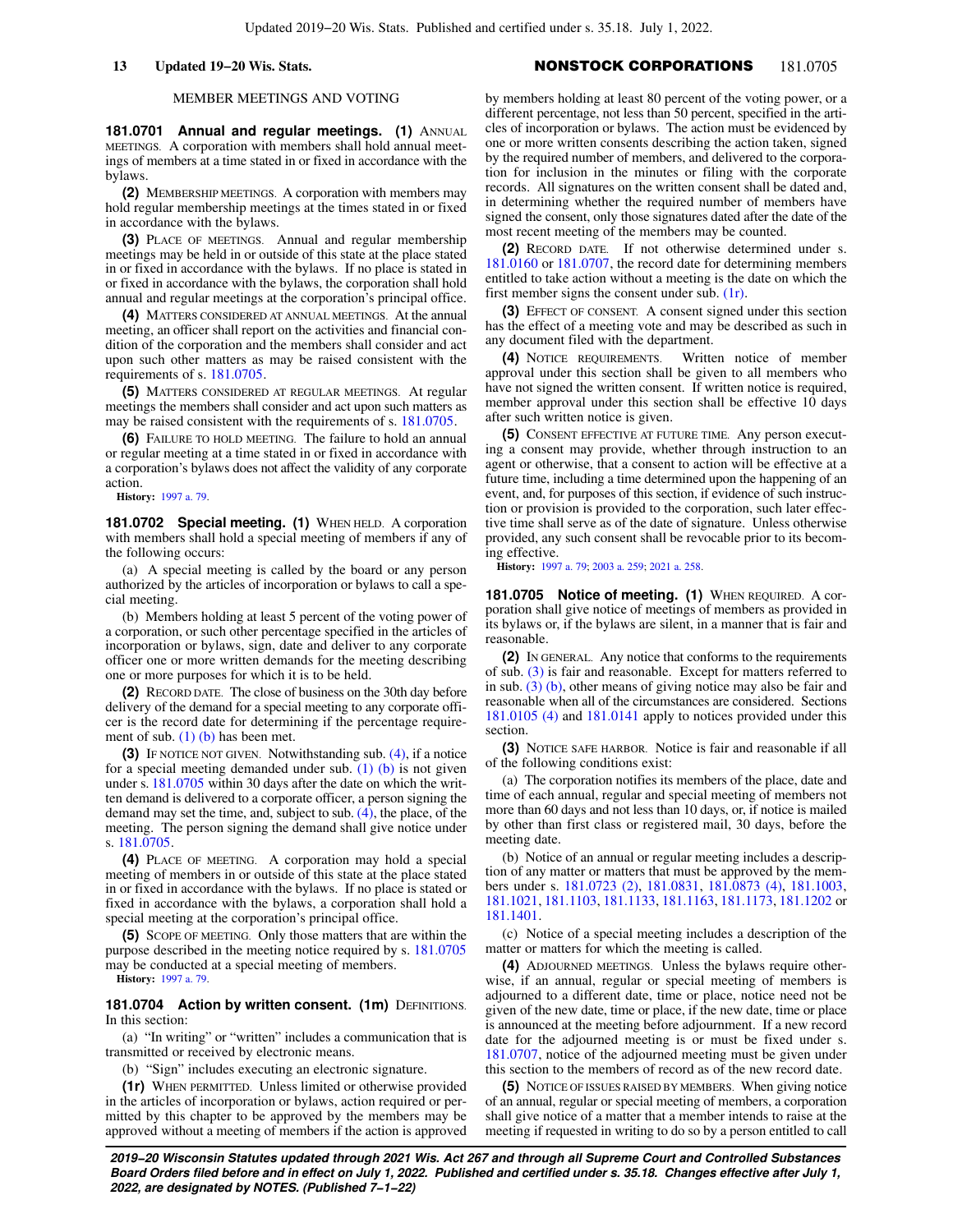# 181.0705 NONSTOCK CORPORATIONS **Updated 19−20 Wis. Stats. 14**

a special meeting and the request is received by the secretary or president of the corporation at least 10 days before the corporation gives notice of the meeting.

**History:** [1997 a. 79;](https://docs.legis.wisconsin.gov/document/acts/1997/79) [2021 a. 258.](https://docs.legis.wisconsin.gov/document/acts/2021/258)

**181.0706 Waiver of notice. (1)** WAIVER REQUIREMENTS. A member may waive any notice required by this chapter, the articles of incorporation, or bylaws before or after the date and time stated in the notice. The waiver must be in writing, be signed by the member entitled to the notice, and be delivered to the corporation for inclusion in the minutes or filing with the corporate records.

**(2)** EFFECT OF ATTENDANCE. A member's attendance at a meeting waives objection to all of the following:

(a) Lack of notice or defective notice of the meeting, unless the member at the beginning of the meeting objects to holding the meeting or transacting business at the meeting.

(b) Consideration of a particular matter at the meeting that is not within the purpose or purposes described in the meeting notice, unless the member objects to considering the matter when it is presented.

**History:** [1997 a. 79.](https://docs.legis.wisconsin.gov/document/acts/1997/79)

**181.0707 Record date; determining members entitled to notice and vote. (1)** RECORD DATE FOR NOTICE. The bylaws of a corporation may fix or provide the manner of fixing a date as the record date for determining the members entitled to notice of a members' meeting. If the bylaws do not fix or provide for fixing such a record date, the board may fix a future date as such a record date. If no such record date is fixed, members at the close of business on the business day preceding the day on which notice is given are entitled to notice of the meeting. However, if a meeting is held without notice, the determination of who is entitled to waive notice is made as of the close of business on the business day preceding the day on which the meeting is held.

**(2)** RECORD DATE FOR VOTING. The bylaws of a corporation may fix or provide the manner of fixing a date as the record date for determining the members entitled to vote at a members' meeting. If the bylaws do not fix or provide for fixing such a record date, the board may fix a future date as such a record date. If no such record date is fixed, members on the date of the meeting who are otherwise eligible to vote are entitled to vote at the meeting.

**(3)** RECORD DATE FOR EXERCISE OF OTHER RIGHTS. The bylaws may fix or provide the manner for determining a date as the record date for the purpose of determining the members entitled to exercise any rights in respect of any other lawful action. If the bylaws do not fix or provide for fixing such a record date, the board may fix in advance such a record date. If no such record date is fixed, members at the close of business on the day on which the board adopts the resolution relating thereto, or the 60th day before the date of such other action, whichever is later, are entitled to exercise such rights.

**(4)** LIMITATIONS ON RECORD DATES. Unless the bylaws of a corporation provide otherwise, a record date fixed under this section may not be more than 70 days before the meeting or action requiring a determination of members occurs.

**(5)** ADJOURNED MEETINGS. A determination of members entitled to notice of or to vote at a membership meeting is effective for any adjournment of the meeting unless the board fixes a new date for determining the right to notice or the right to vote, which it must do if the meeting is adjourned to a date more than 70 days after the record date for determining members entitled to notice of the original meeting.

**(6)** COURT−ORDERED ADJOURNMENT. If a court orders a meeting adjourned to a date more than 120 days after the date fixed for the original meeting, it may provide that the original record date for notice or voting continues in effect or it may fix a new record date for notice or voting.

**History:** [1997 a. 79.](https://docs.legis.wisconsin.gov/document/acts/1997/79)

**181.0708 Action by written ballot. (1m) DEFINITION. In** this section, "written ballot" includes a ballot transmitted or received by electronic means.

**(1r)** WHEN PERMITTED. If permitted by the articles of incorporation or bylaws, any action that may be taken at an annual, regular or special meeting of members may be taken without a meeting if the corporation delivers a written ballot to every member entitled to vote on the matter.

**(2)** BALLOT REQUIREMENTS. A written ballot shall set forth each proposed action and provide an opportunity to vote for or against each proposed action.

**(3)** VOTING REQUIREMENTS. Approval by written ballot under this section shall be valid only when the number of votes cast by ballot equals or exceeds the quorum required to be present at a meeting authorizing the action, and the number of approvals equals or exceeds the number of votes that would be required to approve the matter at a meeting at which the total number of votes cast was the same as the number of votes cast by ballot.

**(4)** SOLICITATION REQUIREMENTS. A solicitation for votes by written ballot shall include all of the following:

(a) The number of responses needed to meet the quorum requirements.

(b) The percentage of approvals necessary to approve each matter other than election of directors.

(c) The time by which a ballot must be received by the corporation in order to be counted.

**(5)** REVOCATION. Except as otherwise provided in the articles of incorporation or bylaws, a written ballot may not be revoked. **History:** [1997 a. 79](https://docs.legis.wisconsin.gov/document/acts/1997/79); [2003 a. 259.](https://docs.legis.wisconsin.gov/document/acts/2003/259)

**181.0720 Members' list for meeting. (1)** LIST OF MEM-BERS. After fixing a record date for a notice of a meeting, a corporation shall prepare an alphabetical list of the names of all of its members who are entitled to notice of the meeting. The list must show the address and number of votes each member is entitled to vote at the meeting. The corporation shall prepare on a current basis through the time of the membership meeting a list of members, if any, who are entitled to vote at the meeting, but not entitled to notice of the meeting. This list shall be prepared on the same basis as and be part of the list of members.

**(2)** INSPECTION BEFORE MEETING. The list of members must be available for inspection by any member for the purpose of communication with other members concerning the meeting, beginning 2 business days after notice is given of the meeting for which the list was prepared and continuing through the meeting, at the corporation's principal office or at a reasonable place identified in the meeting notice in the city where the meeting will be held. A member, a member's agent or a member's attorney is entitled on written demand to inspect and, subject to ss. [181.1602 \(3\)](https://docs.legis.wisconsin.gov/document/statutes/181.1602(3)) and [181.1605,](https://docs.legis.wisconsin.gov/document/statutes/181.1605) to copy the list, at a reasonable time and at the member's expense, during the period it is available for inspection.

**(3)** INSPECTION AT MEETING. The corporation shall make the list of members available at the meeting, and any member, a member's agent or a member's attorney is entitled to inspect the list at any time during the meeting or any adjournment.

**(4)** REFUSAL TO ALLOW INSPECTION. If the corporation refuses to allow a member, a member's agent or a member's attorney to inspect the list of members before or at the meeting or to copy the list as permitted under sub. [\(2\),](https://docs.legis.wisconsin.gov/document/statutes/181.0720(2)) the circuit court for the county where a corporation's principal office, or if none in this state, its registered office, is located, on application of the member, may summarily order the inspection or copying at the corporation's expense and may postpone the meeting for which the list was prepared until the inspection or copying is complete and may order the corporation to pay the member's costs, including reasonable attorney fees, incurred to obtain the order.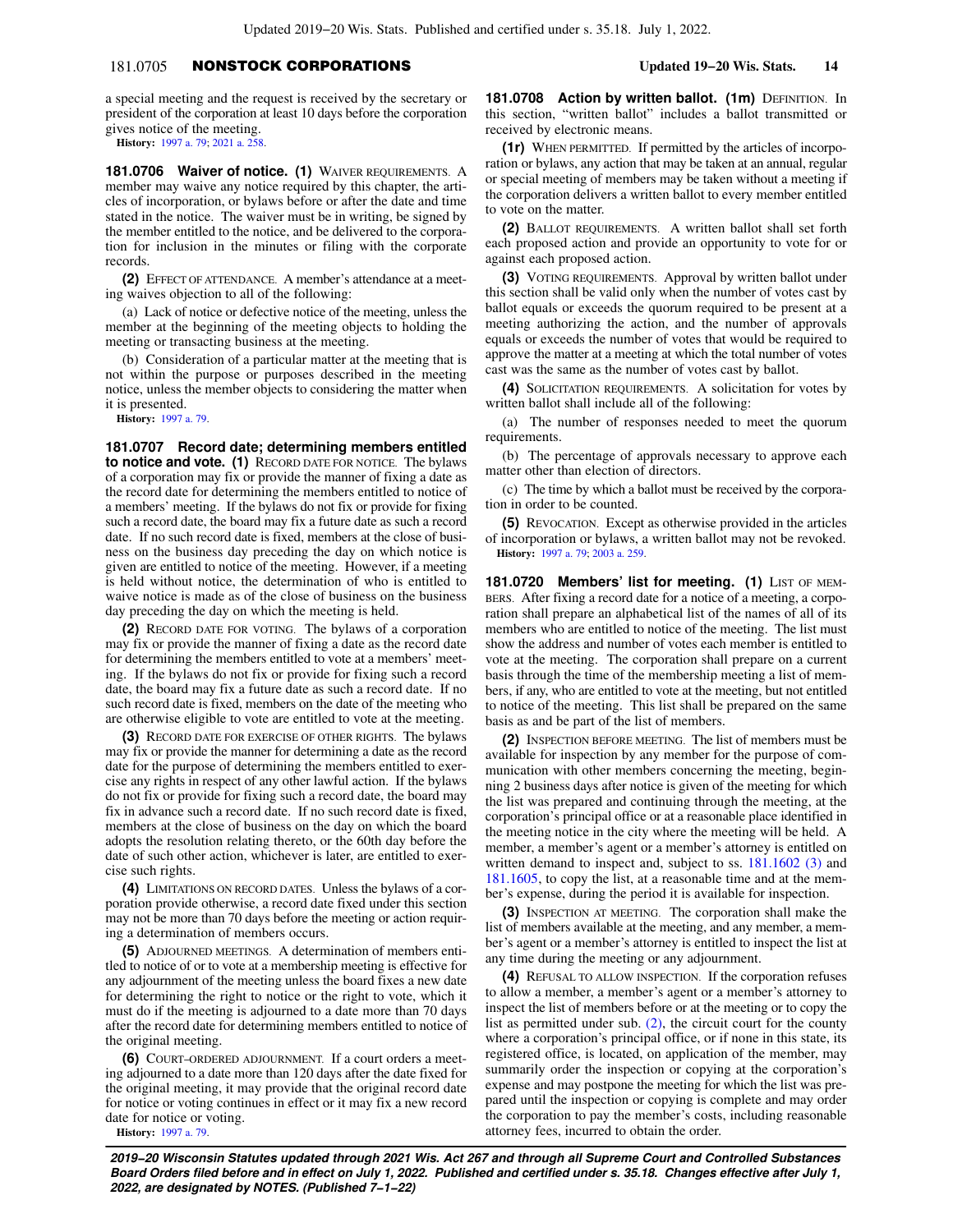**(5)** EFFECT OF NONCOMPLIANCE. Refusal or failure to prepare or make available the list of members does not affect the validity of action taken at the meeting.

**History:** [1997 a. 79.](https://docs.legis.wisconsin.gov/document/acts/1997/79)

**181.0721 Voting entitlement generally. (1)** IN GENERAL. Unless the articles of incorporation or bylaws provide otherwise, each member is entitled to one vote on each matter voted on by the members.

**(2)** MEMBERSHIP IN THE NAME OF MULTIPLE PERSONS. Unless the articles of incorporation or bylaws provide otherwise, if a membership stands of record in the names of 2 or more persons, their acts with respect to voting shall have the following effect:

(a) If only one votes, such act binds all.

(b) If more than one votes, the vote shall be divided on a prorated basis.

**History:** [1997 a. 79.](https://docs.legis.wisconsin.gov/document/acts/1997/79)

181.0722 Quorum requirements. (1) IN GENERAL. Unless this chapter, the articles of incorporation, or bylaws provide for a higher or lower quorum, 10 percent of the votes entitled to be cast on a matter must be represented at a meeting of members to constitute a quorum on that matter.

**(2)** BYLAW AMENDMENT TO DECREASE QUORUM REQUIREMENTS. A bylaw amendment to decrease the quorum for any member action may be approved by the members or, unless prohibited by the bylaws, by the board.

**(3)** BYLAW AMENDMENT TO INCREASE QUORUM REQUIREMENTS. A bylaw amendment to increase the quorum required for any member action must be approved by the members.

**(4)** QUORUM TO TAKE UP ADDITIONAL MATTERS. The only matters that may be voted upon at an annual or regular meeting of members are those matters that are described in the meeting notice, unless at least one of the following conditions is met:

(a) One−third or more of the voting power of the membership is present in person or by proxy.

(b) The meeting notice contains a general statement that matters other than those specifically described in the notice may be considered at the meeting.

**History:** [1997 a. 79.](https://docs.legis.wisconsin.gov/document/acts/1997/79)

**181.0723 Voting requirements. (1)** IN GENERAL. A majority of the votes entitled to be cast by the members present in person or represented by proxy at a meeting at which a quorum is present shall be necessary for the adoption of any matter voted upon by the members, unless a greater proportion is required by this chapter, the articles of incorporation or the bylaws.

**(2)** AMENDMENT TO CHANGE VOTING REQUIREMENTS. A bylaw amendment to increase or decrease the vote required for any member action must be approved by the members.

**(3)** VOTES BY CORPORATIONS AND LIMITED LIABILITY COM-PANIES. A corporate member's vote may be cast by the president of the member corporation, or by any other officer or proxy appointed by the president of such corporation, in the absence of express notice of the designation of some other person by the board of directors or bylaws of the member corporation. A limited liability company member's vote may be cast by a manager of the member limited liability company.

**History:** [1997 a. 79.](https://docs.legis.wisconsin.gov/document/acts/1997/79)

**181.0724 Proxies. (1)** RIGHT TO VOTE BY PROXY. Unless the articles of incorporation or bylaws prohibit or limit proxy voting, a member may appoint a proxy to vote or otherwise act for the member by signing an appointment form either personally or by an attorney−in−fact.

**(2)** WHEN EFFECTIVE. An appointment of a proxy is effective when received by the secretary or other officer or agent authorized to tabulate votes. An appointment is valid for 11 months unless a different period is expressly provided in the appointment form.

# **15 Updated 19−20 Wis. Stats.** NONSTOCK CORPORATIONS 181.0727

**(3)** EFFECT OF DEATH OR INCAPACITY. The death or incapacity of the member appointing a proxy does not affect the right of the corporation to accept the proxy's authority unless notice of the death or incapacity is received by the secretary or other officer or agent authorized to tabulate votes before the proxy exercises authority under the appointment.

**(4)** REVOCABILITY. An appointment of a proxy is revocable by the member unless the appointment form conspicuously states that it is irrevocable.

**(5)** METHODS OF REVOCATION. Appointment of a proxy is revoked by the person appointing the proxy in any of the following ways:

(a) Attending any meeting and voting in person.

(b) Signing and delivering to the secretary or other officer or agent authorized to tabulate proxy votes either a writing stating that the appointment of the proxy is revoked or a subsequent appointment form.

**(6)** ACCEPTANCE BY CORPORATION. Subject to s. [181.0727](https://docs.legis.wisconsin.gov/document/statutes/181.0727) and any express limitation on the proxy's authority appearing on the face of the appointment form, a corporation is entitled to accept the proxy's vote or other action as that of the member making the appointment.

**History:** [1997 a. 79](https://docs.legis.wisconsin.gov/document/acts/1997/79).

**181.0725 Cumulative voting for directors. (1)** IN GEN-ERAL. If the articles of incorporation or bylaws provide for cumulative voting by members, members may so vote, by multiplying the number of votes the members are entitled to cast by the number of directors for whom they are entitled to vote, and cast the product for a single candidate or distribute the product among 2 or more candidates.

**(2)** WHEN NOT AUTHORIZED. Cumulative voting is not authorized at a particular meeting unless any of the following occurs:

(a) The meeting notice or statement accompanying the notice states that cumulative voting will take place.

(b) A member gives notice during the meeting and before the vote is taken of the member's intent to cumulate votes, and if one member gives this notice all other members participating in the election are entitled to cumulate their votes without giving further notice.

**(3)** REMOVAL OF DIRECTORS. A director elected by cumulative voting may be removed by the members without cause if the requirements of s. [181.0808](https://docs.legis.wisconsin.gov/document/statutes/181.0808) are met unless the votes cast against removal, or not consenting in writing to such removal, would be sufficient to elect such director if voted cumulatively at an election at which the same total number of votes were cast, or, if such action is taken by written ballot, all memberships entitled to vote were voted, and the entire number of directors authorized at the time of the director's most recent election were then being elected.

**(4)** IDENTICAL MEMBERSHIP AND DIRECTORS. Members may not cumulatively vote if the directors and members are identical. **History:** [1997 a. 79](https://docs.legis.wisconsin.gov/document/acts/1997/79).

**181.0726 Other methods of electing directors.** A corporation may provide in its articles of incorporation or bylaws for election of directors by members or delegates on the basis of chapter or other organizational unit; by region or other geographic unit; by preferential voting; or by any other reasonable method. **History:** [1997 a. 79](https://docs.legis.wisconsin.gov/document/acts/1997/79).

**181.0727 Acceptance of instruments showing mem-**

**ber action. (1)** WHEN NAME CORRESPONDS TO MEMBER. If the name signed on a vote, consent, waiver, or proxy appointment corresponds to the name of a member, the corporation if acting in good faith is entitled to accept the vote, consent, waiver, or proxy appointment and give it effect as the act of the member.

**(2)** WHEN NAME DOES NOT CORRESPOND TO MEMBER. If the name signed on a vote, consent, waiver, or proxy appointment does not correspond to the record name of a member, the corporation if acting in good faith is nevertheless entitled to accept the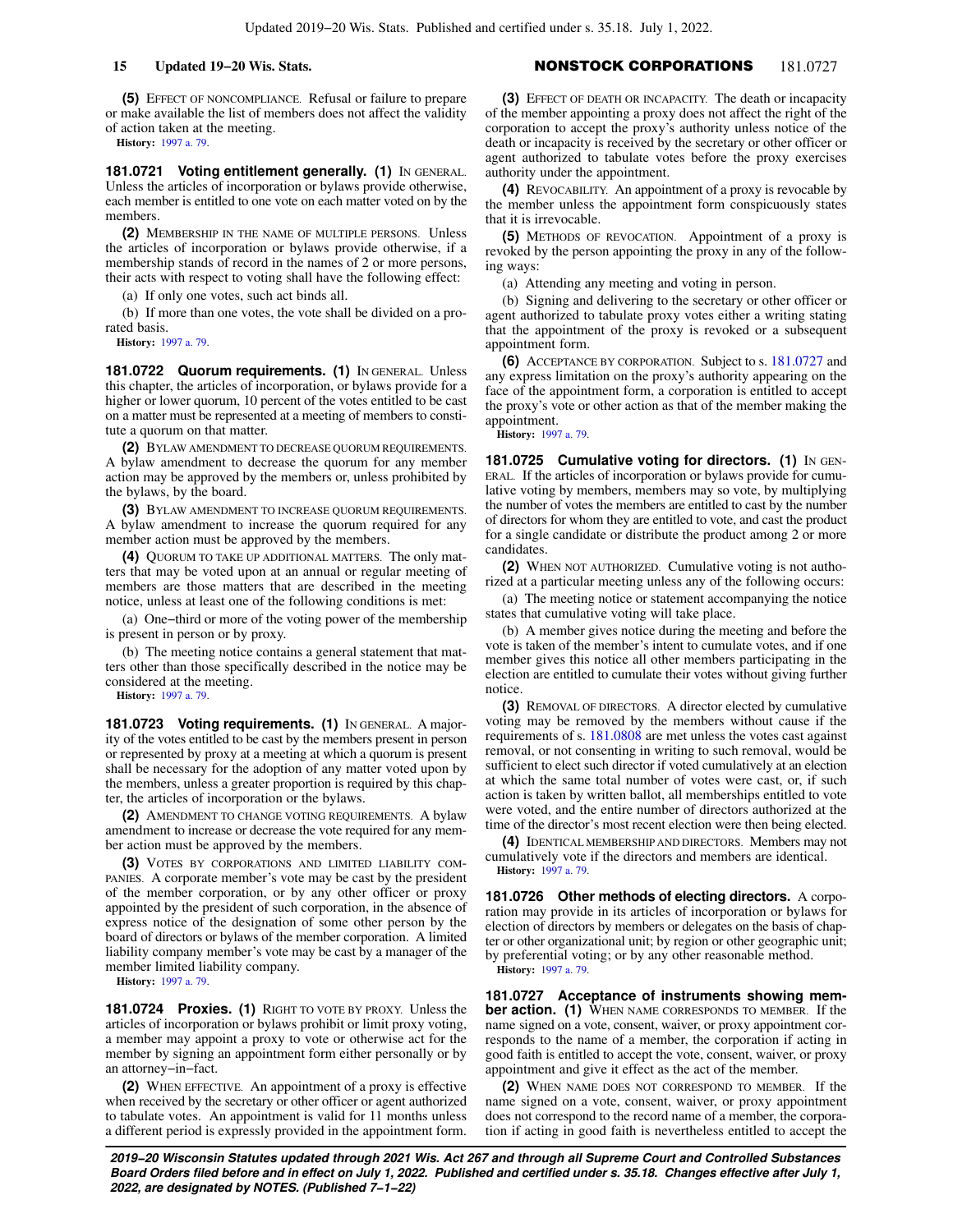# 181.0727 NONSTOCK CORPORATIONS **Updated 19−20 Wis. Stats. 16**

vote, consent, waiver, or proxy appointment and give it effect as the act of the member if any of the following conditions exists:

(a) The member is an entity and the name signed purports to be that of an officer or agent of the entity.

(b) The name signed purports to be that of an attorney−in−fact of the member and if the corporation requests, evidence acceptable to the corporation of the signatory's authority to sign for the member has been presented with respect to the vote, consent, waiver, or proxy appointment.

(c) Two or more persons hold the membership as cotenants or fiduciaries and the name signed purports to be the name of at least one of the coholders and the person signing appears to be acting on behalf of all of the coholders.

**(3)** WHEN CORPORATION IS ENTITLED TO REJECT. The corporation is entitled to reject a vote, consent, waiver, or proxy appointment if the secretary or other officer or agent authorized to tabulate votes, acting in good faith, has reasonable basis for doubt about the validity of the signature on it or about the signatory's authority to sign for the member.

**(4)** LIABILITY. The corporation and its officer or agent who accepts or rejects a vote, consent, waiver, or proxy appointment in good faith and in accordance with the standards of this section are not liable in damages to the member for the consequences of the acceptance or rejection.

**(5)** VALIDITY OF ACTION. Corporate action based on the acceptance or rejection of a vote, consent, waiver, or proxy appointment under this section is valid unless a court of competent jurisdiction determines otherwise.

**History:** [1997 a. 79.](https://docs.legis.wisconsin.gov/document/acts/1997/79)

181.0730 Voting agreements. (1) PERMISSIBLE AGREE-MENTS. Unless prohibited by a corporation's articles of incorporation or bylaws, two or more members may provide for the manner in which they will vote by signing an agreement for that purpose.

**(2)** ENFORCEABILITY. A voting agreement created under this section is specifically enforceable.

**History:** [1997 a. 79.](https://docs.legis.wisconsin.gov/document/acts/1997/79)

**181.0735 Voting power.** Voting power is determined by taking the total number of votes entitled to be cast for the election of directors at the time the determination of voting power is made, excluding a vote which is contingent upon the happening of a condition or event that has not occurred at the time. Where a class is entitled to vote as a class for directors, the determination of voting power of the class shall be based on the percentage of the number of directors the class is entitled to elect out of the total number of authorized directors.

**History:** [1997 a. 79.](https://docs.legis.wisconsin.gov/document/acts/1997/79)

**181.0740 Derivative proceedings; definition.** In ss. [181.0740](https://docs.legis.wisconsin.gov/document/statutes/181.0740) to [181.0747](https://docs.legis.wisconsin.gov/document/statutes/181.0747), "derivative proceeding" means a civil suit in the right of a corporation or, to the extent provided in ss. [181.0741,](https://docs.legis.wisconsin.gov/document/statutes/181.0741) [181.0743](https://docs.legis.wisconsin.gov/document/statutes/181.0743) and [181.0745](https://docs.legis.wisconsin.gov/document/statutes/181.0745) to [181.0747,](https://docs.legis.wisconsin.gov/document/statutes/181.0747) in the right of a foreign corporation.

**History:** [1997 a. 79.](https://docs.legis.wisconsin.gov/document/acts/1997/79)

**181.0741 Derivative proceedings; standing.** A derivative proceeding may be brought in the right of a corporation or foreign corporation to procure a judgment in its favor by one or more members having 5 percent or more of the voting power or by 50 members, whichever is less, if each of these members meets all of the following conditions:

**(1)** MEMBERSHIP. The member was a member of the corporation at the time of the act or omission complained of or became a member through transfer by operation of law from a person who was a member at that time.

**(2)** REPRESENTING CORPORATION'S INTERESTS. The member fairly and adequately represents the interests of the corporation in enforcing the right of the corporation. **History:** [1997 a. 79.](https://docs.legis.wisconsin.gov/document/acts/1997/79)

The purpose of the derivative action statute is to allow members, under certain conditions, to bring a claim they could not otherwise bring at all because the cause of action belongs to the association and not to them. Neither the statute nor the case law suggests an intent to limit the right a member has to bring a cause of action that belongs to him or her as an individual. Ewer v. Lake Arrowhead Association, Inc. [2012 WI App 64](https://docs.legis.wisconsin.gov/document/courts/2012%20WI%20App%2064), [342 Wis. 2d 194,](https://docs.legis.wisconsin.gov/document/courts/342%20Wis.%202d%20194) [817 N.W.2d 465,](https://docs.legis.wisconsin.gov/document/courts/817%20N.W.2d%20465) [11−0113](https://docs.legis.wisconsin.gov/document/wicourtofappeals/11-0113).

**181.0742 Derivative proceedings; demand.** No member may commence a derivative proceeding until all of the following occur:

**(1)** WRITTEN DEMAND. A written demand is made upon the corporation to take suitable action.

**(2)** EXPIRATION OF 90−DAY PERIOD. Ninety days expire from the date on which a demand under sub.  $(1)$  was made, unless the member is notified before the expiration of the 90 days that the corporation has rejected the demand or unless irreparable injury to the corporation would result by waiting for the expiration of the 90−day period.

**History:** [1997 a. 79](https://docs.legis.wisconsin.gov/document/acts/1997/79).

**181.0743 Derivative proceedings; stay of proceedings.** If the corporation or foreign corporation commences an inquiry into the allegations made in the demand under s. [181.0742](https://docs.legis.wisconsin.gov/document/statutes/181.0742(1)) [\(1\)](https://docs.legis.wisconsin.gov/document/statutes/181.0742(1)) or in the complaint, the court may stay any derivative proceeding for the period that the court considers appropriate. **History:** [1997 a. 79](https://docs.legis.wisconsin.gov/document/acts/1997/79).

**181.0744 Derivative proceedings; dismissal. (1)** WHEN DISMISSAL REQUIRED. The court shall dismiss a derivative proceeding on motion by the corporation if the court finds, subject to the burden of proof assigned under sub.  $(5)$  or  $(6)$ , that one of the groups specified in sub.  $(2)$  or  $(6)$  has determined, acting in good faith after conducting a reasonable inquiry upon which its conclusions are based, that maintenance of the derivative proceeding is not in the best interests of the corporation.

**(2)** INDEPENDENT DIRECTOR DETERMINATION. Unless a panel is appointed under sub.  $(6)$ , the determination in sub.  $(1)$  shall be made by any of the following:

(a) A majority vote of independent directors present at a meeting of the board of directors if the independent directors constitute a quorum.

(b) A majority vote of a committee consisting of 2 or more independent directors appointed by a majority vote of the independent directors present at a meeting of the board of directors, whether or not the voting independent directors constitute a quorum.

**(3)** WHO IS CONSIDERED AN INDEPENDENT DIRECTOR. Whether a director is independent for purposes of this section may not be determined solely on the basis of any one or more of the following factors:

(a) The nomination or election of the director by persons who are defendants in the derivative proceeding or against whom action is demanded.

(b) The naming of the director as a defendant in the derivative proceeding or as a person against whom action is demanded.

(c) The approval by the director of the act being challenged in the derivative proceeding or demand if the act resulted in no personal benefit to the director.

**(4)** PLEADINGS WHEN DEMAND REJECTED. If a derivative proceeding is commenced after a determination was made rejecting a demand by a member, the complaint shall allege with particularity facts establishing any of the following:

(a) That a majority of the board of directors did not consist of independent directors at the time that the determination was made.

(b) That the requirements of sub. [\(1\)](https://docs.legis.wisconsin.gov/document/statutes/181.0744(1)) have not been met.

**(5)** BURDEN OF PROOF. If a majority of the board of directors did not consist of independent directors at the time that the determination rejecting a demand was made, the corporation shall have the burden of proving that the requirements of sub.  $(1)$  have been met. If a majority of the board of directors consisted of indepen-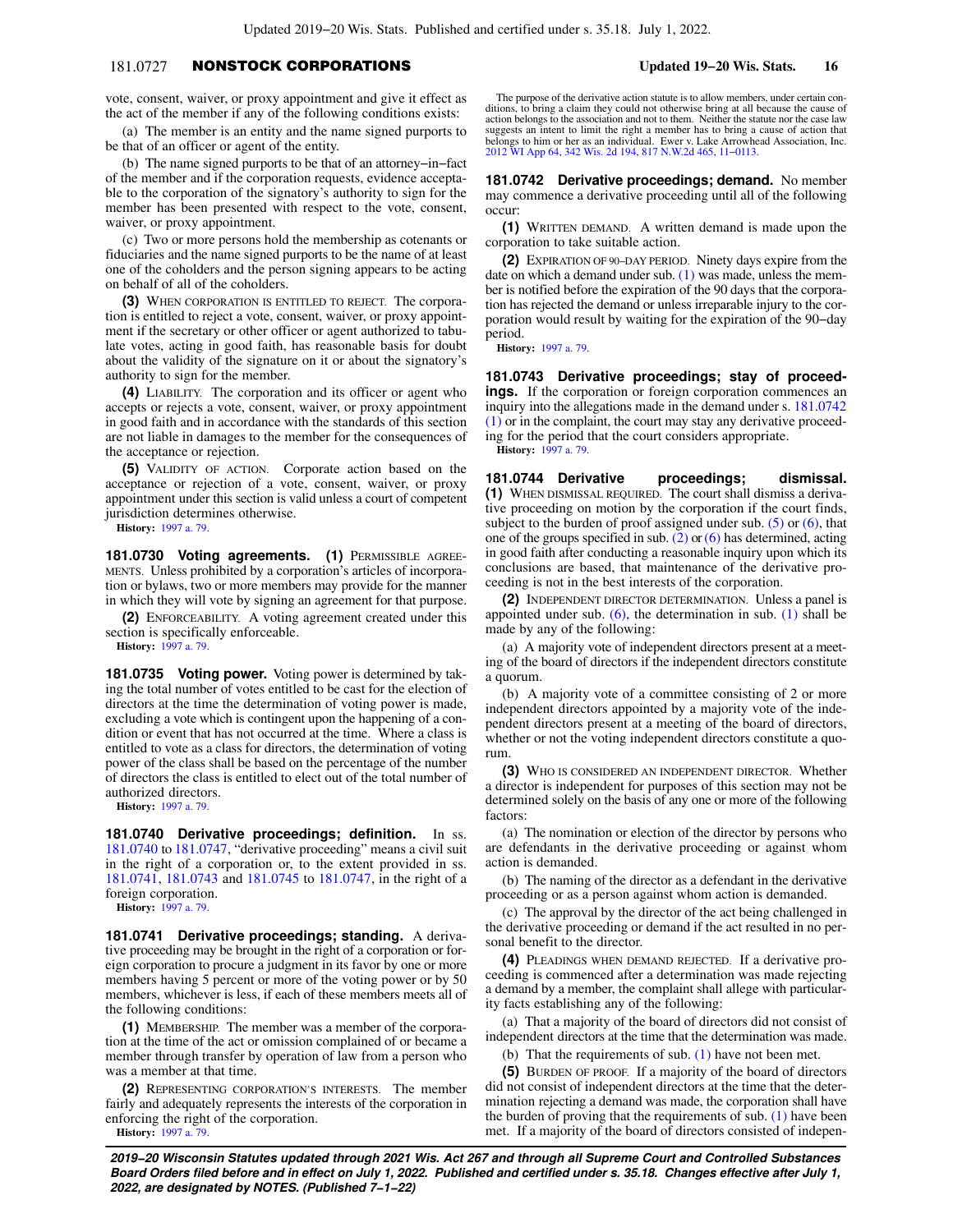dent directors at the time that the determination was made, the members shall have the burden of proving that the requirements of sub. [\(1\)](https://docs.legis.wisconsin.gov/document/statutes/181.0744(1)) have not been met.

**(6)** COURT−APPOINTED PANEL. Upon motion by the corporation, the court may appoint a panel of one or more independent persons to determine whether maintenance of the derivative proceeding is in the best interests of the corporation. If a panel is appointed under this subsection, the members shall have the burden of proving that the requirements of sub. [\(1\)](https://docs.legis.wisconsin.gov/document/statutes/181.0744(1)) have not been met. **History:** [1997 a. 79.](https://docs.legis.wisconsin.gov/document/acts/1997/79)

**181.0745 Derivative proceedings; discontinuance or settlement.** A derivative proceeding may not be discontinued or settled without the court's approval. **History:** [1997 a. 79.](https://docs.legis.wisconsin.gov/document/acts/1997/79)

**181.0746 Derivative proceedings; payment of expenses. (1)** AUTHORITY OF COURT. On termination of the derivative proceeding, the court may do any of the following:

(a) Notwithstanding s. [814.04 \(1\)](https://docs.legis.wisconsin.gov/document/statutes/814.04(1)), order the domestic corporation or foreign corporation to pay the plaintiff's reasonable expenses, including attorney fees, incurred in the derivative proceeding by the members who commenced or maintained the derivative proceeding if the court finds that the derivative proceeding has resulted in a substantial benefit to the domestic corporation or foreign corporation.

(b) Order the members who commenced or maintained the derivative proceeding to pay any defendant's reasonable expenses, including attorney fees, notwithstanding s. [814.04 \(1\),](https://docs.legis.wisconsin.gov/document/statutes/814.04(1)) incurred in defending the derivative proceeding if the court finds that the derivative proceeding was commenced or maintained without reasonable cause or for an improper purpose.

**(2)** SECURITY FOR EXPENSES. In any action brought in the right of any corporation by fewer than 3 percent of the members, the defendants shall be entitled, upon application to the court, to require the plaintiffs to give security for the reasonable expenses, including attorney fees. The amount of the security may be increased or decreased by the court having jurisdiction over the action upon a showing that the security has or may become inadequate or excessive.

**History:** [1997 a. 79.](https://docs.legis.wisconsin.gov/document/acts/1997/79)

**181.0747 Derivative proceedings; applicability. (1)** To FOREIGN CORPORATIONS. In any derivative proceeding in the right of a foreign corporation, the matters covered by ss. [181.0741,](https://docs.legis.wisconsin.gov/document/statutes/181.0741) [181.0742](https://docs.legis.wisconsin.gov/document/statutes/181.0742) and [181.0744](https://docs.legis.wisconsin.gov/document/statutes/181.0744) shall be governed by the laws of the jurisdiction of incorporation of the foreign corporation.

**(2)** TO CORPORATIONS WITHOUT MEMBERS. Unless the articles of incorporation or bylaws provided otherwise at the time of the act or omission complained of, ss. [181.0741](https://docs.legis.wisconsin.gov/document/statutes/181.0741) to [181.0746](https://docs.legis.wisconsin.gov/document/statutes/181.0746) apply to corporations without members, except that all references to "member" shall be read as "director".

**History:** [1997 a. 79.](https://docs.legis.wisconsin.gov/document/acts/1997/79)

## SUBCHAPTER VIII

## DIRECTORS AND OFFICERS

**181.0801 Requirement for and duties of board. (1)** BOARD REQUIRED. A corporation shall have a board.

**(2)** POWERS OF BOARD. Except as provided in this chapter or sub. [\(3\),](https://docs.legis.wisconsin.gov/document/statutes/181.0801(3)) all corporate powers shall be exercised by or under the authority of, and the affairs of the corporation managed under the direction of, its board.

**(3)** DELEGATION. (a) The articles of incorporation or bylaws approved by the members, if any, may authorize a person to exercise some or all of the powers which would otherwise be exercised by a board. To the extent so authorized such a person shall have the duties and responsibilities of the board, and the directors shall be relieved to that extent from such duties and responsibilities.

# **17 Updated 19−20 Wis. Stats.** NONSTOCK CORPORATIONS 181.0807

(b) A person is not a member of the board solely because of powers delegated to that person under par. [\(a\)](https://docs.legis.wisconsin.gov/document/statutes/181.0801(3)(a)). **History:** [1997 a. 79](https://docs.legis.wisconsin.gov/document/acts/1997/79).

**181.0802 Qualifications of directors.** A director shall be an individual. The articles of incorporation or bylaws may prescribe other qualifications for directors. A director need not be a resident of this state or a member of the corporation unless the articles of incorporation or bylaws so prescribe. **History:** [1997 a. 79](https://docs.legis.wisconsin.gov/document/acts/1997/79).

**181.0803 Number of directors. (1) MINIMUM NUMBER. A** board shall consist of 3 or more individuals, with the number specified in or fixed in accordance with the articles of incorporation or bylaws.

**(2)** CHANGES IN BOARD SIZE. The number of directors may be increased or, subject to sub. [\(1\),](https://docs.legis.wisconsin.gov/document/statutes/181.0803(1)) decreased from time to time by amendment to, or in the manner provided in, the articles of incorporation or bylaws.

**History:** [1997 a. 79](https://docs.legis.wisconsin.gov/document/acts/1997/79).

**181.0804 Election, designation and appointment of directors. (1)** CORPORATION WITH MEMBERS. If the corporation has members, all of the directors except the initial directors shall be elected at the first annual meeting of members, and at each annual meeting thereafter, unless the articles of incorporation or bylaws provide some other time or method of election, or provide that some of the directors are appointed by some other person or are designated.

**(2)** CORPORATION WITHOUT MEMBERS. If the corporation does not have members, all of the directors except the initial directors shall be elected, appointed or designated as provided in the articles of incorporation or bylaws. If no method of designation or appointment is set forth in the articles of incorporation or bylaws, the directors other than the initial directors shall be elected by the board.

**History:** [1997 a. 79](https://docs.legis.wisconsin.gov/document/acts/1997/79).

**181.0805 Terms of directors generally. (1)** IN GENERAL. The articles of incorporation or bylaws shall specify the term of a director. In the absence of any term specified in the articles of incorporation or bylaws, the term of a director shall be one year. Directors may be elected for successive terms.

**(2)** EFFECT OF CHANGES ON INCUMBENT. A decrease in the number of directors or term of office does not shorten an incumbent director's term.

**(3)** VACANCIES. Except as provided in the articles of incorporation or bylaws, the term of a director filling a vacancy in the office of a director elected by members expires at the next election of directors by members and the term of a director filling any other vacancy expires at the end of the unexpired term that the director is filling.

**(4)** SERVICE AFTER EXPIRATION OF TERM. Except as provided in the articles of incorporation or bylaws, despite the expiration of a director's term, the director continues to serve, subject to ss. [181.0807](https://docs.legis.wisconsin.gov/document/statutes/181.0807) to [181.0810](https://docs.legis.wisconsin.gov/document/statutes/181.0810), until the director's successor is elected, designated or appointed and qualifies, or until there is a decrease in the number of directors.

**History:** [1997 a. 79](https://docs.legis.wisconsin.gov/document/acts/1997/79).

**181.0806 Staggered terms for directors.** Directors may be divided into classes and the terms of office of the several classes need not be uniform. **History:** [1997 a. 79](https://docs.legis.wisconsin.gov/document/acts/1997/79).

**181.0807 Resignation of directors. (1) NOTICE. A direc**tor may resign at any time by delivering written notice to the presiding officer of the board or to the president or secretary.

**(2)** WHEN EFFECTIVE. A resignation is effective when the notice is received unless the notice specifies a later effective date. If a resignation is made effective at a later date, the board may make the effective date earlier and fill the pending vacancy before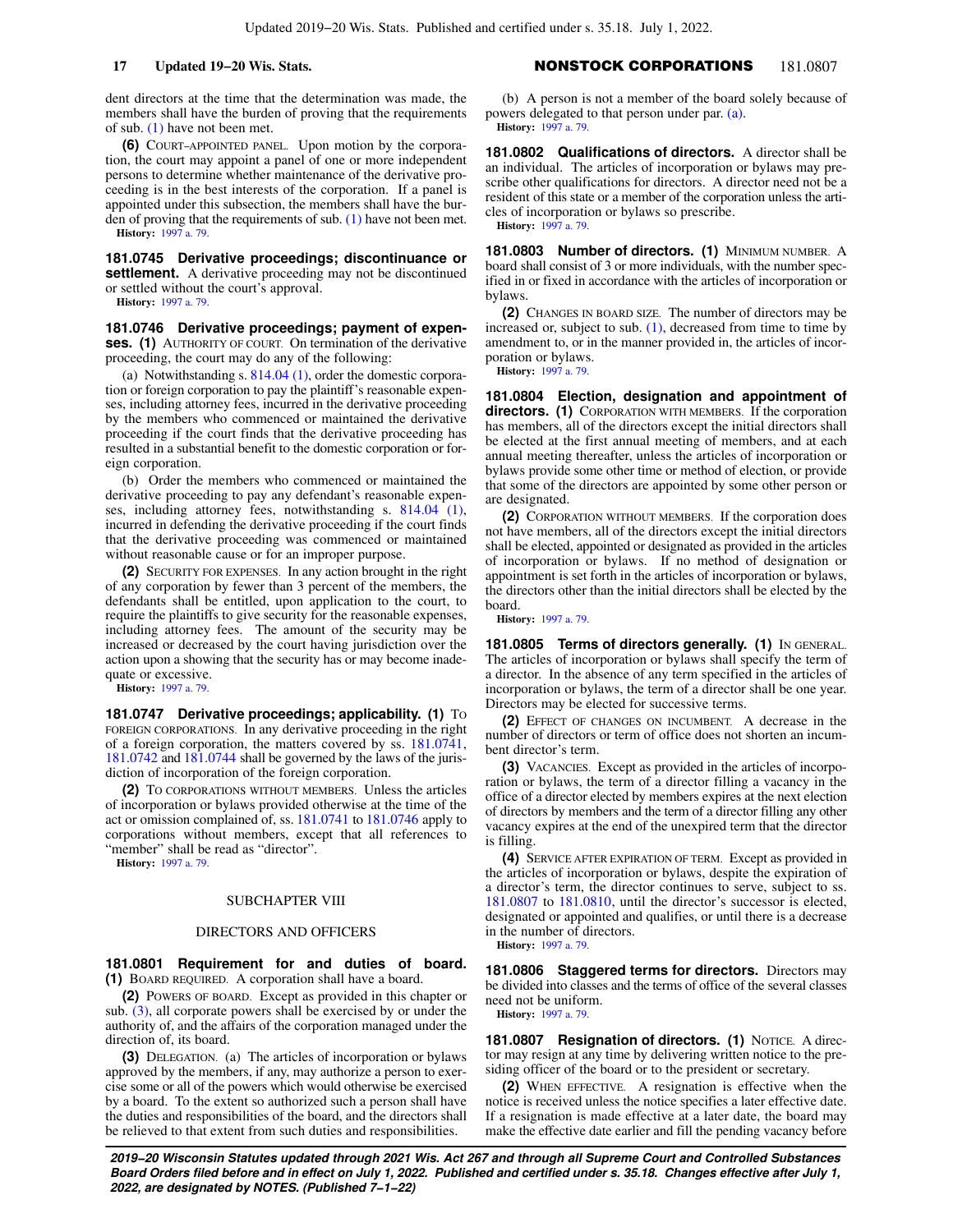# 181.0807 NONSTOCK CORPORATIONS **Updated 19−20 Wis. Stats. 18**

the effective date if the board provides that the successor does not take office until the effective date. **History:** [1997 a. 79.](https://docs.legis.wisconsin.gov/document/acts/1997/79)

**181.0808 Removal of directors elected by members or directors.** Except as otherwise provided in the articles of incorporation or bylaws of a corporation, all of the following apply:

**(1)** REMOVAL IN GENERAL. The members may remove, with or without cause, one or more directors elected by them.

**(2)** REMOVAL OF DIRECTORS ELECTED BY GROUP. If a director is elected by a class, chapter or other organizational unit or by region or other geographic grouping, the director may be removed only by the members of that class, chapter, unit or grouping.

**(3)** NUMBER OF VOTES NEEDED TO REMOVE. Except as provided in sub.  $(8)$ , a director may be removed under sub.  $(1)$  or  $(2)$  only if the number of votes cast to remove the director would be sufficient to elect the director at a meeting to elect directors.

**(4)** CUMULATIVE VOTING. If cumulative voting is authorized, a director may not be removed if the number of votes, or if the director was elected by a class, chapter, unit or grouping of members, the number of votes of that class, chapter, unit or grouping, sufficient to elect the director under cumulative voting is voted against the director's removal.

**(5)** MEETING. A director elected by members may be removed by the members only at a meeting called for the purpose of removing the director and the meeting notice must state that the purpose, or one of the purposes, of the meeting is removal of the director.

**(6)** ENTIRE BOARD. An entire board may be removed under subs.  $(1)$  to  $(5)$ .

**(7)** BOARD−ELECTED DIRECTORS. A director elected by the board may be removed without cause by the vote of a majority of the directors then in office or such other number as is set forth in the articles of incorporation or bylaws. However, a director elected by the board to fill the vacancy of a director elected by the members may be removed without cause by the members, but not the board.

**(8)** FAILURE TO ATTEND MEETINGS. If, at the beginning of a director's term on the board, the articles of incorporation or bylaws provide that the director may be removed for missing a specified number of board meetings, the board may remove the director for failing to attend the specified number of meetings. **History:** [1997 a. 79.](https://docs.legis.wisconsin.gov/document/acts/1997/79)

**181.0809 Removal of designated or appointed directors. (1)** DESIGNATED DIRECTORS. A designated director may be removed by an amendment to the articles of incorporation or bylaws deleting or changing the designation. The removal shall be effective on the effective date of the amendment to the articles of incorporation or bylaws, unless the amendment specifies a different date.

**(2)** APPOINTED DIRECTORS. (a) Except as otherwise provided in the articles of incorporation or bylaws, an appointed director may be removed without cause by the person appointing the director.

(b) The person removing an appointed director shall do so by giving written notice of the removal to the appointed director and either the presiding officer of the board or the corporation's president or secretary.

(c) A removal under this subsection is effective when the notice under par. [\(b\)](https://docs.legis.wisconsin.gov/document/statutes/181.0809(2)(b)) is effective under s. [181.0105 \(4\)](https://docs.legis.wisconsin.gov/document/statutes/181.0105(4)) unless the notice specifies a future effective date.

**History:** [1997 a. 79;](https://docs.legis.wisconsin.gov/document/acts/1997/79) [2021 a. 258.](https://docs.legis.wisconsin.gov/document/acts/2021/258)

**181.0810 Removal of directors by judicial proceeding.**

**(1)** GROUNDS FOR REMOVAL. The circuit court for the county where a corporation's principal office is located may remove a director of the corporation from office in a proceeding commenced either by the corporation or by its members holding at least 10 percent of the voting power of any class, if the court finds all of the following:

(a) That the director engaged in fraudulent or dishonest conduct, or gross abuse of authority or a final judgment has been entered finding that the director has violated a fiduciary duty or a duty under ss. [181.0831](https://docs.legis.wisconsin.gov/document/statutes/181.0831) to [181.0833](https://docs.legis.wisconsin.gov/document/statutes/181.0833).

(b) That removal is in the best interest of the corporation.

**(2)** BAR FROM SERVING. A court that removes a director may bar the director from serving on the board for a period prescribed by the court.

**(3)** CORPORATION AS DEFENDANT. If members commence a proceeding under sub. [\(1\)](https://docs.legis.wisconsin.gov/document/statutes/181.0810(1)), the corporation shall be made a party defendant.

**History:** [1997 a. 79](https://docs.legis.wisconsin.gov/document/acts/1997/79).

**181.0811 Vacancies. (1)** FILLING OF VACANCIES. Unless otherwise provided in the articles of incorporation or bylaws, any vacancy occurring on the board, including a vacancy created by an increase in the number of directors, may be filled until the next succeeding annual election by the affirmative vote of a majority of the directors then in office, although less than a quorum. In the event that the board ceases to exist, and there are no members having voting rights, the members without voting rights have the power to elect a new board.

**(2)** APPOINTED DIRECTORS. Unless the articles of incorporation or bylaws provide otherwise, if a vacant office was held by an appointed director, only the person who appointed the director may fill the vacancy.

**(3)** DESIGNATED DIRECTORS. If a vacant office was held by a designated director, the vacancy shall be filled as provided in the articles of incorporation or bylaws. In the absence of an applicable article of incorporation or bylaw provision, the vacancy may not be filled by the board.

**(4)** WHEN VACANCY FILLED. A vacancy that will occur at a specific later date, because of a resignation effective at a later date under s. [181.0807 \(2\)](https://docs.legis.wisconsin.gov/document/statutes/181.0807(2)) or otherwise, may be filled before the vacancy occurs but the new director may not take office until the vacancy occurs.

**History:** [1997 a. 79](https://docs.legis.wisconsin.gov/document/acts/1997/79).

**181.0820 Regular and special meetings. (1) IN GEN-**ERAL. If the time and place of a board meeting is fixed by the bylaws or the board, the meeting is a regular meeting. All other meetings are special meetings.

**(2)** LOCATION. A board may hold regular or special meetings in or outside of this state.

**(3)** METHODS OF CONDUCTING MEETING. (a) Unless the articles of incorporation or bylaws provide otherwise, the board may permit any or all directors to participate in a regular or special meeting or in a committee meeting of the board by, or to conduct the meeting through the use of, any means of communication by which any of the following occurs:

1. All participating directors may simultaneously hear or read each other's communications during the meeting.

2. All communication during the meeting is immediately transmitted to each participating director, and each participating director is able to immediately send messages to all other participating directors.

(b) If a meeting will be conducted through the use of any means described in par. [\(a\),](https://docs.legis.wisconsin.gov/document/statutes/181.0820(3)(a)) all participating directors shall be informed that a meeting is taking place at which official business may be transacted. A director participating in a meeting by any means described in par. [\(a\)](https://docs.legis.wisconsin.gov/document/statutes/181.0820(3)(a)) is considered to be present in person at the meeting. If requested by a director, minutes of the meeting shall be prepared and distributed to each director.

**History:** [1997 a. 79](https://docs.legis.wisconsin.gov/document/acts/1997/79); [2003 a. 259.](https://docs.legis.wisconsin.gov/document/acts/2003/259)

**181.0821 Action without meeting. (1m) DEFINITIONS. In** this section:

(a) "In writing" or "written" includes a communication that is transmitted or received by electronic means.

(b) "Sign" includes executing an electronic signature.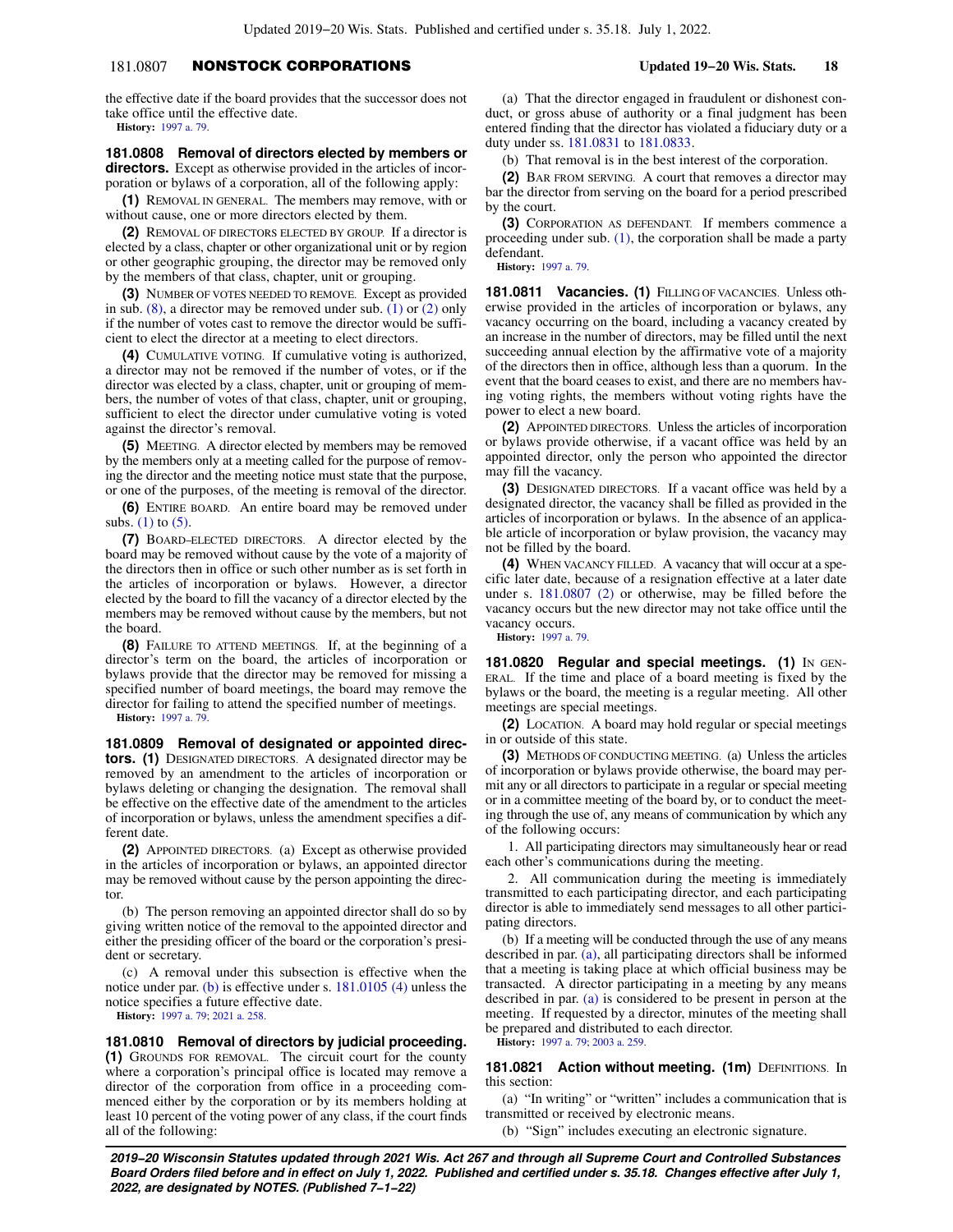# **19 Updated 19−20 Wis. Stats.** NONSTOCK CORPORATIONS 181.0832

**(1r)** METHOD. An action required or permitted to be taken at a board meeting may be taken without a meeting if a consent in writing setting forth the action is signed by all of the directors then in office. If the articles of incorporation or bylaws so provide, an action required or permitted to be taken at a board meeting may be taken by written action signed by two−thirds of the directors then in office.

**(2)** EFFECTIVENESS. A consent under this section has the same force and effect as a vote of the board of directors taken at a meeting and may be described as such in any articles or document filed with the department under this chapter. The written action is effective when signed by the required number of directors, unless a different effective date and time are specified in the written consent. If written notice is required under sub.  $(3)$ , the written action shall be effective on the date specified in the written consent or on the 10th day after the date on which written notice under sub. [\(3\)](https://docs.legis.wisconsin.gov/document/statutes/181.0821(3)) is given, whichever is later.

**(3)** NOTICE; LIABILITY. If written action is permitted to be taken by less than all directors, all directors must be noticed immediately of the text of the written consent and of its effective date and time. Failure to provide notice under this section does not invalidate the action taken by written consent under this section. A director who does not sign or consent to the action taken by written consent is not liable for the action.

**(4)** CONSENT EFFECTIVE AT FUTURE TIME. Any person, whether or not then a director, may provide, whether through instruction to an agent or otherwise, that a consent to action will be effective at a future time, including a time determined upon the happening of an event, and such consent shall be considered to have been given for purposes of this section at such effective time so long as the person is then a director and did not revoke the consent prior to that time. Any such consent shall be revocable prior to its becoming effective.

**History:** [1997 a. 79;](https://docs.legis.wisconsin.gov/document/acts/1997/79) [2003 a. 259;](https://docs.legis.wisconsin.gov/document/acts/2003/259) [2021 a. 258](https://docs.legis.wisconsin.gov/document/acts/2021/258).

181.0822 Call and notice of meetings. (1) REGULAR MEETINGS. Unless the articles of incorporation, bylaws or sub. [\(3\)](https://docs.legis.wisconsin.gov/document/statutes/181.0822(3)) provides otherwise, regular meetings of the board may be held without notice.

**(2)** SPECIAL MEETINGS. Unless the articles of incorporation, bylaws or sub. [\(3\)](https://docs.legis.wisconsin.gov/document/statutes/181.0822(3)) provides otherwise, special meetings of the board must be preceded by at least 2 days' notice to each director of the date, time and place, but not the purpose, of the meeting.

**(3)** CORPORATIONS WITHOUT MEMBERS. In corporations without members, any board action to remove a director or to approve a matter that would require approval by the members if the corporation had members, shall not be valid unless each director is given at least 7 days' written notice that the matter will be voted upon at a board meeting or unless notice is waived under s. [181.0823.](https://docs.legis.wisconsin.gov/document/statutes/181.0823)

**(4)** METHOD OF GIVING NOTICE. Unless the articles of incorporation or bylaws provide otherwise, the presiding officer of the board, the president or 20 percent of the directors then in office may call and give notice of a meeting of the board.

**History:** [1997 a. 79.](https://docs.legis.wisconsin.gov/document/acts/1997/79)

**181.0823 Waiver of notice. (1)** WRITTEN WAIVERS. A director may waive any notice required by this chapter, the articles of incorporation or the bylaws before or after the date and time stated in the notice. Except as provided in sub. [\(2\)](https://docs.legis.wisconsin.gov/document/statutes/181.0823(2)), the waiver must be in writing, signed by the director entitled to the notice, and filed with the minutes or the corporate records.

**(2)** EFFECT OF ATTENDANCE OR PARTICIPATION. A director's attendance at or participation in a meeting waives any required notice of the meeting unless the director upon arriving at the meeting or before the vote on a matter not noticed in conformity with this chapter, the articles of incorporation or the bylaws objects to lack of notice and does not thereafter vote for or assent to the objected to action.

**History:** [1997 a. 79.](https://docs.legis.wisconsin.gov/document/acts/1997/79)

**181.0824 Quorum and voting. (1)** QUORUM. Except as otherwise provided in this chapter, the articles of incorporation or the bylaws, a quorum of a board consists of a majority of the directors in office immediately before a meeting begins.

**(2)** VOTING. If a quorum is present when a vote is taken, the affirmative vote of a majority of directors present is the act of the board unless this chapter, the articles of incorporation or the bylaws require the vote of a greater number of directors. **History:** [1997 a. 79](https://docs.legis.wisconsin.gov/document/acts/1997/79).

**181.0825 Committees of the board.** If the articles of incorporation or bylaws so provide, the board may adopt a resolution designating one or more committees. Each committee shall consist of 3 or more directors elected by the board of directors. To the extent provided by the resolution or in the articles of incorporation or in the bylaws, the committee may exercise the powers of the board with respect to the management of the affairs of the corporation, when the board is not meeting, except for electing officers or the filling of vacancies on the board or on committees created under this section. The board may elect one or more of its members as alternate members of a committee created under this section, who may take the place of absent members at any meeting of the committee. The designation of a committee and the delegation of authority to it does not relieve the board or any director of any responsibility imposed upon the board or director by law. **History:** [1997 a. 79](https://docs.legis.wisconsin.gov/document/acts/1997/79).

**181.0831 Director conflict of interest. (1) WHEN CON-**TRACT OR TRANSACTION IS NOT VOID OR VOIDABLE. No contract or other transaction between a corporation and a director, or any entity in which a director is a director or officer or has a material financial interest, is void or voidable because of the relationship or interest or because the director is present at the meeting of the board or a committee that authorizes, approves or ratifies the contract or transaction or because the director's vote is counted for that purpose, if any of the following applies:

(a) The relationship or interest is disclosed or known to the board or committee that authorizes, approves or ratifies the contract or transaction and the contract or transaction was authorized, approved or ratified by a vote or consent sufficient for the purpose without counting the votes or consents of interested directors.

(b) The fact of such relationship or interest is disclosed or known to the members entitled to vote and they authorize, approve or ratify that contract or transaction by vote or written consent.

(c) The contract or transaction is fair and reasonable to the corporation.

**(2)** QUORUM REQUIREMENTS. Common and interested directors may be counted in determining the presence of a quorum at a meeting of the board or a committee that authorizes, approves or ratifies a contract or transaction under sub. [\(1\)](https://docs.legis.wisconsin.gov/document/statutes/181.0831(1)).

**(3)** ADDITIONAL REQUIREMENTS. The articles of incorporation, the bylaws or a resolution of the board may impose additional requirements on conflict of interest transactions.

**History:** [1997 a. 79](https://docs.legis.wisconsin.gov/document/acts/1997/79).

**181.0832 Loans to directors and officers. (1)** REQUIRE-MENTS FOR LOAN OR GUARANTEE. Except as provided in sub. [\(3\),](https://docs.legis.wisconsin.gov/document/statutes/181.0832(3)) a corporation may not lend money to or guarantee the obligation of a director or officer of the corporation unless any of the following occurs:

(a) The particular loan or guarantee is approved by the members.

(b) The corporation's board determines that the loan or guarantee benefits the corporation and either approves the specific loan or guarantee or a general plan authorizing loans and guarantees.

**(2)** EFFECT OF VIOLATIONS. A violation of this section does not affect the borrower's liability on the loan.

**(3)** LIMITED APPLICABILITY. This section does not apply to an advance to a director or officer that is permitted by s. [181.0874](https://docs.legis.wisconsin.gov/document/statutes/181.0874) or [181.0877 \(3\)](https://docs.legis.wisconsin.gov/document/statutes/181.0877(3)) or that is made to defray expenses incurred by the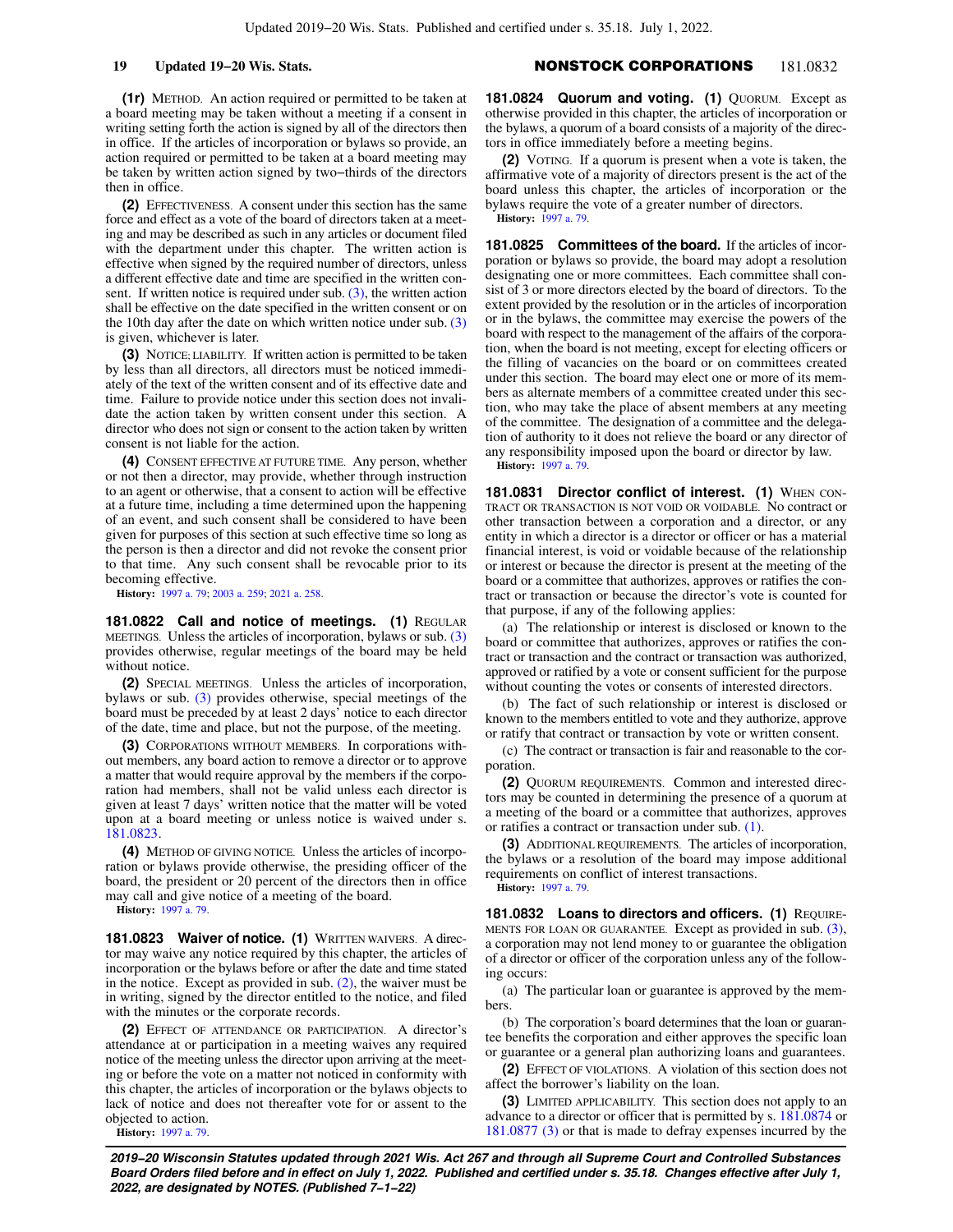# 181.0832 NONSTOCK CORPORATIONS **Updated 19−20 Wis. Stats. 20**

director or officer in the ordinary course of the corporation's business.

**History:** [1997 a. 79.](https://docs.legis.wisconsin.gov/document/acts/1997/79)

**181.0833 Liability for unlawful distributions. (1) WHEN** LIABLE. Except as provided in sub.  $(3)$ , a director who votes for or assents to a distribution made in violation of subch. [XIII](https://docs.legis.wisconsin.gov/document/statutes/subch.%20XIII%20of%20ch.%20181) or the articles of incorporation is personally liable to the corporation for the amount of the distribution that exceeds what could have been distributed without violating subch. [XIII](https://docs.legis.wisconsin.gov/document/statutes/subch.%20XIII%20of%20ch.%20181) or the articles of incorporation, if it is established that the director's vote or assent constitutes conduct described by s.  $181.0855$  (1) (a), [\(b\),](https://docs.legis.wisconsin.gov/document/statutes/181.0855(1)(b)) [\(c\)](https://docs.legis.wisconsin.gov/document/statutes/181.0855(1)(c)) or [\(d\).](https://docs.legis.wisconsin.gov/document/statutes/181.0855(1)(d)) In any proceeding brought under this section, a director has all of the defenses ordinarily available to a director.

**(2)** RIGHT TO CONTRIBUTION. A director who is liable under sub. [\(1\)](https://docs.legis.wisconsin.gov/document/statutes/181.0833(1)) for an unlawful distribution is entitled to contribution from all of the following persons:

(a) Every other director who could be held liable under sub. [\(1\)](https://docs.legis.wisconsin.gov/document/statutes/181.0833(1)) for the unlawful distribution.

(b) Each member, for the amount that the member accepted knowing that the distribution was made in violation of subch. [XIII](https://docs.legis.wisconsin.gov/document/statutes/subch.%20XIII%20of%20ch.%20181) or the articles of incorporation.

**(3)** WHEN PROCEEDING BARRED. A proceeding under this section is barred unless it is brought within 2 years after the date on which the distribution was made.

**History:** [1997 a. 79.](https://docs.legis.wisconsin.gov/document/acts/1997/79)

**181.0840 Officers. (1)** PRINCIPAL OFFICERS. Unless otherwise provided in the articles of incorporation or bylaws, a corporation shall have a president, a secretary, a treasurer and such other officers as are appointed by the board.

**(2)** ASSISTANT OFFICERS. A duly appointed officer may appoint one or more officers or assistant officers if authorized by the bylaws or the board.

**(3)** MULTIPLE OFFICES. The same individual may simultaneously hold more than one office in a corporation. **History:** [1997 a. 79.](https://docs.legis.wisconsin.gov/document/acts/1997/79)

**181.0841 Duties and authority of officers and agents.** Each officer or agent has the authority and shall perform the duties set forth in the bylaws or, to the extent consistent with the bylaws, the duties and authority prescribed in a resolution of the board or by direction of an officer authorized by the board to prescribe the duties and authority of other officers.

**History:** [1997 a. 79.](https://docs.legis.wisconsin.gov/document/acts/1997/79)

**181.0843 Resignation and removal of officers. (1)** RESIGNATION. An officer may resign at any time by delivering notice to the corporation that complies with s. [181.0141](https://docs.legis.wisconsin.gov/document/statutes/181.0141). The resignation is effective when the notice is delivered, unless the notice specifies a later effective date and the corporation accepts the later effective date. If a resignation is effective at a later date, the board, or the officer authorized by the bylaws or the board to appoint the resigning officer, may fill the pending vacancy before the effective date if the appointment provides that the successor may not take office until the effective date.

**(2)** REMOVAL. The board may remove any officer and, unless restricted by the bylaws or by the board, an officer may remove any officer or assistant officer appointed by that officer under s. [181.0840 \(2\),](https://docs.legis.wisconsin.gov/document/statutes/181.0840(2)) at any time, with or without cause and notwithstanding the contract rights, if any, of the officer removed.

**History:** [1997 a. 79.](https://docs.legis.wisconsin.gov/document/acts/1997/79)

**181.0844 Contract rights of officers. (1) EFFECT OF** APPOINTMENT. The appointment of an officer does not itself create contract rights.

**(2)** EFFECT OF REMOVAL OR RESIGNATION. Except as provided in s. [181.0843 \(2\),](https://docs.legis.wisconsin.gov/document/statutes/181.0843(2)) an officer's resignation or removal is subject to any remedies provided by any contract between the officer and the corporation or otherwise provided by law.

**History:** [1997 a. 79.](https://docs.legis.wisconsin.gov/document/acts/1997/79)

**181.0850 Reliance by directors or officers.** Unless the director or officer has knowledge that makes reliance unwarranted, a director or officer, in discharging his or her duties to the corporation, may rely on information, opinions, reports or statements, any of which may be written or oral, formal or informal, including financial statements and other financial data, if prepared or presented by any of the following:

**(1)** OFFICERS AND EMPLOYEES. An officer or employee of the corporation whom the director or officer believes in good faith to be reliable and competent in the matters presented.

**(2)** PROFESSIONALS AND EXPERTS. Legal counsel, certified public accountants licensed or certified under ch. [442](https://docs.legis.wisconsin.gov/document/statutes/ch.%20442), or other persons as to matters the director or officer believes in good faith are within the person's professional or expert competence.

**(3)** COMMITTEES. In the case of reliance by a director, a committee of the board of directors of which the director is not a member if the director believes in good faith that the committee merits confidence.

**History:** [1997 a. 79](https://docs.legis.wisconsin.gov/document/acts/1997/79); [2001 a. 16](https://docs.legis.wisconsin.gov/document/acts/2001/16).

**181.0853 Consideration of interests in addition to members' interests.** In discharging his or her duties to the corporation and in determining what he or she believes to be in the best interests of the corporation, a director or officer may, in addition to considering the effects of any action on members, consider the following:

**(1)** EMPLOYEES, SUPPLIERS AND CUSTOMERS. The effects of the action on employees, suppliers and customers of the corporation.

**(2)** COMMUNITIES. The effects of the action on communities in which the corporation operates.

**(3)** OTHER. Any other factors that the director or officer considers pertinent.

**History:** [1997 a. 79](https://docs.legis.wisconsin.gov/document/acts/1997/79).

**181.0855 Limited liability of directors and officers. (1)** IN GENERAL. Except as provided in subs. [\(2\)](https://docs.legis.wisconsin.gov/document/statutes/181.0855(2)) and [\(3\)](https://docs.legis.wisconsin.gov/document/statutes/181.0855(3)), a director or officer is not liable to the corporation, its members or creditors, or any person asserting rights on behalf of the corporation, its members or creditors, or any other person, for damages, settlements, fees, fines, penalties or other monetary liabilities arising from a breach of, or failure to perform, any duty resulting solely from his or her status as a director or officer, unless the person asserting liability proves that the breach or failure to perform constitutes any of the following:

(a) A willful failure to deal fairly with the corporation or its members in connection with a matter in which the director or officer has a material conflict of interest.

(b) A violation of criminal law, unless the director or officer had reasonable cause to believe that his or her conduct was lawful or no reasonable cause to believe that his or her conduct was unlawful.

(c) A transaction from which the director or officer derived an improper personal profit or benefit.

(d) Willful misconduct.

**(2)** EXCEPTIONS. Except as provided in sub. [\(3\)](https://docs.legis.wisconsin.gov/document/statutes/181.0855(3)), this section does not apply to any of the following:

(a) A civil, criminal, administrative or investigatory proceeding brought by or on behalf of any governmental unit, authority or agency.

(b) A proceeding brought by any person for a violation of state or federal law where the proceeding is brought pursuant to an express private right of action created by state or federal statute.

(c) The liability of a director under ss. [181.0832](https://docs.legis.wisconsin.gov/document/statutes/181.0832) and [181.0833.](https://docs.legis.wisconsin.gov/document/statutes/181.0833)

**(3)** GOVERNMENTAL ENTITY ACTING IN CAPACITY AS PRIVATE PARTY. Subsection  $(2)$  (a) and [\(b\)](https://docs.legis.wisconsin.gov/document/statutes/181.0855(2)(b)) does not apply to a proceeding brought by a governmental unit, authority or agency in its capacity as a private party or contractor. **History:** [1997 a. 79](https://docs.legis.wisconsin.gov/document/acts/1997/79).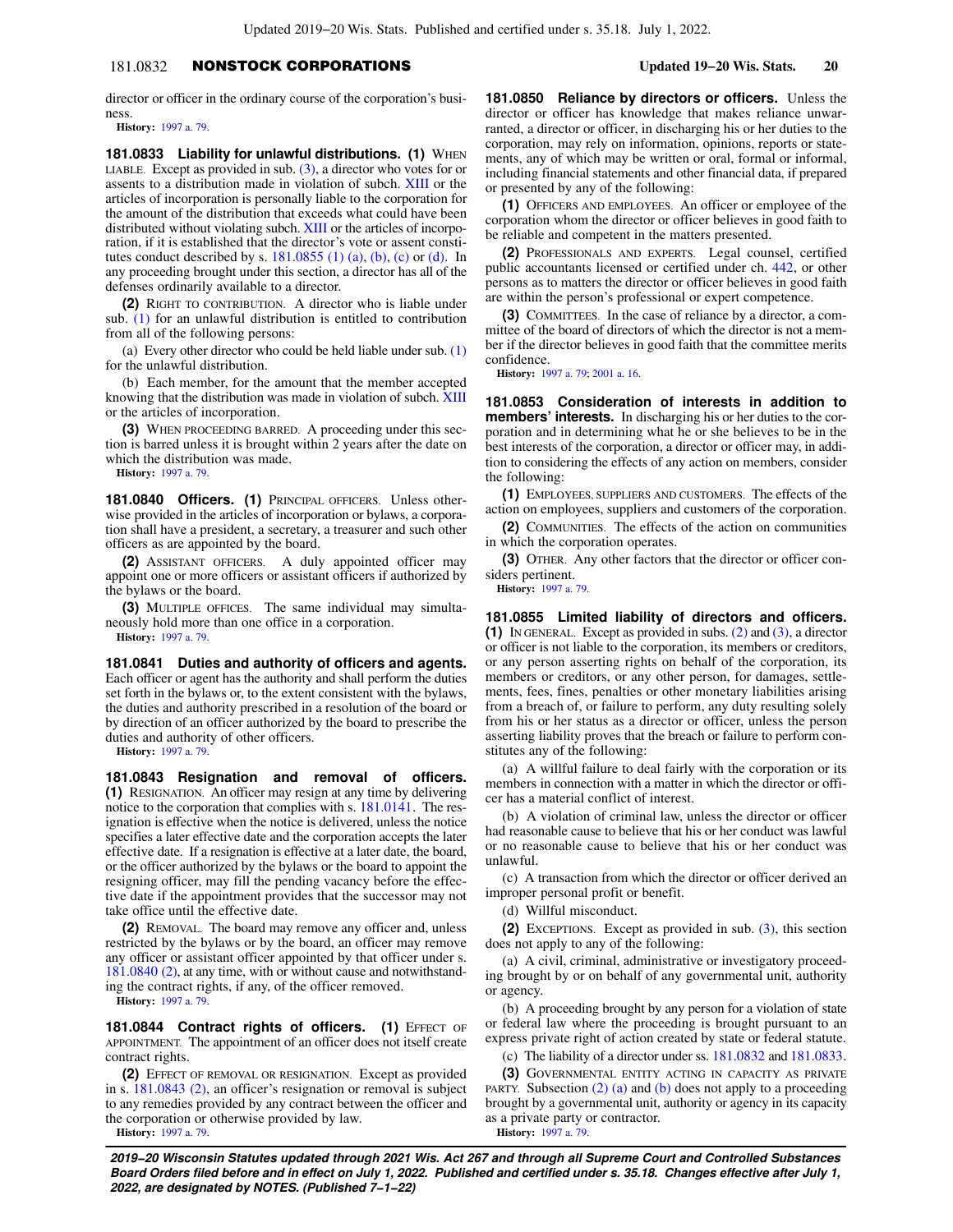**21 Updated 19−20 Wis. Stats.** NONSTOCK CORPORATIONS 181.0874

**181.0860 Statements of changes in directors or principal officers. (1)** CHANGES IN DIRECTORS OR PRINCIPAL OFFICERS. Whenever initial directors and principal officers are selected, or changes are made in the directors or principal officers of a corporation, the corporation may file with the department a statement that includes the names and addresses of all of the directors or principal officers, or both if there have been changes in both. The information in the statement shall be current as of the date on which the statement is signed on behalf of the corporation.

**(2)** RESIGNATION NOTICES. A director who resigns under s. [181.0807](https://docs.legis.wisconsin.gov/document/statutes/181.0807) or a principal officer who resigns under s. [181.0843 \(1\)](https://docs.legis.wisconsin.gov/document/statutes/181.0843(1)) may file a copy of the resignation notice with the department. **History:** [1997 a. 79.](https://docs.legis.wisconsin.gov/document/acts/1997/79)

## **181.0871 Definitions applicable to indemnification and insurance provisions.** In ss. [181.0871](https://docs.legis.wisconsin.gov/document/statutes/181.0871) to [181.0889](https://docs.legis.wisconsin.gov/document/statutes/181.0889):

**(1)** "Corporation" means a domestic corporation and any domestic or foreign predecessor of a domestic corporation where the predecessor corporation's existence ceased upon the consummation of a merger or other transaction.

**(2)** "Director or officer" means any of the following:

(a) An individual who is or was a director or officer of a corporation.

(b) An individual who, while a director or officer of a corporation, is or was serving at the corporation's request as a director, officer, partner, trustee, member of any governing or decision− making committee, manager, employee or agent of another corporation or foreign corporation, limited liability company, partnership, joint venture, trust or other enterprise.

(c) An individual who, while a director or officer of a corporation, is or was serving an employee benefit plan because his or her duties to the corporation also impose duties on, or otherwise involve services by, the individual to the plan or to participants in or beneficiaries of the plan.

(d) Unless the context requires otherwise, the estate or personal representative of a director or officer.

**(3)** "Expenses" include fees, costs, charges, disbursements, attorney fees and any other expenses incurred in connection with a proceeding.

**(4)** "Liability" includes the obligation to pay a judgment, settlement, forfeiture, or fine, including any excise tax assessed with respect to an employee benefit plan, plus costs, fees, and surcharges imposed under ch. [814](https://docs.legis.wisconsin.gov/document/statutes/ch.%20814), and reasonable expenses.

**(5)** "Party" includes an individual who was or is, or who is threatened to be made, a named defendant or respondent in a proceeding.

**(6)** "Proceeding" means any threatened, pending or completed civil, criminal, administrative or investigative action, suit, arbitration or other proceeding, whether formal or informal, which involves foreign, federal, state or local law and which is brought by or in the right of the corporation or by any other person. **History:** [1997 a. 79;](https://docs.legis.wisconsin.gov/document/acts/1997/79) [2003 a. 139.](https://docs.legis.wisconsin.gov/document/acts/2003/139)

181.0872 Mandatory indemnification. (1) IN GENERAL. A corporation shall indemnify a director or officer, to the extent that he or she has been successful on the merits or otherwise in the defense of a proceeding, for all reasonable expenses incurred in the proceeding if the director or officer was a party because he or she is a director or officer of the corporation.

**(2)** EXCEPTIONS. (a) In cases not included under sub. [\(1\)](https://docs.legis.wisconsin.gov/document/statutes/181.0872(1)), a corporation shall indemnify a director or officer against liability incurred by the director or officer in a proceeding to which the director or officer was a party because he or she is a director or officer of the corporation, unless liability was incurred because the director or officer breached or failed to perform a duty that he or she owes to the corporation and the breach or failure to perform constitutes any of the following:

1. A willful failure to deal fairly with the corporation or its members in connection with a matter in which the director or officer has a material conflict of interest.

2. A violation of the criminal law, unless the director or officer had reasonable cause to believe that his or her conduct was lawful or no reasonable cause to believe that his or her conduct was unlawful.

3. A transaction from which the director or officer derived an improper personal profit or benefit.

4. Willful misconduct.

(b) Determination of whether indemnification is required under this subsection shall be made under s. [181.0873.](https://docs.legis.wisconsin.gov/document/statutes/181.0873)

(c) The termination of a proceeding by judgment, order, settlement or conviction, or upon a plea of no contest or an equivalent plea, does not, by itself, create a presumption that indemnification of the director or officer is not required under this subsection.

**(3)** WRITTEN REQUEST REQUIRED. A director or officer who seeks indemnification under this section shall make a written request to the corporation.

**(4)** LIMITATION BY ARTICLES OF INCORPORATION. (a) Indemnification under this section is not required to the extent limited by the articles of incorporation under s. [181.0875](https://docs.legis.wisconsin.gov/document/statutes/181.0875).

(b) Indemnification under this section is not required if the director or officer has previously received indemnification, reimbursement or allowance of expenses from any person, including the corporation, in connection with the same proceeding. **History:** [1997 a. 79](https://docs.legis.wisconsin.gov/document/acts/1997/79).

**181.0873 Determination of right to indemnification.** Unless otherwise provided by the articles of incorporation or bylaws or by written agreement between the director or officer and the corporation, the director or officer seeking indemnification under s. [181.0872 \(2\)](https://docs.legis.wisconsin.gov/document/statutes/181.0872(2)) shall select one of the following means for determining his or her right to indemnification:

**(1)** BOARD OF DIRECTOR VOTE. By a majority vote of a quorum of the board of directors consisting of directors who are not at the time parties to the same or related proceedings. If a quorum of disinterested directors cannot be obtained, by a majority vote of a committee duly appointed by the board of directors and consisting solely of 2 or more directors who are not at the time parties to the same or related proceedings. Directors who are parties to the same or related proceedings may participate in the designation of members of the committee.

**(2)** INDEPENDENT LEGAL COUNSEL. By independent legal counsel selected by a quorum of the board of directors or its committee in the manner prescribed in sub. [\(1\)](https://docs.legis.wisconsin.gov/document/statutes/181.0873(1)) or, if unable to obtain such a quorum or committee, by a majority vote of the full board of directors, including directors who are parties to the same or related proceedings.

**(3)** ARBITRATORS. By a panel of 3 arbitrators consisting of one arbitrator selected by those directors entitled under sub. [\(2\)](https://docs.legis.wisconsin.gov/document/statutes/181.0873(2)) to select independent legal counsel, one arbitrator selected by the director or officer seeking indemnification and one arbitrator selected by the 2 arbitrators previously selected.

**(4)** MEMBERS. By an affirmative vote of members with voting rights, if any. Membership rights owned by, or voted under the control of, persons who are at the time parties to the same or related proceedings, whether as plaintiffs or defendants or in any other capacity, may not be voted in making the determination.

**(5)** COURT. By a court under s. [181.0879](https://docs.legis.wisconsin.gov/document/statutes/181.0879).

**(6)** OTHER METHODS. By any other method provided for in any additional right to indemnification permitted under s. [181.0877](https://docs.legis.wisconsin.gov/document/statutes/181.0877). **History:** [1997 a. 79](https://docs.legis.wisconsin.gov/document/acts/1997/79).

**181.0874 Allowance of expenses as incurred.** Upon written request by a director or officer who is a party to a proceeding, a corporation may pay or reimburse his or her reasonable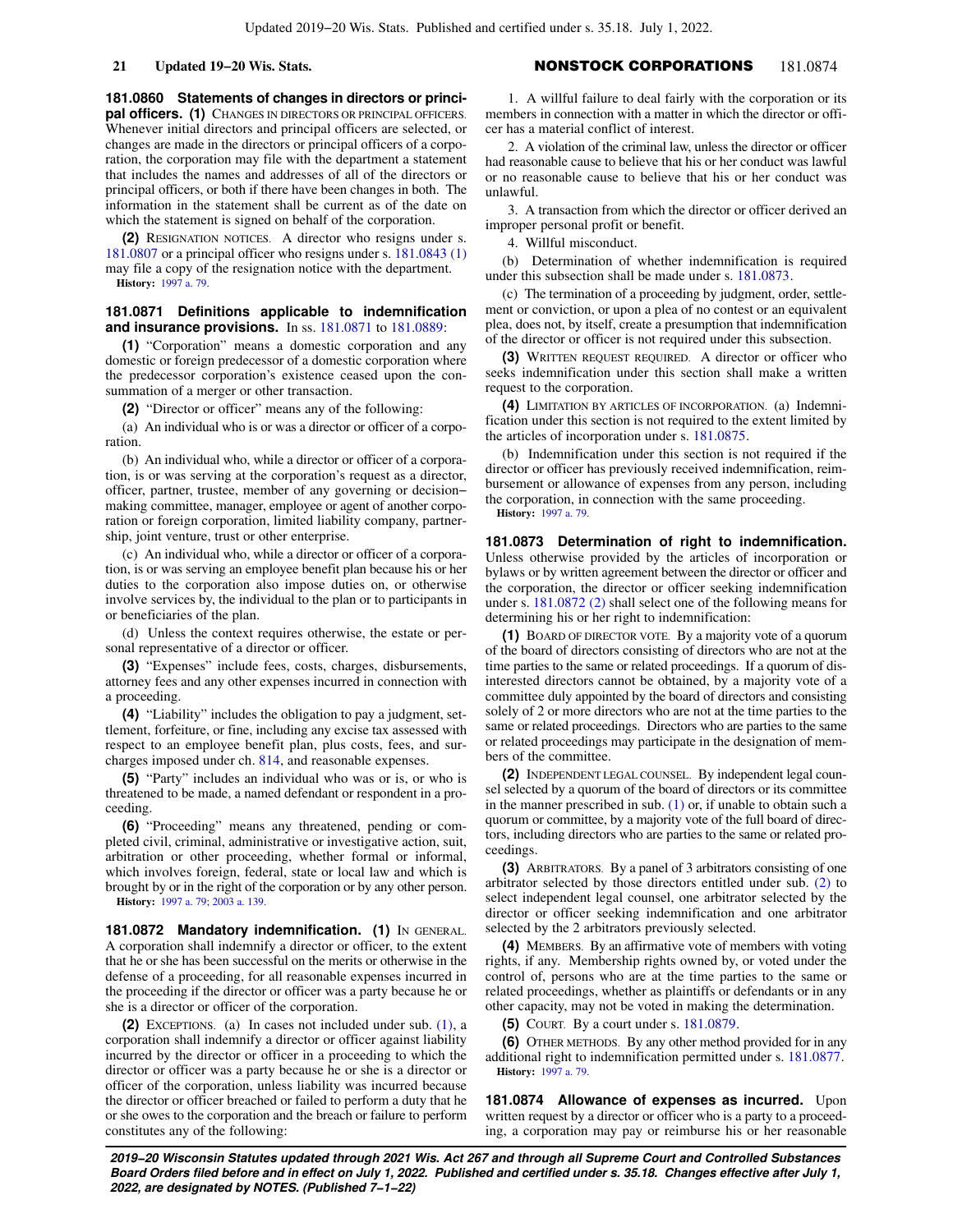# 181.0874 NONSTOCK CORPORATIONS **Updated 19−20 Wis. Stats. 22**

expenses as incurred if the director or officer provides the corporation with all of the following:

**(1)** WRITTEN AFFIRMATION. A written affirmation of his or her good faith belief that he or she has not breached or failed to perform his or her duties to the corporation.

**(2)** REPAYMENT UNDERTAKING. A written undertaking, executed personally or on his or her behalf, to repay the allowance and, if required by the corporation, to pay reasonable interest on the allowance to the extent that it is ultimately determined under s. [181.0873](https://docs.legis.wisconsin.gov/document/statutes/181.0873) that indemnification under s. [181.0872 \(2\)](https://docs.legis.wisconsin.gov/document/statutes/181.0872(2)) is not required and that indemnification is not ordered by a court under s. [181.0879 \(2\) \(b\)](https://docs.legis.wisconsin.gov/document/statutes/181.0879(2)(b)). The undertaking under this subsection shall be an unlimited general obligation of the director or officer and may be accepted without reference to his or her ability to repay the allowance. The undertaking may be secured or unsecured.

**History:** [1997 a. 79.](https://docs.legis.wisconsin.gov/document/acts/1997/79)

**181.0875 Corporation may limit indemnification. (1)** METHODS OF LIMITING OBLIGATION. A corporation's obligations to indemnify under s. [181.0872](https://docs.legis.wisconsin.gov/document/statutes/181.0872) may be limited as follows:

(a) If the corporation is incorporated on or after June 13, 1987, by the articles of incorporation, including any amendments or restatements of the articles of incorporation.

(b) If the corporation was incorporated before June 13, 1987, by an amendment to, or restatement of, the articles of incorporation which becomes effective on or after June 13, 1987.

**(2)** APPLICABILITY. A limitation under sub. [\(1\)](https://docs.legis.wisconsin.gov/document/statutes/181.0875(1)) applies if the first alleged act of a director or officer for which indemnification is sought occurred while the limitation was in effect.

**History:** [1997 a. 79.](https://docs.legis.wisconsin.gov/document/acts/1997/79)

**181.0877 Additional rights to indemnification and allowance of expenses. (1)** ADDITIONAL RIGHTS TO INDEMNI-FICATION. Except as provided in sub. [\(2\)](https://docs.legis.wisconsin.gov/document/statutes/181.0877(2)), ss.  $181.0872$  and [181.0874](https://docs.legis.wisconsin.gov/document/statutes/181.0874) do not preclude any additional right to indemnification or allowance of expenses that a director or officer may have under any of the following:

(a) The articles of incorporation or bylaws.

(b) A written agreement between the director or officer and the corporation.

(c) A resolution of the board of directors.

(d) A resolution, after notice, adopted by a majority vote of members who are entitled to vote.

**(2)** WHEN PROHIBITED. Regardless of the existence of an additional right under sub. [\(1\)](https://docs.legis.wisconsin.gov/document/statutes/181.0877(1)), the corporation may not indemnify a director or officer, or permit a director or officer to retain any allowance of expenses unless it is determined by or on behalf of the corporation that the director or officer did not breach or fail to perform a duty that he or she owes to the corporation which constitutes conduct under s. [181.0872 \(2\) \(a\) 1.](https://docs.legis.wisconsin.gov/document/statutes/181.0872(2)(a)1.), [2.,](https://docs.legis.wisconsin.gov/document/statutes/181.0872(2)(a)2.) [3.](https://docs.legis.wisconsin.gov/document/statutes/181.0872(2)(a)3.) or [4.](https://docs.legis.wisconsin.gov/document/statutes/181.0872(2)(a)4.) A director or officer who is a party to the same or related proceeding for which indemnification or an allowance of expenses is sought may not participate in a determination under this subsection.

**(3)** APPLICABILITY. Sections [181.0871](https://docs.legis.wisconsin.gov/document/statutes/181.0871) to [181.0883](https://docs.legis.wisconsin.gov/document/statutes/181.0883) do not affect a corporation's power to pay or reimburse expenses incurred by a director or officer in any of the following circumstances:

(a) As a witness in a proceeding to which he or she is not a party.

(b) As a plaintiff or petitioner in a proceeding because he or she is or was an employee, agent, director or officer of the corporation. **History:** [1997 a. 79.](https://docs.legis.wisconsin.gov/document/acts/1997/79)

**181.0879 Court−ordered indemnification. (1)** APPLICA-TION TO COURT. Except as provided otherwise by written agreement between the director or officer and the corporation, a director or officer who is a party to a proceeding may apply for indemnification to the court conducting the proceeding or to another court of competent jurisdiction. Application shall be made for an initial determination by the court under s. [181.0873 \(5\)](https://docs.legis.wisconsin.gov/document/statutes/181.0873(5)) or for review by

the court of an adverse determination under s. [181.0873 \(1\),](https://docs.legis.wisconsin.gov/document/statutes/181.0873(1)) [\(2\),](https://docs.legis.wisconsin.gov/document/statutes/181.0873(2))  $(3)$ ,  $(4)$  or  $(6)$ . After receipt of an application, the court shall give any notice it considers necessary.

**(2)** STANDARDS USED BY COURT. The court shall order indemnification if it determines any of the following:

(a) That the director or officer is entitled to indemnification under s. [181.0872 \(1\)](https://docs.legis.wisconsin.gov/document/statutes/181.0872(1)) or [\(2\)](https://docs.legis.wisconsin.gov/document/statutes/181.0872(2)). If the court also determines that the corporation unreasonably refused the director's or officer's request for indemnification, the court shall order the corporation to pay the director's or officer's reasonable expenses incurred to obtain the court−ordered indemnification.

(b) That the director or officer is fairly and reasonably entitled to indemnification in view of all the relevant circumstances, regardless of whether indemnification is required under s. [181.0872 \(2\).](https://docs.legis.wisconsin.gov/document/statutes/181.0872(2))

**History:** [1997 a. 79](https://docs.legis.wisconsin.gov/document/acts/1997/79).

**181.0881 Indemnification and allowance of expenses of employees and agents.** A corporation may indemnify and allow reasonable expenses of an employee or agent who is not a director or officer to the extent provided by the articles of incorporation or bylaws, by general or specific action of the board of directors or by contract.

**History:** [1997 a. 79](https://docs.legis.wisconsin.gov/document/acts/1997/79).

**181.0883 Insurance.** A corporation may purchase and maintain insurance on behalf of an individual who is an employee, agent, director or officer of the corporation against liability asserted against and incurred by the individual in his or her capacity as an employee, agent, director or officer, or arising from his or her status as an employee, agent, director or officer, regardless of whether the corporation is required or authorized to indemnify or allow expenses to the individual against the same liability under ss. [181.0872,](https://docs.legis.wisconsin.gov/document/statutes/181.0872) [181.0874](https://docs.legis.wisconsin.gov/document/statutes/181.0874), [181.0877](https://docs.legis.wisconsin.gov/document/statutes/181.0877) and [181.0881](https://docs.legis.wisconsin.gov/document/statutes/181.0881).

**History:** [1997 a. 79](https://docs.legis.wisconsin.gov/document/acts/1997/79).

**181.0889 Indemnification and insurance against securities law claims. (1)** IN GENERAL. It is the public policy of this state to require or permit indemnification, allowance of expenses and insurance for any liability incurred in connection with a proceeding involving securities regulation described under sub. [\(2\)](https://docs.legis.wisconsin.gov/document/statutes/181.0889(2)) to the extent required or permitted under ss. [181.0871](https://docs.legis.wisconsin.gov/document/statutes/181.0871) to [181.0883.](https://docs.legis.wisconsin.gov/document/statutes/181.0883)

**(2)** SCOPE OF SECURITIES REGULATION. Sections [181.0871](https://docs.legis.wisconsin.gov/document/statutes/181.0871) to [181.0883](https://docs.legis.wisconsin.gov/document/statutes/181.0883) apply, to the extent applicable to any other proceeding, to any proceeding involving a federal or state statute, rule or regulation regulating the offer, sale or purchase of securities, securities brokers or dealers, or investment companies or investment advisers.

**History:** [1997 a. 79](https://docs.legis.wisconsin.gov/document/acts/1997/79).

## SUBCHAPTER IX

[RESERVED]

# SUBCHAPTER X

AMENDMENT OF ARTICLES OF INCORPORATION AND BYLAWS

**181.1001 Authority to amend articles of incorporation.**

A corporation may amend its articles of incorporation at any time to add or change a provision that is required or permitted to be included in the articles of incorporation or to delete a provision that is not required in the articles of incorporation. Whether a provision is required or permitted to be included in the articles of incorporation is determined as of the effective date of the amendment.

**History:** [1997 a. 79](https://docs.legis.wisconsin.gov/document/acts/1997/79).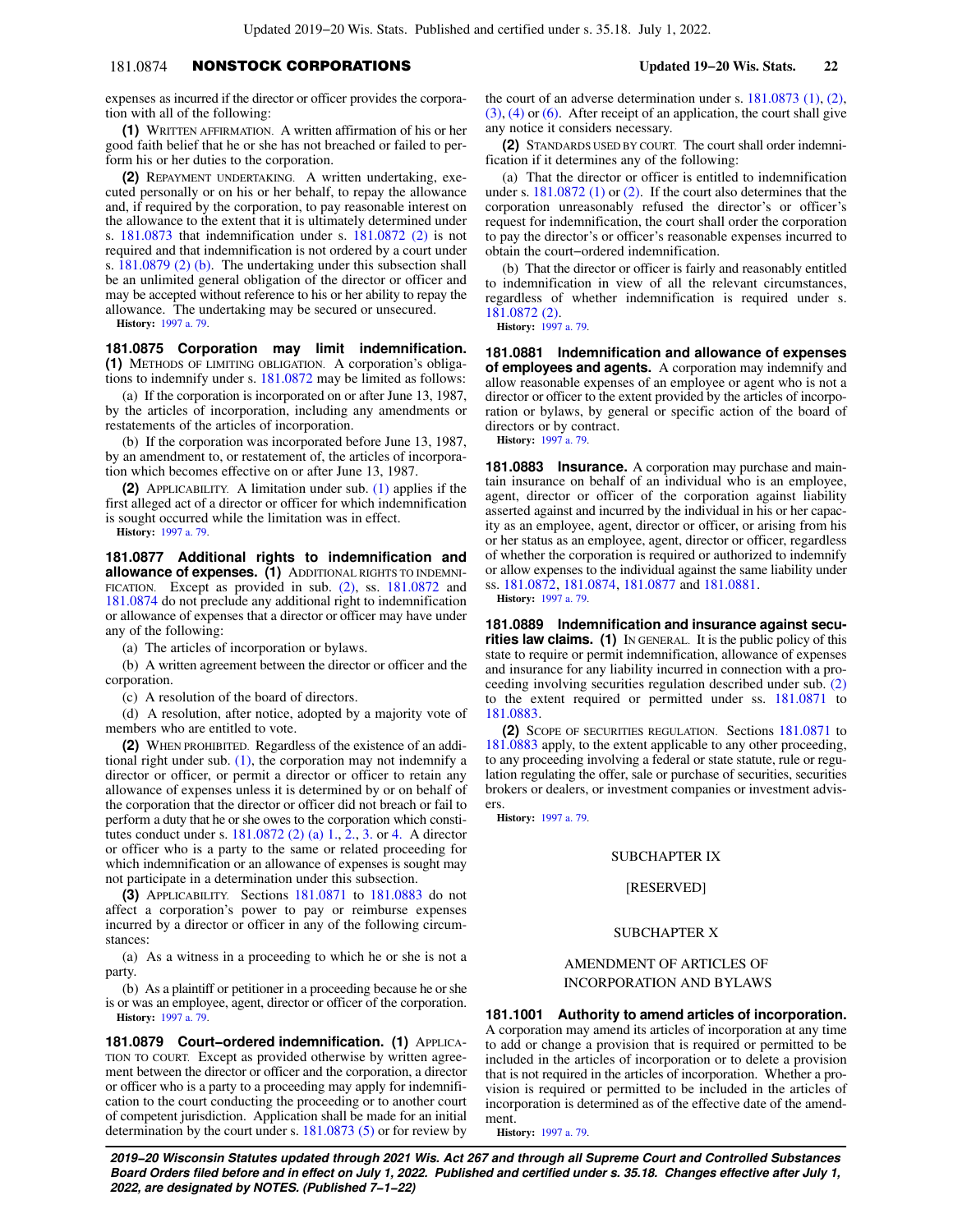**181.1002 Amendment of articles of incorporation by directors. (1)** CORPORATIONS WITH VOTING RIGHTS. Unless the articles of incorporation provide otherwise, a corporation's board may adopt any of the following amendments to the corporation's articles of incorporation, without the approval of members with voting rights:

(a) To extend the duration of the corporation if it was incorporated at a time when limited duration was required by law.

(b) To delete the names and addresses of the initial directors.

(c) To delete the names and addresses of the incorporators.

(d) To delete the name and address of a former registered agent or registered office, if a statement of change is on file with the department.

(e) To change the registered agent or the registered office.

(f) To change the corporate name by substituting the word "corporation", "incorporated", "company" or, "limited", or the abbreviation "corp.", "inc.", "co.", or "ltd.", or words or abbreviations of similar meaning in another language, for a similar word or abbreviation in the name, or by adding, deleting or changing a geographical attribution to the name.

(g) To make any other change expressly permitted by this chapter to be made without member approval.

**(2)** CORPORATIONS WITH NO VOTING MEMBERS. If a corporation has no members with voting rights, its incorporators, until directors have been chosen, and thereafter its board, may adopt amendments to the corporation's articles of incorporation subject to any approval required under s. [181.1030.](https://docs.legis.wisconsin.gov/document/statutes/181.1030) The corporation shall provide notice of any meeting at which an amendment is to be voted upon. The notice shall be in accordance with s. [181.0822 \(3\).](https://docs.legis.wisconsin.gov/document/statutes/181.0822(3)) The notice must also state that the purpose, or one of the purposes, of the meeting is to consider a proposed amendment to the articles of incorporation and contain or be accompanied by a copy or summary of the amendment or state the general nature of the amendment. The amendment must be approved by a majority of the directors in office at the time that the amendment is adopted.

**History:** [1997 a. 79.](https://docs.legis.wisconsin.gov/document/acts/1997/79)

**181.1003 Amendment of articles of incorporation by directors and members. (1)** IN GENERAL. Unless this chapter, the articles of incorporation or the bylaws require a greater vote or voting by class, an amendment to a corporation's articles of incorporation to be adopted must be approved by all of the following:

(b) Except as provided in s. [181.1002 \(1\)](https://docs.legis.wisconsin.gov/document/statutes/181.1002(1)), the members by two−thirds of the votes cast or a majority of the voting power, whichever is less.

(c) A person, in writing, whose approval is required by a provision of the articles of incorporation authorized under s. [181.1030.](https://docs.legis.wisconsin.gov/document/statutes/181.1030)

**(2)** NOTICE REQUIREMENTS. If the board or the members seek to have the amendment approved by the members at a membership meeting, the corporation shall give notice to its members of the proposed membership meeting in writing in accordance with s. [181.0705.](https://docs.legis.wisconsin.gov/document/statutes/181.0705) The notice shall state that the purpose, or one of the purposes, of the meeting is to consider and to act upon the proposed amendment and shall contain or be accompanied by a copy or summary of the amendment.

**(3)** WRITTEN CONSENTS OR BALLOT. If the board or the members seek to have the amendment approved by the members by written consent or written ballot, the material soliciting the approval shall contain or be accompanied by a copy or summary of the amendment.

**History:** [1997 a. 79.](https://docs.legis.wisconsin.gov/document/acts/1997/79)

**181.1004 Class voting by members on amendments to articles of incorporation. (1)** WHEN CLASS ENTITLED TO VOTE. The members of a class in a corporation are entitled to vote as a class on a proposed amendment to the articles of incorporation if the amendment does any of the following:

(a) Affects the rights, privileges, preferences, restrictions or conditions of that class as to voting, dissolution, redemption or transfer of memberships in a manner different than such amendment would affect another class.

(b) Changes the rights, privileges, preferences, restrictions or conditions of that class as to voting, dissolution, redemption or transfer by changing the rights, privileges, preferences, restrictions or conditions of another class.

(c) Increases or decreases the number of memberships authorized for that class.

(e) Effects an exchange, reclassification or termination of the memberships of that class.

**(2)** APPROVAL BY EACH CLASS REQUIRED. If a class is to be divided into 2 or more classes as a result of an amendment to the articles of incorporation of a corporation, the amendment must be approved by the members of each class that would be created by the amendment.

**(3)** VOTING REQUIREMENTS. Unless provided otherwise in the articles of incorporation or bylaws, if a class vote is required to approve an amendment to the articles of incorporation of a corporation, the amendment must be approved by the members of the class by two−thirds of the votes cast by the class or a majority of the voting power of the class, whichever is less.

**History:** [1997 a. 79](https://docs.legis.wisconsin.gov/document/acts/1997/79).

**181.1005 Articles of amendment.** A corporation amending its articles of incorporation shall deliver to the department for filing articles of amendment that include all of the following information:

**(1)** NAME. The name of the corporation.

**(2)** TEXT. The text of each amendment adopted.

**(3)** DATES. The date of each amendment's adoption.

**(4)** METHOD OF APPROVAL. A statement that the amendment was adopted in accordance with s. [181.1002,](https://docs.legis.wisconsin.gov/document/statutes/181.1002) [181.1003](https://docs.legis.wisconsin.gov/document/statutes/181.1003) or [181.1004,](https://docs.legis.wisconsin.gov/document/statutes/181.1004) whichever is the case.

**(5)** WHEN APPROVAL BY OTHERS IS REQUIRED. If approval of the amendment by a person other than the members, the board or the incorporators is required under s. [181.1030](https://docs.legis.wisconsin.gov/document/statutes/181.1030), a statement that the approval was obtained.

**History:** [1997 a. 79](https://docs.legis.wisconsin.gov/document/acts/1997/79).

**181.1006 Restated articles of incorporation. (1) WHEN** PERMITTED. A corporation's board may restate its articles of incorporation at any time with or without approval by members or any other person.

**(2)** AMENDMENTS MAY BE INCLUDED. The restatement may include amendments to the articles of incorporation. If the restatement includes an amendment requiring approval by the members or any other person, it must be adopted as provided in s. [181.1003.](https://docs.legis.wisconsin.gov/document/statutes/181.1003)

**(3)** APPROVAL REQUIREMENTS. If the restatement includes an amendment requiring approval by members, the board must submit the restatement to the members for their approval.

**(4)** NOTICE REQUIREMENTS. If the board seeks to have the restatement approved by the members at a membership meeting, the corporation shall notify each of its members of the proposed membership meeting in writing in accordance with s. [181.0705.](https://docs.legis.wisconsin.gov/document/statutes/181.0705) The notice must also state that the purpose, or one of the purposes, of the meeting is to consider the proposed restatement and contain or be accompanied by a copy or summary of the restatement that identifies any amendments or other change it would make in the articles of incorporation.

**(5)** APPROVAL BY WRITTEN BALLOT OR CONSENT. If the board seeks to have the restatement approved by the members by written ballot or written consent, the material soliciting the approval shall contain or be accompanied by a copy or summary of the restatement that identifies any amendments or other change it would make in the articles of incorporation.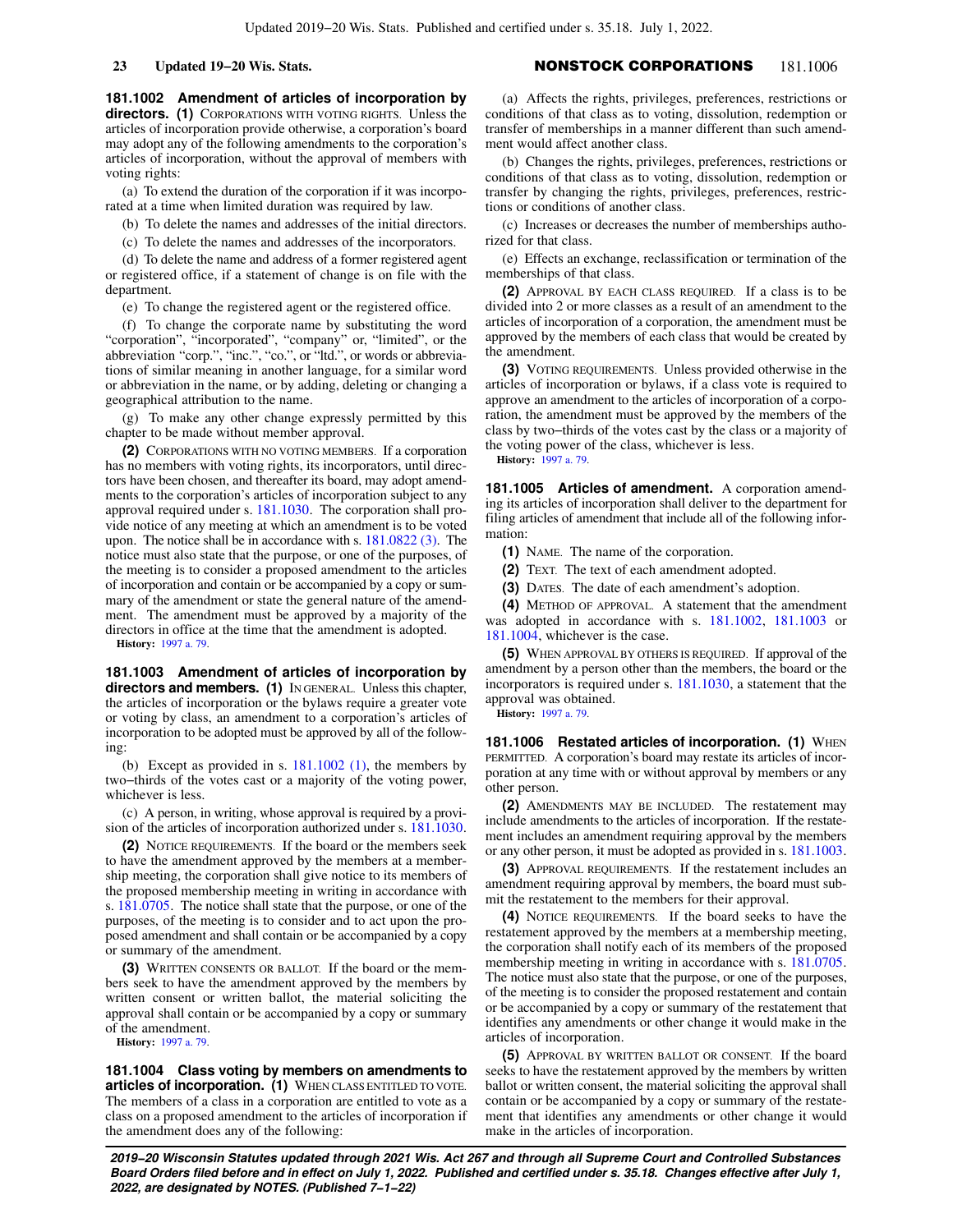# 181.1006 NONSTOCK CORPORATIONS **Updated 19−20 Wis. Stats. 24**

**(6)** VOTING REQUIREMENTS. A restatement requiring approval by the members must be approved by the same vote as an amendment to articles of incorporation under s. [181.1003.](https://docs.legis.wisconsin.gov/document/statutes/181.1003)

**(7)** APPROVAL BY 3RD PERSONS. If the restatement includes an amendment requiring approval pursuant to s. [181.1030,](https://docs.legis.wisconsin.gov/document/statutes/181.1030) the board must submit the restatement for such approval.

**(8)** FILING REQUIREMENTS. A corporation restating its articles of incorporation shall deliver to the department for filing articles of restatement setting forth the name of the corporation and the text of the restated articles of incorporation together with a certificate including all of the following information:

(a) Whether the restatement contains an amendment to the articles of incorporation requiring approval by the members or any other person other than the board and, if it does not, that the board adopted the restatement.

(b) If the restatement contains an amendment to the articles of incorporation requiring approval by the members, the information required by s. [181.1005.](https://docs.legis.wisconsin.gov/document/statutes/181.1005)

(c) If the restatement contains an amendment to the articles of incorporation requiring approval by a person whose approval is required under s. [181.1030,](https://docs.legis.wisconsin.gov/document/statutes/181.1030) a statement that such approval was obtained.

(d) A statement that the restated articles of incorporation supersede and take the place of the existing articles of incorporation and any amendments to the articles of incorporation.

**History:** [1997 a. 79.](https://docs.legis.wisconsin.gov/document/acts/1997/79)

**181.1007 Amendment of articles of incorporation pursuant to judicial reorganization. (1)** WHEN AUTHORIZED. A corporation's articles of incorporation may be amended without board approval or approval by the members or approval required under s. [181.1030](https://docs.legis.wisconsin.gov/document/statutes/181.1030) to carry out a plan of reorganization ordered or decreed by a court of competent jurisdiction under federal statute if the articles of incorporation after amendment contain only provisions required or permitted under s. [181.0202.](https://docs.legis.wisconsin.gov/document/statutes/181.0202)

**(2)** FILING REQUIREMENT. The individual or individuals designated by the court shall deliver to the department for filing articles of amendment that include all of the following information:

(a) The name of the corporation.

(b) The text of each amendment approved by the court.

(c) The date of the court's order or decree approving the articles of amendment.

(d) The title of the reorganization proceeding in which the order or decree was entered.

(e) A statement that the court had jurisdiction of the proceeding under federal statute.

**(3)** APPLICABILITY. This section does not apply after entry of a final decree in the reorganization proceeding even though the court retains jurisdiction of the proceeding for limited purposes unrelated to consummation of the reorganization plan.

**History:** [1997 a. 79.](https://docs.legis.wisconsin.gov/document/acts/1997/79)

**181.1008 Effect of amendment and restatement of articles of incorporation. (1)** RIGHTS AND PROCEEDINGS NOT AFFECTED. An amendment to a corporation's articles of incorporation, including a restatement of its articles of incorporation under s. [181.1006](https://docs.legis.wisconsin.gov/document/statutes/181.1006) that includes an amendment to its articles of incorporation, does not affect any of the following:

(a) A cause of action existing against or in favor of the corporation.

(b) A civil, criminal, administrative or investigatory proceeding to which the corporation is a party.

(c) The existing rights of persons other than members of the corporation.

**(2)** PROCEEDINGS NOT ABATED. An amendment, or a restatement including an amendment, changing a corporation's name does not abate a civil, criminal, administrative or investigatory

proceeding brought by or against the corporation in its former name.

**History:** [1997 a. 79](https://docs.legis.wisconsin.gov/document/acts/1997/79).

**181.1020 Amendment of bylaws by directors.** If a corporation has no members with voting rights, its incorporators, until directors have been chosen, and thereafter its board, may adopt amendments to the corporation's bylaws subject to any approval required under s. [181.1030](https://docs.legis.wisconsin.gov/document/statutes/181.1030). The corporation shall provide notice of any meeting of the board at which an amendment is to be approved. The notice shall be in accordance with s. [181.0822 \(3\).](https://docs.legis.wisconsin.gov/document/statutes/181.0822(3)) The notice must also state that the purpose, or one of the purposes, of the meeting is to consider a proposed amendment to the bylaws and contain or be accompanied by a copy or summary of the amendment or state the general nature of the amendment. The amendment must be approved by a majority of the directors in office at the time that the amendment is adopted. **History:** [1997 a. 79](https://docs.legis.wisconsin.gov/document/acts/1997/79).

**181.1021 Amendment of bylaws by directors and members. (1)** BY BOARD. A corporation's board may amend or repeal the corporation's bylaws or adopt new bylaws except to the extent that any of the following applies:

(a) The articles of incorporation or any other provision of this chapter reserves that power exclusively to the members.

(b) The members, in adopting, amending or repealing a particular bylaw, provide within the bylaw that the board may not amend, repeal or readopt that bylaw.

**(2)** BY MEMBERS WITH VOTING RIGHTS. A corporation's members with voting rights may amend or repeal the corporation's bylaws or adopt new bylaws even though the board may also amend or repeal the corporation's bylaws or adopt new bylaws. **History:** [1997 a. 79](https://docs.legis.wisconsin.gov/document/acts/1997/79).

**181.1022 Class voting by members on amendments of bylaws. (1)** WHEN CLASS ENTITLED TO VOTE. The members of a class in a corporation are entitled to vote as a class on a proposed amendment to the bylaws if the amendment does any of the following:

(a) Affects the rights, privileges, preferences, restrictions or conditions of that class as to voting, dissolution, redemption or transfer of memberships in a manner different than such amendment would affect another class.

(b) Changes the rights, privileges, preferences, restrictions or conditions of that class as to voting, dissolution, redemption or transfer by changing the rights, privileges, preferences, restrictions or conditions of another class.

(c) Increases or decreases the number of memberships authorized for that class.

(e) Effects an exchange, reclassification or termination of all or part of the memberships of that class.

**(2)** APPROVAL BY EACH CLASS REQUIRED. If a class is to be divided into 2 or more classes as a result of an amendment to the bylaws, the amendment must be approved by the members of each class that would be created by the amendment.

**(3)** VOTING REQUIREMENTS. Unless otherwise provided in the articles of incorporation or bylaws, if a class vote is required to approve an amendment to the bylaws, the amendment must be approved by the members of the class by two−thirds of the votes cast by the class or a majority of the voting power of the class, whichever is less.

**History:** [1997 a. 79](https://docs.legis.wisconsin.gov/document/acts/1997/79).

**181.1030 Approval by 3rd persons.** The articles of incorporation may require an amendment to the articles of incorporation or bylaws to be approved in writing by a specified person other than the board. Such an article provision may only be amended with the approval in writing of the person. **History:** [1997 a. 79](https://docs.legis.wisconsin.gov/document/acts/1997/79).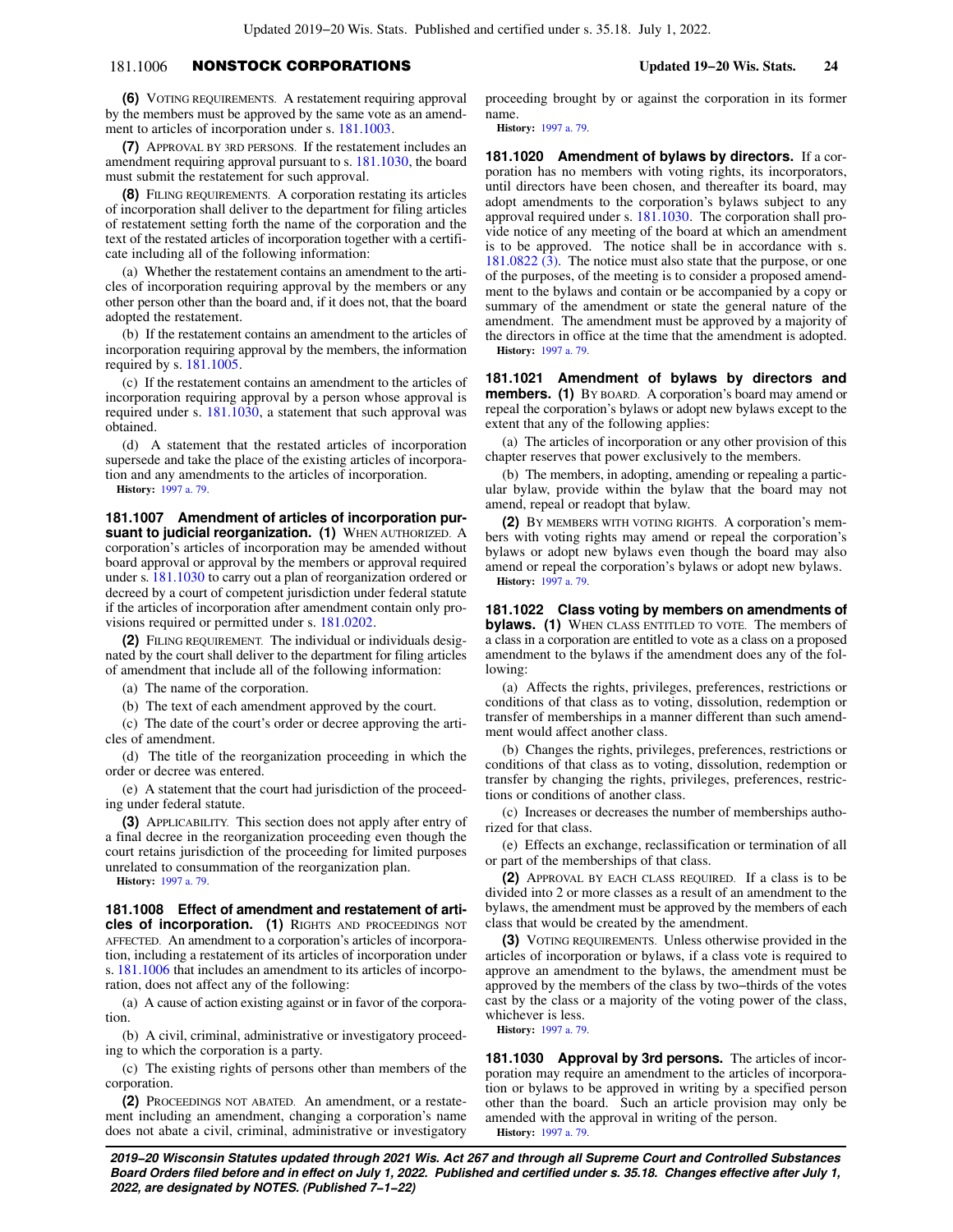# SUBCHAPTER XI

# MERGER, INTEREST EXCHANGE, CONVERSION, AND DOMESTICATION

# **181.1100 Definitions.** In this subchapter:

**(1c)** "Acquired entity" means the entity all of one or more classes or series of interests of which are acquired in an interest exchange.

**(1e)** "Acquiring entity" means the entity that acquires all of one or more classes or series of interests of the acquired entity in an interest exchange.

**(1g)** "Business entity" means a domestic business entity and a foreign business entity.

**(1j)** "Constituent entity" means a merging entity or a surviving entity in a merger.

**(1m)** "Conversion" means a transaction authorized by ss. [181.1161](https://docs.legis.wisconsin.gov/document/statutes/181.1161) to [181.1165.](https://docs.legis.wisconsin.gov/document/statutes/181.1165)

**(1o)** "Converted entity" means the converting entity as it continues in existence after a conversion.

**(1q)** "Converting entity" means an entity that engages in a conversion.

**(1s)** "Domesticated entity" means the domesticating entity as it continues in existence after a domestication.

**(1u)** "Domesticating entity" means either a non−United States entity or a Wisconsin corporation that engages in a domestication.

**(1w)** "Domestication" means a transaction authorized by ss. [181.1171](https://docs.legis.wisconsin.gov/document/statutes/181.1171) to [181.1175.](https://docs.legis.wisconsin.gov/document/statutes/181.1175)

**(2)** "Domestic business entity" means a corporation, as defined in s.  $180.0103$  (5), a limited liability company, as defined in s. [183.0102 \(8\)](https://docs.legis.wisconsin.gov/document/statutes/183.0102(8)), a foreign partnership, as defined in s. [178.0102](https://docs.legis.wisconsin.gov/document/statutes/178.0102(6)) [\(6\)](https://docs.legis.wisconsin.gov/document/statutes/178.0102(6)), a partnership, as defined in s. [178.0102 \(11\)](https://docs.legis.wisconsin.gov/document/statutes/178.0102(11)), a limited partnership, as defined in s. [179.0102 \(12\),](https://docs.legis.wisconsin.gov/document/statutes/179.0102(12)) or a corporation, as defined in s. [181.0103 \(5\).](https://docs.legis.wisconsin.gov/document/statutes/181.0103(5))

**(3)** "Foreign business entity" means a foreign limited liability company, as defined in s. [183.0102 \(5\)](https://docs.legis.wisconsin.gov/document/statutes/183.0102(5)), a foreign partnership, as defined in s. [178.0102 \(6\),](https://docs.legis.wisconsin.gov/document/statutes/178.0102(6)) a foreign limited partnership, as defined in s. [179.0102 \(6\),](https://docs.legis.wisconsin.gov/document/statutes/179.0102(6)) a foreign corporation, as defined in s. [180.0103 \(9\),](https://docs.legis.wisconsin.gov/document/statutes/180.0103(9)) or a foreign corporation, as defined in s. [181.0103](https://docs.legis.wisconsin.gov/document/statutes/181.0103(13)) [\(13\).](https://docs.legis.wisconsin.gov/document/statutes/181.0103(13))

**(4)** "Interest" means any of the following:

(a) A share in a business corporation.

(b) A membership in a nonprofit or nonstock corporation.

(c) A partnership interest in a general partnership.

(d) A partnership interest in a limited partnership.

(e) A membership interest in a limited liability company.

(f) A membership interest or stock in a general cooperative association.

(g) A membership interest in a limited cooperative association.

(h) A membership in an unincorporated association.

(i) A beneficial interest in a statutory trust, business trust, or common−law business trust.

(j) A comparable interest in any other type of unincorporated entity.

**(5)** "Interest exchange" means a transaction authorized by ss. [181.1131](https://docs.legis.wisconsin.gov/document/statutes/181.1131) to [181.1135.](https://docs.legis.wisconsin.gov/document/statutes/181.1135)

**(6)** "Interest holder" means any of the following:

(a) A shareholder of a business corporation.

(b) A member of a nonprofit or nonstock corporation.

(c) A general partner of a general partnership.

(d) A general partner of a limited partnership.

(e) A limited partner of a limited partnership.

(f) A member of a limited liability company.

# **25 Updated 19−20 Wis. Stats.** NONSTOCK CORPORATIONS 181.11001

(g) A member or stockholder of a general cooperative association.

(h) A member of a limited cooperative association.

(i) A member of an unincorporated association.

(j) A beneficiary or beneficial owner of a statutory trust, business trust, or common−law business trust.

(k) Any other direct holder of an interest.

**(7)** "Interest holder liability" means any of the following:

(a) Personal liability for a debt, obligation, or other liability of an entity which is imposed on a person under any of the following circumstances:

1. Solely by reason of the status of the person as an interest holder of the entity under its governing law.

2. Under the organizational documents of the entity in accordance with its governing law which make one or more specified interest holders or categories of interest holders liable in their capacity as interest holders for all or specified liabilities of the entity.

(b) An obligation of an interest holder of an entity under its organizational documents to contribute to the entity.

**(8)** "Merger" means a transaction authorized by ss. [181.1101](https://docs.legis.wisconsin.gov/document/statutes/181.1101) to [181.11055](https://docs.legis.wisconsin.gov/document/statutes/181.11055).

**(9)** "Merging entity" means an entity that is a party to a merger and exists immediately before the merger becomes effective.

**(10)** "Non−United States entity" means an entity whose governing law is the law of any jurisdiction other than the United States or any state, but does not include an entity that has domesticated under the law of any other state.

**(11)** "Organizational documents" means, with respect to an entity, whether in a record or, to the extent permitted under the entity's governing law, other than in a record, the following or its equivalent under the entity's governing law:

(a) For a domestic or foreign corporation, whether or not for profit or stock or nonstock, its articles of incorporation and bylaws.

(b) For a domestic or foreign partnership, its partnership agreement and, in the case of a domestic or foreign limited liability partnership, its statement of qualification as a limited liability partnership or foreign limited liability partnership.

(c) For a domestic or foreign limited partnership, its certificate of limited partnership and partnership agreement.

(d) For a domestic or foreign limited liability company, its certificate or articles of organization and operating agreement.

(e) For a business trust, its agreement of trust and declaration of trust.

(f) For any other entity, the basic records, agreements, or other items that create the entity and control its internal governance and the relations among its interest holders.

**(12)** "Plan" means a plan of merger under s. [181.1102,](https://docs.legis.wisconsin.gov/document/statutes/181.1102) a plan of interest exchange under s. [181.1132,](https://docs.legis.wisconsin.gov/document/statutes/181.1132) a plan of conversion under s. [181.1162,](https://docs.legis.wisconsin.gov/document/statutes/181.1162) or a plan of domestication under s. [181.1172.](https://docs.legis.wisconsin.gov/document/statutes/181.1172)

**(13)** "Surviving entity" means the entity that continues in existence after or is created by a merger.

**(14)** "Type of entity" means a generic form of entity that is any of the following:

(a) Recognized at common law.

(b) Recognized under a governing law.

**History:** [2001 a. 44](https://docs.legis.wisconsin.gov/document/acts/2001/44); [2015 a. 295;](https://docs.legis.wisconsin.gov/document/acts/2015/295) [2021 a. 258](https://docs.legis.wisconsin.gov/document/acts/2021/258).

**181.11001 Relationship of subchapter to other laws. (1)** This subchapter does not authorize an act prohibited by, and does not affect the application or requirements of, law other than this subchapter.

**(2)** A transaction effected under this subchapter may not create or impair a right, duty, or obligation of a person under the law of this state, other than this subchapter, relating to a change in control, takeover, business combination, control−share acquisition,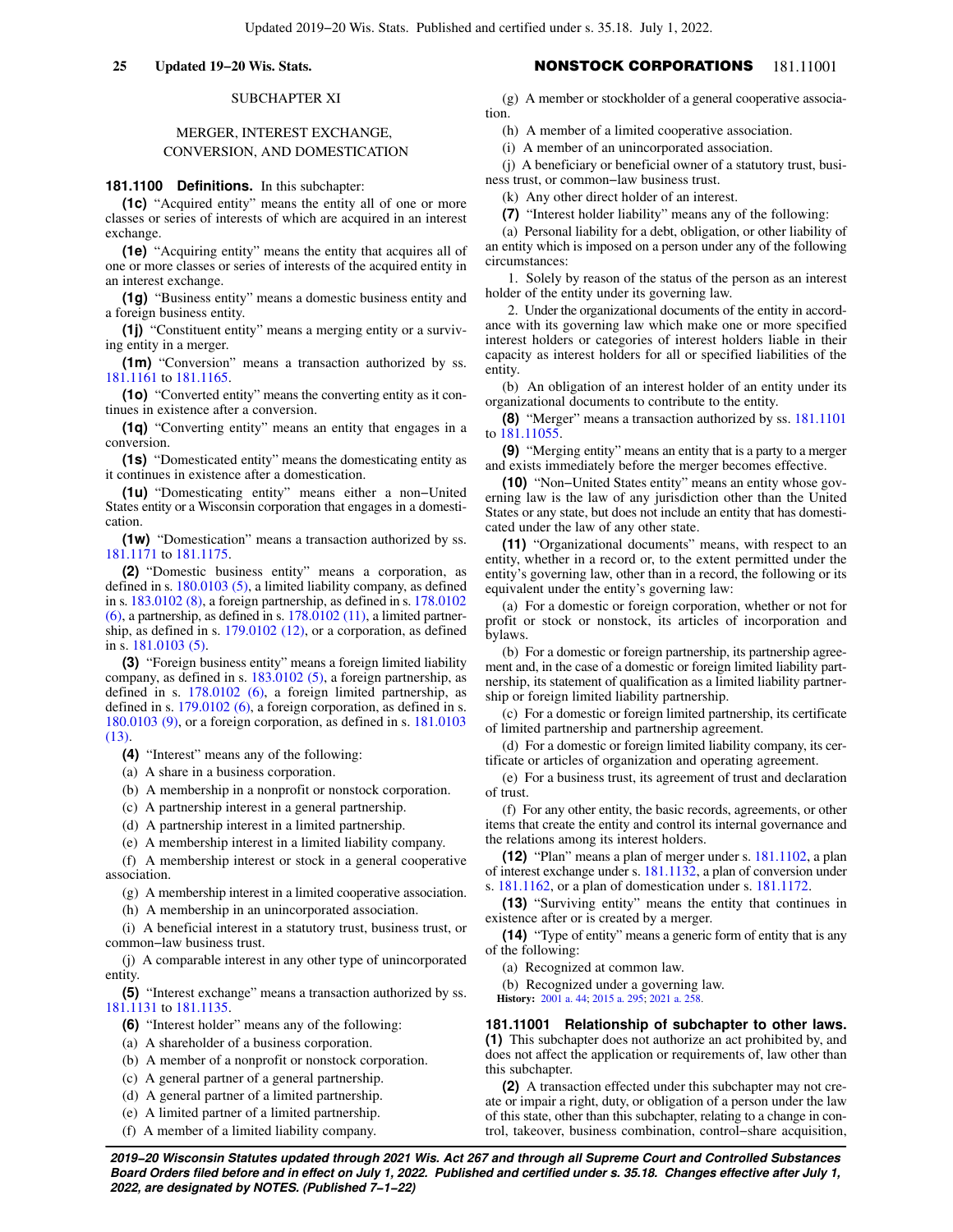# 181.11001 NONSTOCK CORPORATIONS **Updated 19−20 Wis. Stats. 26**

or similar transaction involving a domestic constituent, acquired, or converting entity.

**History:** [2021 a. 258.](https://docs.legis.wisconsin.gov/document/acts/2021/258)

**181.11002 Existing purpose. (1)** Property held for a charitable purpose under the law of this state by a domestic or foreign entity immediately before a transaction under this subchapter becomes effective may not, as a result of the transaction, be diverted from the objects for which it was donated, granted, devised, or otherwise transferred. An entity that is or plans to be engaged in a transaction covered by this subchapter may apply to the circuit court for a determination regarding the transaction's compliance with cy pres or other law dealing with nondiversion of charitable assets.

**(2)** A bequest, devise, gift, grant, or promise contained in a will or other instrument of donation, subscription, or conveyance that is made to a merging entity which is not the surviving entity and that takes effect or remains payable after the merger inures to the surviving entity.

**(3)** A trust obligation that would govern property if transferred to a nonsurviving entity applies to property that is transferred to the surviving entity under this section.

**History:** [2021 a. 258.](https://docs.legis.wisconsin.gov/document/acts/2021/258)

**181.11003 Nonexclusivity.** The fact that a transaction under this subchapter produces a certain result does not preclude the same result from being accomplished in any other manner permitted by law other than this subchapter.

**History:** [2021 a. 258.](https://docs.legis.wisconsin.gov/document/acts/2021/258)

**181.11004 Reference to external facts.** A plan may refer to facts ascertainable outside the plan if the manner in which the facts will operate upon the plan is specified in the plan. The facts may include the occurrence of an event or a determination or action by a person, whether or not the event, determination, or action is within the control of a party to the transaction.

**History:** [2021 a. 258.](https://docs.legis.wisconsin.gov/document/acts/2021/258)

**181.1101 Merger authorized. (1)** One or more domestic corporations may merge with or into one or more other constituent entities pursuant to ss. [181.1101](https://docs.legis.wisconsin.gov/document/statutes/181.1101) to [181.11055](https://docs.legis.wisconsin.gov/document/statutes/181.11055) and a plan of merger if the plan of merger is approved as provided in s. [181.1103](https://docs.legis.wisconsin.gov/document/statutes/181.1103) and if the merger is permitted under the governing law of each other constituent entity and each constituent entity approves the plan of merger in the manner required by its governing law.

**(2m)** One or more other domestic or foreign entities may merge with or into a domestic corporation pursuant to ss. [181.1101](https://docs.legis.wisconsin.gov/document/statutes/181.1101) to [181.11055](https://docs.legis.wisconsin.gov/document/statutes/181.11055) and a plan of merger if the merger is permitted under the governing law of each constituent entity and each constituent entity approves the plan of merger in the manner required by its governing law.

**History:** [1997 a. 79;](https://docs.legis.wisconsin.gov/document/acts/1997/79) [2001 a. 44;](https://docs.legis.wisconsin.gov/document/acts/2001/44) [2021 a. 258.](https://docs.legis.wisconsin.gov/document/acts/2021/258)

**181.1102 Plan of merger. (1)** A plan of merger must be in a record and contain all of the following:

(a) As to each constituent entity, its name, type of entity, and governing law.

(b) The terms and conditions of the merger.

(c) The manner and basis of converting the interests in each constituent entity into interests, securities, or obligations of the surviving entity, rights to acquire such interests or securities, money, other property, or any combination of the foregoing.

(d) If the surviving entity preexists the merger, any proposed amendments to its organizational documents that are to be in a record immediately after the merger becomes effective.

(e) If the surviving entity is to be created in the merger, any of its organizational documents that are to be in a record immediately after the merger becomes effective.

(f) Any other matters required under the governing law of any constituent entity.

**(2)** In addition to the requirements of sub. [\(1\),](https://docs.legis.wisconsin.gov/document/statutes/181.1102(1)) a plan of merger may contain any other provision relating to the merger and not prohibited by law.

**(3)** This section does not limit the power of a corporation to acquire all or part of the interests of one or more classes or series of another constituent entity through a voluntary exchange or otherwise.

**History:** [2021 a. 258.](https://docs.legis.wisconsin.gov/document/acts/2021/258)

**181.1103 Approval of merger; amendment; abandonment. (1m)** MANNER OF APPROVAL OF PLAN OF MERGER. (a) *In general.* Subject to s. [181.1180](https://docs.legis.wisconsin.gov/document/statutes/181.1180), a plan of merger must be approved in the manner provided by this subsection by each domestic corporation that is a constituent entity.

(b) *Domestic corporations without members with voting rights.* If the domestic corporation does not have members with voting rights, the plan of merger must be approved by a majority of the directors in office at the time the plan of merger is approved. In addition the domestic corporation shall provide notice of any board meeting at which such approval is to be obtained in accordance with s. [181.0822 \(3\).](https://docs.legis.wisconsin.gov/document/statutes/181.0822(3)) The notice must also state that the purpose, or one of the purposes, of the meeting is to consider the proposed plan of merger.

(c) *Corporations with voting members.* Unless this chapter, the articles of incorporation or the bylaws require a greater vote or voting by class, a plan of merger to be adopted by a domestic corporation with voting members shall be approved by all of the following:

1. Unless the articles of incorporation provide otherwise, the board.

2. The members with voting rights, by two−thirds of the votes cast or a majority of the voting power, whichever is less.

3. A 3rd person, in writing, whose approval is required by a provision of the articles of incorporation.

(d) *Notice requirements.* If the board seeks to have the plan of merger approved by the members at a membership meeting, the domestic corporation shall give notice, to its members with voting rights, of the proposed membership meeting in accordance with s. [181.0705,](https://docs.legis.wisconsin.gov/document/statutes/181.0705) except that the notice shall be given at least 20 days before the meeting date. The notice must also state that the purpose, or one of the purposes, of the meeting is to consider the plan of merger and contain or be accompanied by a copy or summary of the plan. The copy or summary of the plan for members of the surviving domestic corporation shall include any provision that, if contained in a proposed amendment to the articles of incorporation or bylaws, would entitle members to vote on the provision. The copy or summary of the plan for members of the disappearing domestic corporation shall include a copy or summary of the articles of incorporation and bylaws that will be in effect immediately after the merger takes effect.

(e) *Written consents or ballots.* If the board seeks to have the plan approved by the members by written consent or written ballot, the material soliciting the approval shall contain or be accompanied by a copy or summary of the plan. The copy or summary of the plan for members of the surviving domestic corporation shall include any provision that, if contained in a proposed amendment to the articles of incorporation or bylaws, would entitle members to vote on the provision. The copy or summary of the plan for members of the disappearing domestic corporation shall include a copy or summary of the articles of incorporation and bylaws that will be in effect immediately after the merger takes effect.

(f) *Class voting.* Voting by a class of members is required on a plan of merger if the plan contains a provision that, if contained in a proposed amendment to articles of incorporation or bylaws, would require the class of members to vote as a class on the proposed amendment under s. [181.1004](https://docs.legis.wisconsin.gov/document/statutes/181.1004) or [181.1022.](https://docs.legis.wisconsin.gov/document/statutes/181.1022) The plan is approved by a class of members by two−thirds of the votes cast by the class or a majority of the voting power of the class, whichever is less.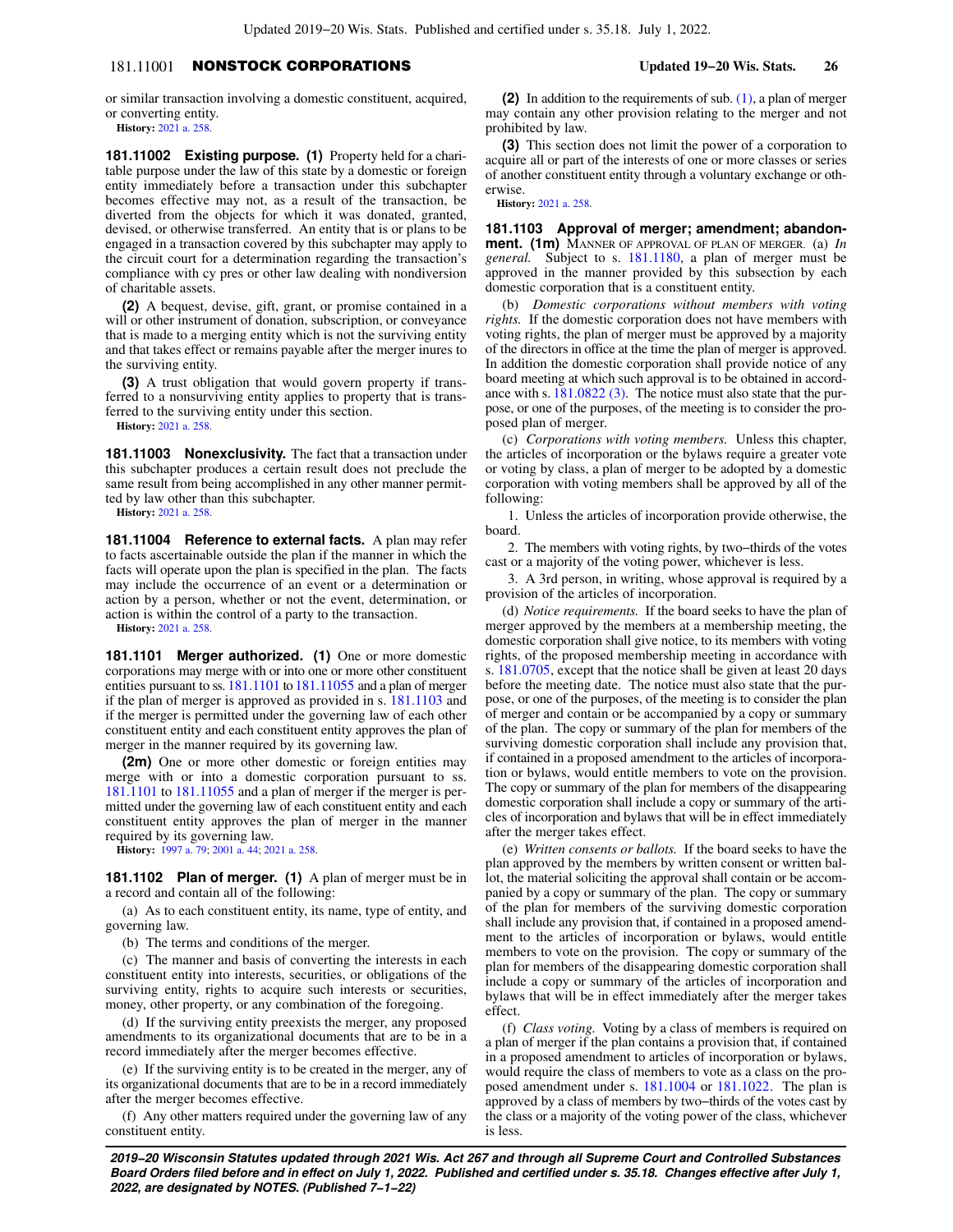(g) *Abandonment of planned merger.* After a merger is adopted, and at any time before articles of merger are filed, the planned merger may be abandoned, subject to any contractual rights, without further action by members or other persons who approved the plan, in accordance with the procedure set forth in the plan of merger or, if none is set forth, in the manner determined by the board or other similar governing body of any other business entity that is a party to the merger.

**(2m)** AMENDING OR ABANDONING PLAN OF MERGER. Subject to s. [181.1180](https://docs.legis.wisconsin.gov/document/statutes/181.1180) and the governing law of each constituent entity, after a plan of merger is approved, and at any time before a merger becomes effective, the constituent entities may amend the plan of merger or abandon the merger as provided in the plan of merger or, except as otherwise provided in the plan of merger, with the same vote or consent as was required to approve the plan of merger.

**(3m)** STATEMENT OF AMENDMENT OR ABANDONMENT. If, after articles of merger have been delivered to the department for filing and before the merger becomes effective, the plan of merger is amended in a manner that requires an amendment to the articles of merger or if the merger is abandoned, a statement of amendment or abandonment, signed by a constituent entity, must be delivered to the department for filing before the merger becomes effective. When the statement of abandonment becomes effective, the merger is abandoned and does not become effective. The statement of amendment or abandonment must contain all of the following:

(a) The name of each constituent entity.

(b) The amendment to or the abandonment of the articles of merger.

(c) A statement that the amendment or abandonment was approved in accordance with this section.

**(4m)** ADDITIONAL APPROVAL OF PLAN OF MERGER. In addition to approval under sub.  $(1m)$ , a plan of merger must be approved by each constituent entity that is not a domestic corporation in accordance with any requirements of its governing law.

**History:** [1997 a. 79;](https://docs.legis.wisconsin.gov/document/acts/1997/79) [2001 a. 44;](https://docs.legis.wisconsin.gov/document/acts/2001/44) [2021 a. 258.](https://docs.legis.wisconsin.gov/document/acts/2021/258)

## **181.11045 Filings required for merger; effective date. (1)** After a merger has been approved with respect to each constituent entity in accordance with its governing law, the constituent entities shall deliver, or cause to be delivered, to the department for filing articles of merger setting forth all of the following:

(a) The name, type of entity, and governing law of each constituent entity.

(b) The name, type of entity, and governing law of the surviving entity and, if the surviving entity is created by the merger, a statement to that effect.

(c) A statement that the plan of merger has been approved and adopted by each constituent entity in accordance with its governing law.

(d) 1. If the surviving entity preexists the merger, any amendments to its organizational documents under s. [181.1102 \(1\) \(d\)](https://docs.legis.wisconsin.gov/document/statutes/181.1102(1)(d)) that are to be in a public record under its governing law or, if there are no such amendments, a statement to that effect.

2. If the surviving entity is to be created in the merger, any of its organizational documents under s. [181.1102 \(1\) \(e\)](https://docs.legis.wisconsin.gov/document/statutes/181.1102(1)(e)) that are to be in a public record under its governing law.

(e) A statement that the plan of merger is on file at the principal office of the surviving entity.

(f) A statement that upon request the surviving entity will provide a copy of the plan of merger to any person that was an interest holder of a constituent entity.

**(2)** In addition to the requirements of sub. [\(1\)](https://docs.legis.wisconsin.gov/document/statutes/181.11045(1)), the articles of merger may contain any other provisions relating to the merger, as determined by the constituent entities in accordance with the plan of merger.

# **27 Updated 19−20 Wis. Stats.** NONSTOCK CORPORATIONS 181.11055

**(3)** If the surviving entity is a foreign entity that will be required to register to do business in this state immediately after the merger and it has not previously registered to do so, it shall so register.

**(4)** A merger takes effect at the effective date and time of the articles of merger. **History:** [2021 a. 258.](https://docs.legis.wisconsin.gov/document/acts/2021/258)

**181.11055 Effect of merger. (1)** When a merger becomes effective, all of the following apply:

(a) Each merging entity merges into the surviving entity, and the separate existence of every constituent entity that is a party to the merger, except the surviving entity, ceases.

(am) 1. Except as provided in this paragraph, no interest holder shall have interest holder liability with respect to any of the constituent entities.

2. If, under the governing law of a constituent entity, one or more of the interest holders thereof had interest holder liability prior to the merger with respect to the entity, such interest holder or holders shall continue to have such liability and any associated contribution or other rights to the extent provided in such governing law with respect to debts, obligations, and other liabilities of the entity that accrued during the period or periods in which such interest holder or holders had such interest holder liability.

3. If, under the governing law of the surviving entity, one or more of the interest holders thereof will have interest holder liability after the merger with respect to the surviving entity, such interest holder or holders will have such liability and any associated contribution and other rights to the extent provided in such governing law with respect to the debts, obligations, and other liabilities of the surviving entity that accrue on or after the merger.

4. This paragraph does not affect liability under any taxation laws.

(b) The title to all property owned by each constituent entity is vested in the surviving entity without transfer, reversion, or impairment.

(c) The surviving entity has all debts, obligations, and other liabilities of each constituent entity.

(d) A civil, criminal, or administrative proceeding pending by or against any constituent entity may be continued as if the merger did not occur, or the surviving entity may be substituted in the proceeding for a constituent entity whose existence ceased.

(e) 1. If the surviving entity preexists the merger, its organizational documents are amended to the extent, if any, provided in the plan of merger and, to the extent such amendments are to be reflected in a public record, as provided in the articles of merger.

2. If the surviving entity is created in the merger, its organizational documents are as provided in the plan of merger and, to the extent such organizational documents are to be reflected in a public record, as provided in the articles of merger.

(f) The interests of each constituent entity that are to be converted into interests, securities, or obligations of the surviving entity, rights to acquire such interests or securities, money, other property, or any combination of the foregoing, are converted as provided in the plan of merger, and the former interest holders of the interests are entitled only to the rights provided to them in the plan of merger or to their rights, if any, under ss. [178.1161,](https://docs.legis.wisconsin.gov/document/statutes/178.1161) [179.1161,](https://docs.legis.wisconsin.gov/document/statutes/179.1161) [180.1301](https://docs.legis.wisconsin.gov/document/statutes/180.1301) to [180.1331](https://docs.legis.wisconsin.gov/document/statutes/180.1331), [181.1180,](https://docs.legis.wisconsin.gov/document/statutes/181.1180) and [183.1061,](https://docs.legis.wisconsin.gov/document/statutes/183.1061) or otherwise under the governing law of the constituent entity. All other terms and conditions of the merger also take effect.

(g) Except as prohibited by other law or as otherwise provided in the articles and plan of merger, all of the rights, privileges, immunities, powers, and purposes of each constituent entity vest in the surviving entity.

(h) Except as otherwise provided in the articles and plan of merger, if a merging entity is a partnership, limited liability company, or other entity subject to dissolution under its governing law, the merger does not dissolve the merging entity for the purposes of its governing law.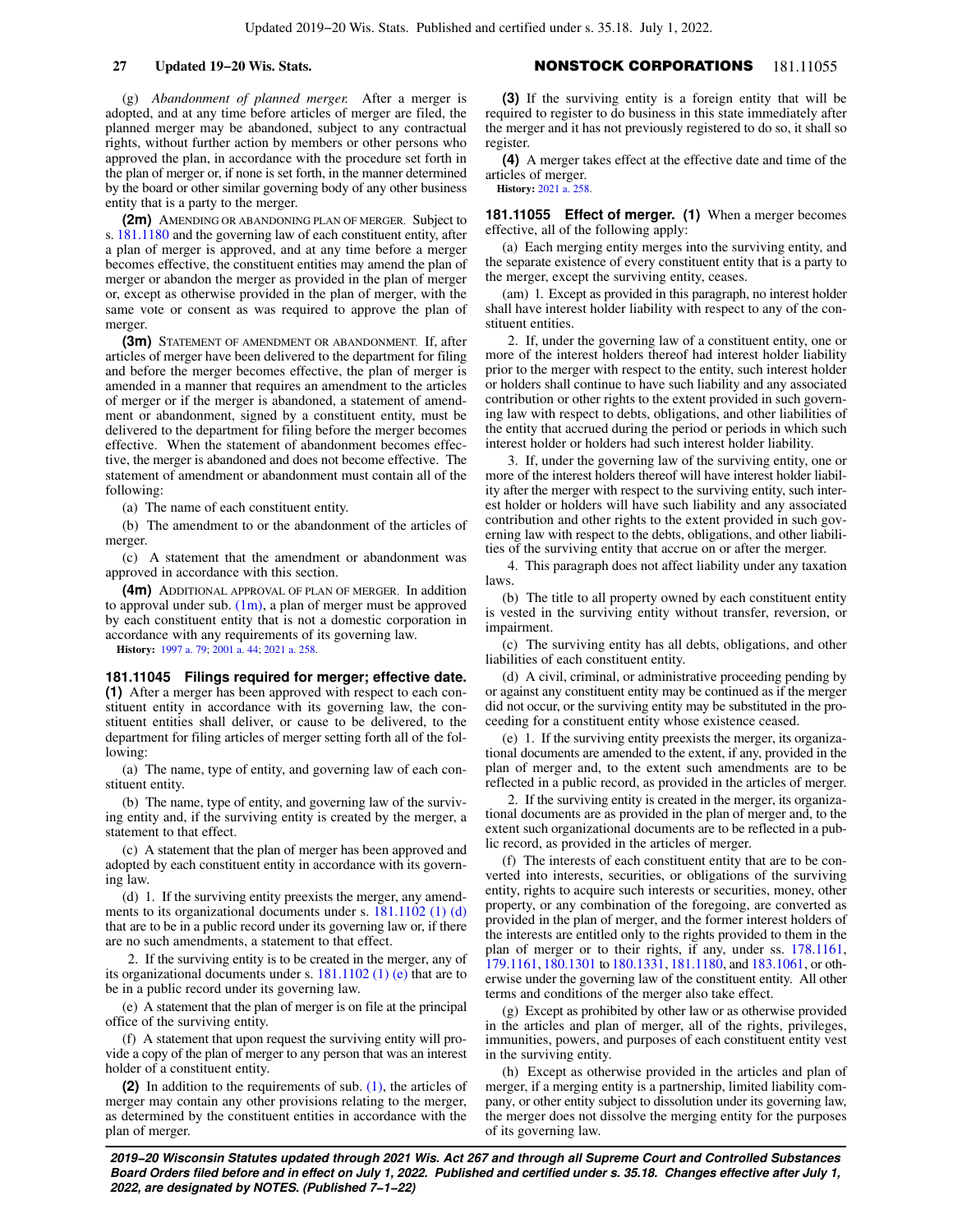# 181.11055 NONSTOCK CORPORATIONS **Updated 19−20 Wis. Stats. 28**

**(2)** (a) When a merger takes effect, the department is the agent of any foreign surviving entity for service of process in a proceeding to enforce any obligation or the rights of interest holders, in their capacity as such, of each domestic constituent entity.

(b) When a merger takes effect, any foreign surviving entity shall timely honor the rights and obligations of interest holders under this chapter with respect to each domestic corporation constituent entity.

**(3)** When a merger takes effect, any foreign surviving entity may be served with process in this state for the collection and enforcement of any debts, obligations, or other liabilities of a domestic merging entity as provided in s. [181.1510](https://docs.legis.wisconsin.gov/document/statutes/181.1510). **History:** [2021 a. 258.](https://docs.legis.wisconsin.gov/document/acts/2021/258)

**181.1108 Bequests, devises, and gifts.** Any bequest, devise, gift, grant, or promise contained in a will or other instrument of donation, subscription, or conveyance, that is made to a constituent business entity and that takes effect or remains payable after the merger, inures to the surviving business entity unless the will or other instrument otherwise specifically provides.

**History:** [1997 a. 79;](https://docs.legis.wisconsin.gov/document/acts/1997/79) [2001 a. 44.](https://docs.legis.wisconsin.gov/document/acts/2001/44)

**181.1131 Interest exchange authorized. (1)** A domestic corporation may acquire all of one or more classes or series of interests of another domestic or foreign entity pursuant to ss. [181.1131](https://docs.legis.wisconsin.gov/document/statutes/181.1131) to [181.1135](https://docs.legis.wisconsin.gov/document/statutes/181.1135) and a plan of interest exchange if the interest exchange is permitted under the governing law applicable to the corporation and the acquired entity.

**(2)** All of one or more classes or series of interests of a domestic corporation may be acquired by another domestic or foreign entity pursuant to ss. [181.1131](https://docs.legis.wisconsin.gov/document/statutes/181.1131) to [181.1135](https://docs.legis.wisconsin.gov/document/statutes/181.1135) and a plan of interest exchange if the interest exchange is permitted under the governing law applicable to the acquiring entity and the corporation.

**History:** [2021 a. 258.](https://docs.legis.wisconsin.gov/document/acts/2021/258)

**181.1132 Plan of interest exchange. (1)** The plan of interest exchange must be in a record and contain all of the following:

(a) As to both the acquiring entity and the acquired entity, its name, type of entity, and governing law.

(b) The terms and conditions of the interest exchange.

(c) The manner and basis of exchanging the interests to be acquired for interests, securities, or obligations of the surviving entity, rights to acquire such interests or securities, money, other property, or any combination of the foregoing.

(d) Any proposed amendments to the organizational documents of the acquiring or acquired entity that will take effect when the interest exchange becomes effective.

(e) Any other matters required under the governing law of the acquired or acquiring entity.

(f) A statement whether s. [181.1180](https://docs.legis.wisconsin.gov/document/statutes/181.1180) applies to the interest exchange.

**(2)** In addition to the requirements of sub. [\(1\),](https://docs.legis.wisconsin.gov/document/statutes/181.1132(1)) a plan of interest exchange may contain any other provision relating to the interest exchange and not prohibited by law.

**History:** [2021 a. 258.](https://docs.legis.wisconsin.gov/document/acts/2021/258)

**181.1133 Approval of interest exchange; amendment; abandonment. (1)** Subject to s. [181.1180,](https://docs.legis.wisconsin.gov/document/statutes/181.1180) a plan of interest exchange must be approved in accordance with the procedures that govern a plan of merger under s. [181.1103](https://docs.legis.wisconsin.gov/document/statutes/181.1103) with respect to each domestic corporation acquired entity.

**(2)** Subject to s. [181.1180](https://docs.legis.wisconsin.gov/document/statutes/181.1180) and the governing law of each of the acquiring entity and acquired entity, after a plan of interest exchange is approved, and at any time before an interest exchange becomes effective, the acquiring and acquired entities may amend the plan of interest exchange or abandon the interest exchange as provided in the plan of interest exchange or, except as otherwise provided in the plan of interest exchange, with the same vote or consent as was required to approve the plan of interest exchange.

**(3)** If, after articles of interest exchange have been delivered to the department for filing and before the interest exchange becomes effective, the plan of interest exchange is amended in a manner that requires an amendment to the articles of interest exchange or if the interest exchange is abandoned, a statement of amendment or abandonment, signed by either the acquiring entity or the acquired entity, must be delivered to the department for filing before the interest exchange becomes effective. When a statement of abandonment becomes effective, the interest exchange is abandoned and does not become effective. The statement of amendment or abandonment must contain all of the following:

(a) The name of the acquiring and acquired entities.

(b) The amendment to or abandonment of the articles of interest exchange.

(c) A statement that the amendment or abandonment was approved in accordance with this section.

**(4)** In addition to approval under sub. [\(1\)](https://docs.legis.wisconsin.gov/document/statutes/181.1133(1)), a plan of interest exchange must be approved by any acquiring or acquired entity that is not a domestic corporation in accordance with any requirements of its governing law. **History:** [2021 a. 258.](https://docs.legis.wisconsin.gov/document/acts/2021/258)

**181.1134 Filings required for interest exchange; effective date.** (1) After an interest exchange has been approved with respect to the acquiring and acquired entity in accordance with their governing laws, the acquiring entity shall deliver, or cause to be delivered, to the department for filing articles of interest exchange setting forth all of the following:

(a) The name, type of entity, and governing law of the acquired entity.

(b) The name, type of entity, and governing law of the acquiring entity.

(c) A statement that the plan of interest exchange has been approved by the acquired and acquiring entities in accordance with their respective governing laws.

(d) Any amendments to the organizational documents of the acquired or acquiring entity that are to be in a public record under their respective governing laws or, if there are no such amendments, a statement to that effect.

(e) A statement that the plan of interest exchange is on file at the principal office of the acquiring entity.

(f) A statement that upon request the acquiring entity will provide a copy of the plan of interest exchange to any interest holder of the acquired entity.

**(2)** In addition to the requirements of sub. [\(1\)](https://docs.legis.wisconsin.gov/document/statutes/181.1134(1)), articles of interest exchange may contain any other provisions relating to the interest exchange, as determined by the acquiring entity in accordance with the plan of interest exchange.

**(3)** An interest exchange takes effect at the effective date and time of the articles of interest exchange.

**History:** [2021 a. 258.](https://docs.legis.wisconsin.gov/document/acts/2021/258)

**181.1135 Effect of interest exchange. (1)** When an interest exchange becomes effective, all of the following apply:

(a) The interests in the acquired entity which are the subject of the interest exchange are exchanged as provided in the plan of interest exchange, and the former interest holders of those interests are entitled only to the rights provided to them under the plan of interest exchange or to their rights, if any, under ss. [178.1161,](https://docs.legis.wisconsin.gov/document/statutes/178.1161) [179.1161,](https://docs.legis.wisconsin.gov/document/statutes/179.1161) [180.1301](https://docs.legis.wisconsin.gov/document/statutes/180.1301) to [180.1331](https://docs.legis.wisconsin.gov/document/statutes/180.1331), [181.1180,](https://docs.legis.wisconsin.gov/document/statutes/181.1180) and [183.1061,](https://docs.legis.wisconsin.gov/document/statutes/183.1061) or otherwise under the governing law of the acquired entity. All other terms and conditions of the interest exchange also take effect.

(b) The acquiring entity becomes the interest holder of the interests which are the subject of the interest exchange as provided in the plan of interest exchange.

(c) The provisions of the organizational documents of the acquiring and acquired entity are amended to the extent, if any, provided in the plan of interest exchange and to the extent such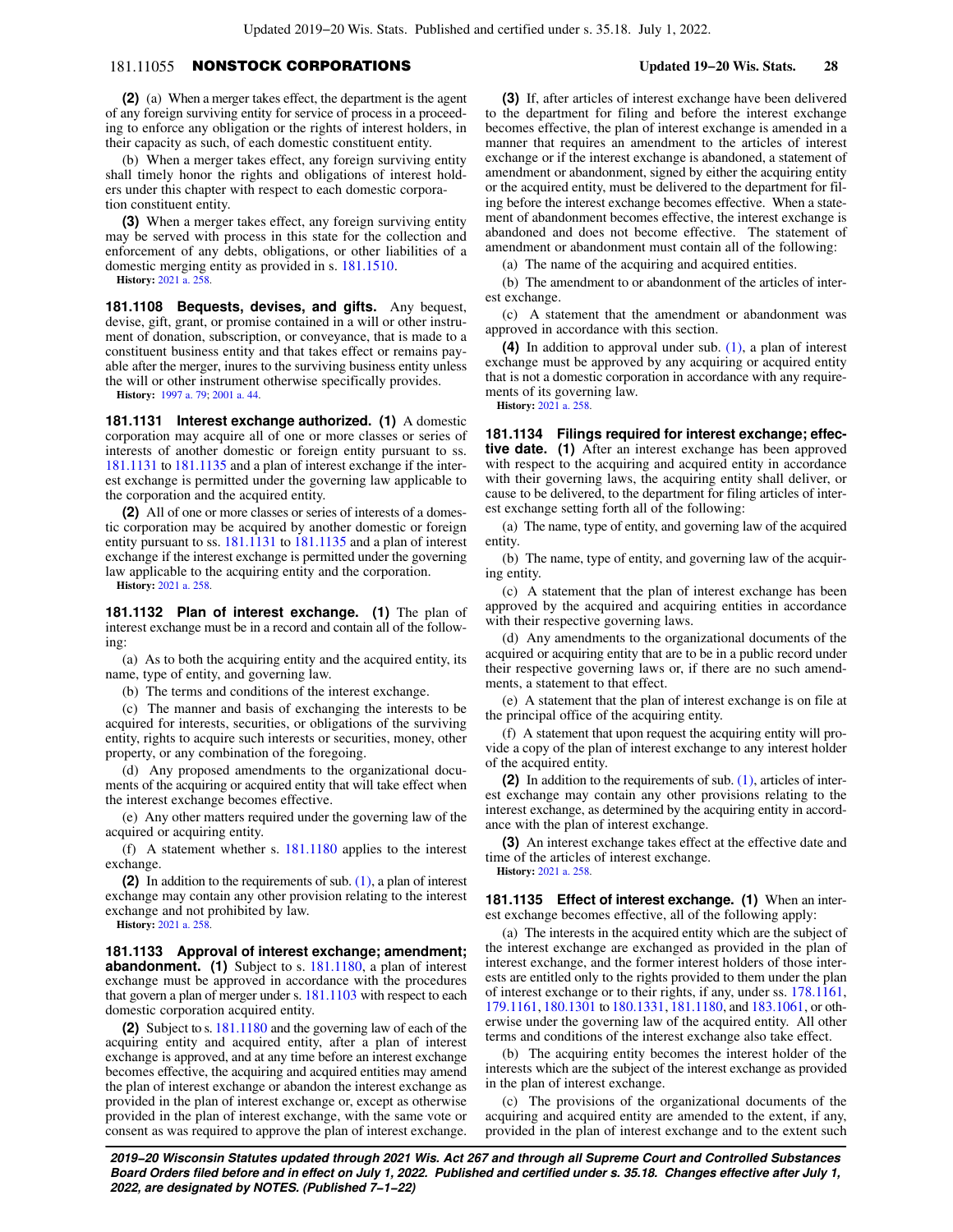amendments are to be reflected in a public record, as provided in the articles of interest exchange.

**(2)** Except as otherwise provided in the articles and plan of interest exchange, if the acquired entity is a domestic or foreign partnership, limited liability company, or other organization subject to dissolution under its governing law, the interest exchange does not dissolve the acquired entity.

**(3)** (a) Except as provided in this subsection, no interest holder shall have interest holder liability with respect to either the acquiring or acquired entity.

(b) If, under the governing law of either entity, one or more of the interest holders thereof had interest holder liability prior to the interest exchange with respect to the entity, such interest holder or holders shall continue to have such liability and any associated contribution and other rights to the extent provided in such governing law with respect to debts, obligations, and other liabilities of the entity that accrued during the period or periods in which such interest holder or holders had such interest holder liability.

(c) If, under the governing law of either entity, one or more of the interest holders thereof will have interest holder liability after the interest exchange with respect to the entity, such interest holder or holders shall have such liability and any associated contribution and other rights to the extent provided in such governing law with respect to the debts, obligations, and other liabilities of the entity that accrue on or after the interest exchange.

(d) This subsection does not affect liability under any taxation laws.

**(4)** (a) When an interest exchange takes effect, the department is the agent of any foreign acquiring entity for service of process in a proceeding to enforce any obligation or the rights of interest holders, in their capacities as such, of each domestic corporation acquired entity.

(b) When an interest exchange takes effect, any foreign acquiring entity shall timely honor the rights and obligations of interest holders under this chapter with respect to each domestic corporation acquired entity.

**History:** [2021 a. 258.](https://docs.legis.wisconsin.gov/document/acts/2021/258)

**181.1150 Conversion of cooperative.** A cooperative or an unincorporated cooperative association organized without capital stock may elect to convert itself to a corporation by adopting and filing restated articles of incorporation or organization in the manner required under ch. [185](https://docs.legis.wisconsin.gov/document/statutes/ch.%20185) or [193.](https://docs.legis.wisconsin.gov/document/statutes/ch.%20193) The restated articles of incorporation or organization shall conform to the requirements of s. [181.0202](https://docs.legis.wisconsin.gov/document/statutes/181.0202) and shall contain a statement that the cooperative or unincorporated cooperative association elects to convert itself to a corporation subject to this chapter. The election to become a corporation subject to this chapter is effective upon the filing of the restated articles of incorporation or organization.

**History:** [1997 a. 79;](https://docs.legis.wisconsin.gov/document/acts/1997/79) [2005 a. 441.](https://docs.legis.wisconsin.gov/document/acts/2005/441)

**181.1161 Conversion authorized. (1m)** A domestic corporation may convert to another type of domestic entity, or to any type of foreign entity, pursuant to ss. [181.1161](https://docs.legis.wisconsin.gov/document/statutes/181.1161) to [181.1165](https://docs.legis.wisconsin.gov/document/statutes/181.1165) and a plan of conversion if the conversion is permitted under the governing law of the converting entity and the governing law that is to apply to the converted entity.

**(2m)** A foreign or domestic entity, other than a domestic corporation, may convert to a domestic corporation pursuant to ss. [181.1161](https://docs.legis.wisconsin.gov/document/statutes/181.1161) to [181.1165](https://docs.legis.wisconsin.gov/document/statutes/181.1165) and a plan of conversion if the conversion is permitted under the governing law of the converting entity and the converted entity will satisfy the definition of a corporation under this chapter immediately after the conversion.

**History:** [2001 a. 44;](https://docs.legis.wisconsin.gov/document/acts/2001/44) [2005 a. 476;](https://docs.legis.wisconsin.gov/document/acts/2005/476) [2015 a. 295](https://docs.legis.wisconsin.gov/document/acts/2015/295); [2021 a. 258.](https://docs.legis.wisconsin.gov/document/acts/2021/258)

**181.1162 Plan of conversion. (1)** A plan of conversion must be in a record and contain all of the following:

(a) The name, type of entity, and governing law of the converting entity.

# **29 Updated 19−20 Wis. Stats.** NONSTOCK CORPORATIONS 181.1164

(b) The name, type of entity, and governing law of the converted entity.

(c) The terms and conditions of the conversion.

(d) The manner and basis of converting the interests in the converting entity into interests, securities, or obligations of the surviving entity, rights to acquire such interests or securities, money, other property, or any combination of the foregoing.

(e) The organizational documents of the converted entity that are to be in a record immediately after the conversion becomes effective.

(f) Any other matters required by the governing law of the converting entity.

**(2)** In addition to the requirements of sub. [\(1\),](https://docs.legis.wisconsin.gov/document/statutes/181.1162(1)) a plan of conversion may contain any other provision relating to the conversion and not prohibited by law.

**History:** [2001 a. 44;](https://docs.legis.wisconsin.gov/document/acts/2001/44) [2005 a. 476;](https://docs.legis.wisconsin.gov/document/acts/2005/476) [2015 a. 295](https://docs.legis.wisconsin.gov/document/acts/2015/295); [2021 a. 258](https://docs.legis.wisconsin.gov/document/acts/2021/258) ss. [543](https://docs.legis.wisconsin.gov/document/acts/2021/258,%20s.%20543) to [545](https://docs.legis.wisconsin.gov/document/acts/2021/258,%20s.%20545), [548](https://docs.legis.wisconsin.gov/document/acts/2021/258,%20s.%20548) to [550.](https://docs.legis.wisconsin.gov/document/acts/2021/258,%20s.%20550)

**181.1163 Approval of conversion; amendment; abandonment.** (1) Subject to s. [181.1180,](https://docs.legis.wisconsin.gov/document/statutes/181.1180) a plan of conversion must be approved in accordance with the procedures that govern a plan of merger under s. [181.1103](https://docs.legis.wisconsin.gov/document/statutes/181.1103) for the submission and approval of a plan of conversion with respect to a converting domestic corporation. A plan of conversion into a converted domestic corporation must be approved pursuant to the governing law of the converting entity.

**(2)** Subject to s. [181.1180](https://docs.legis.wisconsin.gov/document/statutes/181.1180) and the governing law of each of the converting entity and converted entity, after a plan of conversion is approved, and at any time before a conversion becomes effective, the converting entity may amend the plan of conversion or abandon the conversion as provided in the plan of conversion or, except as otherwise provided in the plan of conversion, with the same vote or consent as was required to approve the plan of conversion.

**(3)** If, after articles of conversion have been delivered to the department for filing and before the conversion becomes effective, the plan of conversion is amended in a manner that requires an amendment to the articles of conversion or if the conversion is abandoned, a statement of amendment or abandonment, signed by the converting entity, must be delivered to the department for filing before the conversion becomes effective. When a statement of abandonment becomes effective, the conversion is abandoned and does not become effective. The statement of amendment or abandonment must contain all of the following:

(a) The name of the converting entity and the converted entity under the plan of conversion.

(b) The amendment to or abandonment of the articles of conversion.

(c) A statement that the amendment or abandonment was approved in accordance with this section.

**History:** [2021 a. 258.](https://docs.legis.wisconsin.gov/document/acts/2021/258)

**181.1164 Filings required for conversion; effective date.** (1) After the converting entity has approved a plan of conversion in accordance with its governing law, the converting entity shall deliver, or cause to be delivered, to the department for filing articles of conversion setting forth all of the following:

(a) The name, type of entity, and governing law of the converting entity.

(b) The name, type of entity, and governing law of the converted entity.

(c) A statement that the plan of conversion has been approved and adopted by the converting entity in accordance with its governing law.

(d) Any organizational documents of the converted entity that are to be in a public record under its governing law.

(e) A statement that the plan of conversion is on file at the principal office of the converted entity.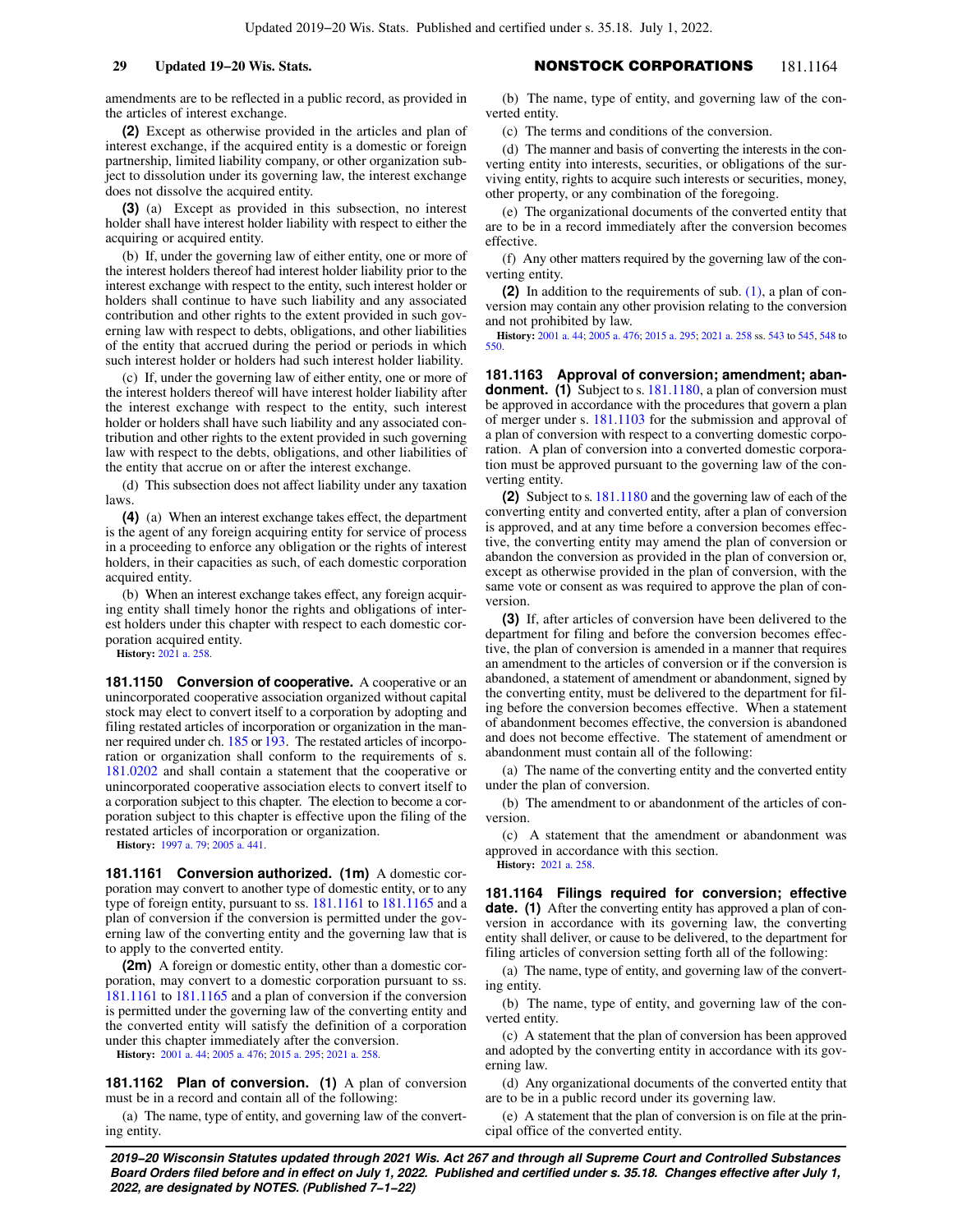# 181.1164 NONSTOCK CORPORATIONS **Updated 19−20 Wis. Stats. 30**

(f) A statement that upon request the converted entity will provide a copy of the plan of conversion to any interest holder of the converting entity.

(g) A statement whether s. [181.1180](https://docs.legis.wisconsin.gov/document/statutes/181.1180) applies to the conversion.

**(2)** In addition to the requirements of sub. [\(1\)](https://docs.legis.wisconsin.gov/document/statutes/181.1164(1)), the articles of conversion may contain any other provisions relating to the conversion, as determined by the converting entity in accordance with the plan of conversion.

**(3)** If the converted entity is a foreign entity that will be required to register to do business in this state immediately after the conversion and it has not previously registered to do so, it shall so register.

**(4)** A conversion takes effect at the effective date and time of the articles of conversion.

**History:** [2021 a. 258.](https://docs.legis.wisconsin.gov/document/acts/2021/258)

**181.1165 Effect of conversion. (1)** When a conversion becomes effective, all of the following apply:

(a) The converting entity continues its existence in the form of the converted entity and is the same entity that existed before the conversion, except that the converting entity is no longer subject to the governing law that applied prior to the conversion and is subject to the governing law of the converted entity.

(am) 1. Except as provided in this paragraph, no interest holder shall have interest holder liability with respect to the converting or converted entity.

2. If, under the governing law of the converting entity, one or more of the interest holders thereof had interest holder liability prior to the conversion with respect to the converting entity, such interest holder or holders shall continue to have such liability and any associated contribution and other rights to the extent provided in such governing law with respect to the debts, obligations, and other liabilities of the converting entity that accrued during the period or periods in which the interest holder or holders had such interest holder liability.

3. If, under the governing law of the converted entity, one or more of the interest holders thereof will have interest holder liability after the conversion with respect to the converted entity, such interest holder or holders will have such liability and any associated contribution and other rights to the extent provided in such governing law with respect to the debts, obligations, and other liabilities of the converted entity that accrue after the conversion.

4. This paragraph does not affect liability under any taxation laws.

(b) The title to all property owned by the converting entity is vested in the converted entity without transfer, reversion, or impairment.

(c) The converted entity has all debts, obligations, and other liabilities of the converting entity.

(d) A civil, criminal, or administrative proceeding pending by or against the converted entity may be continued as if the conversion did not occur, or the converted entity may be substituted in the proceeding for the converting entity.

(e) The organizational documents of the converted entity are as provided in the plan of conversion and, to the extent such organizational documents are to be reflected in a public record, as provided in the articles of conversion.

(f) The interests of the converting entity that are to be converted into interests, securities, or obligations of the surviving entity, rights to acquire such interests or securities, money, other property, or any combination of the foregoing, are converted as provided in the plan of conversion, and the former interest holders of the converting entity are entitled only to the rights provided in the plan of conversion or to their rights, if any, under ss. [178.1161,](https://docs.legis.wisconsin.gov/document/statutes/178.1161) [179.1161](https://docs.legis.wisconsin.gov/document/statutes/179.1161), [180.0301](https://docs.legis.wisconsin.gov/document/statutes/180.0301) to [180.1331](https://docs.legis.wisconsin.gov/document/statutes/180.1331), [181.1180](https://docs.legis.wisconsin.gov/document/statutes/181.1180), and [183.1061,](https://docs.legis.wisconsin.gov/document/statutes/183.1061) or otherwise under the governing law of the converting entity. All other terms and conditions of the conversion also take effect.

(g) Except as prohibited by other law or as otherwise provided in the articles and plan of conversion, all of the rights, privileges, immunities, powers, and purposes of the converting entity vest in the converted entity.

(h) Except as otherwise provided in the articles and plan of conversion, if the converting entity is a partnership, limited liability company, or other entity subject to dissolution under its governing law, the conversion does not dissolve the converting entity for the purposes of its governing law.

**(2)** (a) When a conversion takes effect, the department is the agent of any foreign converted entity for service of process in a proceeding to enforce any obligation or the rights of interest holders, in their capacity as such, of any domestic corporation converting entity.

(b) When a conversion takes effect, any foreign converted entity shall timely honor the rights and obligations of interest holders under this chapter with respect to any domestic corporation converting entity.

**History:** [2021 a. 258.](https://docs.legis.wisconsin.gov/document/acts/2021/258)

**181.1171 Domestication authorized.** A domestic corporation may domesticate as a non−United States entity subject to non−United States governing law while continuing to be a domestic corporation, and a non−United States entity may domesticate as a domestic corporation subject to this chapter while continuing to be an entity subject to its non−United States governing law pursuant to ss. [181.1171](https://docs.legis.wisconsin.gov/document/statutes/181.1171) to [181.1175](https://docs.legis.wisconsin.gov/document/statutes/181.1175) and a plan of domestication, if the domestication is permitted under the governing law of the domesticating entity and permitted under the governing law of the domesticated entity. **History:** [2021 a. 258.](https://docs.legis.wisconsin.gov/document/acts/2021/258)

**181.1172 Plan of domestication. (1)** A plan of domestication must be in a record and contain all of the following:

(a) The name, type of entity, and governing law of the domesticating entity.

(b) The name, type of entity, and governing law of the domesticated entity.

(c) The terms and conditions of the domestication.

(d) The organizational documents of the domesticated entity that are to be in a record immediately after the domestication becomes effective, including any proposed amendments to the organizational documents of the domesticating entity that are to be in a record immediately after the domestication becomes effective.

**(2)** In addition to the requirements of sub. [\(1\),](https://docs.legis.wisconsin.gov/document/statutes/181.1172(1)) a plan of domestication may contain any other provision relating to the domestication and not prohibited by law.

**History:** [2021 a. 258.](https://docs.legis.wisconsin.gov/document/acts/2021/258)

**181.1173 Approval of domestication; amendment; abandonment. (1)** Subject to s. [181.1180,](https://docs.legis.wisconsin.gov/document/statutes/181.1180) a plan of domestication must be approved in accordance with the procedures that govern a plan of merger under s. [181.1103](https://docs.legis.wisconsin.gov/document/statutes/181.1103) for the submission and approval of a plan of domestication with respect to a domesticating Wisconsin corporation. A plan of domestication of a non− United States domesticating entity must be approved pursuant to the governing law of the domesticating entity.

**(2)** Subject to s. [181.1180](https://docs.legis.wisconsin.gov/document/statutes/181.1180) and the governing law of each of the domesticating entity and domesticated entity, after a plan of domestication is approved, and at any time before a domestication becomes effective, the domesticating entity may amend the plan of domestication or abandon the domestication as provided in the plan of domestication or, except as otherwise provided in the plan of domestication, with the same vote or consent as was required to approve the plan of domestication.

**(3)** If, after articles of domestication have been delivered to the department for filing and before the domestication becomes effective, the plan of domestication is amended in a manner that requires an amendment to the articles of domestication or if the domestication is abandoned, a statement of amendment or abandonment, signed by the domesticating entity, must be delivered to the department for filing before the domestication becomes effec-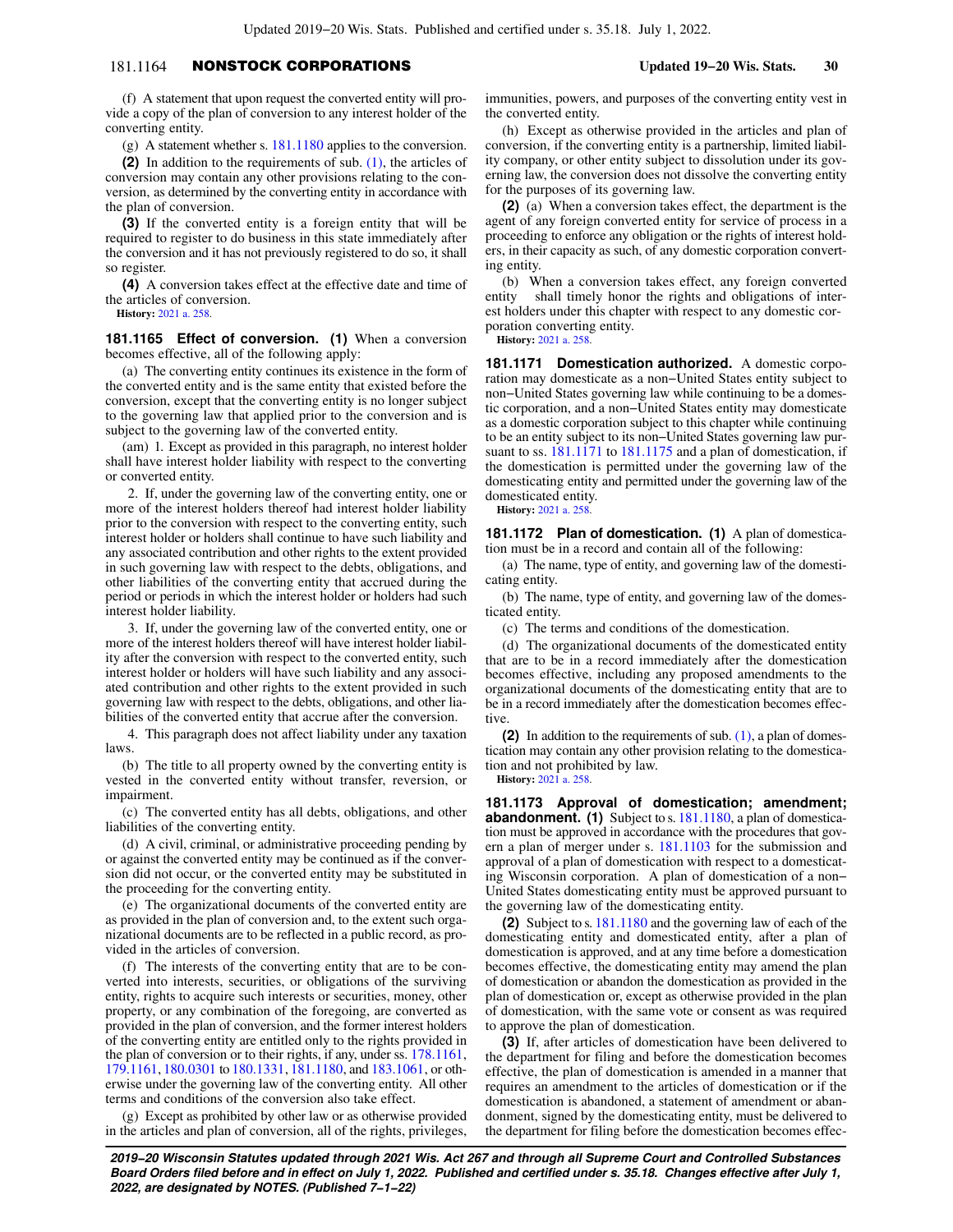tive. When a statement of abandonment becomes effective, the domestication is abandoned and does not become effective. The statement of amendment or abandonment must contain all of the following:

(a) The name of the domesticating entity and the domesticated entity under the plan of domestication.

(b) The amendment to or abandonment of the articles of domestication.

(c) A statement that the amendment or abandonment was approved in accordance with this section.

**History:** [2021 a. 258.](https://docs.legis.wisconsin.gov/document/acts/2021/258)

**181.1174 Filings required for domestication; effective date.** (1) After the domesticating entity has approved a plan of domestication in accordance with its governing law, the domesticating entity shall deliver, or cause to be delivered, to the department for filing articles of domestication setting forth all of the following:

(a) The name, type of entity, and governing law of the domesticating entity.

(b) The name, type of entity, and governing law of the domesticated entity.

(c) A statement that a plan of domestication has been approved and adopted by the domesticating entity in accordance with its governing law.

(d) Any amendments to the organizational documents of the domesticating entity and any organizational documents of the domesticated entity that are to be in a public record under their respective governing laws.

(e) A statement that the plan of domestication is on file at the principal office of the domesticated entity.

(f) A statement that upon request the domesticated entity will provide a copy of the plan of domestication to any interest holder in the domesticating entity.

**(2)** In addition to the requirements of sub. [\(1\)](https://docs.legis.wisconsin.gov/document/statutes/181.1174(1)), the articles of domestication may contain any other provisions relating to the domestication, as determined by the domesticating entity in accordance with the plan of domestication.

**(3)** A domestication takes effect at the effective date and time of the articles of domestication. **History:** [2021 a. 258.](https://docs.legis.wisconsin.gov/document/acts/2021/258)

**181.1175 Effect of domestication. (1)** When a domestication becomes effective, all of the following apply:

(a) The domesticating entity becomes a domestic entity under and becomes subject to the governing law of the jurisdiction in which it has domesticated while continuing to be a domestic organization under and subject to the governing law of the domesticating entity.

(am) 1. Except as provided in this paragraph, no interest holder shall have interest holder liability with respect to the domesticating or domesticated entity.

2. If, under the governing law of the domesticating entity, one or more of the interest holders thereof has interest holder liability with respect to the domesticating entity, such interest holder or holders shall continue to have such liability and any associated contribution and other rights to the extent provided in such governing law with respect to the debts, obligations, and other liabilities of the domesticating entity.

3. If, under the governing law of the domesticated entity, one or more of the interest holders thereof will have interest holder liability after the domestication with respect to the domesticated entity, such interest holder or holders will have such liability and associated contribution and other rights to the extent provided in such governing law with respect to the debts, obligations, and other liabilities of the domesticated entity that accrue after the domestication.

4. This paragraph does not affect liability under any taxation laws.

# **31 Updated 19−20 Wis. Stats.** NONSTOCK CORPORATIONS 181.1180

(b) The title to all property owned by the domesticating entity is vested in the domesticated entity without transfer, reversion, or impairment.

(c) The domesticated entity has all debts, obligations, or other liabilities of the domesticating entity.

(d) A civil, criminal, or administrative proceeding pending by or against the domesticating entity may be continued as if the domestication did not occur, or the domesticated entity may be substituted in the proceeding for the domesticating entity.

(e) The organizational documents of the domesticating entity are amended to the extent, if any, provided in the plan of domestication and, to the extent such amendments are to be reflected in a public record, as provided in the articles of domestication.

(f) The organizational documents of the domesticated entity are as provided in the plan of domestication and, to the extent such organizational documents are to be reflected in a public record, as provided in the articles of domestication.

(g) Except as prohibited by other law or as otherwise provided in the articles and plan of domestication, all of the rights, privileges, immunities, powers, and purposes of the domesticating entity vest in the domesticated entity.

**(2)** Except as otherwise provided in the articles and plan of domestication, if the domesticating entity is a partnership, limited liability company, or other entity subject to dissolution under its governing law, the domestication does not dissolve the domesticating entity for the purposes of its governing law.

**(3)** A domesticated Wisconsin entity consents to the jurisdiction of the courts of this state to enforce any debt, obligation, or other liability owed by the domesticating or domesticated entity. **History:** [2021 a. 258.](https://docs.legis.wisconsin.gov/document/acts/2021/258)

**181.1180 Restrictions on approval of mergers, interest exchanges, conversions, and domestications. (1)** This section shall apply with respect to a member in connection with a merger, interest exchange, conversion, or domestication of a domestic corporation if the member does not vote for or consent to the transaction and the transaction would do any of the following with respect to the member:

(a) Materially increase the current or potential obligations of the member with respect to any constituent, surviving, acquiring, acquired, converting, converted, domesticating, or domesticated corporation, whether as a result of becoming subject to personal interest holder liability with respect to the entity as a consequence of being an owner of the entity, becoming subject to affirmative or negative obligations under the organizational documents of the entity, becoming subject to tax on the income of the surviving or converted entity, or otherwise.

(b) Treat the member's interests in the corporation in a manner different from the interests of the same class held by any other member.

**(2)** If this section applies with respect to a member in connection with the transaction, the corporation must offer to purchase the member's interest in the corporation as provided in sub. [\(3\).](https://docs.legis.wisconsin.gov/document/statutes/181.1180(3)) Actual or alleged failure to comply with this section shall not have any impact on, and shall not constitute any basis for any person to challenge, the effectiveness of the transaction, and the member's sole remedy with respect to such failure shall be to commence an action under sub. [\(4\)](https://docs.legis.wisconsin.gov/document/statutes/181.1180(4)) and otherwise enforce the member's rights under this section. In order to accept the corporation's offer, a member must notify the corporation within 60 days of receipt of the offer. Both the offer and the acceptance may be conditioned upon consummation of the transaction.

**(3)** (a) The purchase price of the interest of the member pursuant to this section is the amount that would be distributable to the member if, on the date of the transaction, the assets of the corporation were sold and the corporation were wound up, with the sale price equal to the greater of the corporation's liquidation value or the value based on a sale of the corporation's entire activities and affairs as a going concern without the member.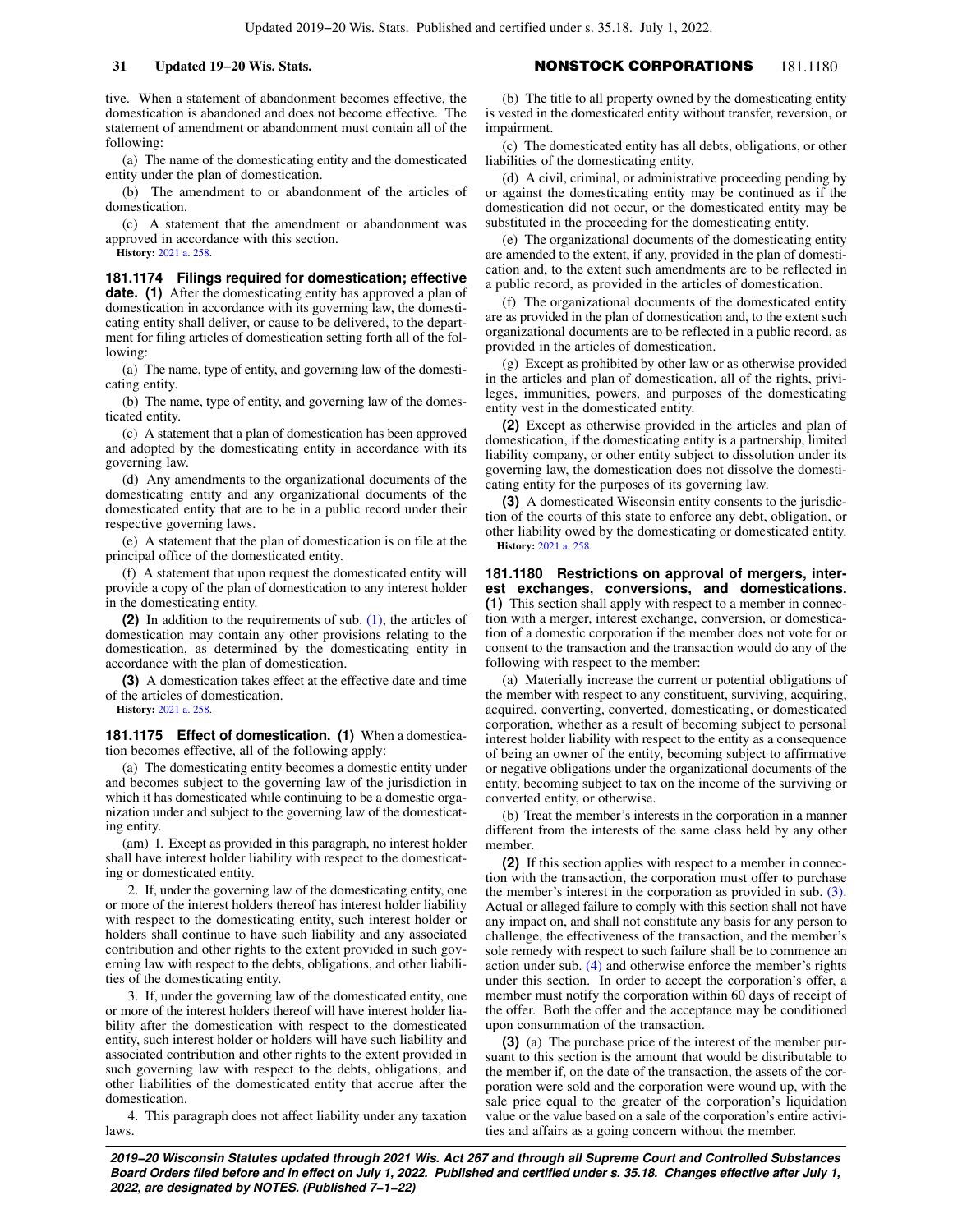# 181.1180 NONSTOCK CORPORATIONS **Updated 19−20 Wis. Stats. 32**

(b) Interest accrues on the purchase price from the date of the transaction to the date of payment. At the option of the corporation, some or all amounts owing, whether or not presently due, from the member to the corporation may be offset against the purchase price.

(c) The corporation shall defend, indemnify, and hold the member harmless against all liabilities of the surviving, acquiring, converted, or domesticated entity, as the case may be, incurred after the transaction, except liabilities incurred by an act of the member.

(d) If no agreement for the purchase of the interest of the member pursuant to this section is reached within 120 days of the date of the transaction, the corporation, or the surviving, acquiring, converted, or domesticated entity, as the case may be, shall pay, or cause to be paid, in money to the member the amount it estimates to be the purchase price and accrued interest, reduced by any offsets under par. [\(b\)](https://docs.legis.wisconsin.gov/document/statutes/181.1180(3)(b)).

(e) The payment required by par.  $(d)$  must be accompanied by all of the following:

1. A statement of the corporation's assets and liabilities as of the date of the transaction.

2. The latest available corporate balance sheet and income statement, if any.

3. An explanation of how the estimated amount of the payment was calculated.

4. Written notice that the payment is in full satisfaction of the obligation to purchase unless, not later than 120 days after the written notice, the member commences an action to determine the purchase price, any offsets and accrued interest under par. [\(b\)](https://docs.legis.wisconsin.gov/document/statutes/181.1180(3)(b)), or other terms of the obligation to purchase.

**(4)** The member may maintain an action against the corporation, pursuant to s. [181.0302 \(1\),](https://docs.legis.wisconsin.gov/document/statutes/181.0302(1)) to determine the purchase price of the member's interest, any offsets and accrued interest under sub.  $(3)$  (b), or other terms of the obligation to purchase. The action must be commenced not later than 120 days after the corporation has made payment in accordance with sub. [\(3\) \(d\)](https://docs.legis.wisconsin.gov/document/statutes/181.1180(3)(d)) or within one year after written demand for payment if no offer is made in accordance with sub.  $(2)$ . The court shall determine the purchase price of the member's interest, any offset due under sub. [\(3\) \(b\),](https://docs.legis.wisconsin.gov/document/statutes/181.1180(3)(b)) and accrued interest, and enter judgment for any additional payment or refund. The court may assess reasonable attorney fees and the fees and expenses of appraisers or other experts for a party to the action, in amounts the court finds equitable, against a party that the court finds acted arbitrarily, vexatiously, or not in good faith. The finding may be based on the corporation's failure to make an offer or payment or to comply with sub. [\(3\)](https://docs.legis.wisconsin.gov/document/statutes/181.1180(3)).

**(5)** A member does not give the consent required by sub. [\(1\)](https://docs.legis.wisconsin.gov/document/statutes/181.1180(1)) merely by consenting to a provision of the bylaws that permits the bylaws to be amended with the consent of fewer than all the members.

**History:** [2021 a. 258.](https://docs.legis.wisconsin.gov/document/acts/2021/258)

## SUBCHAPTER XII

### SALE OF ASSETS

**181.1201 Sale of assets in regular course of activities and mortgage of assets. (1)** ROLE OF BOARD. A corporation may, on the terms and conditions and for the consideration determined by the board, do any of the following:

(a) Sell, lease, exchange or otherwise dispose of all, or substantially all, of its property in the usual and regular course of its activities.

(b) Sell, lease, exchange or otherwise dispose of less than substantially all of its property whether or not in the usual and regular course of activities.

(c) Mortgage, pledge, dedicate to the repayment of indebtedness, whether with or without recourse, or otherwise encumber any or all of its property whether or not in the usual and regular course of its activities.

**(2)** ROLE OF MEMBERS. Unless required by the articles of incorporation or bylaws, approval of the members or any other person of a transaction described in sub. [\(1\)](https://docs.legis.wisconsin.gov/document/statutes/181.1201(1)) is not required. **History:** [1997 a. 79](https://docs.legis.wisconsin.gov/document/acts/1997/79).

**181.1202 Sale of assets other than in regular course of activities. (1)** WHEN PERMITTED. A corporation may sell, lease, exchange or otherwise dispose of all, or substantially all, of its property, with or without the goodwill, other than in the usual and regular course of its activities on the terms and conditions and for the consideration determined by the corporation's board if the proposed transaction is authorized under sub. [\(2\).](https://docs.legis.wisconsin.gov/document/statutes/181.1202(2))

**(2)** APPROVAL REQUIREMENTS IN GENERAL. Unless this chapter, the articles of incorporation or the bylaws require a greater vote or voting by class, the proposed transaction to be authorized must be approved by all of the following:

(a) Unless the articles of incorporation or bylaws provide otherwise, the board.

(b) The members with voting rights, if any, by two−thirds of the votes cast or a majority of the voting power, whichever is less.

(c) A 3rd person, in writing, whose approval is required by a provision of the articles of incorporation.

**(3)** CORPORATION WITHOUT MEMBERS. If the corporation does not have members the transaction must be approved by a vote of a majority of the directors in office at the time the transaction is approved. In addition the corporation shall provide notice of any board meeting at which such approval is to be obtained in accordance with s. [181.0822 \(3\).](https://docs.legis.wisconsin.gov/document/statutes/181.0822(3)) The notice must also state that the purpose, or one of the purposes, of the meeting is to consider the sale, lease, exchange or other disposition of all, or substantially all, of the property or assets of the corporation and contain or be accompanied by a copy or summary of a description of the transaction.

**(4)** NOTICE REQUIREMENTS. If the corporation seeks to have the transaction approved by the members at a membership meeting, the corporation shall give notice to its members of the proposed membership meeting in accordance with s. [181.0705](https://docs.legis.wisconsin.gov/document/statutes/181.0705). The notice must also state that the purpose, or one of the purposes, of the meeting is to consider the sale, lease, exchange, or other disposition of all, or substantially all, of the property or assets of the corporation and contain or be accompanied by a copy or summary of a description of the transaction.

**(5)** WRITTEN CONSENTS OR BALLOTS. If the board needs to have the transaction approved by the members by written consent or written ballot, the material soliciting the approval shall contain or be accompanied by a copy or summary of a description of the transaction.

**(6)** ABANDONMENT OF TRANSACTION. After a sale, lease, exchange, or other disposition of property is authorized, the transaction may be abandoned, subject to any contractual rights, without further action by the members or any other person who approved the transaction in accordance with the procedure set forth in the resolution proposing the transaction or, if none is set forth, in the manner determined by the board.

**History:** [1997 a. 79](https://docs.legis.wisconsin.gov/document/acts/1997/79).

### SUBCHAPTER XIII

## DISTRIBUTIONS

**181.1301 Prohibited distributions.** Except as provided in s. [181.1302](https://docs.legis.wisconsin.gov/document/statutes/181.1302), a corporation may not make any distributions.

**History:** [1997 a. 79](https://docs.legis.wisconsin.gov/document/acts/1997/79).

**181.1302 Authorized distributions. (1)** PURCHASE OF MEMBERSHIPS. A corporation may purchase its memberships if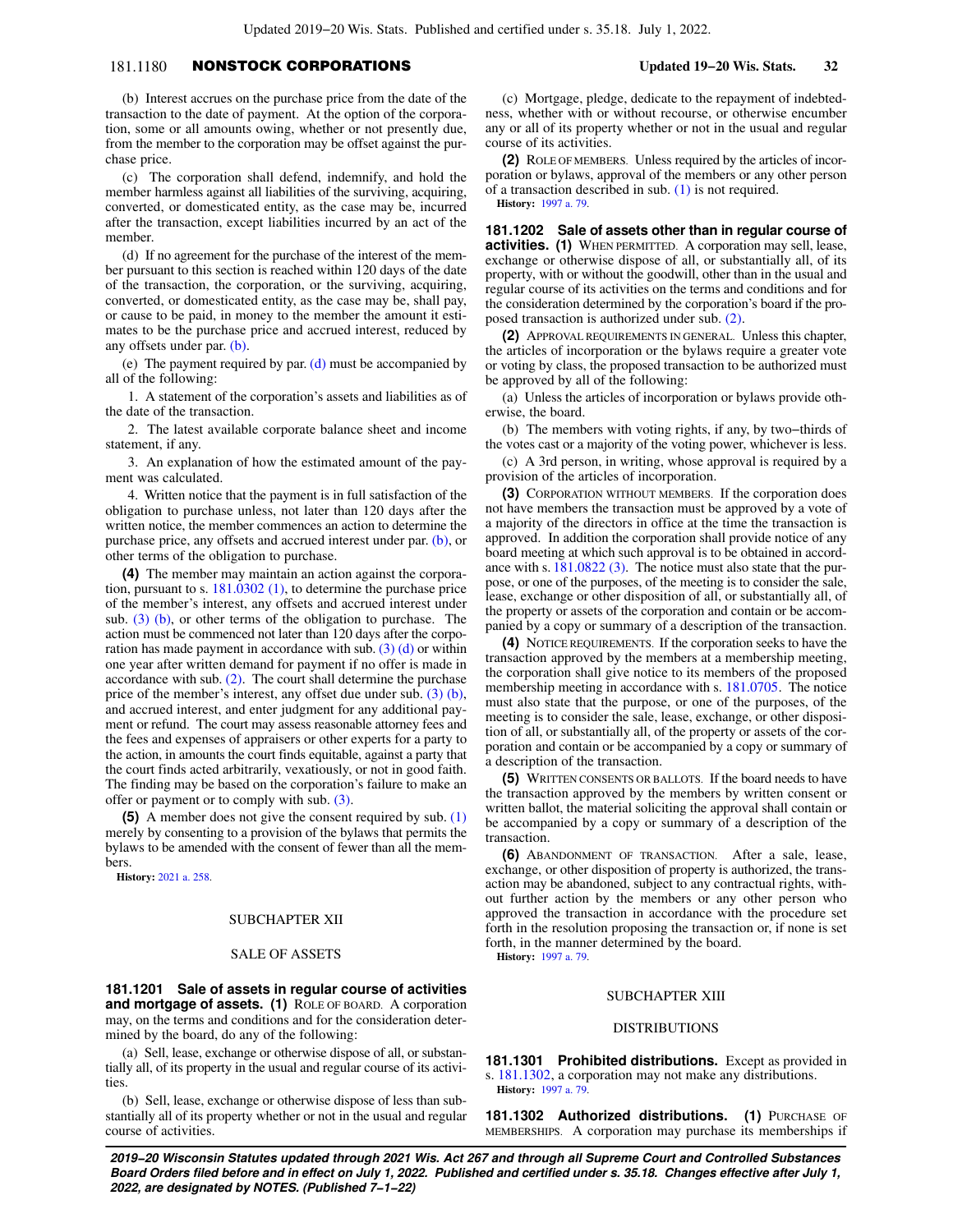# **33 Updated 19−20 Wis. Stats.** NONSTOCK CORPORATIONS 181.1404

after the purchase is completed all of the following conditions are met:

(a) The corporation would be able to pay its debts as they become due in the usual course of its activities.

(b) The corporation's total assets would at least equal the sum of its total liabilities.

**(2)** DISTRIBUTIONS ON DISSOLUTION. Corporations may make distributions upon dissolution under subch. [XIV.](https://docs.legis.wisconsin.gov/document/statutes/subch.%20XIV%20of%20ch.%20181)

**(3)** DISTRIBUTIONS TO NONPROFIT CORPORATIONS. A corporation may make a distribution or other payment to another domestic or foreign corporation, if all of the following conditions are met:

(a) The articles of incorporation, or, if the articles of incorporation so provide, the bylaws, state that a distribution or other payment may be made under this subsection.

(b) The distribution or other payment is made in accordance with the stated purpose of the corporation.

(c) The corporation would be able to pay its debts as they become due in the usual course of its activities.

(d) The corporation's total assets would equal at least the sum of its total liabilities.

(e) The domestic or foreign corporation to which the distribution or other payment is made may not distribute any part of its income to members, directors or officers and is exempt from taxation under [26 USC 501.](https://docs.legis.wisconsin.gov/document/usc/26%20USC%20501)

**(4)** OTHER DISTRIBUTIONS. A corporation may make a distribution that is not permitted under subs.  $(1)$  to  $(3)$  only if all of the following apply:

(a) The articles of incorporation state that a distribution may be made under this subsection.

(b) The distribution is made in accordance with the stated purpose of the corporation.

(c) The corporation would be able to pay its debts as they become due in the usual course of its activities.

(d) The corporation's total assets would equal at least the sum of its total liabilities.

**History:** [1997 a. 79.](https://docs.legis.wisconsin.gov/document/acts/1997/79)

### SUBCHAPTER XIV

## DISSOLUTION

**181.1401 Dissolution by incorporators, directors, members and 3rd persons. (1)** IN GENERAL. (a) Prior to the election of directors, unless this chapter, the articles of incorporation or the bylaws require a greater vote or voting by class, dissolution is authorized if it is approved by a majority of the incorporators.

(b) After the election of directors, unless this chapter, the articles of incorporation or the bylaws require a greater vote or voting by class, dissolution is authorized if it is approved by all of the following:

1. Unless the articles of incorporation or bylaws provide otherwise, the board.

2. The members with voting rights, if any, by two–thirds of the votes cast or a majority of the voting power, whichever is less.

3. A 3rd person, in writing, whose approval is required by a provision of the articles of incorporation.

**(2)** CORPORATION WITHOUT MEMBERS WITH VOTING RIGHTS. If the corporation does not have members with voting rights, dissolution must be approved by a vote of a majority of the directors in office at the time the transaction is approved. In addition, the corporation shall provide notice of any board of directors' meeting at which such approval is to be obtained in accordance with s. [181.0822 \(3\).](https://docs.legis.wisconsin.gov/document/statutes/181.0822(3)) The notice must also state that the purpose, or one of the purposes, of the meeting is to consider dissolution of the corporation and contain or be accompanied by a copy or summary of the plan of dissolution.

**(3)** NOTICE REQUIREMENTS. If the board seeks to have dissolution approved by the members at a membership meeting, the corporation shall give notice to its members of the proposed member-ship meeting in accordance with s. [181.0705.](https://docs.legis.wisconsin.gov/document/statutes/181.0705) The notice must also state that the purpose, or one of the purposes, of the meeting is to consider dissolving the corporation and contain or be accompanied by a copy or summary of the plan of dissolution.

**(4)** WRITTEN CONSENTS OR BALLOTS. If the board seeks to have dissolution approved by the members by written consent or written ballot, the material soliciting the approval shall contain or be accompanied by a copy or summary of the plan of dissolution.

**(5)** DISTRIBUTION OF ASSETS. The plan of dissolution shall indicate to whom the assets owned or held by the corporation will be distributed after all creditors have been paid. **History:** [1997 a. 79](https://docs.legis.wisconsin.gov/document/acts/1997/79).

181.1403 Articles of dissolution. (1) FILING REQUIRE-MENTS. At any time after dissolution is authorized, the corporation may dissolve by delivering to the department for filing articles of dissolution that include all of the following information:

(a) The name of the corporation.

(b) The date dissolution was authorized.

(c) A statement that dissolution was approved by a sufficient vote of the board.

(d) If approval of members was not required, a statement to that effect and a statement that dissolution was approved by a sufficient vote of the board or of the incorporators.

(e) If approval by members is required, a statement that dissolution was approved by a sufficient vote of the members of each class entitled to vote on dissolution.

(f) If approval of dissolution by a person other than the members, the board or the incorporators is required under s. [181.1401](https://docs.legis.wisconsin.gov/document/statutes/181.1401(1)(b)3.) [\(1\) \(b\) 3.](https://docs.legis.wisconsin.gov/document/statutes/181.1401(1)(b)3.), a statement that the approval was obtained.

(g) If the corporation is to retain the exclusive use of its name for less than 120 days after the effective date of its articles of dissolution, as provided in s. [181.1405 \(3\)](https://docs.legis.wisconsin.gov/document/statutes/181.1405(3)), a statement specifying the shorter period.

**(2)** EFFECTIVE DATE. A corporation is dissolved upon the effective date of its articles of dissolution.

**History:** [1997 a. 79](https://docs.legis.wisconsin.gov/document/acts/1997/79); [2001 a. 44](https://docs.legis.wisconsin.gov/document/acts/2001/44).

181.1404 Revocation of dissolution. (1) WHEN PER-MITTED. A corporation may revoke its dissolution within 120 days of its effective date.

**(2)** HOW AUTHORIZED. Revocation of dissolution must be authorized in the same manner as the dissolution was authorized unless that authorization permitted revocation by action of the board alone, in which event the board may revoke the dissolution without action by the members or any other person.

**(3)** FILING REQUIREMENTS. After the revocation of dissolution is authorized, the corporation may revoke the dissolution by delivering to the department for filing articles of revocation of dissolution, together with a copy of its articles of dissolution, that include all of the following information:

(a) The name of the corporation.

(b) The effective date of the dissolution that was revoked.

(c) The date that the revocation of dissolution was authorized.

(d) If the corporation's board or the incorporators revoked the dissolution, a statement to that effect.

(e) If the corporation's board revoked a dissolution authorized by the members alone or in conjunction with another person, a statement that revocation was permitted by action by the board alone pursuant to that authorization.

(f) If member or 3rd−person action was required to revoke the dissolution, the information required under s.  $181.1403$  (1) (e) and [\(f\).](https://docs.legis.wisconsin.gov/document/statutes/181.1403(1)(f))

**(4)** EFFECTIVE DATE. Revocation of dissolution is effective upon the effective date of the articles of revocation of dissolution.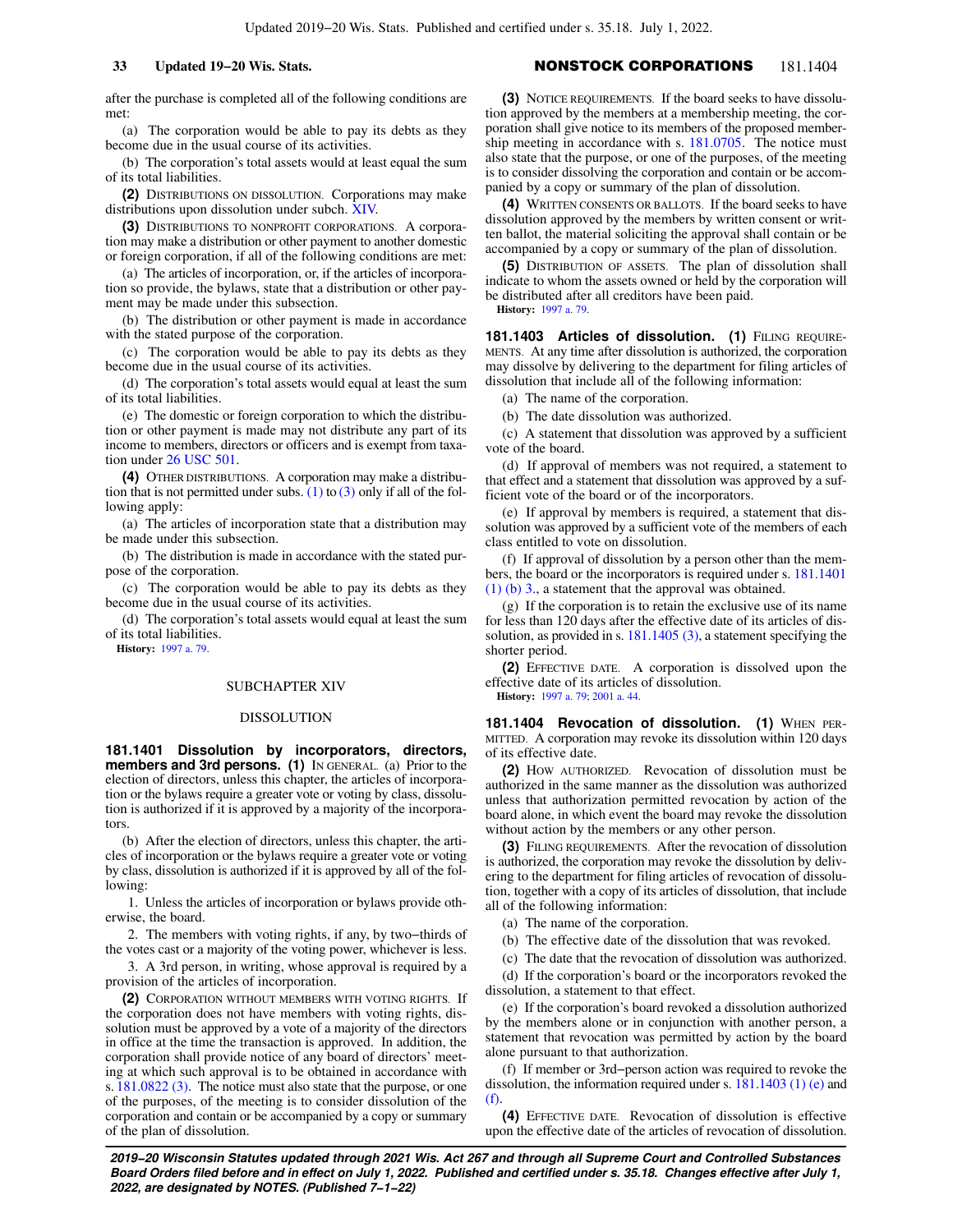# 181.1404 NONSTOCK CORPORATIONS **Updated 19−20 Wis. Stats. 34**

**(5)** EFFECT OF REVOCATION. When the revocation of dissolution is effective, it relates back to and takes effect as of the effective date of the dissolution and the corporation resumes carrying on its activities as if dissolution had never occurred.

**History:** [1997 a. 79.](https://docs.legis.wisconsin.gov/document/acts/1997/79)

181.1405 Effect of dissolution. (1) POWERS OF DISSOLVED CORPORATION. A dissolved corporation continues its corporate existence but may not carry on any activities except those appropriate to wind up and liquidate its affairs, including any of the following:

(a) Preserving and protecting its assets and minimizing its liabilities.

(b) Discharging or making provision for discharging its liabilities and obligations.

(c) Disposing of its properties that will not be distributed in kind.

(d) Returning, transferring or conveying assets held by the corporation upon a condition requiring return, transfer or conveyance, which condition occurs by reason of the dissolution, in accordance with the condition.

(e) Transferring, subject to any contractual or legal requirements, its assets as provided in or authorized by its articles of incorporation or bylaws.

(g) If no provision has been made in the corporation's articles of incorporation or bylaws for distribution of assets on dissolution, transferring its assets to its members or, if it has no members, to those persons whom the corporation holds itself out as benefiting or serving.

(h) Doing every other act necessary to wind up and liquidate its assets and affairs.

**(2)** MATTERS NOT AFFECTED BY DISSOLUTION. Dissolution of a corporation does not do any of the following:

(a) Transfer title to the corporation's property.

(b) Subject its directors or officers to standards of conduct different from those under subch. [VIII](https://docs.legis.wisconsin.gov/document/statutes/subch.%20VIII%20of%20ch.%20181).

(c) Change quorum or voting requirements for its board or members; change provisions for selection, resignation, or removal of its directors or officers or both; or change provisions for amending its bylaws.

(d) Prevent commencement of a proceeding by or against the corporation in its corporate name.

(e) Abate or suspend a proceeding pending by or against the corporation on the effective date of dissolution.

(f) Terminate the authority of the registered agent.

**(3)** RETENTION OF EXCLUSIVE USE OF NAME. Except as provided in s. [181.1421 \(6\)](https://docs.legis.wisconsin.gov/document/statutes/181.1421(6)) and unless a dissolved corporation registers its corporate name under s. [181.0403 \(2\),](https://docs.legis.wisconsin.gov/document/statutes/181.0403(2)) the dissolved corporation retains the exclusive use of its corporate name for 120 days after the effective date of its articles of dissolution or for a shorter period if specified in its articles of dissolution under s. [181.1403](https://docs.legis.wisconsin.gov/document/statutes/181.1403(1)(g))  $(1)$   $(g)$ .

**History:** [1997 a. 79.](https://docs.legis.wisconsin.gov/document/acts/1997/79)

**181.1406 Known claims against dissolved corporation.** (1) DEFINITION. In this section, "claim" does not include a contingent liability or a claim based on an event occurring after the effective date of dissolution.

**(2)** DISPOSITION OF KNOWN CLAIMS. A dissolved corporation may dispose of the known claims against it by following the procedure described in this section.

**(3)** NOTICE REQUIREMENTS. The dissolved corporation shall notify its known claimants in writing of the dissolution at any time after its effective date. The written notice shall include all of the following information:

(a) A description of the information that must be included in a claim.

(b) A mailing address where a claim may be sent.

(c) The deadline, which may not be fewer than 120 days from the effective date of the written notice, by which the dissolved corporation must receive the claim.

(d) The claim will be barred if not received by the deadline.

**(4)** WHEN CLAIMS BARRED. A claim against the dissolved corporation is barred if any of the following occurs:

(a) A claimant who is given written notice under sub. [\(2\)](https://docs.legis.wisconsin.gov/document/statutes/181.1406(2)) does not deliver the claim to the dissolved corporation by the deadline.

(b) A claimant whose claim is rejected by the dissolved corporation does not commence a proceeding to enforce the claim within 90 days from the effective date of the rejection notice. **History:** [1997 a. 79](https://docs.legis.wisconsin.gov/document/acts/1997/79).

**181.1407** Survival of remedies and claims. (1) COM-MENCEMENT OF ACTIONS OR PROCEEDINGS. Except as provided in s. [181.1406 \(4\),](https://docs.legis.wisconsin.gov/document/statutes/181.1406(4)) the dissolution of a corporation does not take away or impair any remedy available to or against the corporation, its directors, officers or members, for any right or claim existing or any liability incurred, prior to such dissolution if action or other proceeding thereon is commenced within 2 years after the date of such dissolution. Any such action or proceeding by or against the corporation may be prosecuted or defended by the corporation in its corporate name. The members, directors and officers have the power to take such corporate or other action as is appropriate to protect such remedy, right or claim.

**(2)** ENFORCEMENT OF CLAIM AGAINST CORPORATION. A claim may be enforced under this section against any of the following:

(a) The dissolved corporation, to the extent of its undistributed assets.

(b) If the assets have been distributed in liquidation, any person, other than a creditor of the corporation, to whom the corporation distributed its property to the extent of the distributee's prorated share of the claim or the corporate assets distributed to such person in liquidation, whichever is less, but the distributee's total liability for all claims under this section may not exceed the total amount of assets distributed to the distributee.

**History:** [1997 a. 79](https://docs.legis.wisconsin.gov/document/acts/1997/79).

**181.1420 Grounds for administrative dissolution.** The department may bring a proceeding under s. [181.1421](https://docs.legis.wisconsin.gov/document/statutes/181.1421) to administratively dissolve a corporation if any of the following occurs:

**(1)** NONPAYMENT. The corporation does not pay, within one year after they are due, any fees or penalties due the department under this chapter.

**(2)** FAILURE TO FILE ANNUAL REPORT. The corporation does not have on file its annual report with the department within one year after it is due.

**(3)** FAILURE TO MAINTAIN REGISTERED AGENT OR OFFICE. The corporation is without a registered agent or registered office in this state for at least one year.

**(4)** FAILURE TO NOTIFY DEPARTMENT OF CHANGE. The corporation does not notify the department within one year that its registered agent or registered office has been changed, that its registered agent has resigned or that its registered office has been discontinued.

**(6)** DURATION EXPIRES. The corporation's period of duration stated in its articles of incorporation expires.

**(7)** HUMAN TRAFFICKING. The corporation violates s. [940.302](https://docs.legis.wisconsin.gov/document/statutes/940.302(2)) [\(2\)](https://docs.legis.wisconsin.gov/document/statutes/940.302(2)) or [948.051 \(2\).](https://docs.legis.wisconsin.gov/document/statutes/948.051(2))

**History:** [1997 a. 79](https://docs.legis.wisconsin.gov/document/acts/1997/79); [2007 a. 116](https://docs.legis.wisconsin.gov/document/acts/2007/116); [2021 a. 258](https://docs.legis.wisconsin.gov/document/acts/2021/258).

**181.1421 Procedure for and effect of administrative dissolution. (1)** NOTICE OF DETERMINATION. If the department determines that one or more grounds exist under s. [181.1420](https://docs.legis.wisconsin.gov/document/statutes/181.1420) for dissolving a corporation, the department may give the corporation notice of the determination. The notice shall be in writing and addressed to the agent of the corporation.

**(2)** SECONDARY NOTICES. (a) If a notice under sub. [\(1\)](https://docs.legis.wisconsin.gov/document/statutes/181.1421(1)) is returned to the department as undeliverable, the department shall again give the corporation notice by first−class mail, addressed to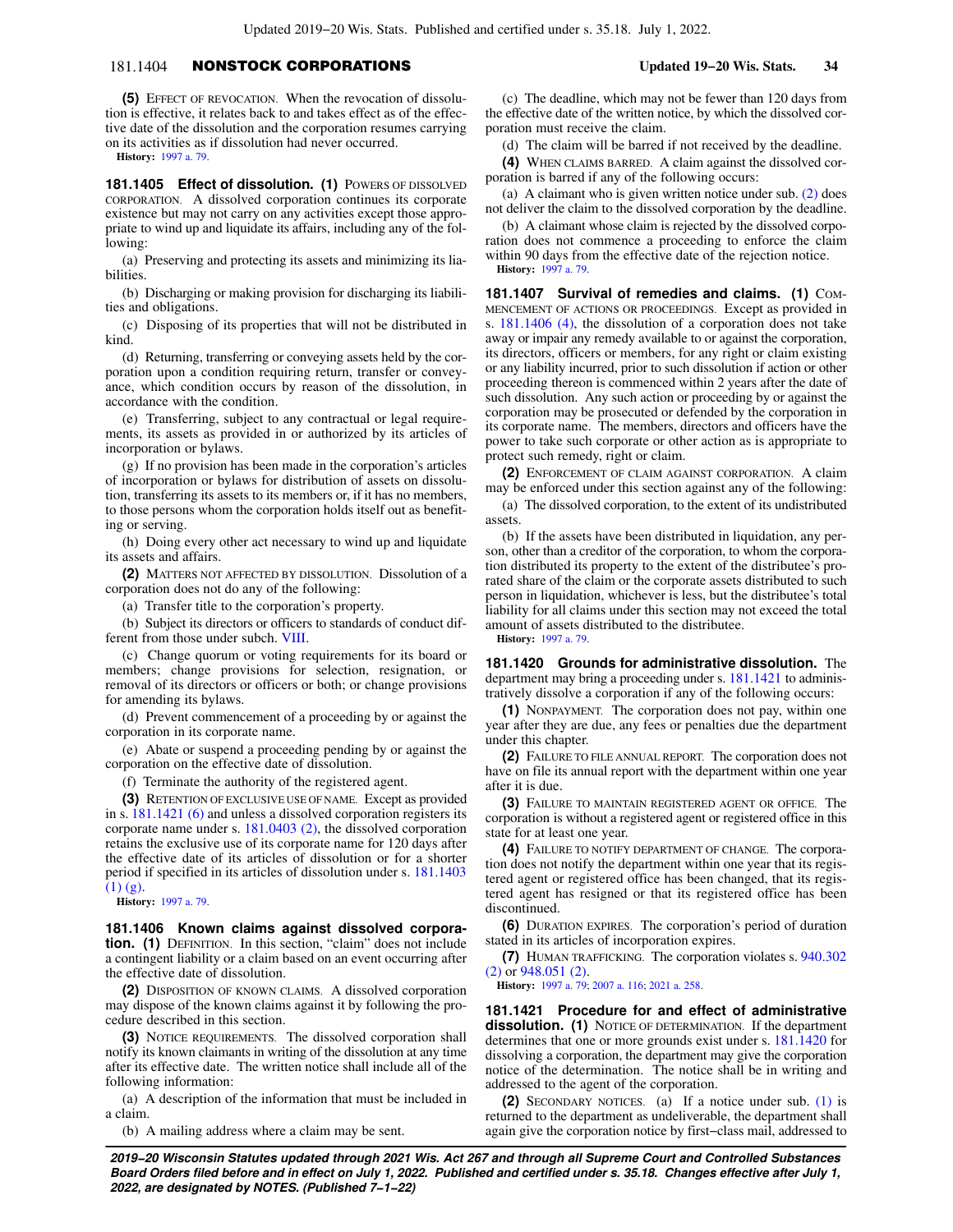the principal office of the corporation, as most recently designated in the records of the department.

(b) If the notice under par.  $(a)$  is returned to the department as undeliverable or if the corporation's principal office cannot be determined from the records of the department, the department shall give the notice by posting the notice on the department's Internet site.

**(3)** EFFECTIVE DATE OF NOTICE. A notice of determination made under sub.  $(1)$  or  $(2)$  is effective upon the earliest of the following:

(a) The date on which the corporation or its registered agent receives the notice.

(b) Five days after the notice is deposited in the U.S. mail, if mailed postpaid and correctly addressed.

(c) If the notice is sent by certified mail, return receipt requested, and if the return receipt is signed on behalf of the corporation, the date shown on the return receipt.

(d) If the notice is posted on the department's Internet site, the date of posting.

**(4)** CURE. (a) Within 60 days after the notice takes effect under sub. [\(3\),](https://docs.legis.wisconsin.gov/document/statutes/181.1421(3)) the corporation shall, with respect to each ground for dissolution, either correct such ground or demonstrate to the reasonable satisfaction of the department that such ground determined by the department does not exist.

(b) If the corporation fails to satisfy par. [\(a\),](https://docs.legis.wisconsin.gov/document/statutes/181.1421(4)(a)) the department may administratively dissolve the corporation by entering a notation in the department's records to reflect each ground for dissolution and the effective date of such dissolution. The department shall give the corporation notice of each ground for dissolution and the effective date of dissolution. The notice shall be in writing and addressed to the agent of the corporation.

**(5)** EFFECT OF ADMINISTRATIVE DISSOLUTION. Sections [181.1405 \(1\)](https://docs.legis.wisconsin.gov/document/statutes/181.1405(1)) and [\(2\),](https://docs.legis.wisconsin.gov/document/statutes/181.1405(2)) [181.1406](https://docs.legis.wisconsin.gov/document/statutes/181.1406) and [181.1407](https://docs.legis.wisconsin.gov/document/statutes/181.1407) apply to a corporation that is administratively dissolved.

**(6)** TERMINATION OF RIGHT TO EXCLUSIVE USE OF NAME. The corporation's right to the exclusive use of its corporate name terminates on the effective date of its administrative dissolution.

**(7)** EFFECT OF DISSOLUTION ON AGENT. The administrative dissolution of a corporation does not terminate the authority of its registered agent.

**History:** [1997 a. 79;](https://docs.legis.wisconsin.gov/document/acts/1997/79) [2001 a. 44;](https://docs.legis.wisconsin.gov/document/acts/2001/44) [2011 a. 234](https://docs.legis.wisconsin.gov/document/acts/2011/234); [2013 a. 20;](https://docs.legis.wisconsin.gov/document/acts/2013/20) [2021 a. 258](https://docs.legis.wisconsin.gov/document/acts/2021/258).

**181.1422 Reinstatement following administrative dissolution. (1)** APPLICATION FOR REINSTATEMENT. A corporation that is administratively dissolved may apply to the department for reinstatement. The application shall include all of the following:

(a) The name of the corporation and the effective date of its administrative dissolution.

(b) A statement that each ground for dissolution either did not exist or has been cured.

(c) A statement that the corporation's name satisfies s. [181.0401.](https://docs.legis.wisconsin.gov/document/statutes/181.0401)

**(2)** GROUNDS FOR REINSTATEMENT. (a) The department shall cancel the notice of dissolution and issue a certificate of reinstate-ment that complies with par. [\(b\)](https://docs.legis.wisconsin.gov/document/statutes/181.1422(2)(b)) if the department determines all of the following:

1. That the application contains the information required by sub. [\(1\)](https://docs.legis.wisconsin.gov/document/statutes/181.1422(1)) and the information is correct.

2. That all fees and penalties owed by the corporation to the department under this chapter have been paid.

(b) The certificate of reinstatement shall state the department's determination under par. [\(a\)](https://docs.legis.wisconsin.gov/document/statutes/181.1422(2)(a)) and the effective date of reinstatement. The department shall file the original of the certificate and return a copy to the corporation or its representative.

**(3)** EFFECT OF REINSTATEMENT; RELATION BACK. When the reinstatement becomes effective, it shall, except as provided in sub. [\(4\)](https://docs.legis.wisconsin.gov/document/statutes/181.1422(4)), relate back to and take effect as of the effective date of the administrative dissolution, and the corporation may resume carry-

**35 Updated 19−20 Wis. Stats.** NONSTOCK CORPORATIONS 181.1430

ing on its business as if the administrative dissolution had never occurred.

**(4)** EFFECT OF REINSTATEMENT; ADDITIONAL RULES. When reinstatement under this section is effective, all of the following rules apply:

(a) Except as provided in par.  $(b)$ , the corporation's period of duration continues as if the dissolution had never occurred.

(b) The rights of a person arising out of an act or omission in reliance on the dissolution before the person knew or had notice of the reinstatement are not affected.

**History:** [1997 a. 79](https://docs.legis.wisconsin.gov/document/acts/1997/79); [2001 a. 44](https://docs.legis.wisconsin.gov/document/acts/2001/44); [2021 a. 258.](https://docs.legis.wisconsin.gov/document/acts/2021/258)

**181.1423 Appeal from denial of reinstatement. (1)** NOTICE OF DENIAL. If the department denies a corporation's application for reinstatement under s. [181.1422,](https://docs.legis.wisconsin.gov/document/statutes/181.1422) the department shall serve the corporation under s. [181.0504](https://docs.legis.wisconsin.gov/document/statutes/181.0504) with a written notice that explains each reason for denial.

**(2)** TIME FOR APPEAL OF DENIAL. The corporation may appeal the denial of reinstatement to the circuit court for the county where the corporation's principal office or, if none in this state, its registered office is located, within 30 days after service of the notice of denial is effective under s. [181.0105 \(4\).](https://docs.legis.wisconsin.gov/document/statutes/181.0105(4)) The corporation shall appeal by petitioning the court to set aside the dissolution and attaching to the petition copies of the department's notice of dissolution, the corporation's application for reinstatement, and the department's notice of denial.

**(3)** JUDICIAL REMEDY. The court may order the department to reinstate the dissolved corporation or may take other action that the court considers appropriate.

**(4)** APPEAL OF COURT DECISION. The court's final decision may be appealed as in other civil proceedings.

**History:** [1997 a. 79](https://docs.legis.wisconsin.gov/document/acts/1997/79); [2001 a. 44](https://docs.legis.wisconsin.gov/document/acts/2001/44); [2021 a. 258.](https://docs.legis.wisconsin.gov/document/acts/2021/258)

**181.1430 Grounds for judicial dissolution. (1)** WHO MAY BRING PROCEEDING. The circuit court may dissolve a corporation in a proceeding brought by any of the following:

(a) The attorney general if any of the following is established:

1. That the corporation obtained its articles of incorporation through fraud.

2. That the corporation has continued to exceed or abuse the authority conferred upon it by law.

(b) Fifty members or members holding 5 percent of the voting power, whichever is less, or any person specified in the articles of incorporation, if any of the following is established:

1. That the directors are deadlocked in the management of the corporate affairs, the members are unable to break the deadlock and, because of the deadlock, either irreparable injury to the corporation is threatened or being suffered or the business and affairs of the corporation can no longer be conducted in accordance with it corporate purposes.

2. That the directors or those in control of the corporation have acted, are acting or will act in a manner that is illegal, oppressive or fraudulent.

3. That the members are deadlocked in voting power and have failed, for a period that includes at least 2 consecutive annual meeting dates, to elect successors to directors whose terms have, or would otherwise have, expired.

4. That the corporate assets are being misapplied or wasted.

5. That the corporation is no longer able to carry out its purposes.

(c) A creditor if any of the following is established:

1. That the creditor's claim has been reduced to judgment, the execution on the judgment has been returned unsatisfied and the corporation is insolvent.

2. That the corporation has admitted in writing that the creditor's claim is due and owing and the corporation is insolvent.

(d) The corporation to have its voluntary dissolution continued under court supervision.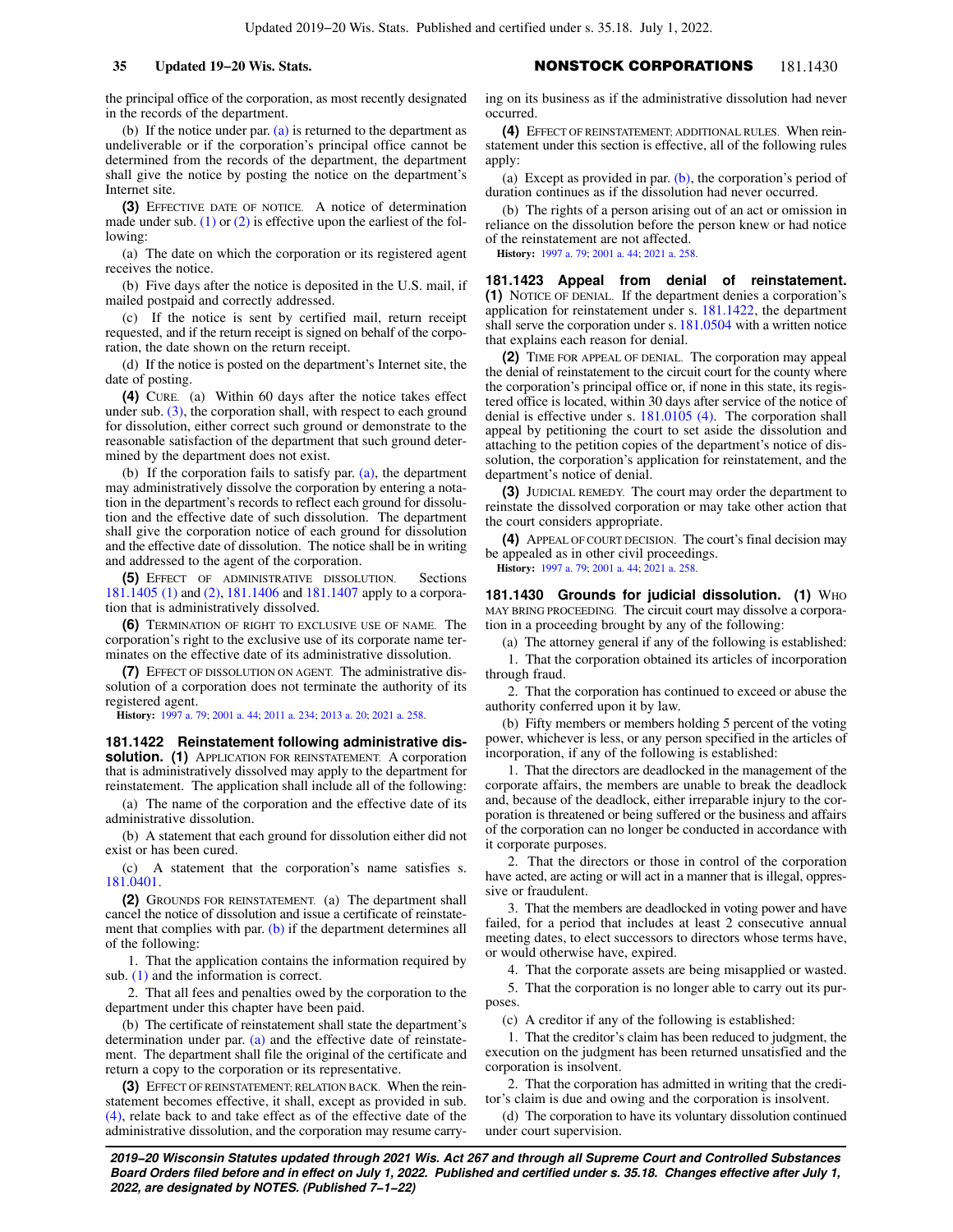# 181.1430 NONSTOCK CORPORATIONS **Updated 19−20 Wis. Stats. 36**

**(2)** FACTORS REQUIRED TO BE CONSIDERED. Before dissolving a corporation, the court shall consider all of the following:

(a) Whether there are reasonable alternatives to dissolution.

(b) Whether dissolution is the best way of protecting the interests of members or, if the corporation has no members, is in the interest of those persons or interests whom the corporation holds itself as benefiting or serving.

**History:** [1997 a. 79.](https://docs.legis.wisconsin.gov/document/acts/1997/79)

**181.1431 Procedure for judicial dissolution. (1) WHO** ARE PARTIES. It is not necessary to make directors or members parties to a proceeding to dissolve a corporation unless relief is sought against them individually.

**(2)** POWERS OF COURT. A court in a proceeding brought to dissolve a corporation may issue injunctions, appoint a receiver or custodian pendente lite with all powers and duties the court directs, take other action required to preserve the corporate assets wherever located, and carry on the activities of the corporation until a full hearing can be held.

**History:** [1997 a. 79.](https://docs.legis.wisconsin.gov/document/acts/1997/79)

**181.1432 Receivership or custodianship. (1) POWERS** OF COURT. A court in a judicial proceeding brought to dissolve a corporation may appoint one or more receivers to wind up and liquidate, or one or more custodians to manage, the affairs of the corporation. The court shall hold a hearing, after notifying all parties to the proceeding and any interested persons designated by the court, before appointing a receiver or custodian. The court appointing a receiver or custodian has exclusive jurisdiction over the corporation and all of its property wherever located.

**(2)** WHO MAY SERVE AS RECEIVER OR CUSTODIAN. The court may appoint an individual, or a domestic or foreign corporation or stock corporation authorized to transact business in this state, as a receiver or custodian. The court may require the receiver or custodian to post bond, with or without sureties, in an amount the court directs.

**(3)** POWERS AND DUTIES OF RECEIVER OR CUSTODIAN. (a) The court shall describe the powers and duties of the receiver or custodian in its appointing order, which may be amended from time to time.

(b) A receiver may exercise, but is not limited to, all of the following powers:

1. To dispose of all or any part of the assets of the corporation wherever located, at a public or private sale, if authorized by the court; provided, however, that the receiver's power to dispose of the assets of the corporation is subject to any trust and other restrictions that would be applicable to the corporation.

2. To sue and defend in the receiver's name as receiver of the corporation in all courts of this state.

(c) A custodian may exercise all of the powers of the corporation, through or in place of its board or officers, to the extent necessary to manage the affairs of the corporation in the best interests of its members and creditors and may sue and defend in the custodian's name as custodian of the corporation in all courts in this state.

**(4)** REDESIGNATION. The court during a receivership may redesignate the receiver a custodian, and during a custodianship may redesignate the custodian a receiver, if doing so is in the best interests of the corporation, its members, and creditors.

**(5)** COMPENSATION AND EXPENSES. The court from time to time during the receivership or custodianship may order compensation paid and expense disbursements or reimbursements made to the receiver or custodian and the receiver's or custodian's counsel from the assets of the corporation or proceeds from the sale of the assets.

**History:** [1997 a. 79.](https://docs.legis.wisconsin.gov/document/acts/1997/79)

**181.1433 Decree of dissolution. (1) ENTERING DECREE. If** after a hearing the court determines that one or more grounds for

judicial dissolution under s. [181.1430](https://docs.legis.wisconsin.gov/document/statutes/181.1430) exist, it may enter a decree dissolving the corporation and specifying the effective date of the dissolution, and the clerk of the court shall deliver a certified copy of the decree to the department, who shall file it.

**(2)** EFFECT OF DECREE. After entering the decree of dissolution, the court shall direct the winding up and liquidation of the corporation's affairs in accordance with s. [181.1405](https://docs.legis.wisconsin.gov/document/statutes/181.1405) and the notification of its claimants in accordance with ss. [181.1406](https://docs.legis.wisconsin.gov/document/statutes/181.1406) and [181.1407.](https://docs.legis.wisconsin.gov/document/statutes/181.1407)

**History:** [1997 a. 79](https://docs.legis.wisconsin.gov/document/acts/1997/79).

**181.1440 Deposit with secretary of revenue.** Assets of a dissolved corporation that should be transferred to a creditor, claimant, or member of the corporation who cannot be found or who is not competent to receive them, shall be reduced to cash subject to known trust restrictions and deposited with the secretary of revenue for safekeeping. However, in the secretary's discretion property may be received and held in kind. When the creditor, claimant, or member furnishes satisfactory proof of entitlement to the amount deposited or property held in kind, the secretary of revenue shall deliver to the creditor, member or other person or his or her representative that amount or property.

**History:** [1997 a. 79](https://docs.legis.wisconsin.gov/document/acts/1997/79); [2013 a. 20](https://docs.legis.wisconsin.gov/document/acts/2013/20).

## SUBCHAPTER XV

## FOREIGN CORPORATIONS

**181.1501 Authority to transact business required. (1)** IN GENERAL. A foreign corporation may not transact business in this state until it obtains a certificate of authority from the department.

**(2)** PERMITTED ACTIVITIES. The following activities, among others, do not constitute transacting business in this state within the meaning of this subchapter:

(a) Maintaining, defending or settling any civil, criminal, administrative or investigatory proceeding.

(b) Holding meetings of the board or members or carrying on other activities concerning internal corporate affairs.

(c) Maintaining bank accounts.

(d) Maintaining offices or agencies for the transfer, exchange and registration of the foreign corporation's memberships or maintaining trustees or depositaries with respect to those memberships.

(e) Selling through independent contractors.

(f) Soliciting or obtaining orders, whether by mail or through employees or agents or otherwise, if the orders require acceptance outside this state before they become contracts.

(g) Creating or acquiring indebtedness, mortgages and security interests in property.

(h) Securing or collecting debts or enforcing mortgages and security interests in property securing the debts.

(i) Owning, without more, property.

(j) Conducting an isolated transaction that is completed within 30 days and that is not one in the course of repeated transactions of a like nature.

(k) Transacting business in interstate commerce.

**History:** [1997 a. 79](https://docs.legis.wisconsin.gov/document/acts/1997/79).

**181.1502 Consequences of transacting business without authority. (1)** COURT PROCEEDINGS BARRED. A foreign corporation transacting business in this state without a certificate of authority, if a certificate of authority is required under s. [181.1501,](https://docs.legis.wisconsin.gov/document/statutes/181.1501) may not maintain a proceeding in any court in this state until it obtains a certificate of authority.

**(2)** SUCCESSORS TO FOREIGN CORPORATIONS. The successor to a foreign corporation that transacted business in this state without a certificate of authority and the assignee of a cause of action aris-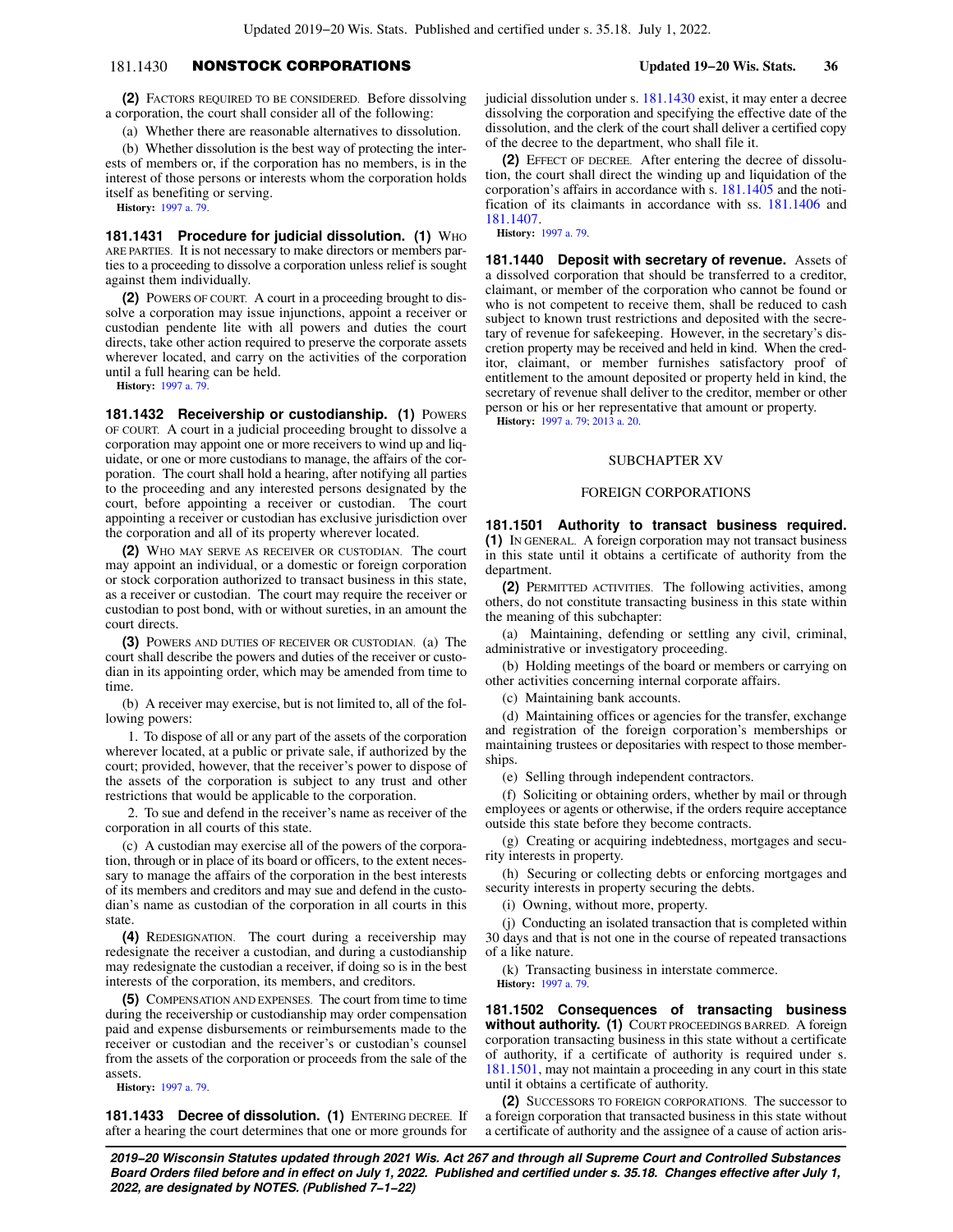ing out of that business may not maintain a proceeding on that cause of action in any court in this state until the foreign corporation or its successor obtains a certificate of authority.

**(3)** STAY OF PROCEEDINGS. A court may stay a proceeding commenced by a foreign corporation, its successor or its assignee until the court determines whether the foreign corporation or its successor requires a certificate of authority. If it so determines, the court may further stay the proceeding until the foreign corporation or its successor obtains the certificate.

**(4)** PENALTIES. (a) Beginning on February 1, 2000, a foreign corporation that transacts business in this state without a certificate of authority is liable to the state, for each year or any part of a year during which it transacted business in this state without a certificate of authority, in an amount equal to the sum of all of the following:

1. All fees that would have been imposed under this chapter upon the foreign corporation had it applied for and received a certificate of authority when it began transacting business in this state.

2. A fee of \$50 for each year or portion of a year during which it transacted business without a certificate of authority or \$500, whichever is less.

(b) The foreign corporation shall pay the amount owed under par. [\(a\)](https://docs.legis.wisconsin.gov/document/statutes/181.1502(4)(a)) to the department. The department may not issue a certificate of authority to the foreign corporation until the amount owed under par. [\(a\)](https://docs.legis.wisconsin.gov/document/statutes/181.1502(4)(a)) is paid. The attorney general may enforce a foreign corporation's obligation to pay the department any amount owed under par. [\(a\)](https://docs.legis.wisconsin.gov/document/statutes/181.1502(4)(a)).

**(5)** VALIDITY OF CORPORATE ACTIONS. Notwithstanding subs. [\(1\)](https://docs.legis.wisconsin.gov/document/statutes/181.1502(1)) and [\(2\),](https://docs.legis.wisconsin.gov/document/statutes/181.1502(2)) the failure of a foreign corporation to obtain a certificate of authority does not impair the validity of its corporate acts or its title to property in this state or prevent it from defending any civil, criminal, administrative or investigatory proceeding in this state.

**History:** [1997 a. 79.](https://docs.legis.wisconsin.gov/document/acts/1997/79)

**181.1503 Application for certificate of authority. (1)** FILING REQUIREMENTS. A foreign corporation may apply for a certificate of authority to transact business in this state by delivering an application to the department for filing. The application shall be made on a form prescribed by the department and shall include all of the following information:

(a) The name of the foreign corporation or, if its name is unavailable for use in this state, a fictitious name that satisfies s. [181.1506.](https://docs.legis.wisconsin.gov/document/statutes/181.1506)

(b) The name of the state or country under whose law it is incorporated.

(c) Its date of incorporation and period of duration.

(d) The street address of its principal office.

(e) The street address of its registered office in this state and the name and e−mail address of its registered agent at that office.

(f) The name and usual business or home address of each of its current directors and principal officers.

(g) Whether the foreign corporation has members.

(h) A statement that the corporation is organized without capital stock.

**(2)** AUTHENTICATION. The foreign corporation shall deliver with the completed application a certificate of status or a document of similar import authenticated by the secretary of state or other official having custody of corporate records in the state or country under whose law it is incorporated. The certificate shall be dated no earlier than 60 days before its delivery.

**History:** [1997 a. 79;](https://docs.legis.wisconsin.gov/document/acts/1997/79) [2021 a. 258.](https://docs.legis.wisconsin.gov/document/acts/2021/258)

**181.1504 Amended certificate of authority. (1) WHEN** REQUIRED. A foreign corporation authorized to transact business in this state shall obtain an amended certificate of authority from the department if the foreign corporation changes any of the following:

# **37 Updated 19−20 Wis. Stats.** NONSTOCK CORPORATIONS 181.1506

(a) Its corporate name or the fictitious name under which it has been issued a certificate of authority.

(b) Its date of incorporation or the period of its duration.

(c) The state or country of its incorporation.

**(2)** FILING AND AUTHENTICATION REQUIREMENTS. The requirements of s. [181.1503](https://docs.legis.wisconsin.gov/document/statutes/181.1503) for obtaining an original certificate of authority apply to obtaining an amended certificate under this section, except that a foreign corporation is not required to deliver a certificate of status with an application solely to change a fictitious name.

**History:** [1997 a. 79](https://docs.legis.wisconsin.gov/document/acts/1997/79); [2001 a. 44](https://docs.legis.wisconsin.gov/document/acts/2001/44).

**181.1505 Effect of certificate of authority. (1)** TRANSAC-TION OF BUSINESS. A certificate of authority issued to a foreign corporation authorizes the foreign corporation to transact business in this state subject to the right of the state to revoke the certificate as provided in this chapter.

**(2)** RIGHTS AND PRIVILEGES. A foreign corporation with a valid certificate of authority has the same rights and enjoys the same privileges as and, except as otherwise provided by this chapter, is subject to the same duties, restrictions, penalties and liabilities now or later imposed on, a domestic corporation of like character.

**(3)** INTERNAL AFFAIRS. This chapter does not authorize this state to regulate the organization or internal affairs of a foreign corporation authorized to transact business in this state. **History:** [1997 a. 79](https://docs.legis.wisconsin.gov/document/acts/1997/79).

**181.1506 Corporate name of foreign corporation. (1)** FICTITIOUS NAME. If the corporate name of a foreign corporation is not available under sub. [\(2\)](https://docs.legis.wisconsin.gov/document/statutes/181.1506(2)), the foreign corporation, to obtain or maintain a certificate of authority to transact business in this state, may use a fictitious name to transact business in this state if it delivers to the department for filing a copy of the resolution of its board of directors, certified by any of its officers, adopting the fictitious name.

**(2)** DISTINGUISHABILITY GENERALLY REQUIRED. (a) Except as authorized under subs.  $(3)$  and  $(4)$ , the corporate name, including a fictitious name, of a foreign corporation must be distinguishable upon the records of the department from all of the following names:

1. Any name of an existing person whose formation required the filing of a record by the department and which is not at the time administratively dissolved.

2. The corporate name of a stock corporation or a foreign stock corporation authorized to transact business in this state.

3. Any name reserved or registered under this chapter or ch. [178,](https://docs.legis.wisconsin.gov/document/statutes/ch.%20178) [179,](https://docs.legis.wisconsin.gov/document/statutes/ch.%20179) [180](https://docs.legis.wisconsin.gov/document/statutes/ch.%20180), [183,](https://docs.legis.wisconsin.gov/document/statutes/ch.%20183) [185](https://docs.legis.wisconsin.gov/document/statutes/ch.%20185), or [193](https://docs.legis.wisconsin.gov/document/statutes/ch.%20193) or other law of this state providing for the reservation or registration of a name by a filing of a record by the department.

4. The corporate name of a dissolved corporation or stock corporation that has retained the exclusive use of its name under s. [181.1404 \(3\)](https://docs.legis.wisconsin.gov/document/statutes/181.1404(3)) or under s. [180.1405 \(3\),](https://docs.legis.wisconsin.gov/document/statutes/180.1405(3)) respectively.

5. The fictitious name adopted by a foreign corporation or a foreign stock corporation authorized to transact business in this state.

9. Any name of a limited liability partnership whose statement of qualification is in effect or that has filed with the department a foreign registration statement.

(b) The corporate name of a corporation is not distinguishable from a name referred to in par. [\(a\) 1.](https://docs.legis.wisconsin.gov/document/statutes/181.1506(2)(a)1.) to [9.](https://docs.legis.wisconsin.gov/document/statutes/181.1506(2)(a)9.) if the only difference between it and the other name is the inclusion or absence of a word or words referred to in s.  $181.0401(1)(a) 1$ . or of the words "limited partnership", "limited liability partnership", "cooperative" or "limited liability company" or an abbreviation of these words.

**(3)** APPLICATION TO USE NONDISTINGUISHABLE NAME. A foreign corporation may apply to the department for authorization to use in this state a name that is not distinguishable upon the records of the department from one or more of the names described under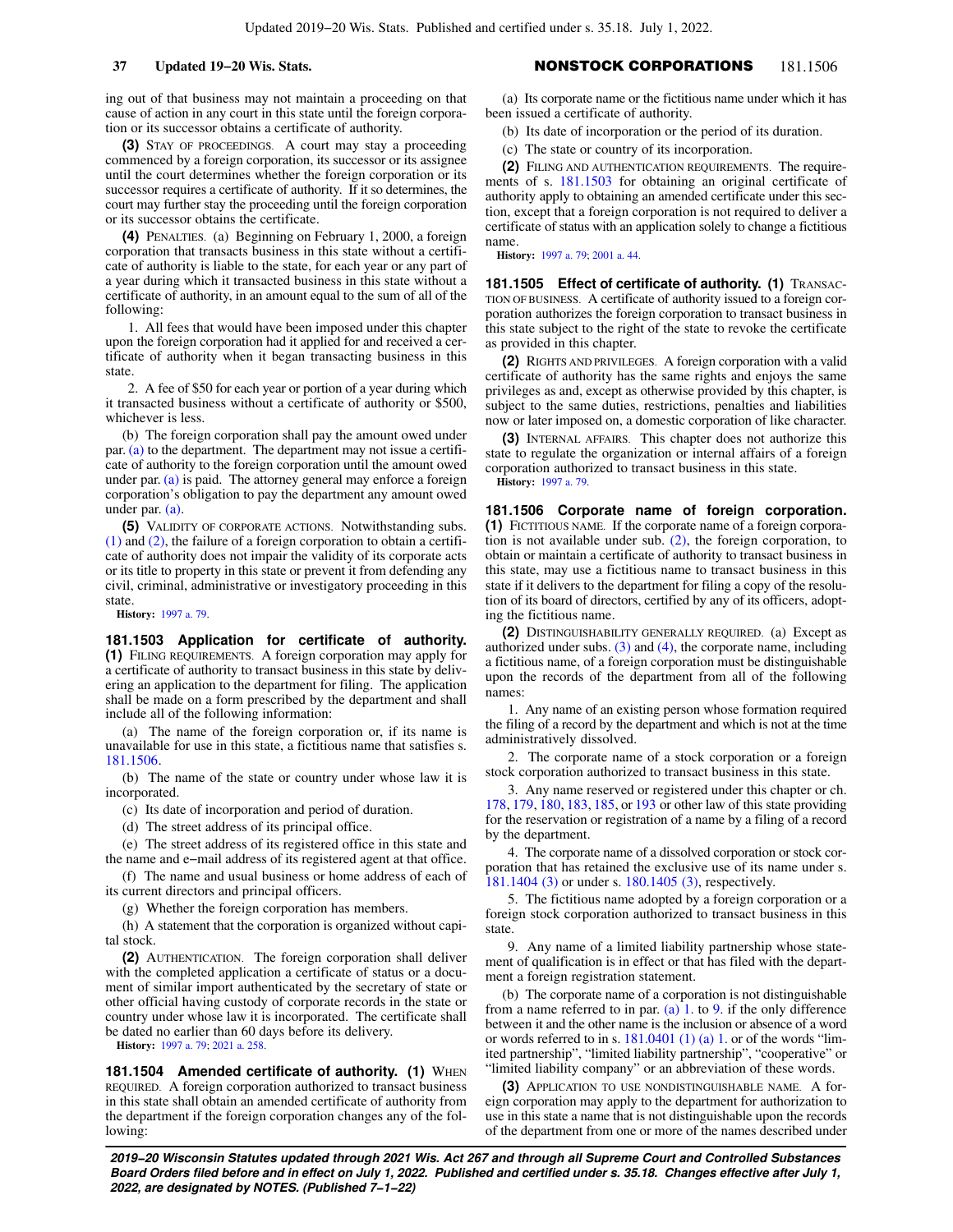# 181.1506 NONSTOCK CORPORATIONS **Updated 19−20 Wis. Stats. 38**

sub. [\(2\)](https://docs.legis.wisconsin.gov/document/statutes/181.1506(2)). The department shall authorize use of the name applied for if any of the following conditions exists:

(a) The other foreign corporation or the domestic corporation, limited liability company, stock corporation, limited partnership, limited liability partnership, foreign limited liability partnership, general cooperative association, or limited cooperative association consents to the use in writing and submits an undertaking in a form satisfactory to the department to change its name to a name that is distinguishable upon the records of the department from the name of the applicant or to cancel the registration or reservation.

(b) The applicant delivers to the department a certified copy of a final judgment of a court of competent jurisdiction establishing the applicant's right to use the name applied for in this state.

**(3m)** In determining whether a name is the same as or not distinguishable on the records of the department from the name of another person, words, phrases, or abbreviations indicating a type of entity, such as "corporation," "Corp.," "incorporated," "Inc.," "service corporation," "SC," "Limited," "Ltd.," "limited partnership," "LP," "limited liability partnership," "LLP," "limited liability limited partnership," "LLLP," "registered limited liability limited partnership," "RLLLP," "limited liability company," "LLC," "cooperative association," or "cooperative," or a variation of these abbreviations that differs only with respect to capitalization of letters or punctuation, may not be taken into account.

**(4)** CORPORATE REORGANIZATIONS. A foreign corporation may use in this state the name, including the fictitious name, of another domestic or foreign corporation or stock corporation that is used in this state, or a limited liability company, limited partnership, limited liability partnership, foreign limited liability partnership, general cooperative association, or limited cooperative association, if the other entity is organized under or authorized to transact business in this state and the foreign corporation has done any of the following:

(a) Merged with the other entity.

(b) Been formed by reorganization of the other entity.

(c) Acquired all or substantially all of the assets, including the corporate name, of the other domestic or foreign corporation or stock corporation.

**(5)** FAILURE TO COMPLY. If a foreign corporation authorized to transact business in this state changes its corporate name to one that does not satisfy the requirements of sub.  $(2)$ , it shall not transact business in this state under the changed name until it adopts a name satisfying the requirements of sub. [\(2\)](https://docs.legis.wisconsin.gov/document/statutes/181.1506(2)) and obtains an amended certificate of authority under s. [181.1504.](https://docs.legis.wisconsin.gov/document/statutes/181.1504)

**History:** [1997 a. 79;](https://docs.legis.wisconsin.gov/document/acts/1997/79) [2005 a. 441;](https://docs.legis.wisconsin.gov/document/acts/2005/441) [2021 a. 258](https://docs.legis.wisconsin.gov/document/acts/2021/258).

**181.1507 Registered office and registered agent. (1m)** Each foreign corporation shall designate and continuously maintain a registered office and registered agent in this state. The designation of a registered agent is an affirmation of the fact by the foreign corporation that the agent has consented to serve.

**(2m)** The registered office may, but need not, be the same as any of its places of business or activity. The registered office must be an actual physical location with a street address and not solely a post office box, mailbox service, or telephone answering services. The registered agent shall be any of the following:

(a) A natural person who resides in this state and whose business office is identical with the registered office.

(b) A domestic corporation, stock corporation, limited partnership, limited liability partnership, or limited liability company whose business office is identical with the registered office.

(c) A foreign corporation, stock corporation, limited partnership, registered limited liability partnership, or limited liability company if that entity is authorized to transact business in this state and the entity's business office is identical with the registered office.

**(3m)** A registered agent for a foreign corporation must have an e−mail address and a place of business or activity in this state.

**(4m)** The only duties under this chapter of a registered agent that has complied with this chapter are the following:

(a) To forward to the foreign corporation at the address most recently supplied to the agent by the foreign corporation any process, notice, or demand pertaining to the foreign corporation which is served on or received by the agent.

(b) If the registered agent resigns, to provide the notice required by s. [181.1509](https://docs.legis.wisconsin.gov/document/statutes/181.1509) to the foreign corporation at the address most recently supplied to the agent by the foreign corporation.

(c) To keep current the information with respect to the agent in the foreign corporation's certificate of authority. **History:** [1997 a. 79](https://docs.legis.wisconsin.gov/document/acts/1997/79); [2001 a. 44](https://docs.legis.wisconsin.gov/document/acts/2001/44); [2015 a. 295;](https://docs.legis.wisconsin.gov/document/acts/2015/295) [2021 a. 258.](https://docs.legis.wisconsin.gov/document/acts/2021/258)

**181.1508 Change of registered agent or registered office of foreign corporation. (1)** A foreign corporation authorized to transact business in this state may change its registered agent or registered office as provided in s. [181.0214 \(5\)](https://docs.legis.wisconsin.gov/document/statutes/181.0214(5)) or by delivering to the department for filing a statement of change that states all of the following:

(a) The name of the foreign corporation.

(b) The information that is to be in effect as a result of the filing of the statement of change.

**(2)** A statement of change under this section designating a new registered agent is an affirmation of fact by the foreign corporation that the agent has consented to serve.

**(3)** As an alternative to using the procedure in this section, a foreign corporation may amend its certificate of authority. **History:** [1997 a. 79](https://docs.legis.wisconsin.gov/document/acts/1997/79); [2021 a. 258.](https://docs.legis.wisconsin.gov/document/acts/2021/258)

**181.1509 Resignation of registered agent of foreign corporation.** (1) A registered agent may resign as agent for a foreign corporation by delivering to the department for filing a statement of resignation that states all of the following:

(a) The name of the foreign corporation.

(b) The name of the agent.

(bm) That the agent resigns from serving as registered agent for the foreign corporation.

(c) The address of the foreign corporation to which the agent will send the notice required by sub.  $(4)$ .

**(3)** The resignation under sub. [\(1\)](https://docs.legis.wisconsin.gov/document/statutes/181.1509(1)) is effective and, if applicable, the registered office is discontinued on the earlier of the following:

(a) Sixty days after the department receives the statement of resignation for filing.

(b) The date on which the appointment of a successor registered agent is effective.

**(4)** A registered agent promptly shall furnish to the foreign corporation notice in a record of the date on which a statement of resignation was filed.

**(5)** When a statement of resignation takes effect, the registered agent ceases to have responsibility under this chapter for any matter thereafter tendered to it as agent for the foreign corporation. The resignation does not affect any contractual rights the foreign corporation has against the agent or that the agent has against the foreign corporation.

**(6)** A registered agent may resign with respect to a foreign corporation whether or not the foreign corporation is in good standing.

**History:** [1997 a. 79](https://docs.legis.wisconsin.gov/document/acts/1997/79); [2021 a. 258.](https://docs.legis.wisconsin.gov/document/acts/2021/258)

**181.1510 Service of process, notice, or demand on foreign corporation. (1)** A foreign corporation may be served with any process, notice, or demand required or permitted by law by serving its registered agent. The department may serve any written notice required or authorized under this chapter by e−mailing it to the registered agent's e−mail address on file with the department, and such notice shall be effective as provided in s. [181.0105 \(4\).](https://docs.legis.wisconsin.gov/document/statutes/181.0105(4))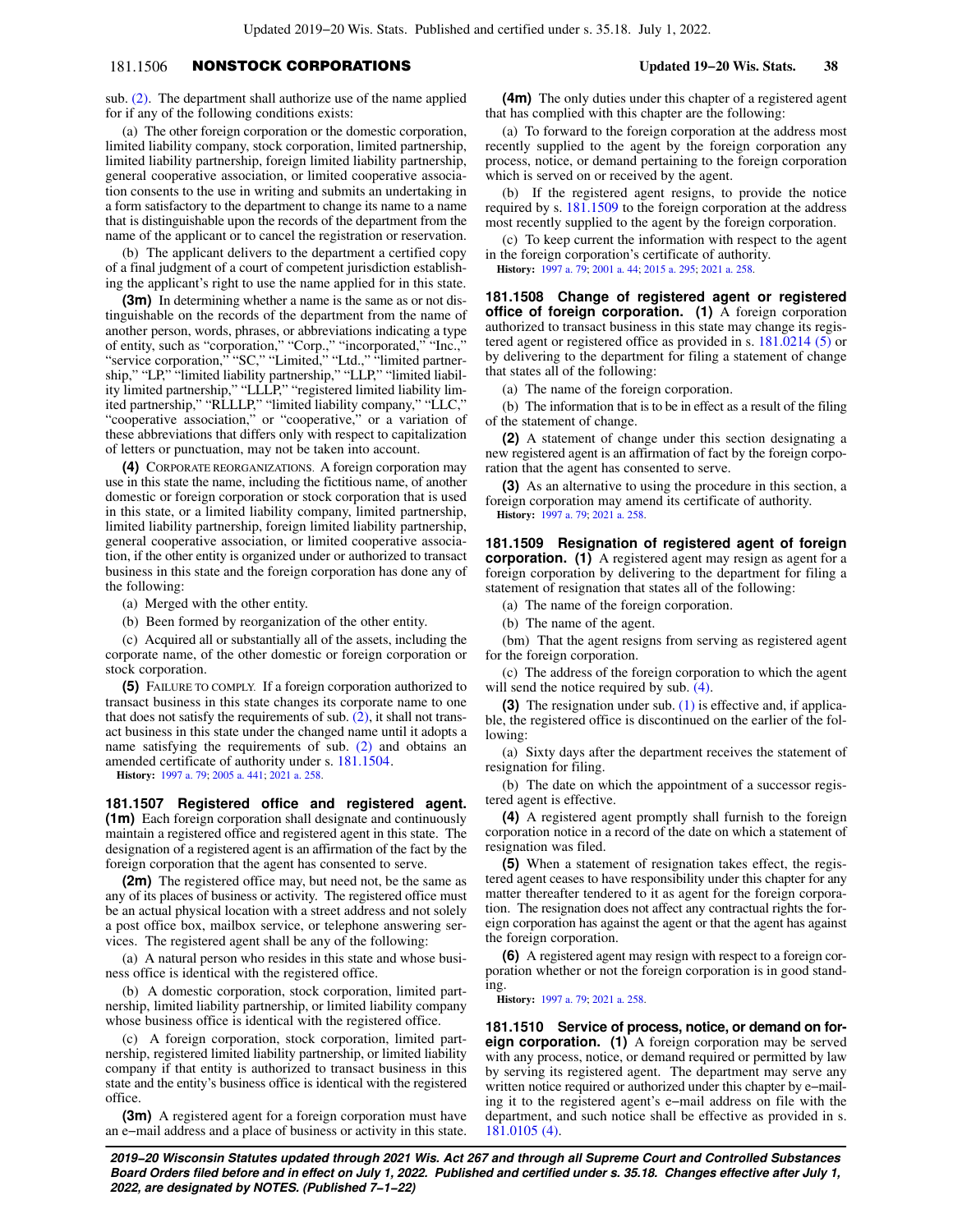# **39 Updated 19−20 Wis. Stats.** NONSTOCK CORPORATIONS 181.1531

**(2)** A foreign corporation authorized to transact business in this state may be served in the manner provided in sub. [\(4\)](https://docs.legis.wisconsin.gov/document/statutes/181.1510(4)) if the foreign corporation has no registered agent or its registered agent cannot, with reasonable diligence, be served.

**(3)** A foreign corporation formerly authorized to transact business in this state may be served in the manner provided in sub. [\(4\)](https://docs.legis.wisconsin.gov/document/statutes/181.1510(4)) in any civil, criminal, administrative or investigatory proceeding based on a cause of action arising while it was authorized to transact business in this state, if the foreign corporation has done any of the following:

(a) Withdrawn from transacting business in this state under s. [181.1520.](https://docs.legis.wisconsin.gov/document/statutes/181.1520)

(b) Had its certificate of authority revoked under s. [181.1531.](https://docs.legis.wisconsin.gov/document/statutes/181.1531)

**(4)** (a) With respect to a foreign corporation described in sub. [\(2\)](https://docs.legis.wisconsin.gov/document/statutes/181.1510(2)) or [\(3\)](https://docs.legis.wisconsin.gov/document/statutes/181.1510(3)), the foreign corporation may be served by registered or certified mail, return receipt requested, or by similar commercial delivery service, addressed to the foreign corporation at its principal office, as shown on the records of the department on the date of sending, except as provided in par. [\(b\).](https://docs.legis.wisconsin.gov/document/statutes/181.1510(4)(b)) Service is perfected under this paragraph at the earliest of the following:

1. The date the foreign corporation receives the mail or delivery by commercial delivery service.

2. The date shown on the return receipt, if signed on behalf of the foreign corporation.

3. Five days after its deposit in the U.S. mail, or with the commercial delivery service, if correctly addressed and with sufficient postage or payment.

(b) If process, notice, or demand in an action cannot be served on a foreign corporation pursuant to subs.  $(1)$  to  $(3)$ , service may be made by handing a copy to the individual in charge of any regular place of business or activity of the foreign corporation if the individual served is not a plaintiff in the action. If the address of the foreign corporation's principal office cannot be determined from the records of the department, the foreign corporation may be served by publishing a class 3 notice, under ch. [985,](https://docs.legis.wisconsin.gov/document/statutes/ch.%20985) in the community where the foreign corporation's principal office or registered office, as most recently designated in the records of the department, is located.

**(4m)** Service of process, notice, or demand on a registered agent must be in a written record.

**(5)** Service of process, notice, or demand may be made by other means under law other than this chapter.

**History:** [1997 a. 79;](https://docs.legis.wisconsin.gov/document/acts/1997/79) [2011 a. 234](https://docs.legis.wisconsin.gov/document/acts/2011/234); [2021 a. 258.](https://docs.legis.wisconsin.gov/document/acts/2021/258)

**181.1520 Withdrawal of foreign corporation. (1)** CER-TIFICATE REQUIRED. A foreign corporation authorized to transact business in this state may not withdraw from this state until it obtains a certificate of withdrawal from the department.

**(2)** APPLICATION FOR CERTIFICATE. A foreign corporation authorized to transact business in this state may apply for a certificate of withdrawal by delivering an application to the department for filing. The application shall include all of the following information:

(a) The name of the foreign corporation and the name of the state or country under whose law it is incorporated.

(b) A statement that it is not transacting business in this state and that it surrenders its authority to transact business in this state.

(c) A statement whether it revokes the authority of its registered agent to accept service on its behalf and, in any event, that it also consents to service of process under s. [181.1510 \(3\)](https://docs.legis.wisconsin.gov/document/statutes/181.1510(3)) and [\(4\)](https://docs.legis.wisconsin.gov/document/statutes/181.1510(4)) in any civil, criminal, administrative or investigatory proceeding based on a cause of action arising during the time it was authorized to transact business in this state.

(d) The mailing address of its principal office, if different from that shown on its most recent annual report.

(e) A commitment to notify the department in the future of any change in the mailing address of its principal office. **History:** [1997 a. 79;](https://docs.legis.wisconsin.gov/document/acts/1997/79) [2021 a. 258.](https://docs.legis.wisconsin.gov/document/acts/2021/258)

**181.1530 Grounds for revocation. (1) PERMISSIVE REVO-**CATION BY DEPARTMENT. Except as provided in sub.  $(1m)$ , the department may bring a proceeding under s. [181.1531](https://docs.legis.wisconsin.gov/document/statutes/181.1531) to revoke the certificate of authority of a foreign corporation authorized to transact business in this state if any of the following applies:

(a) The foreign corporation fails to file its annual report with the department within 4 months after it is due.

(b) The foreign corporation does not pay, within 4 months after they are due, any fees or penalties due the department under this chapter.

(c) The foreign corporation is without a registered agent or registered office in this state for at least 6 months.

(d) The foreign corporation does not inform the department under s. [181.1508](https://docs.legis.wisconsin.gov/document/statutes/181.1508) or [181.1509](https://docs.legis.wisconsin.gov/document/statutes/181.1509) that its registered agent or registered office has changed, that its registered agent has resigned or that its registered office has been discontinued, within 6 months of the change, resignation or discontinuance.

(e) The foreign corporation obtained its certificate of authority through fraud.

(f) The department receives a duly authenticated certificate from the secretary of state or other official having custody of corporate records in the state or country under whose law the foreign corporation is incorporated stating that it has been dissolved or has disappeared as the result of a merger.

(g) The foreign corporation violates s. [940.302 \(2\)](https://docs.legis.wisconsin.gov/document/statutes/940.302(2)) or [948.051](https://docs.legis.wisconsin.gov/document/statutes/948.051(2)) [\(2\).](https://docs.legis.wisconsin.gov/document/statutes/948.051(2))

**(1m)** MANDATORY REVOCATION BY DEPARTMENT. If the department receives a certificate under sub.  $(1)$  (f) and a statement by the foreign corporation that the certificate is submitted by the foreign corporation to terminate its authority to transact business in this state, the department shall issue a certificate of revocation under s. [181.1531 \(2\) \(b\).](https://docs.legis.wisconsin.gov/document/statutes/181.1531(2)(b))

**(2)** REVOCATION BY A COURT. A court may revoke, under s. [946.87,](https://docs.legis.wisconsin.gov/document/statutes/946.87) the certificate of authority of a foreign corporation authorized to transact business in this state. The court shall notify the department of the action, and the department shall issue a certificate of revocation under s. [181.1531 \(2\) \(b\).](https://docs.legis.wisconsin.gov/document/statutes/181.1531(2)(b))

**History:** [1997 a. 79](https://docs.legis.wisconsin.gov/document/acts/1997/79); [2007 a. 116](https://docs.legis.wisconsin.gov/document/acts/2007/116).

**181.1531 Procedure for and effect of revocation. (1)** NOTICE OF PROCEEDING BY DEPARTMENT. If the department determines that one or more grounds exist under s. [181.1530 \(1\)](https://docs.legis.wisconsin.gov/document/statutes/181.1530(1)) for revocation of a certificate of authority, the department shall give the foreign corporation under s. [181.1510](https://docs.legis.wisconsin.gov/document/statutes/181.1510) written notice of the determination, addressed to the foreign corporation's registered agent.

**(2)** CURE, REVOCATION AND REINSTATEMENT. (a) Within 60 days after the notice takes effect, the foreign corporation shall correct each ground for revocation or demonstrate to the reasonable satisfaction of the department that each ground determined by the department does not exist.

(b) If the foreign corporation fails to satisfy par. [\(a\)](https://docs.legis.wisconsin.gov/document/statutes/181.1531(2)(a)), the department may revoke the foreign corporation's certificate of authority by entering a notation in the department's records to reflect each ground for revocation and the effective date of revocation. The department shall give notice of those facts to the foreign corporation in the same manner as a notice of determination under subs. [\(1\)](https://docs.legis.wisconsin.gov/document/statutes/181.1531(1)) and [\(2\).](https://docs.legis.wisconsin.gov/document/statutes/181.1531(2))

(c) 1. If a foreign corporation's certificate of authority is revoked, the department shall reinstate the certificate of authority if the foreign corporation does all of the following within 6 months after the effective date of revocation:

a. Corrects each ground for revocation.

b. Pays any fees or penalties due the department under s. [181.1502 \(4\) \(a\)](https://docs.legis.wisconsin.gov/document/statutes/181.1502(4)(a)) or \$500, whichever is less.

2. A reinstatement under this paragraph shall relate back to and take effect as of the effective date of the revocation, and the foreign corporation may resume carrying on its business as if the revocation never occurred.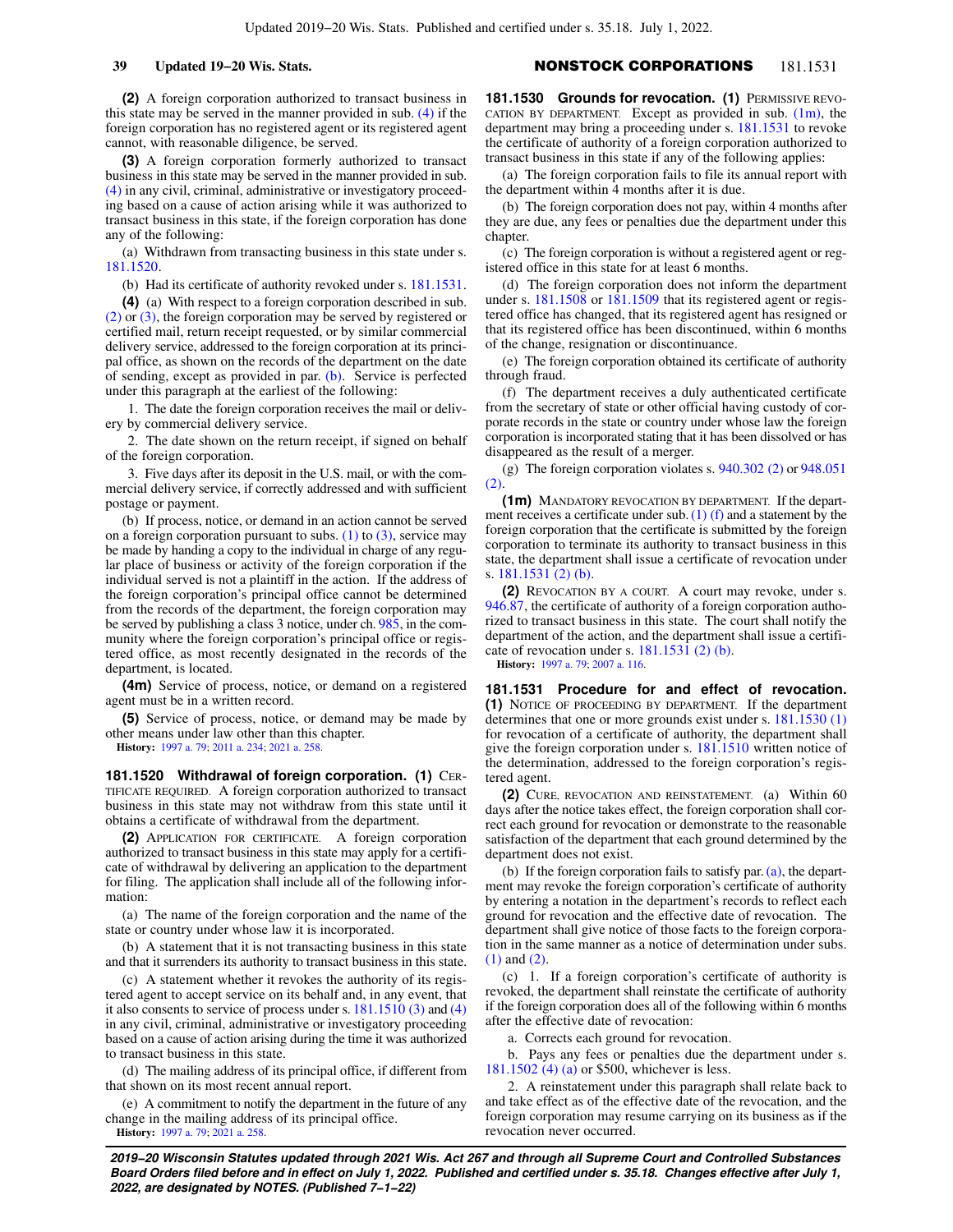# 181.1531 NONSTOCK CORPORATIONS **Updated 19−20 Wis. Stats. 40**

**(2g)** SECONDARY NOTICES. (a) If a notice under sub. [\(1\)](https://docs.legis.wisconsin.gov/document/statutes/181.1531(1)) or [\(2\)](https://docs.legis.wisconsin.gov/document/statutes/181.1531(2)(b)) [\(b\)](https://docs.legis.wisconsin.gov/document/statutes/181.1531(2)(b)) is returned to the department as undeliverable, the department shall again give written notice to the foreign corporation, addressed to the principal office of the foreign corporation, as most recently designated in the records of the department.

(b) If the notice under par.  $(a)$  is returned to the department as undeliverable or if the corporation's principal office cannot be determined from the records of the department, the department shall give the notice by posting the notice on the department's Internet site.

**(2r)** EFFECTIVE DATE OF NOTICE. A notice under sub. [\(1\),](https://docs.legis.wisconsin.gov/document/statutes/181.1531(1)) [\(2\)](https://docs.legis.wisconsin.gov/document/statutes/181.1531(2)(b)) [\(b\)](https://docs.legis.wisconsin.gov/document/statutes/181.1531(2)(b)), or [\(2g\) \(a\)](https://docs.legis.wisconsin.gov/document/statutes/181.1531(2g)(a)) takes effect at the earliest of the following:

(a) When received.

(b) Five days after its deposit in the U.S. mail, if mailed postpaid and correctly addressed.

(c) On the date shown on the return receipt, if sent by registered or certified mail, return receipt requested, and the receipt is signed by or on behalf of the addressee.

**(3)** EFFECT OF REVOCATION. The authority of a foreign corporation to transact business in this state, ends on the effective date of revocation of its certificate of authority, as reflected in the records of the department.

**(4)** SERVICE ON CORPORATION AFTER REVOCATION. If the department or a court revokes a foreign corporation's certificate of authority, the foreign corporation may be served under s. [181.1510 \(3\)](https://docs.legis.wisconsin.gov/document/statutes/181.1510(3)) and [\(4\)](https://docs.legis.wisconsin.gov/document/statutes/181.1510(4)) or the foreign corporation's registered agent may be served until the registered agent's authority is terminated, in any civil, criminal, administrative or investigatory proceeding based on a cause of action which arose while the foreign corporation was authorized to transact business in this state.

**(5)** AUTHORITY OF REGISTERED AGENT. Revocation of a foreign corporation's certificate of authority does not terminate the authority of its registered agent.

**History:** [1997 a. 79;](https://docs.legis.wisconsin.gov/document/acts/1997/79) [2001 a. 44;](https://docs.legis.wisconsin.gov/document/acts/2001/44) [2011 a. 234](https://docs.legis.wisconsin.gov/document/acts/2011/234); [2013 a. 20.](https://docs.legis.wisconsin.gov/document/acts/2013/20)

181.1532 Appeal from revocation. (1) RIGHT TO APPEAL. A foreign corporation may appeal the department's revocation of its certificate of authority under s. [181.1530 \(1\)](https://docs.legis.wisconsin.gov/document/statutes/181.1530(1)) to the circuit court for the county where the foreign corporation's principal office or, if none exists in this state, its registered office is located, within 30 days after the effective date of the notice of revocation. The foreign corporation shall appeal by petitioning the court to set aside the revocation and attaching to the petition copies of its certificate of authority and the department's notice of revocation.

**(2)** PERMISSIBLE REMEDIES. The court may order the department to reinstate the certificate of authority or may take any other action that the court considers appropriate.

**(3)** APPEAL OF JUDICIAL DECISION. The court's final decision may be appealed as in other civil proceedings.

**History:** [1997 a. 79;](https://docs.legis.wisconsin.gov/document/acts/1997/79) [2001 a. 44.](https://docs.legis.wisconsin.gov/document/acts/2001/44)

# SUBCHAPTER XVI

## RECORDS AND REPORTS

**181.1601 Corporate records. (1)** MINUTES AND RECORDS OF ACTION. A corporation shall keep as permanent records minutes of all meetings of its members and board, a record of all actions taken by the members or directors without a meeting, and a record of all actions taken by committees of the board as authorized under s. [181.0825](https://docs.legis.wisconsin.gov/document/statutes/181.0825).

**(2)** ACCOUNTING RECORDS. A corporation shall maintain appropriate accounting records.

**(3)** MEMBERSHIP RECORDS. A corporation or its agent shall maintain a record of its members in a form that permits preparation of a list of the name and address of all members, in alphabetical order by class, showing the number of votes each member is entitled to cast.

**(4)** FORM. A corporation shall maintain its records in written form or in another form capable of conversion into written form within a reasonable time.

**(5)** COPIES AT PRINCIPAL OFFICE. A corporation shall keep a copy of all of the following records at its principal office:

(a) Its articles of incorporation and all amendments to them currently in effect.

(b) Its bylaws or restated bylaws and all amendments to them currently in effect.

(c) Resolutions adopted by its board relating to the characteristics, qualifications, rights, limitations and obligations of members or any class or category of members.

(d) The minutes of all meetings of members and records of all actions approved by the members for the past 3 years.

(e) The financial statements furnished for the past 3 years under s. [181.1620.](https://docs.legis.wisconsin.gov/document/statutes/181.1620)

(f) A list of the names and business or home addresses of its current directors and officers.

(g) Its most recent annual report delivered to the department under s. [181.0214.](https://docs.legis.wisconsin.gov/document/statutes/181.0214)

**History:** [1997 a. 79](https://docs.legis.wisconsin.gov/document/acts/1997/79); [2021 a. 258.](https://docs.legis.wisconsin.gov/document/acts/2021/258)

**181.1602 Inspection of records by members. (1)** RECORDS AT PRINCIPAL OFFICE. Subject to s. [181.1603 \(3\)](https://docs.legis.wisconsin.gov/document/statutes/181.1603(3)), a member is entitled to inspect and copy, at a reasonable time and location specified by the corporation, any of the records of the corporation described in s. [181.1601 \(5\)](https://docs.legis.wisconsin.gov/document/statutes/181.1601(5)) if the member gives the corporation written notice or a written demand at least 5 business days before the date on which the member wishes to inspect and copy.

**(2)** OTHER RECORDS THAT MAY BE INSPECTED. A member is entitled to inspect and copy, at a reasonable time and reasonable location specified by the corporation, any of the following records of the corporation if the member meets the requirements of sub. [\(3\)](https://docs.legis.wisconsin.gov/document/statutes/181.1602(3)) and gives the corporation written notice at least 5 business days before the date on which the member wishes to inspect and copy:

(a) Excerpts from any records required to be maintained under s. [181.1601 \(1\)](https://docs.legis.wisconsin.gov/document/statutes/181.1601(1)), to the extent not subject to inspection under sub. [\(1\).](https://docs.legis.wisconsin.gov/document/statutes/181.1602(1))

(b) Accounting records of the corporation.

(c) Subject to s. [181.1605](https://docs.legis.wisconsin.gov/document/statutes/181.1605), the membership list.

**(3)** WHEN OTHER RECORDS MAY BE INSPECTED. A member may inspect and copy the records identified in sub. [\(2\)](https://docs.legis.wisconsin.gov/document/statutes/181.1602(2)) only if all of the following apply:

(a) The member's demand is made in good faith and for a proper purpose.

(b) The member describes with reasonable particularity the purpose and the records the member desires to inspect.

(c) The records are directly connected with this purpose.

**(4)** APPLICABILITY. This section does not affect any of the following:

(a) The right of a member to inspect records under s. [181.0720](https://docs.legis.wisconsin.gov/document/statutes/181.0720) or, if the member is in litigation with the corporation, to the same extent as any other litigant.

(b) The power of a court, independently of this chapter, to compel the production of corporate records for examination. **History:** [1997 a. 79](https://docs.legis.wisconsin.gov/document/acts/1997/79).

**181.1603 Scope of inspection rights. (1)** AGENTS AND ATTORNEYS. A member's agent or attorney has the same inspection and copying rights as the member who the agent or attorney represents.

**(2)** COPIES. The right to copy records under s. [181.1602](https://docs.legis.wisconsin.gov/document/statutes/181.1602) includes, if reasonable, the right to receive copies made by photographic, xerographic, or other means.

**(3)** REASONABLE CHARGES. The corporation may impose a reasonable charge, covering the costs of labor and material, for copies of any documents provided to the member. The charge may not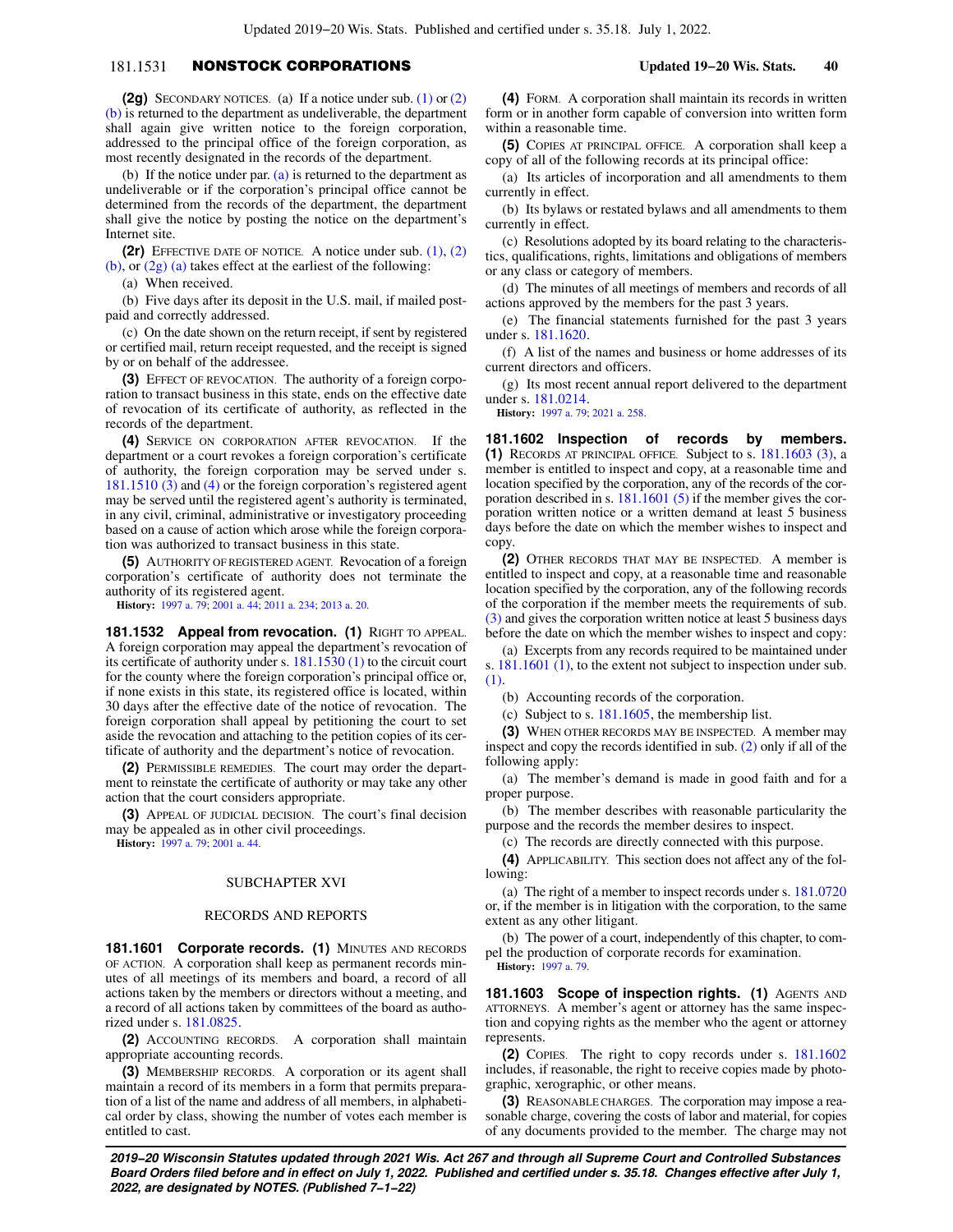# **41 Updated 19−20 Wis. Stats.** NONSTOCK CORPORATIONS 181.1703

exceed the estimated cost of production or reproduction of the records.

**(4)** DATE OF MEMBERSHIP LIST. The corporation may comply with a member's demand to inspect the record of members under s. [181.1602 \(2\) \(c\)](https://docs.legis.wisconsin.gov/document/statutes/181.1602(2)(c)) by providing the member with a list of its members that was compiled no earlier than the date of the member's demand.

**History:** [1997 a. 79.](https://docs.legis.wisconsin.gov/document/acts/1997/79)

**181.1604 Court−ordered inspection. (1)** RECORDS AT PRINCIPAL OFFICE. If a corporation does not allow a member who complies with s. [181.1602 \(1\)](https://docs.legis.wisconsin.gov/document/statutes/181.1602(1)) to inspect and copy any records required by that subsection to be available for inspection, the circuit court for the county where the corporation's principal office or, if none in this state, its registered office is located may summarily order inspection and copying of the records demanded at the corporation's expense upon application of the member.

**(2)** OTHER RECORDS. If a corporation does not within a reasonable time allow a member to inspect and copy any other record, the member who complies with s.  $181.1602$  (2) and [\(3\)](https://docs.legis.wisconsin.gov/document/statutes/181.1602(3)) may apply to the circuit court for the county where the corporation's principal office or, if none in this state, its registered office is located for an order to permit inspection and copying of the records demanded. The court shall dispose of an application under this subsection on an expedited basis.

**(3)** PAYMENT OF COSTS. If the court orders inspection and copying of the records demanded, it shall also order the corporation to pay the member's costs, including reasonable attorney fees, incurred to obtain the order unless the corporation proves that it refused inspection in good faith because it had a reasonable basis for doubt about the right of the member to inspect the records demanded.

**(4)** RESTRICTIONS ON DISTRIBUTION OF RECORDS. If the court orders inspection and copying of the records demanded, it may impose reasonable restrictions on the use or distribution of the records by the demanding member.

**History:** [1997 a. 79.](https://docs.legis.wisconsin.gov/document/acts/1997/79)

**181.1605 Limitations on use of membership list.** Without consent of the board, a membership list or any part of a membership list may not be obtained or used by any person for any purpose unrelated to a member's interest as a member. Without limiting the generality of the foregoing, without the consent of the board a membership list or any part of a membership list may not be used for any of the following:

**(1)** SOLICITATION. To solicit money or property unless such money or property will be used solely to solicit the votes of the members in an election to be held by the corporation.

**(2)** COMMERCIAL PURPOSES. For any commercial purpose.

**(3)** SALE OF LIST. To be sold to or purchased by any person. **History:** [1997 a. 79.](https://docs.legis.wisconsin.gov/document/acts/1997/79)

**181.1620 Financial statements for members. (1)** MEM-BER MAY DEMAND. A corporation upon written demand from a member shall furnish that member its latest annual financial statements, which may be consolidated or combined statements of the corporation and one or more of its subsidiaries or affiliates, as appropriate, that include a balance sheet as of the end of the fiscal year and statement of operations for that year. If financial statements are prepared for the corporation on the basis of generally accepted accounting principles, the annual financial statements must also be prepared on that basis.

**(2)** CERTIFIED PUBLIC ACCOUNTANT'S REPORT OR OFFICER'S STATEMENT. If annual financial statements are reported upon by a certified public accountant licensed or certified under ch. [442](https://docs.legis.wisconsin.gov/document/statutes/ch.%20442), the certified public accountant's report must accompany them. If not, the statements must be accompanied by a statement of the president or the person responsible for the corporation's financial accounting records that includes all of the following:

(a) A statement of the president's or other person's reasonable belief as to whether the statements were prepared on the basis of generally accepted accounting principles and, if not, describing the basis of preparation.

(b) A description of any respects in which the statements were not prepared on a basis of accounting consistent with the statements prepared for the preceding year. **History:** [1997 a. 79](https://docs.legis.wisconsin.gov/document/acts/1997/79); [2001 a. 16](https://docs.legis.wisconsin.gov/document/acts/2001/16).

**181.1621 Report of indemnification to members.** If a corporation indemnifies or advances expenses to a director under s. [181.0874,](https://docs.legis.wisconsin.gov/document/statutes/181.0874) [181.0877](https://docs.legis.wisconsin.gov/document/statutes/181.0877) or [181.0881](https://docs.legis.wisconsin.gov/document/statutes/181.0881) in connection with a proceeding by or in the right of the corporation, the corporation shall report the indemnification or advance in writing to the members with or before the notice of the next meeting of members. **History:** [1997 a. 79](https://docs.legis.wisconsin.gov/document/acts/1997/79).

### SUBCHAPTER XVII

### TRANSITIONAL PROVISIONS

181.1701 Applicability of chapter. (1) DOMESTIC CORPO-RATIONS. (a) Except as provided in par.  $(b)$ , this chapter applies to all corporations in existence on January 1, 1999, that were incorporated under or have elected to become subject to ch. [181,](https://docs.legis.wisconsin.gov/document/statutes/1995/ch.%20181) 1995 stats., and all corporations without stock organized under corresponding prior general corporation laws.

(b) A domestic corporation without stock not organized as provided under par.  $(a)$  is not subject to this chapter but may at any time elect to become subject to this chapter by filing restated articles of incorporation in accordance with the provisions of this chapter. The restated articles shall state that the corporation elects to become subject to this chapter.

(c) A domestic corporation without stock which is not subject to this chapter and which does not elect to become subject to it may conduct and administer its business and affairs under the provisions of this chapter to the extent that the provisions of this chapter are not inconsistent with the articles or form of organization of such corporation or with any provisions elsewhere in the statutes or under any law relating to such corporation.

(d) An industrial development agency formed under s. [59.57](https://docs.legis.wisconsin.gov/document/statutes/59.57(2)) [\(2\)](https://docs.legis.wisconsin.gov/document/statutes/59.57(2)) shall, to the extent not inconsistent with that subsection, conduct and administer its business in accordance with this chapter.

**(2)** FOREIGN CORPORATIONS. This chapter applies to all foreign corporations transacting business in this state beginning on January 1, 1999.

**History:** [1997 a. 79](https://docs.legis.wisconsin.gov/document/acts/1997/79).

181.1703 Saving provisions. (1) EFFECT OF REPEAL. Except as provided in sub.  $(2)$ , the repeal of a statute by this chapter does not affect any of the following:

(a) The operation of the statute or any action taken under it before its repeal.

(b) Any ratification, right, remedy, privilege, obligation, or liability acquired, accrued, or incurred under the statute before its repeal.

(c) Any violation of the statute or any penalty, forfeiture, or punishment incurred because of the violation, before its repeal.

(d) Any proceeding, reorganization, or dissolution commenced under the statute before its repeal, and the proceeding, reorganization, or dissolution may be completed in accordance with the statute as if it had not been repealed.

(e) Any meeting of members or the board or action by written consent noticed or any action taken before its repeal as a result of a meeting of members or a board or action by written consent.

**(2)** PENALTIES AND PUNISHMENTS. If a penalty or punishment imposed for violation of a statute repealed by this chapter is reduced by this chapter, the penalty or punishment if not already imposed shall be imposed in accordance with this chapter.